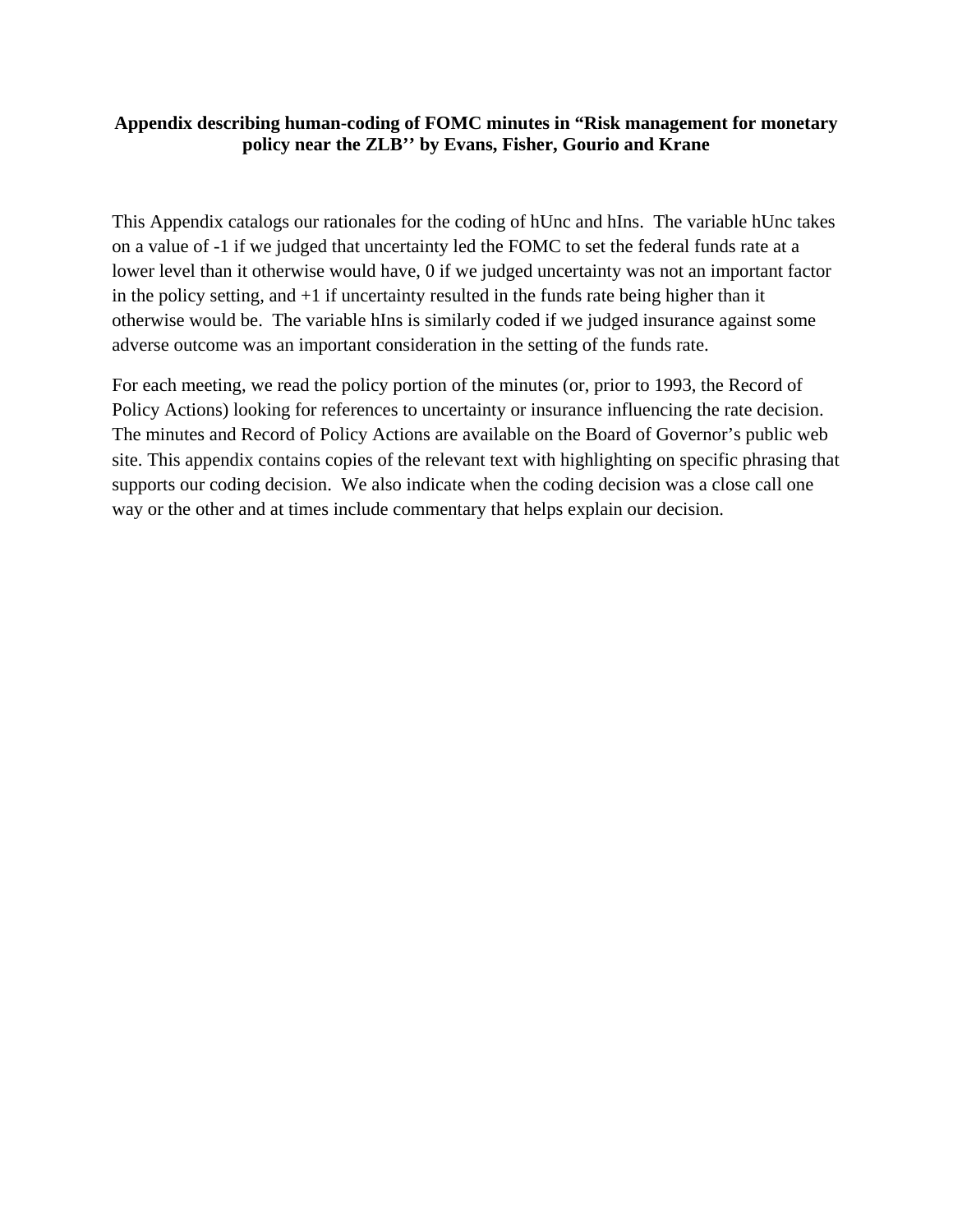# August 18. Rate held at 6.625 percent.

Coding. Nothing. Although uncertainty was brought up as a reason not to raise rates, it's only attributed to "several" members and thus not clearly a majority view.

a majority of the members favored unchanged conditions of reserve availability, at least initially during the intermeeting period, but some indicated a preference for a modest firming. The members recognized that monetary policy exerted its effects with a lag and that inflationary forces should not be allowed to gather momentum. However, several stressed the uncertainties that surrounded the outlook for prices and wages, and in the view of a majority, more evidence of sustained strength in the economy or of intensifying inflation was needed before action toward firmer reserve conditions should be taken, particularly in the context of relatively slow monetary expansion. Some of these members also commented that the Committee would have an opportunity to review its decision within a few weeks, given the relatively short interval until the next scheduled meeting. Other members gave somewhat greater emphasis to the potential for more inflation. In this view some slight firming at this point would have a favorable effect on inflationary expectations and would incur very little recessionary risk. Moreover, such a move could be readily reversed if changing conditions seemed to warrant such a step later.

September 22. Early Sept. intermeeting move had raised funds rate to 7.3125 percent. No bias.

Coding: nothing

most of the members indicated that they were in

favor of directing open market operations, at least initially, toward achieving the increased degree of reserve pressure that had been sought in recent weeks. No change in policy would be involved, given the decision in early September to reduce the availability of reserves; however, because implementation of that decision had not yet been reflected in actual pressures on reserves or in money markets, an unchanged policy at this meeting would imply some slight firming from the actual reserve conditions that had prevailed recently…..

November 3. Intermeeting cut in second half of October to 6.81 percent

Coding: Uncertainty supports lower rates. Insurance also support lower rates.

the members generally agreed on the basic desirability of directing open market operations toward maintaining the easier conditions that had developed in money markets.... The members recognized that the still unsettled conditions

1987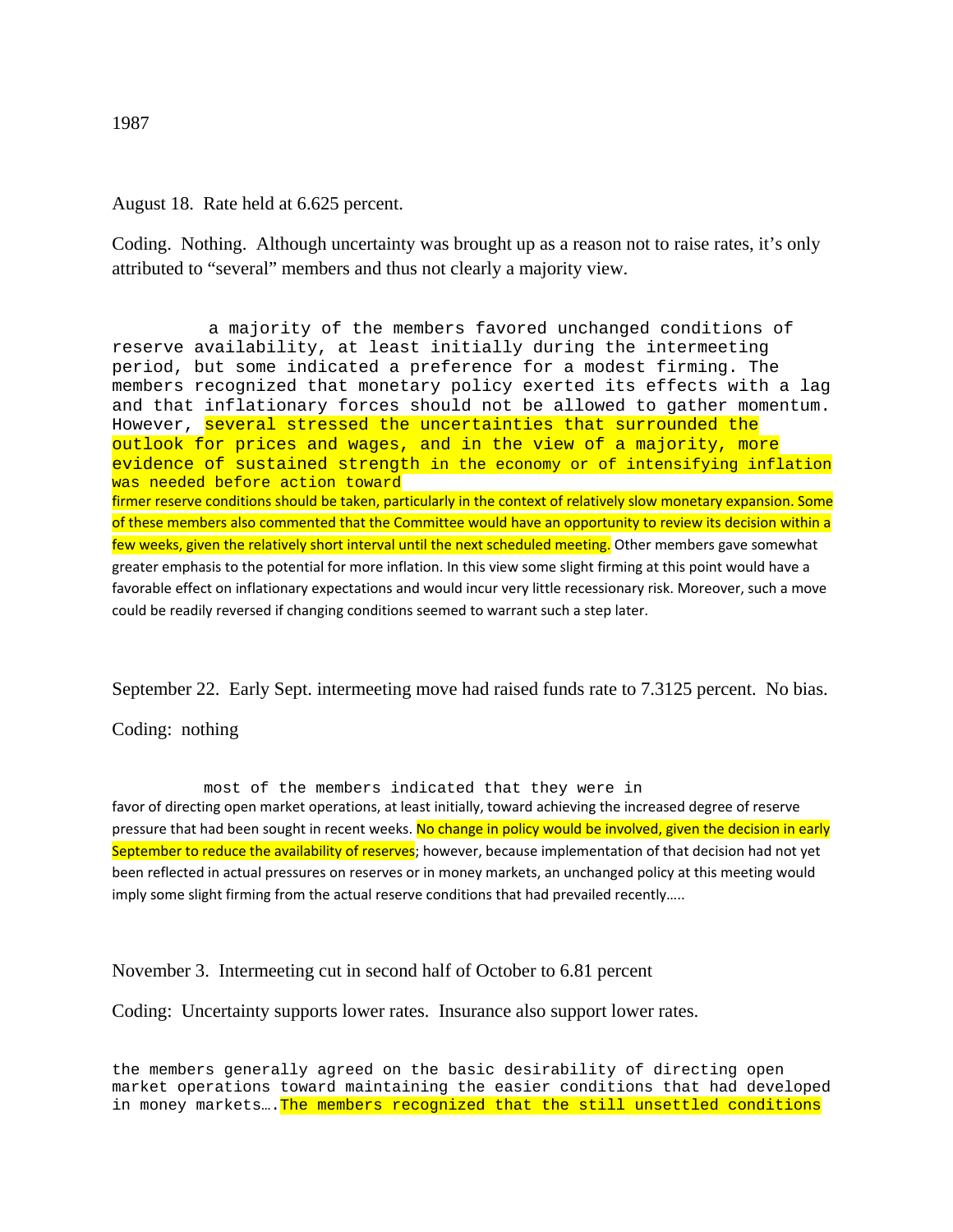in financial markets and related uncertainties in the economic outlook might continue to call for the more flexible and accommodative approach to policy that had characterized operations since October 19. This approach implied giving more weight than usual to money market conditions in order to facilitate the return to a more normal functioning of financial markets and to minimize the chances that the Committee's intentions would be misinterpreted. Such an approach also could help to assure that shifting demands for liquidity and reserves would be accommodated without undesirable fluctuations in money market conditions….

Committee members agreed that the lower interest rates that had emerged since mid-October were needed to help offset the effects of the sharp decline in stock prices….

To the extent that market developments permitted a more normal focus on the implementation of a desirable degree of pressure on reserve positions, attention might need to be given during the intermeeting period to a possible adjustment in such reserve conditions depending on economic and financial developments and the behavior of the monetary aggregates. All of the members could foresee possible adjustments in either direction under alternative potential circumstances. However, in light of the uncertainties that continued to dominate financial markets and the risks that the recent developments could depress business activity, nearly all believed that policy implementation should remain especially alert to developments that might call for somewhat easier reserve conditions.

… most of the members agreed that the usual, relatively wide range to trigger a consultation should continue to be set for the federal funds rate. A majority favored a reduction in the range from the current 5 to 9 percent to 4 to 8 percent…all of the

members indicated their support of a directive that called for maintaining the degree of reserve pressure that had been sought in recent days. The members recognized that the volatile conditions in financial markets and related uncertainties in the business outlook might continue to indicate the need for special flexibility in the conduct of open market operations.

December 15-16. Funds rate held at 6.81 percent. No bias.

Coding. Nothing. Uncertainties there but didn't move policy one way or the other.

most of the members agreed that on balance economic and financial developments called for unchanged conditions of reserve availability. Such a policy was viewed as consistent with continuing growth in the economy at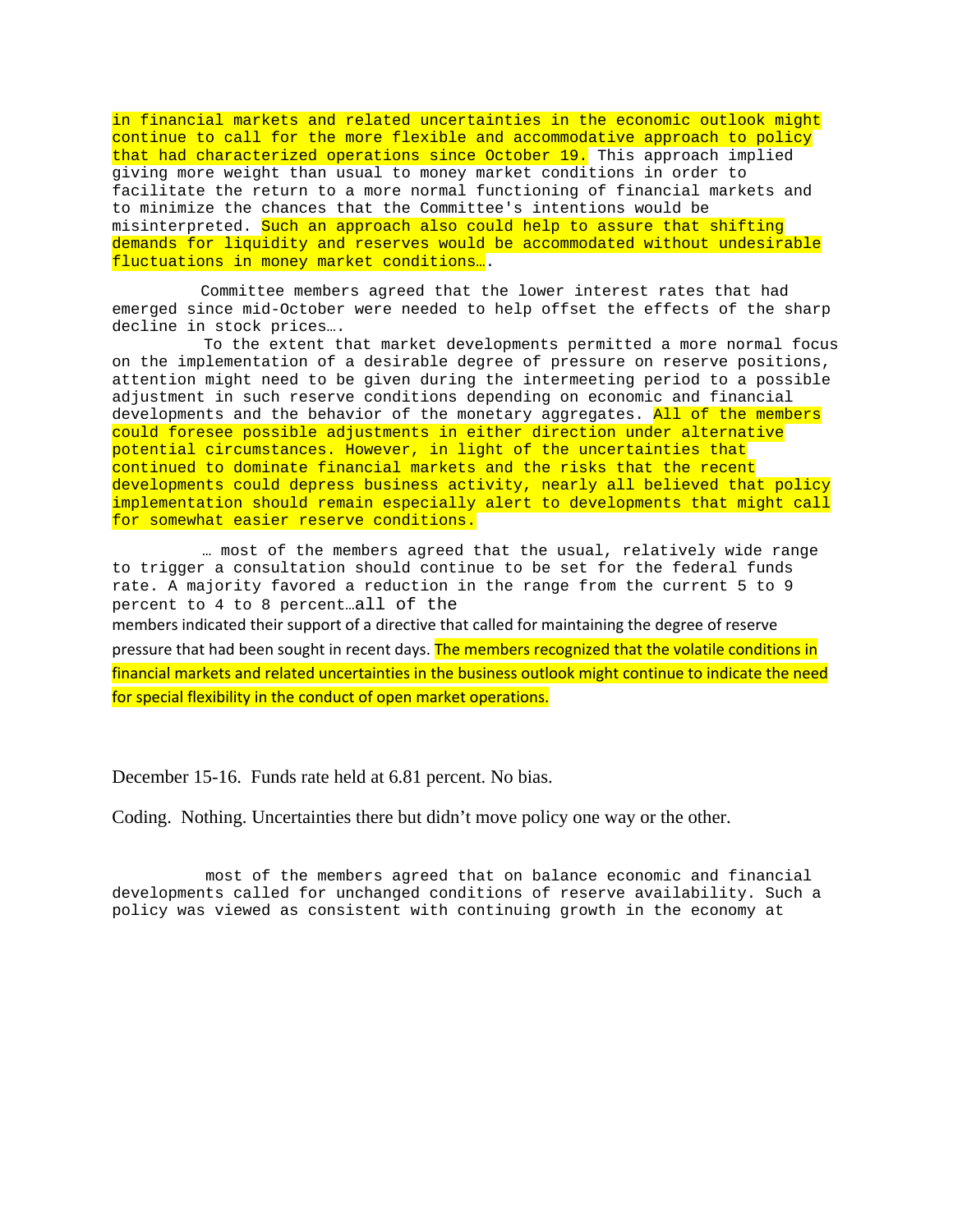a moderate pace. The members recognized that financial markets remained unsettled despite the emergence of a much calmer atmosphere since the latter part of October, and they believed that money market conditions might be subject to considerable volatility around the year-end. In this situation most of the members felt that open market operations should continue to be conducted with a special degree of flexibility and should give considerable weight to conditions in the money market, at least over the nearer term, to accommodate shifting demands for liquidity and reserves and to temper potentially excessive fluctuations in short-term markets….

In the majority view the risks associated with either firming or easing under current circumstances outweighed the potential benefits. It was noted, for example, that any significant firming would have unsettling effects on domestic financial markets and the associated rise in interest rates would pose considerable risks to *the*  economic expansion. At the same time, many members felt that any appreciable easing would not be desirable currently, especially in light of the dollar's weakness…Other members weighed such risks differently…

In light of the differences among the members with regard to policy for the short run, including the Committee's operating procedures in the near term, and the uncertainties surrounding financial markets and the economy, it was understood that the members might need to consult on policy *implementation* before the next scheduled meeting on February 9-10, 1988.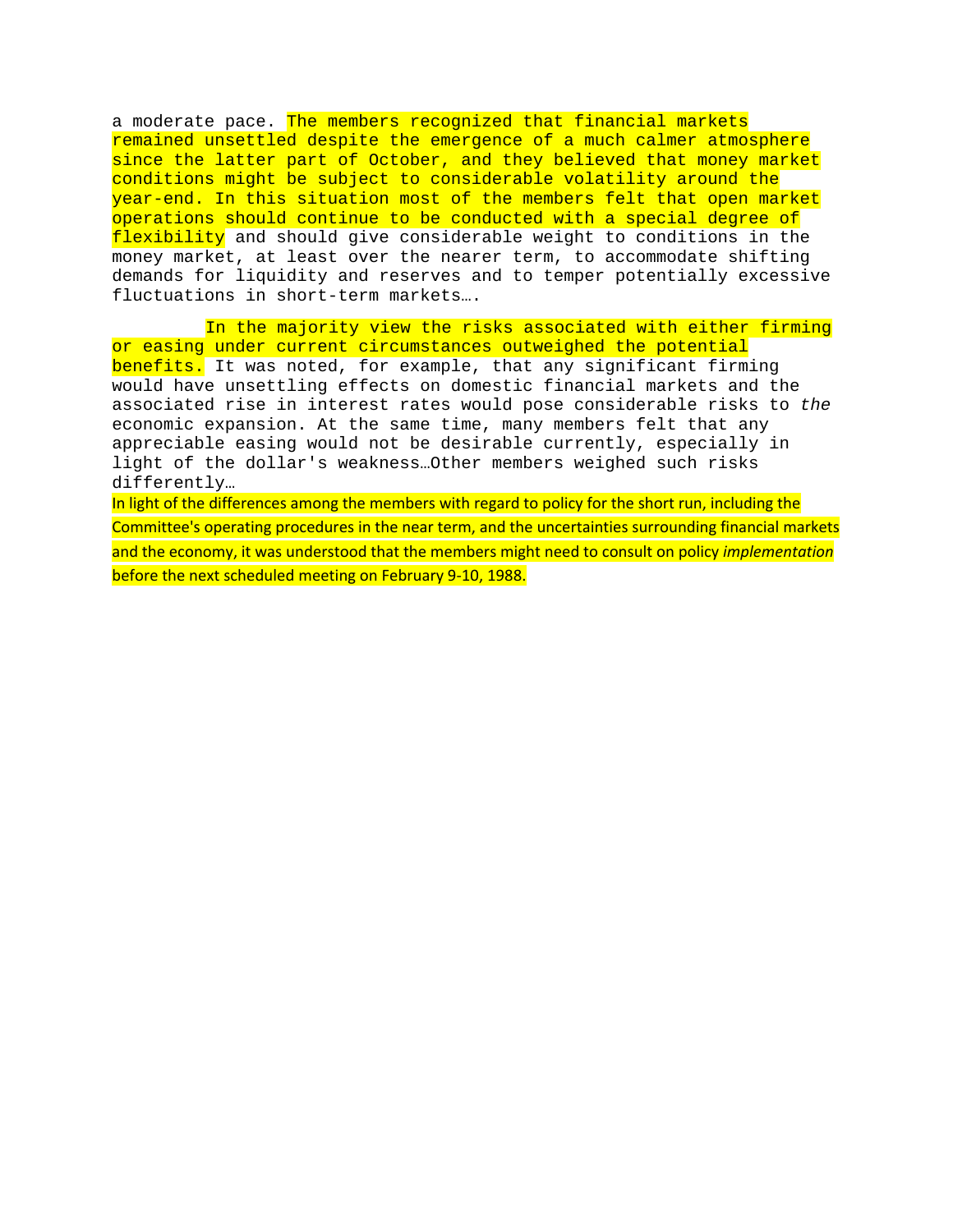1988:

February 9-10. Rate at 6.5 percent (down a touch from 6.625). Symmetric

Coding. Nothing. Some uncertainty mentioned, but did not tilt policy.

all of the members indicated that they favored or could accept a directive that called for maintaining the slightly reduced degree of pressure on reserve positions that had been sought recently. While some members expressed reservations about that easing, a few indicated a preference for easing marginally further. Members commented during the discussion that policy implementation faced the special challenge of balancing the risks of a potentially softer economy over the nearer term while also remaining positioned to achieve the Committee's antiinflationary objectives over the longer run. Accordingly, despite shadings of opinion, the members were in broad agreement that any substantial change in policy, in either direction, was not warranted under prevailing economic and financial conditions….These members emphasized that financial market conditions still exhibited some degree of fragility and, against the background of substantial uncertainty in the economic outlook, unanticipated developments might well continue to warrant occasional departures from the focus on reserve objectives for the purpose of moderating temporary fluctuations in money market conditions. **A** number of these members also commented on the need for flexibility because a relatively normal or predictable relationship between the provision of reserves and money market conditions had not yet emerged.

# March 29. Rate up 25 bps to 6.75 percent. Symmetric directive.

Coding: Close all. Coded it as uncertainty over economic activity and the absence of an increase in inflation resulted in a smaller increase in rates. But only "a number" of members arguing it make it a close call. Note, too some discussion of "pre-emptive" move to avert aggravating inflation expectations, but didn't think it crossed the threshold.

nearly all the members favored some increase in the degree of pressure on reserve positions. Most indicated a preference for only a slight move toward restraint, at least at this time, but a few urged somewhat greater tightening. Several commented that a stronger economic outlook in the context of already high capacity utilization rates in a number of industries required timely action to help prevent the business expansion from gathering excessive and unsustainable momentum that would lead to higher inflation. A policy response under emerging circumstances would also serve to confirm the System's commitment to achieving price stability over time and might help to avert an aggravation of inflationary expectations. Moreover, action at this time might preclude the need for more substantial tightening later.

While they favored a slight increase in reserve pressures, a number of members stressed that monetary policy should not overreact to recent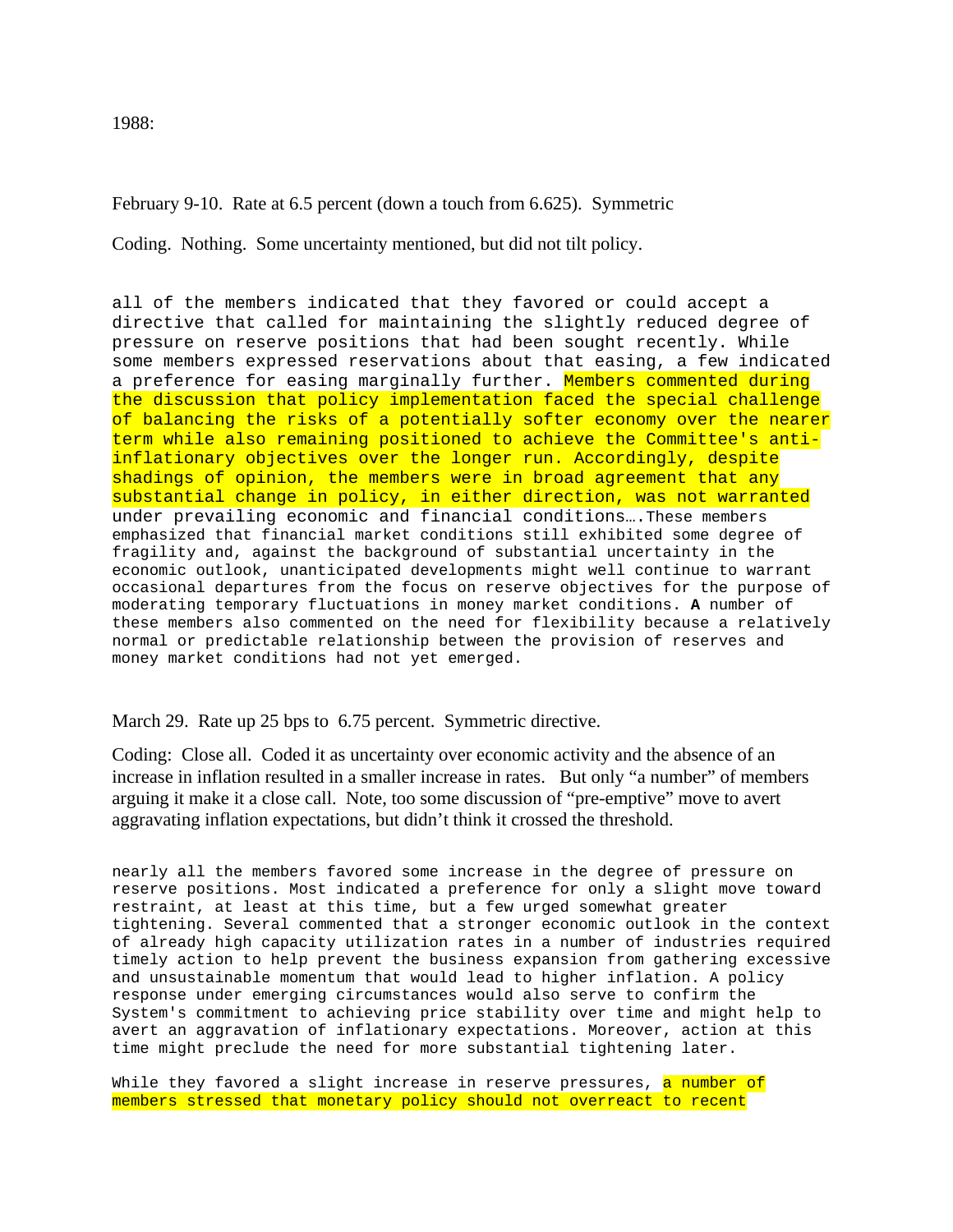developments. The firming should proceed with caution in light of the prevailing uncertainties in the economic outlook and the current absence of evidence in broad measures of prices and wages that rates of inflation were already rising. Other factors cited in favor of a cautious approach included the persisting problems or incomplete recovery in some sectors of the economy and areas of the country, the still sensitive conditions in financial markets, and the troubled status of many financial institutions. In the view of one member, underlying demands in the economy were not likely to be sufficiently robust to pose a threat of greater inflation, and so prospective economic and financial conditions did not warrant any tightening of reserve conditions.

In the Committee's consideration of possible adjustments in policy implementation during the intermeeting period, some members felt that the risks of more inflation argued for giving particular attention to developments that might call for somewhat tighter reserve conditions. A majority of the members believed, however, that there should be no presumption about the likely direction of intermeeting adjustments, if any, in the implementation of policy. While these members generally agreed that the economic risks were in the direction of more inflation, they preferred not to weight the directive toward possible further tightening in light of the firming that was already contemplated at this meeting and the considerable uncertainties that they saw in the economic and financial outlook. One member propos

May 17. 25 bps intermeeting move in April. Another 25 bps increase (after a brief wait after the meeting; enacted by mid June) to 7.25 percent. Believe symmetric

Coding: Nothing. No uncertainty. Some reference to insurance to hold back inflation pressures, but this was minority view of folks who wanted a bigger rate increase.

the members generally agreed that some further tightening of reserve conditions was needed to counter the risks of rising inflationary pressures in the economy. A failure to act in timely fashion not only would be inconsistent with the Committee's commitment to achieving price stability over time but would in fact compound the difficulties of accomplishing that objective. Views differed, however, regarding the desirable extent of such firming and the appropriate timing for its implementation. A majority favored only a slight move toward more restraint, at least pending an evaluation of further developments, and most of these members preferred to delay the tightening action for a short period. Other members felt that current and potential pressures on prices and wages argued more urgently for a prompt move to somewhat greater restraint.

Members who favored moving promptly to a somewhat greater degree of restraint gave more emphasis to the risks of more inflation as demand pressures encountered labor and capacity constraints in many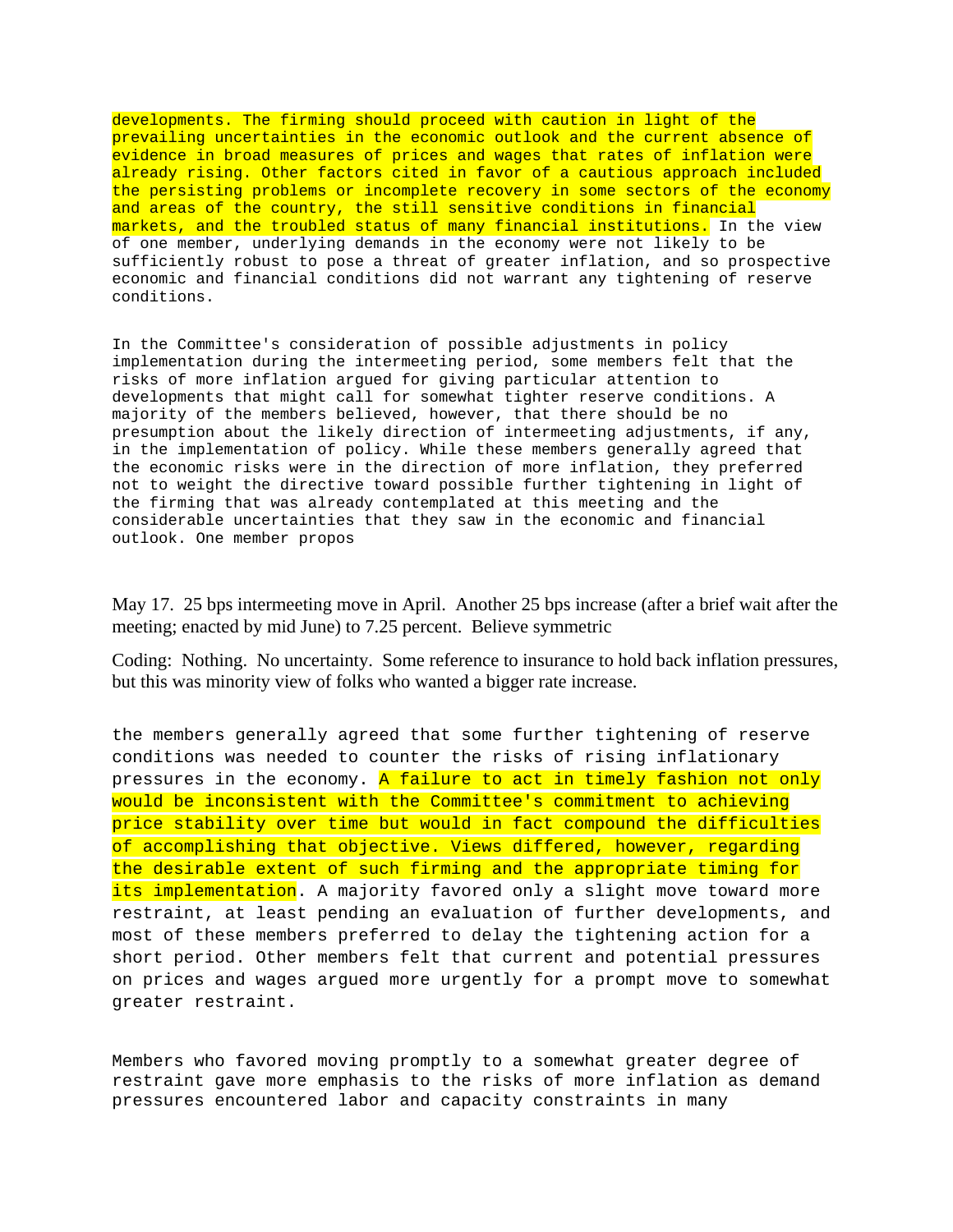industries. In this view the System's recent firming actions were helpful, but they did not go far enough toward restraining the growth in total demands to a noninflationary pace. These members recognized that appreciable further firming could have some adverse impact on financial markets in the short run and on the condition of many already weakened depository institutions. However, a prompt and somewhat stronger response to inflationary developments at this point would have a favorable effect on inflationary expectations, and over time also on long-term debt markets, and would reduce the need for greater and more disruptive tightening actions later. Some of these members indicated that a relatively modest move now, or in the very near future, and a readiness to tighten further later during the intermeeting period would constitute an acceptable compromise,

June 29-30. Slight increase in funds rate (to 7-1/2 ?). Bias towards tightening.

Coding: Nothing

in the course of the Committee's discussion of policy implementation for the period immediately ahead, considerable emphasis was given by some members to the desirability of avoiding any impression of a reversal in what was widely perceived as the thrust of policy in recent months toward a gradual increase in the degree of restraint. Several observed that the tightening actions of recent months had had a salutary effect on financial markets, and, as evidenced in part by the performance of the bond markets, on inflation expectations. The Committee did not contemplate any easing of policy in the current economic environment, and some members were concerned that maintaining the degree of reserve pressure sought recently might well be interpreted as a move to an easier policy once the effects of seasonal pressures on money market interest rates subsided.

August 16. Increase to 8.125 percent. (odd; reserve pressures were maintained by Committee raised funds rate range by 100 bps)

Coding: Nothing

nearly all the members indicated that they preferred or could support a directive to maintain unchanged conditions of reserve availability. In assessing the desirability of such a policy, members noted that the discount rate had been raised only recently and, to date, financial markets did not appear to have adjusted fully to the increase. In the circumstances, several members expressed concern that further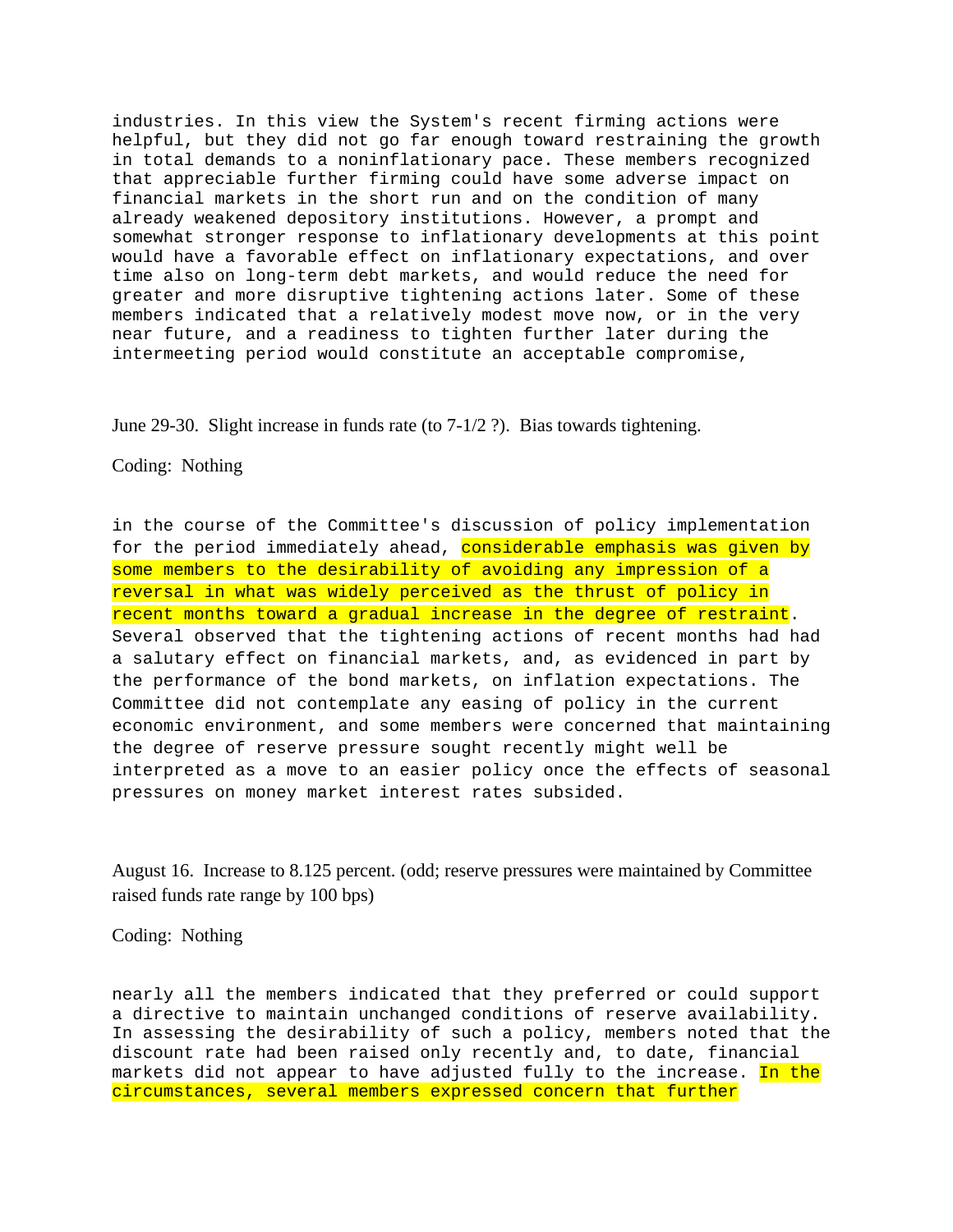tightening at this time through open market operations might have unintended and unsettling effects on financial markets.

While the members generally agreed on the desirability of a steady policy for the near term, many thought that some further firming was likely to be needed, perhaps relatively soon. These members saw substantial risks that inflationary pressures would intensify

## September 20. No change in rates. Bias towards firming

Coding. Rates lower due (foregone rate increase) due to uncertain outlook. Though number of members not clear, seems to pass threshold.

all of the members agreed on a proposal calling for an unchanged policy stance pending an evaluation of further economic developments. Those who perceived the risks in the economic outlook as still decidedly on the side of continued strong demand and greater inflationary pressures saw enough uncertainties in the current economic situation to warrant a pause in the policy firming process, Others were less persuaded that inflationary pressures would intensify, especially given the degree of policy restraint that already had been implemented over the past several months. It was noted that additional firming at this time could have undesirable repercussions on the dollar in foreign exchange markets and on the financial condition of many already troubled depository institutions. Some members expressed concern that a marked weakening in the economy, which would become a greater risk if policy were tightened further, would disrupt the urgent task of reducing the federal budget deficit.

With regard to possible adjustments in the degree of reserve pressure during the intermeeting period, all of the members indicated that the balance of risks in the economy were such that they favored or could accept a directive that would more readily accommodate a move toward firming than an adjustment toward easing in the weeks ahead. Some commented that near-term developments were not likely to call for a policy change in this period, while others saw a greater likelihood that intermeeting developments would point to the desirability of some firming. The potential need for some easing was viewed as remote.

November 1. Rates unchanged policy. Bias towards tightening.

Coding. Rates lower due (foregone rate increase) due to uncertain outlook.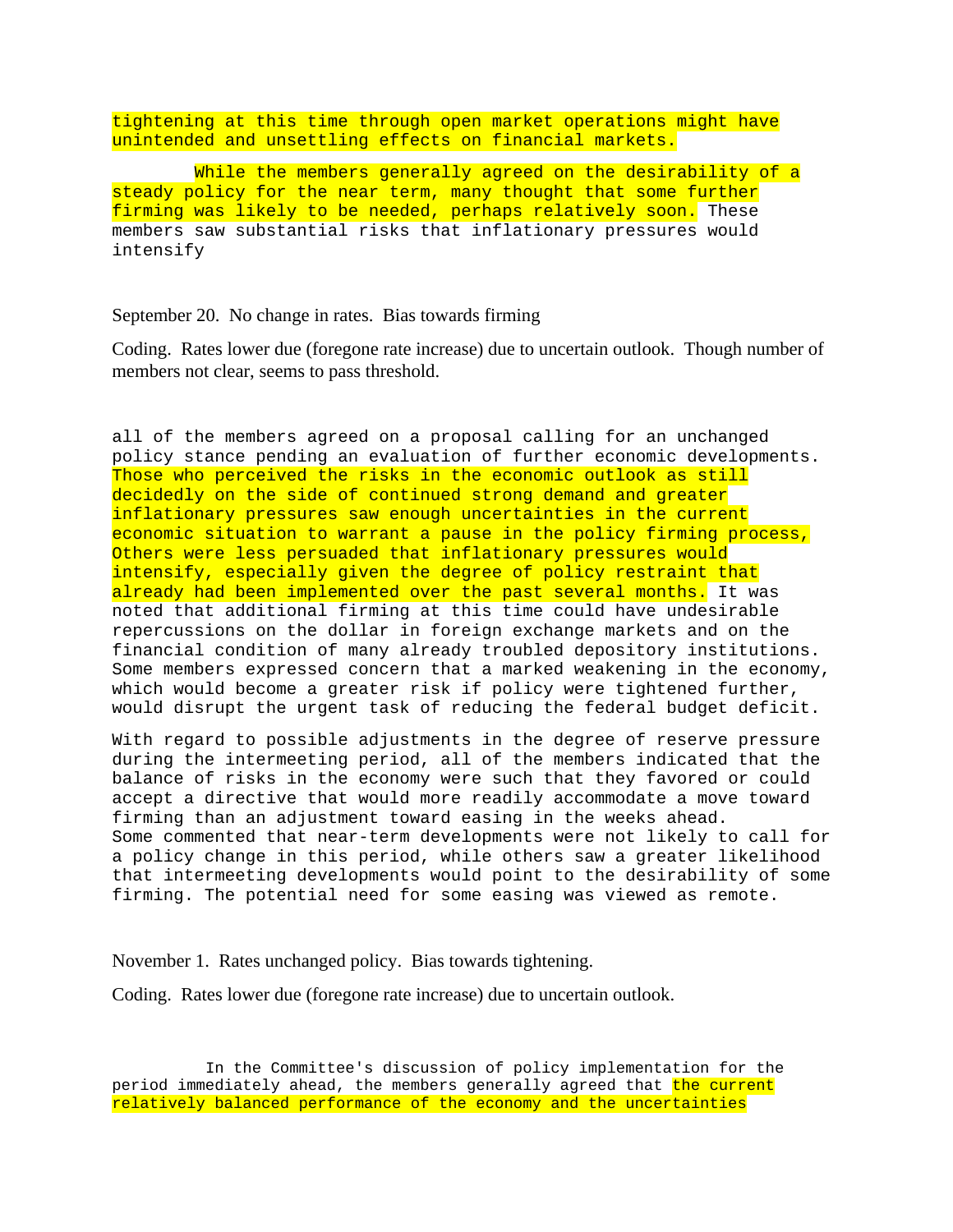surrounding the outlook argued for an unchanged policy at this point. Some commented that the apparent strength of underlying inflationary pressures might require further monetary restraint later, but for now they favored or could accept a steady policy course. Other members were more persuaded that, in the context of the recent evidence of slower economic growth, monetary policy already appeared to be on a course that would promote progress in reducing inflation. From the perspective of the growth of the monetary aggregates and reserves as well as interest rates developments, monetary policy had been fairly restrictive for some months and further restraint needed to be approached with some caution. At the same time, members stressed the continuing need to sustain the System's commitment to its long-run objective of controlling inflation, including the desirability of making clear that the current rate of inflation was unacceptable.

With regard to possible adjustments in the degree of reserve pressure in the intermeeting period, a majority of the members believed that operations should be adjusted more readily toward further tightening than toward any easing. Some indicated that they viewed the incorporation of such an understanding as a key element of an acceptable directive, given their assessment of the inflationary risks in the economic outlook.

December 13-14. Rate allowed to drift up to 8.375 late November (seemed for technical reasons). Then in Dec funds rate up 30 bps to (or 8.5?) 8.69…to be followed by tightening in early 1989 unless economy slowed down.

## Coding. Nothing

nearly all the members supported a proposal that called for an immediate increase in the degree of reserve pressure to be followed by some further tightening at the start of 1989 unless incoming evidence on the behavior of prices, the performance of the economy, or conditions in financial markets differed greatly from current expectations. The appropriate degree of reserve restraint also would be reevaluated in the event of an increase in the discount rate. While the members recognized that the degree of monetary restraint could be overdone, they generally felt the risks of a downturn stemming from the limited tightening under consideration were extremely small and needed to be accepted in light of what they perceived as the much greater threat of a recession if inflation were allowed to intensify.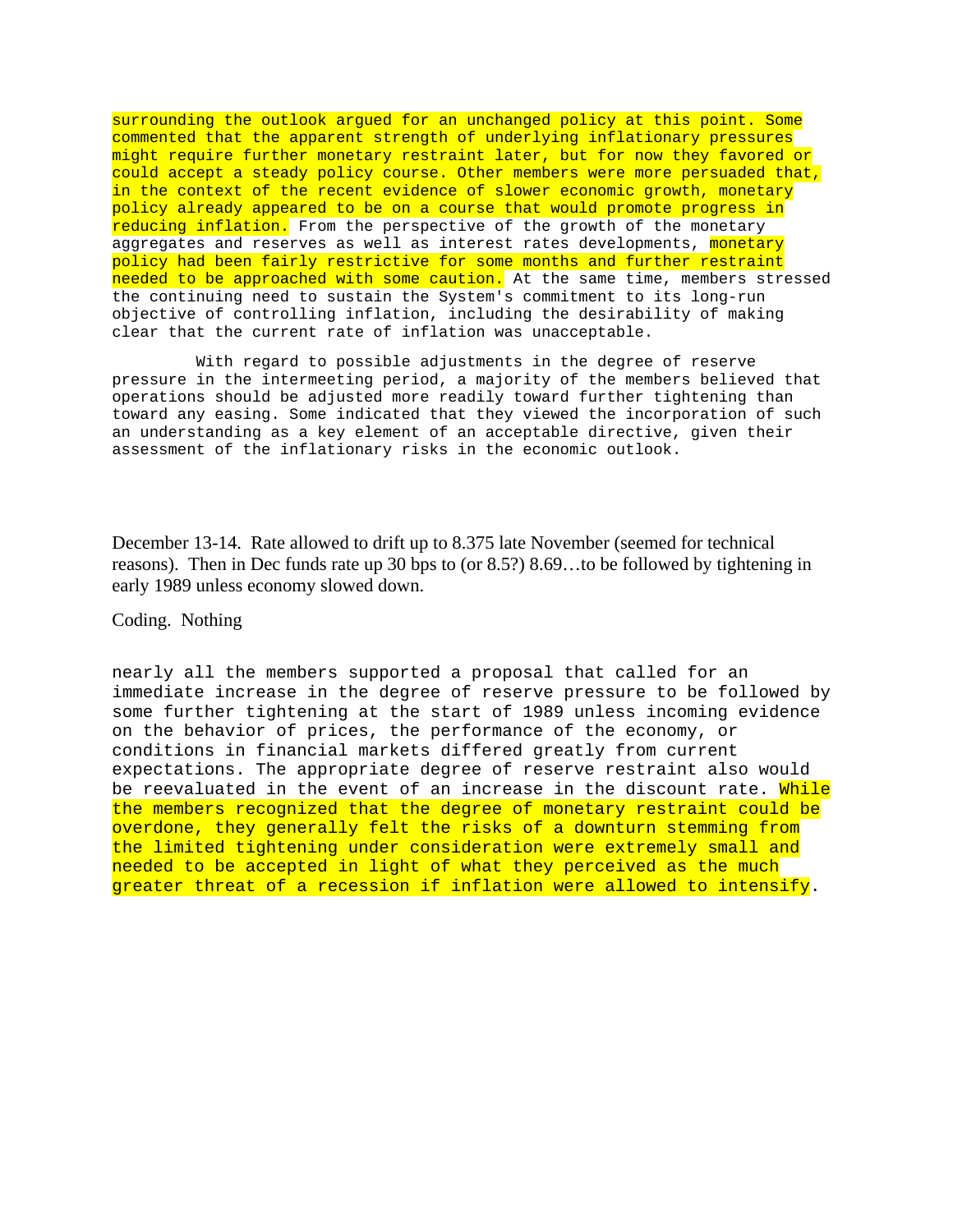1989.

February 7-8. Intermeeting rate up to 9 percent in January (the tightening noted in December 1988). No further move at this meeting. Bias towards tightening.

Coding. Close call – but going with uncertainty holds rate lower than otherwise. No mention of uncertainty or insurance per se, but there is mention of mixed economic picture and inflationary trends and waiting to for confirmation on inflation. Timing an issue, too. But seems to cross threshold.

a majority of the members indicated a preference for maintaining unchanged conditions of reserve availability, at least initially following today's meeting. Further monetary re straint might be desirable in the near future, perhaps during the inter meeting period. However, recent information had given a somewhat mixed picture of economic and price developments, and these members preferred to wait for further confirmation of inflationary pressures before additional firming of monetary policy was undertaken. Appreciable policy tightening had been implemented only recently and the impact would be felt only after a considerable lag. Monetary policy was now fairly restrictive, as evidenced for example **by** relatively high real rates of interest, a slightly inverted yield curve, and the slow growth of the monetary aggregates. The credibility of the System's anti inflationary policy was quite high. Some members expressed concern that higher interest rates would exacerbate the financial difficulties of many thrift depository institutions, weaken heavily indebted firms, and in the context of a strong dollar possibly lead to an undesired upward ratcheting of interest rates in world financial markets. It also was noted that further tightening should be approached with special caution when the dollar was under upward pressure in the foreign exchange markets.

March 28. Intermeeting increase to 9.75 percent in two steps, Feb 9 and bigger one on 24. No further change in rates at the meeting. Bias towards tightening.

Coding. Uncertainty holds rate lower than otherwise. Uncertainty over degree of slowing against backdrop of waiting to see effects of past policy actions.

a majority of the members expressed a clear preference for maintaining unchanged conditions of reserve availability. They emphasized the uncertainties surrounding the current business outlook and the desirability of waiting to see if the tentative indications of some slowing in the expansion signaled the start of a sustained period of slower economic growth and reduced inflationary pressures. Because of the usual lags in the impact of monetary policy on the economy and prices, the full effect of the firming in  $\bar{1}988$  had not yet been felt, much less the effect of the substantial further policy tightening this year. Other members, while willing to accept an unchanged policy for now, preferred an immediate move to further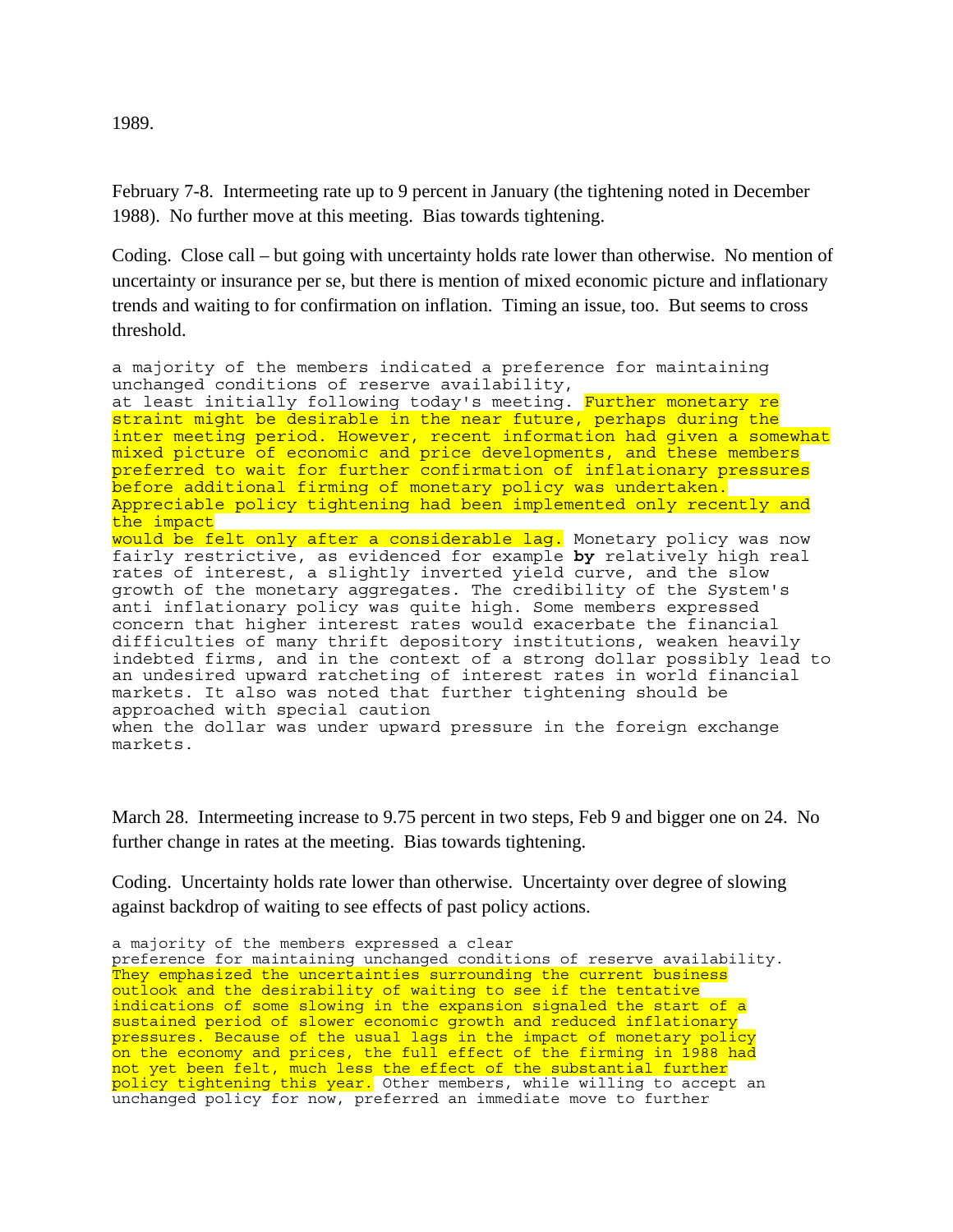```
restraint. They gave more weight to the possibility that the current 
slowing of the expansion might be inadequate to restrain inflationary 
pressures, and they felt that additional restraint should be implemented 
promptly to provide better assurance that sufficient monetary restraint 
was in place. 
Most members endorsed the view that, in the absence of un 
expected developments, policy implementation should resist any percep 
tions that monetary policy might be easing. A number also commented 
that they would not oppose some further small rise in money market 
interest rates. More generally, a majority of the members felt that 
policy implementation over the intermeeting period should be adjusted 
more readily and promptly toward greater restraint than toward ease. 
Some who preferred a
```
May 16. Rate nicked up to 8.8125 percent. But this appears to be a technical adjustment—no change in policy was endorsed at the meeting. Symmetric bias.

Coding. Nothing. Plenty of mention of uncertainty, but it's in both directions and thus didn't tile policy one way or the other.

nearly all of the members endorsed a proposal to maintain unchanged conditions of reserve availability, at least initially in the intermeeting period. There was considerable uncertainty as to whether monetary conditions were sufficiently restrictive to foster lower rates of inflation or had become so tight as to cause an even greater slowing in the expansion than might be needed to relieve inflation pressures. In the circumstances, most members viewed a steady policy as offering the best promise at this point of being associated with the financial market conditions and monetary growth rates that would support an appropriately restrained rate of economic expansion to accommodate the Committee's anti-inflationary objectives. Given current uncertainties, further developments would need to be evaluated carefully and might well call for some adjustment of policy, in either direction, before the next meeting of the Committee.

July 5-6. June 6 rate moved from 9.8125 to 9.5625 (on purpose, less inflationary pressures). At meeting brought down to 9.3125. Unbiased forward.

Coding. Uncertainty results in a smaller decline in funds rate (and so higher overall rate) than otherwise.

```
the members generally agreed that recent 
developments suggested that some further easing of reserve conditions 
would be appropriate. Nearly all endorsed a proposal to lessen the 
degree of reserve pressure marginally at this time, but one member 
favored somewhat greater easing and another saw merit in a phased 
lessening of reserve pressures in the weeks ahead. Many emphasized that
current economic and financial uncertainties called for caution in 
adjusting policy at this point. In this view, more than a slight move 
to less restraint could have an undesirable effect on inflationary 
expectations and, at least in the absence of further indications of
```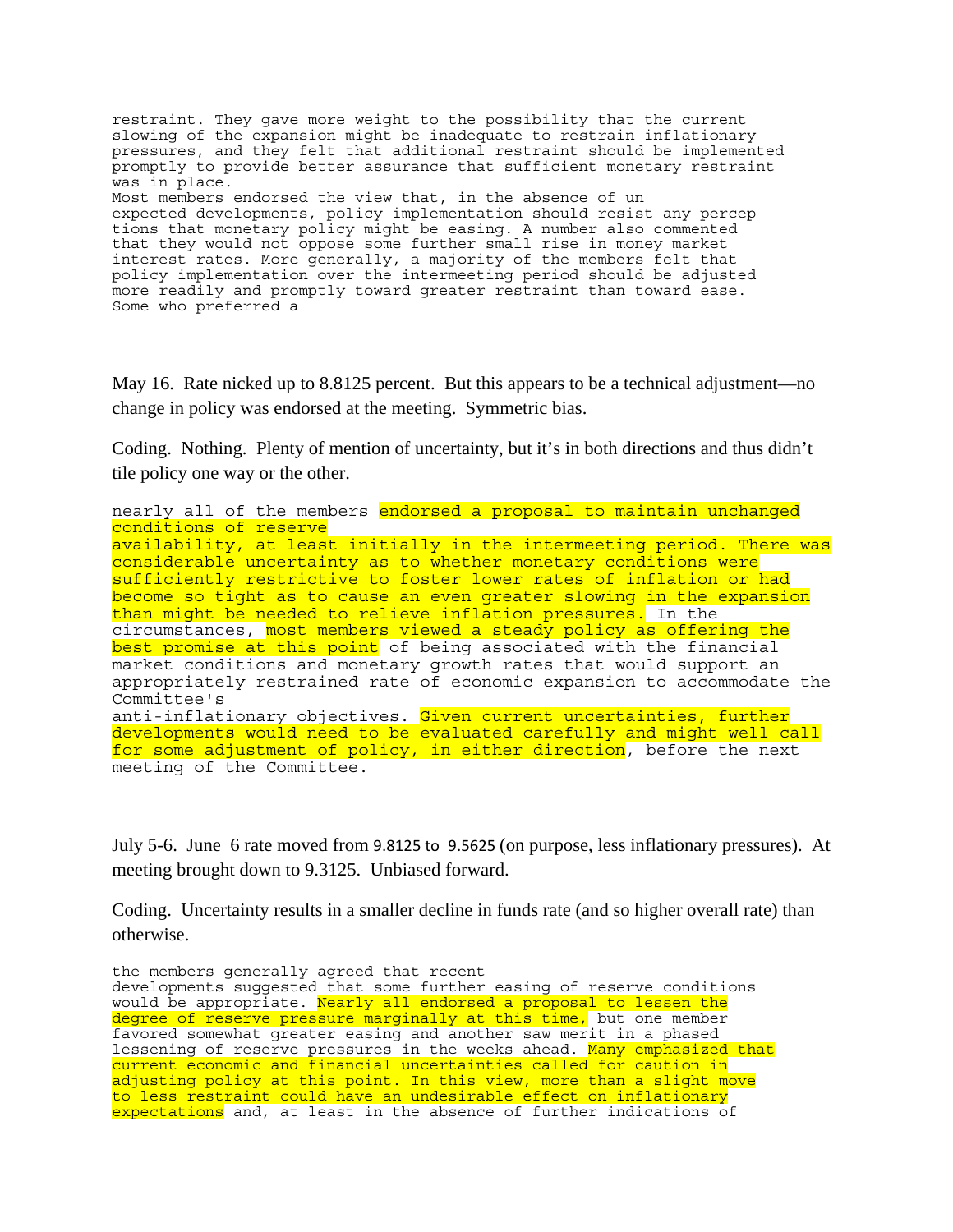lagging economic growth, could lead eventually to upward pressure on long-term interest rates. Moreover, in the view of some members, there remained some risk that inflationary pressures would intensify and that the easing might have to be reversed later. Caution also was indicated in light of the prevailing sensitivity and volatility of financial markets

August 22. July 27 intermeeting cut to 9.0625. Rate maintained at this meeting. Bias towards easing

Coded. Nothing. Uncertainty about expansion noted, but in both directions. So supports pause, but no tilt one way or the other in policy

all of the members supported a proposal to maintain unchanged conditions of reserve availability at least initially during the intermeeting period ahead. The easing steps implemented since early June had been appropriate in the context of earlier indications of some slowing in the business expansion and a prospective lessening of inflation pressures…For the period ahead, a steady policy course **was** desirable in light of the latest evidence suggesting that price pressures were not intensifying; in addition, the expansion appeared to have stabilized at a moderate and provisionally acceptable pace and considerable uncertainty existed with regard to the timing and direction of future **deviations from** the expansion's current momentum. Some members commented on indications that financial markets anticipated some further easing of monetary policy in the months ahead, if not immediately. If such easing failed to materialize, the result could be some upward adjustments in interest rates that could have an adverse impact on interest-sensitive sectors of the economy such **as** housing and that could place undesirable upward pressure on the value of the dollar in foreign exchange markets. Despite such concerns, the members agreed that for now an unchanged policy offered the best prospects of fostering the financial market conditions and the monetary growth that would accommodate satisfactory economic performance.

October 3. Rate held at 9.065 percent. Asymmetry towards easing.

Coding. Nothing.

most of the members endorsed a proposal to maintain unchanged conditions of reserve availability and preferred or found acceptable a suggestion to retain the asymmetry toward ease that was incorporated in the latest directive. While noting that developments in the near term might alter the economic outlook, most members felt that prevailing conditions in the domestic economy did not warrant a policy change in either direction at this time. The focus of policy continued to be that of gradually reducing inflation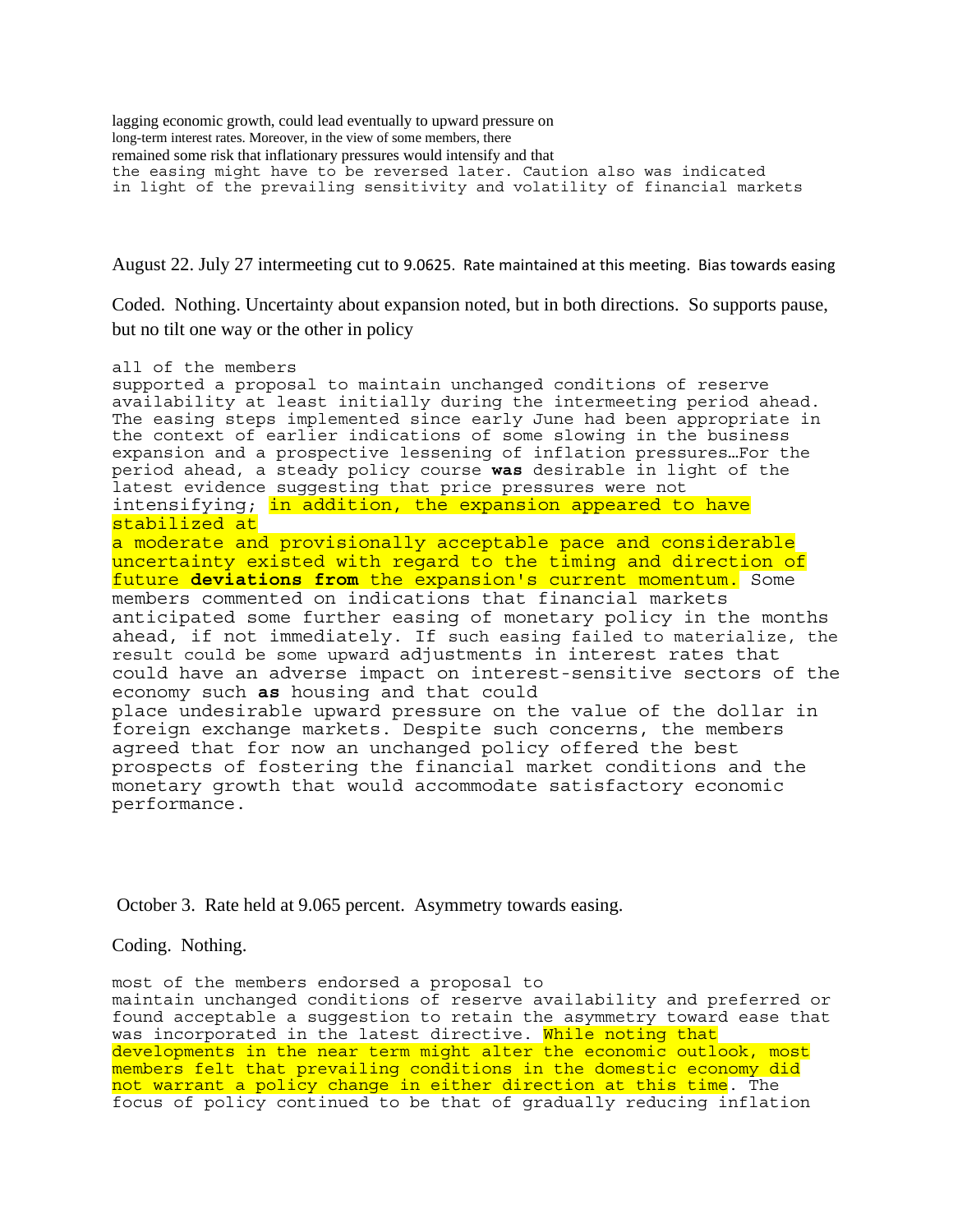over time and a steady policy course seemed consistent with that objective, at least for now.

November 14. October 19 intermeeting cut to 8.750 percent. November 6 cut to 8.5 percent. Rate held at 8.5 percent at the meeting. Asymmetry towards easing.

Coding. Nothing.

Intermeeting cut: These decisions were made in light of information that suggested some increase in the risk of a pronounced weakening in the growth of business activity.

nearly all of the members supported a proposal to maintain unchanged conditions of reserve availability. **A** majority favored and the others could accept a related suggestion to retain the current asymmetry toward ease that had been incorporated in recent directives. While current indicators of economic activity suggested a somewhat weaker expansion, most of the members agreed that a steady policy course was desirable at this point, especially in light of the stimulus provided **by** recent easing actions, whose effects on the economy would be felt only with some lag. In reconciling concerns about a cumulative weakening in the economy against a desire for progress in the fight against inflation, a steady policy seemed to give reasonable prospects for achieving both sustained expansion and declining inflation. Some members commented that these objectives could be attained with less pressure in credit markets if the federal budget deficit were to turn more definitely downward.

December 18-19. 25 bps cut to 8.25 percent. Symmetric

Coding. Insurance cut.

the members focused on the possible need to ease reserve conditions slightly further to provide greater assurance that weaknesses in demand did not persist or deepen. The current slowdown in economic growth was to a considerable extent the result of the policy implemented much earlier to restrain emerging inflation pressures, and this policy seemed at least to have avoided an upsurge in inflation. Over time, a further damping of price pressures was needed if the economy was to realize the benefits of price stability, but that need not involve a downturn in the economy. Several members observed that the choice between some slight easing at this time or waiting for additional evidence that the economy might be weakening further was a close one. A majority indicated that on balance they viewed the risks of a shortfall in economic activity as sufficiently high to justify an immediate move to slightly easier reserve conditions, and one member expressed a preference for somewhat greater easing. In this regard, some noted that the next several months might be a critical period in terms of avoiding a recession and that some modest easing at this point might have a calming effect on financial markets and help to boost business confidence. Given downward pressures on many prices and softness in business conditions, some slight easing was not likely in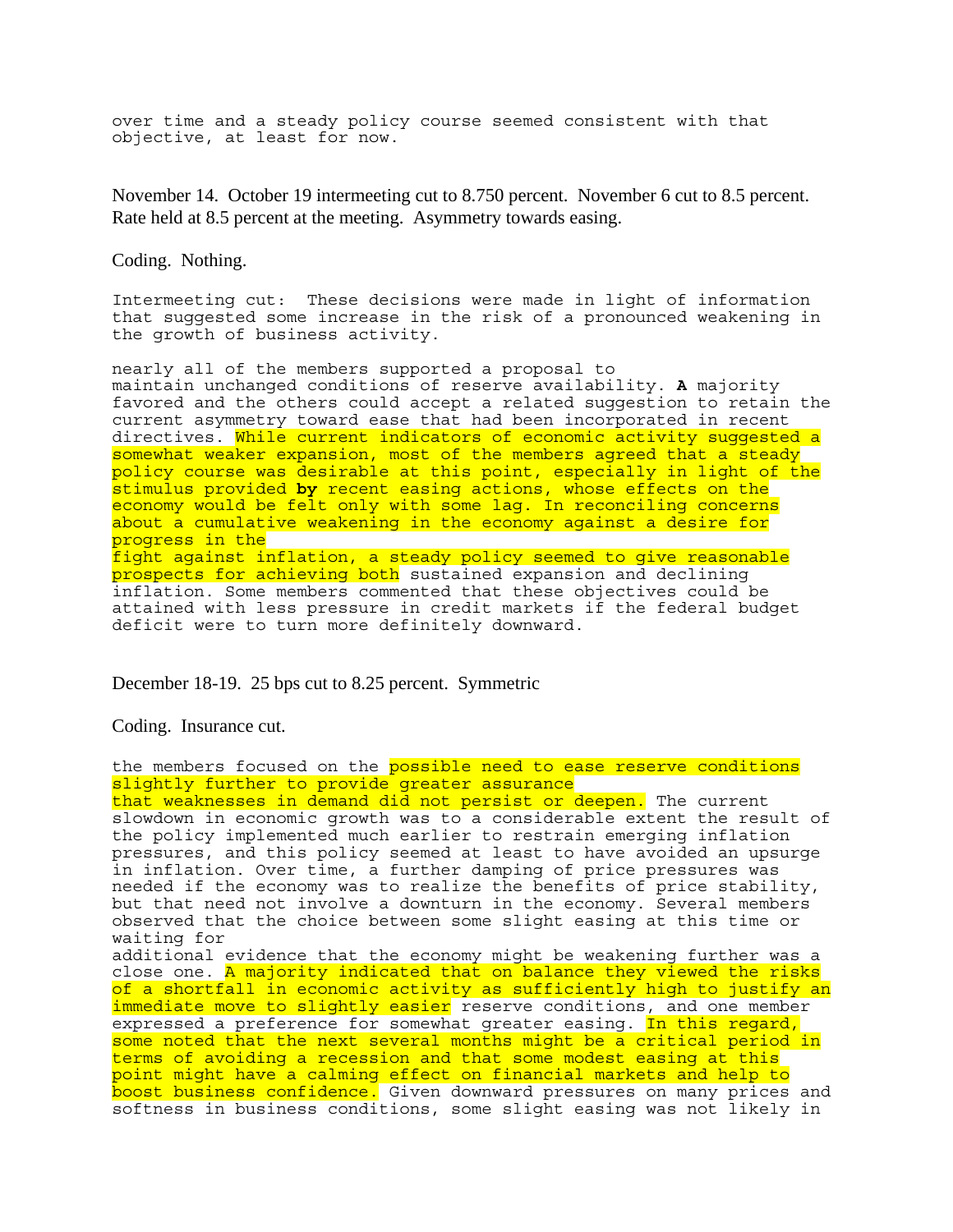this view to be inconsistent with the long-run objective of price stability or the public's perception of the importance that the System placed on that objective. These members recognized that an easing of reserve pressures immediately after the meeting would make the need for further easing less likely over the coming intermeeting period. As a consequence, they favored a directive that did *not* contain a tilt toward less restraint but one that gave equal weight to potential intermeeting adjustments in either direction.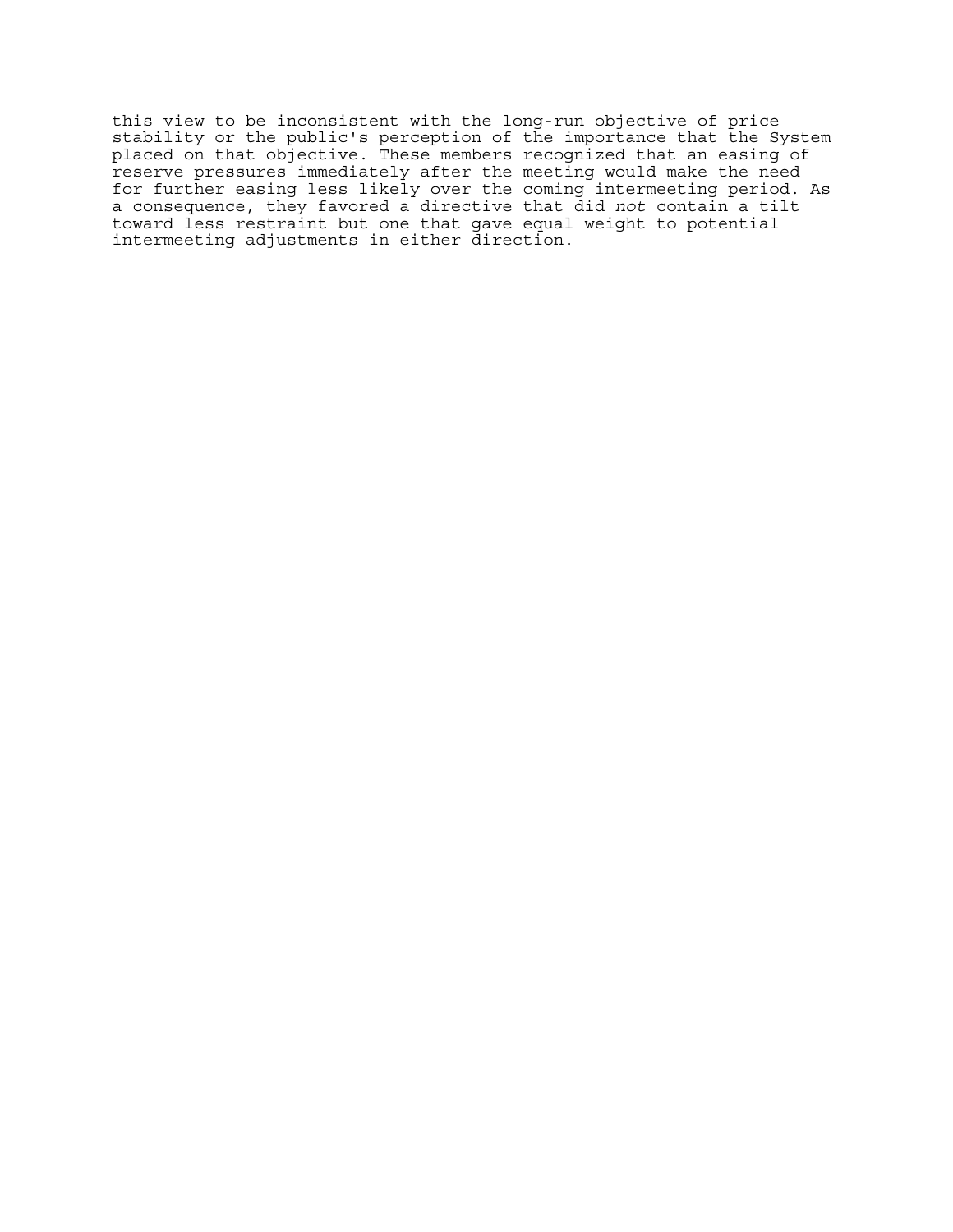# February 6-7. Rate held at 8.25 percent. Symmetric.

Coding. Nothing.

a majority of the members favored steady reserve conditions. Given indications of some pickup in activity from the latter part of 1989, such a policy offered the best prospects at this point of reconciling the Committee's objective of acceptable and sustained economic growth with that of some reduction over time in inflationary pressures on labor and other resources. A tightening of policy might have some advantages in terms of moderating monetary growth and improving inflationary expectations, but in this view such a policy would incur too much risk of creating financial conditions that could lead to a weaker economy. Conversely, significantly lower interest rates could have inflationary consequences in an economy that already was operating at relatively high employment levels, partly through their effects on the dollar in the foreign exchange markets. Conditions in the economy and in financial markets, both in the United States and abroad, suggested that monetary policy needed to convey a sense of stability.

March 27. Rate held at 8.25 percent. Symmetric bias.

Coding. Rates lower than otherwise (not increased) due to uncertainty.

most of the members indicated a preference for maintaining an unchanged degree of pressure on reserve positions. While recent economic information could be interpreted as pointing to a reduced risk of a recession and to greater or at least more deeply imbedded inflationary pressures than were foreseen earlier, these members concluded that it would be premature to tighten reserve conditions on the basis of a few months of data, particularly in light of the special factors at work that made it difficult to assess underlying trends. Some of these members also noted that various developments, including the rise in most interest rates since the beginning of the year, the more recent strength of the dollar in foreign exchange markets, indications of some slowing in monetary growth, and the apparent tightening of credit standards could be viewed as having the same effects on the economy as a modest firming of reserve conditions. Because a firming of policy would be unexpected, it could prove unsettling in the foreign exchange markets and in financial markets more generally. On balance, in light of the uncertainties that were involved, these members preferred to maintain a steady policy course for now, subject to a careful evaluation during the intermeeting period of developments that might signal some intensification of inflationary pressures. A few members, who were particularly concerned about the outlook for inflation, preferred an immediate move to somewhat tighter reserve conditions, especially if the directive for this meeting did not include a presumption that any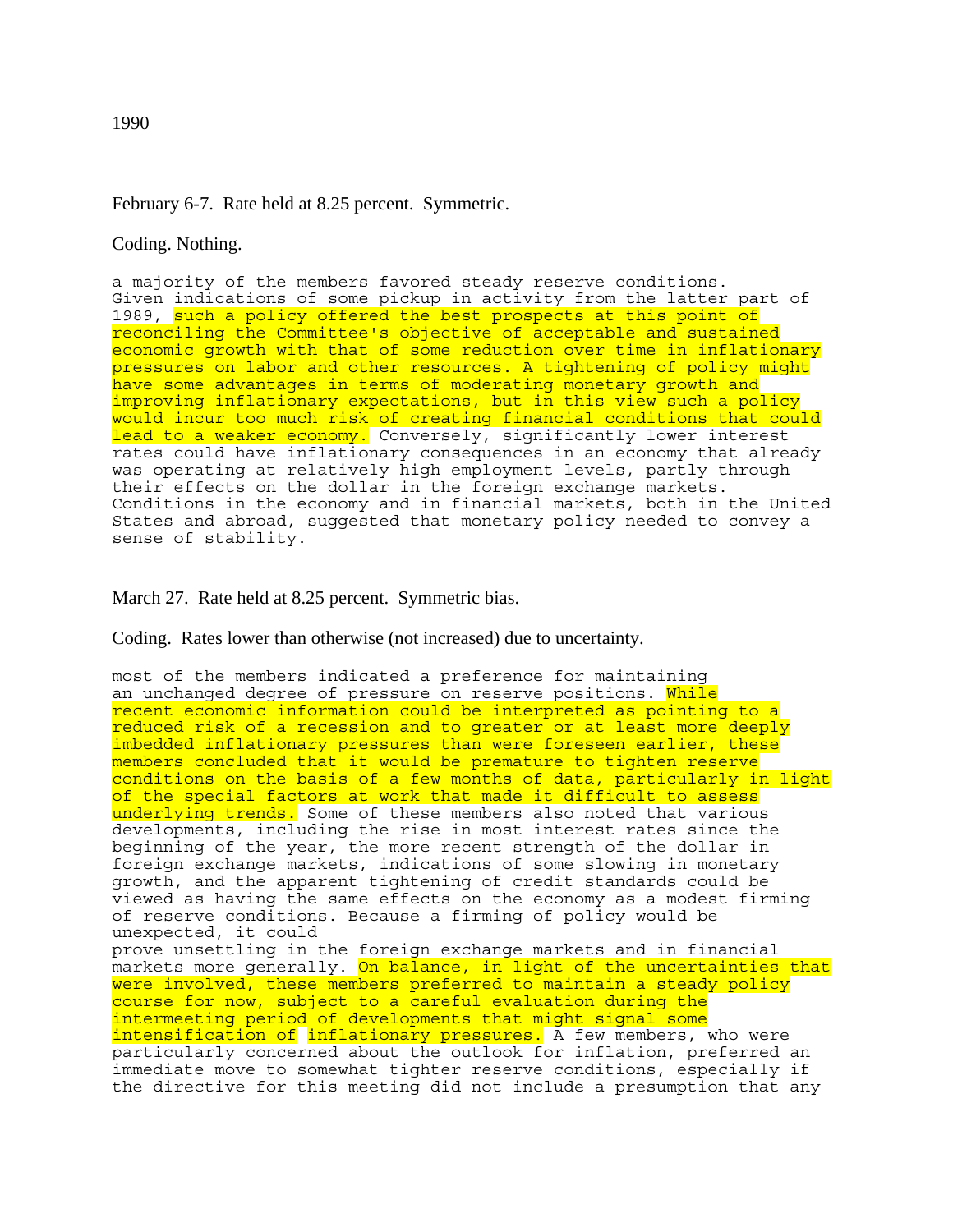intermeeting adjustments were more likely to be in the direction of some tightening.

May 15. Rates held at 8.25 percent. Symmetric directive.

Coding. Uncertainty mentioned, but in both directions so does not tilt policy.

nearly all of the members supported a proposal to maintain unchanged conditions of reserve availability at least initially following today's meeting. The members generally agreed that unchanged reserve conditions could reasonably be expected to be associated with continued moderate expansion in business activity. At the same time, they remained concerned about the lack of progress against inflation, and some commented that the need to contain and ultimately to reduce inflation might well require a firming of policy at some point. Price stability, it was emphasized, was a vital objective of monetary policy and was essential to the achievement of overall objectives for the economy. However, recent data on the economy and prices provided some comfort that inflation pressures were not building, and there were some downside risks to the economic outlook stemming from conditions in financial markets. Growth of the monetary aggregates had slowed appreciably and, while there was considerable uncertainty, credit conditions also could be tightening with potential effects on spending. Partly in light of these developments, some members stressed that it was too soon to conclude that current monetary policy would not have desired anti-inflationary effects. Under these circumstances, all but one member favored the retention of unchanged reserve conditions, pending additional information that might tilt the risks toward greater price pressures or a weaker economy.

July 2-3. Rate held at 8.25 percent. Bias to easing (potentially soon if data did not show increased inflationary pressures)

Coding. Nothing. But close call – could be rates higher (e.g. not lowered) due to uncertainty but didn't think it passed threshold.

all of the members supported a proposal to maintain unchanged conditions in reserve markets at least initially following this meeting, and a majority favored a directive that could accommodate some slight easing of reserve conditions fairly soon unless incoming indicators suggested appreciably stronger monetary growth and greater inflationary pressures than the members currently expected. The degree of monetary restraint sought by the Committee since late 1989 remained appropriate, but despite a steady policy course, credit conditions appeared to have tightened at least marginally in recent months. The evidence of such tightening, while not conclusive, had become more persuasive and was a source of increasing concern; the marked slowing in monetary growth in the second quarter in particular suggested the possibility of more restraint than the Committee intended. Nonetheless,in the view of nearly all the members, the persistence of inflation argued for caution and against any adjustment that would have the effect of easing the overall thrust of policy unless incoming information on the monetary aggregates and the economy pointed to a significantly weaker outlook for economic activity.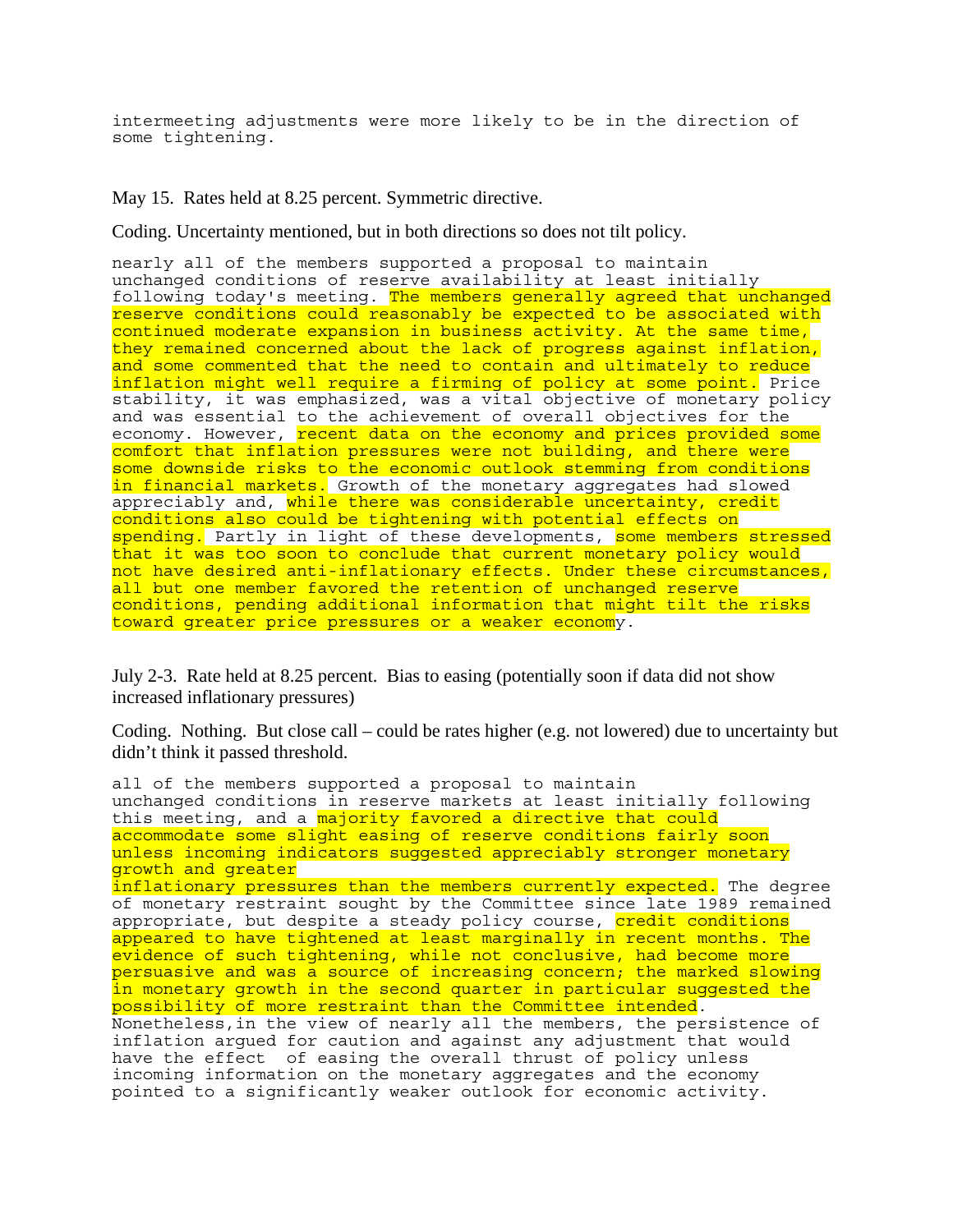August 21. July 13 cut to 8 percent. Left at 8 percent at this meeting. Asymmetric towards easing.

Coding. Uncertainty; but in both directions so does not tilt policy.

members commented that the heightened uncertainties and the prospectively less satisfactory performance of the economy stemming from events in the Middle East had greatly complicated the formulation of an effective monetary policy. Uncertainties about the developments in the Middle East made it difficult to judge an appropriate policy stance, and those uncertainties had been reflected in unusually volatile financial markets. More fundamentally, with the surge in oil prices tending to weaken economic activity while also intensifying inflationary pressures, an easing in policy would incur the risk of overcompensating for -potential weakness in the economy at the expense of greater inflation, while a tightening move to counter inflation might stall an already weak economic expansion. In these circumstances, the members generally concluded that the Federal Reserve could best contribute to the nation's economic goals by fostering a stable policy environment. The prospective performance of the economy was very likely to be dominated by events that were outside the Committee's control, including not only developments in the Middle East but decisions to be made with regard to the federal budget deficit. While acknowledging the c

October 2. Funds rate left at 8 percent. Committee preferred to ease, but to wait until federal budget package resolved. Bias towards easing

Coding. Nothing.

```
a majority of the 
members were in favor of easing reserve conditions at least slightly 
during the intermeeting period ahead. In their view, an easing move
was warranted in light of the indications that there was a significant 
risk of a much weaker economy, partly as a consequence of some further 
tightening in the availability of credit since mid-summer; in this 
context, moreover, the budget proposal, if enacted, would provide a 
degree of fiscal restraint…. 
Members who favored some easing of reserve conditions agreed 
that it would be desirable to hold such a move until passage of the 
federal budget package was more certain. The reasons for the easing
were not keyed to the enactment of the new federal budget alone but 
more broadly to developments in credit markets and the economy, with 
the prospects for fiscal restraint only one element in the outlook
```
November 13. October 29 rates lowered to 7.75 percent. Lowered to 7.5 percent at this meeting. Bias towards easing.

Coding. Insurance easing.

all of the members indicated that they favored or could support a proposal calling for some slight immediate easing of reserve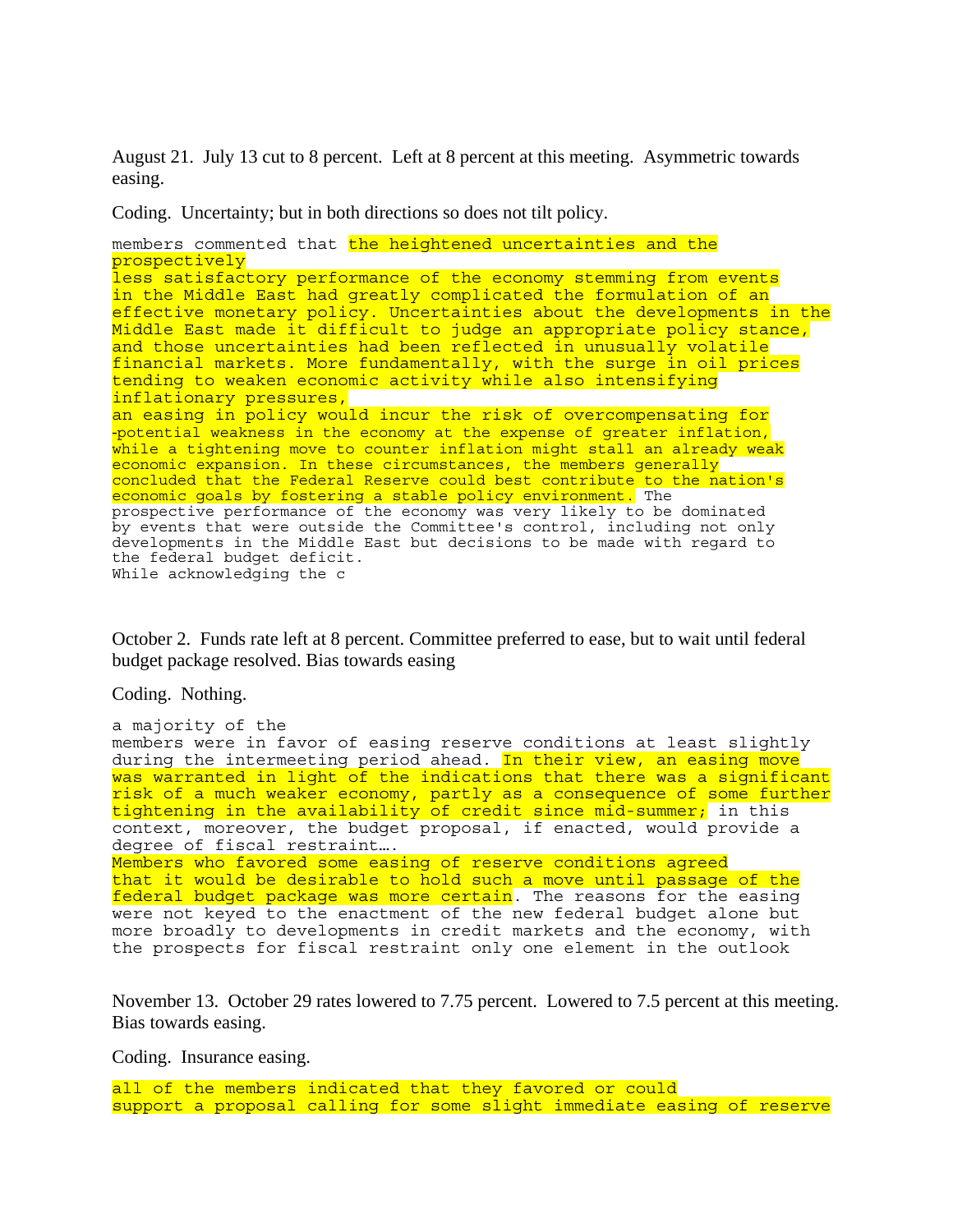conditions; one member expressed a preference for somewhat greater easing while another saw advantages in delaying the easing move. The growing signs of a softening economy, the related vulnerability of many business and financial firms to added financial strains, and the increased reluctance of institutional lenders to accommodate less than prime business borrowers suggested that the Committee should remain especially alert during the weeks ahead to signals that some further easing was appropriate. The lack of significant monetary growth over the course of recent months also was seen as pointing in the same direction. However, the weakness in the economy reflected in part an external shock whose effects could not be entirely offset without exacerbating a still substantial inflation, and the dollar had been under considerable downward pressure in the foreign exchange markets. In this situation, any easing needed to be approached with caution. While there were some differences in emphasis, the members agreed that a limited degree of easing at this juncture would provide some insurance against a deep and prolonged recession without incurring a substantial risk in current circumstances of fostering intensified inflationary pressures.

December 18. 25 bps cut to 7 percent. Bias towards easing.

Coding. Insurance easing. Possible also uncertainty over effects of past policy resulting in a smaller easing (higher overall rates) than otherwise, but didn't think it crossed threshold so didn't code.

all of the members indicated that they favored or could accept a directive calling for some slight easing in reserve conditions. Members noted that monetary policy had been eased in several steps over the course of recent weeks; <mark>while substantial</mark> additional easing might not be needed under prevailing conditions, a limited further move would provide some added insurance in cushioning the economy against the possibility of a deepening recession and an inadequate rebound in the economy without imposing an unwarranted risk of stimulating inflation later. The members favored a cautious approach to further policy moves in light of the appreciable easing in reserve conditions that already had been implemented and the considerable decline that had occurred in market interest rates. The stimulus provided by the recent easing actions had not yet been felt in the economy, and given the lags that were involved, there was some risk of overdoing the easing of policy at some point, with potential inflationary consequences once the economic recovery got underway. Most of the members viewed such a risk as relatively remote and one that could be dealt with, should the need arise, by a future tightening of policy, although it was recognized that moves toward restraint could be difficult.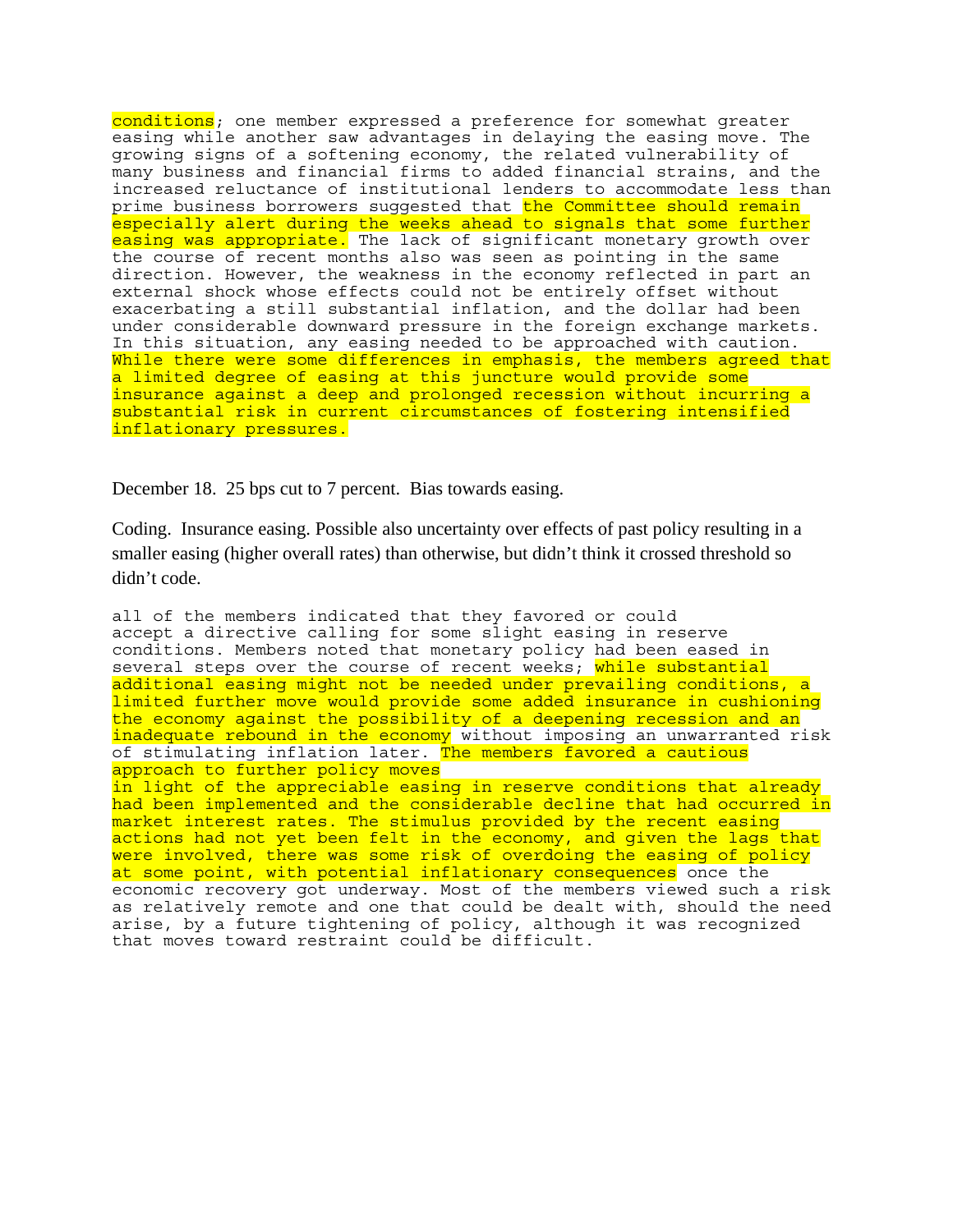1991

February 5-6. 25 bps intermeeting cut on January 9 to 6.75 percent; and 50 bps to 6.25 on February 1. Rates held at 6.25 at the meeting. Tilt towards easing.

Coding. Nothing. Pause is over usual lags in policy ; not uncertainty per se.

all of the members endorsed a proposal to maintain unchanged conditions in reserve markets at least initially following this meeting. In reaching their decision, members took into account the considerable easing of monetary policy that had been implemented in a series of steps over the course of recent months, including the reduction in the discount rate and related decrease in money market interest rates within the last few days. The System's policy actions, in the context of a weakening economy and moderating cost pressures, had induced a considerable decline in interest rates, but sufficient time had not yet elapsed for the effects of the lower rates to be felt in the economy or indeed to any measurable extent in the growth of the monetary aggregates…. In these circumstances, while views differed with regard to the potential need for further easing moves, the members agreed that for now it was desirable to pause and assess the course of the economy and the effects of past policy actions.

March 26. March 8 25 bps cut to 6 percent. Rate held there at this meeting.

Coding. Uncertainty; but in both directions so does not tilt policy. Symmetric directive.

In the Committee's discussion of policy for the intermeeting period ahead, all of the members supported a proposal to maintain an unchanged degree of pressure on reserve positions. The System's policy actions over the course of recent months, including two reductions in the discount rate, represented substantial easing on a cumulative basis and most probably had positioned monetary policy to contribute to a satisfactory recovery in business activity. Changing economic and financial conditions could, of course, lead to a reassessment, but for now a steady policy course seemed indicated as the stimulative effects of earlier policy actions, the drop in oil prices, and the rebound in confidence worked their way through the economy. Some members observed that the most likely direction of the next policy move was not clear at this point and that caution was needed before any action was taken. Prevailing uncertainties suggesting that further easing could not be ruled out included the possibility that consumer spending would not strengthen materially and that business capital spending would continue to weaken. However, if the economy was indeed near its recession trough, additional easing would not be necessary and such a move might add to inflationary pressures later. On the other hand, while a firming of policy clearly would be premature at this point, a number of members commented that the Committee should be alert to the potential need to tighten reserve conditions promptly if emerging economic and financial conditions, including the behavior of the monetary aggregates, threatened progress toward price stability.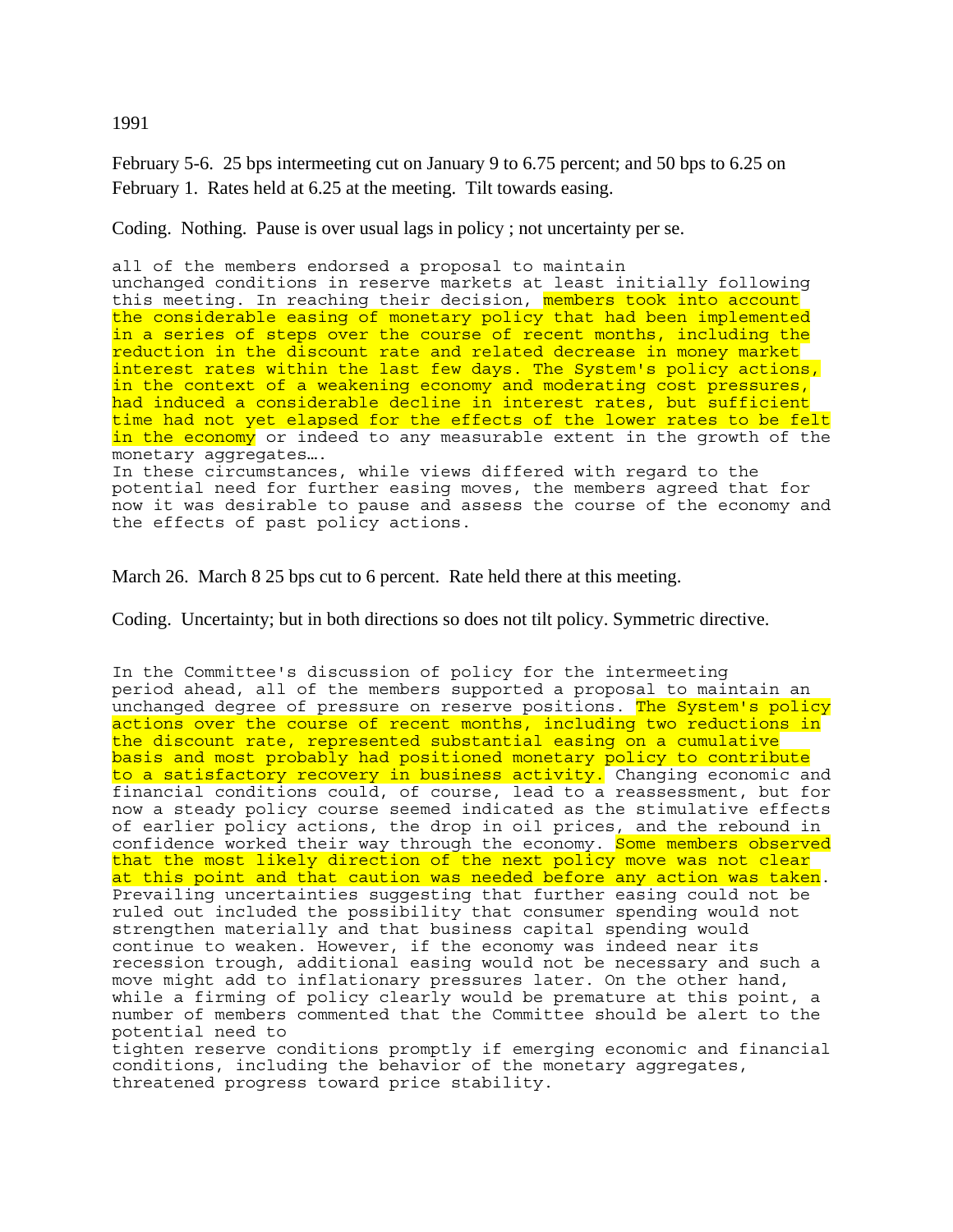May 14. April 30 intermeeting cut to 5.75 percent. Held at 5.75 at this meeting. Symmetric directive.

Coding. Nothing. But note insurance reference to earlier easings.

all of the members indicated their support of a proposal to maintain an unchanged degree of pressure on reserve positions. Most also preferred to retain the current instruction in the directive that did not bias possible intermeeting adjustments toward ease or toward restraint. Monetary policy appeared to be properly positioned at this point to help implement the Committee's objectives in that it reflected an appropriate balancing of the risks of an overly stimulative policy that would threaten progress against inflation versus the risks of a deepening recession or an overly delayed recovery. A number of members commented that some further deterioration in economic activity could not be ruled out, and some emphasized that the costs of a substantial shortfall in economic activity from current projections would be much greater than those of a markedly faster expansion than the members currently expected, since present levels of slack in labor and other resource use would tend to limit the price consequences of a period of robust economic growth. <mark>However, the System's earlier easing</mark> actions, including the most recent reduction in the discount rate in late April and some associated easing in reserve conditions, had provided a good deal of insurance against cumulative further weakening in business activity. Moreover, the System's commitment to the goal of reducing inflation argued for a cautious approach to any further easing at a time when the economy might be close to its recession trough. Steady progress against inflation would foster lower interest rates in long-term debt markets and would thus provide an added degree of stimulus to the economy; conversely, a resurgence in inflation would probably induce a backup in long-term interest rates, including mortgage rates, with adverse implications for housing markets and the economy. Against this background, the members concluded that a desirable policy was to take no action at this time but to monitor carefully the ongoing effects of the System's earlier easing moves.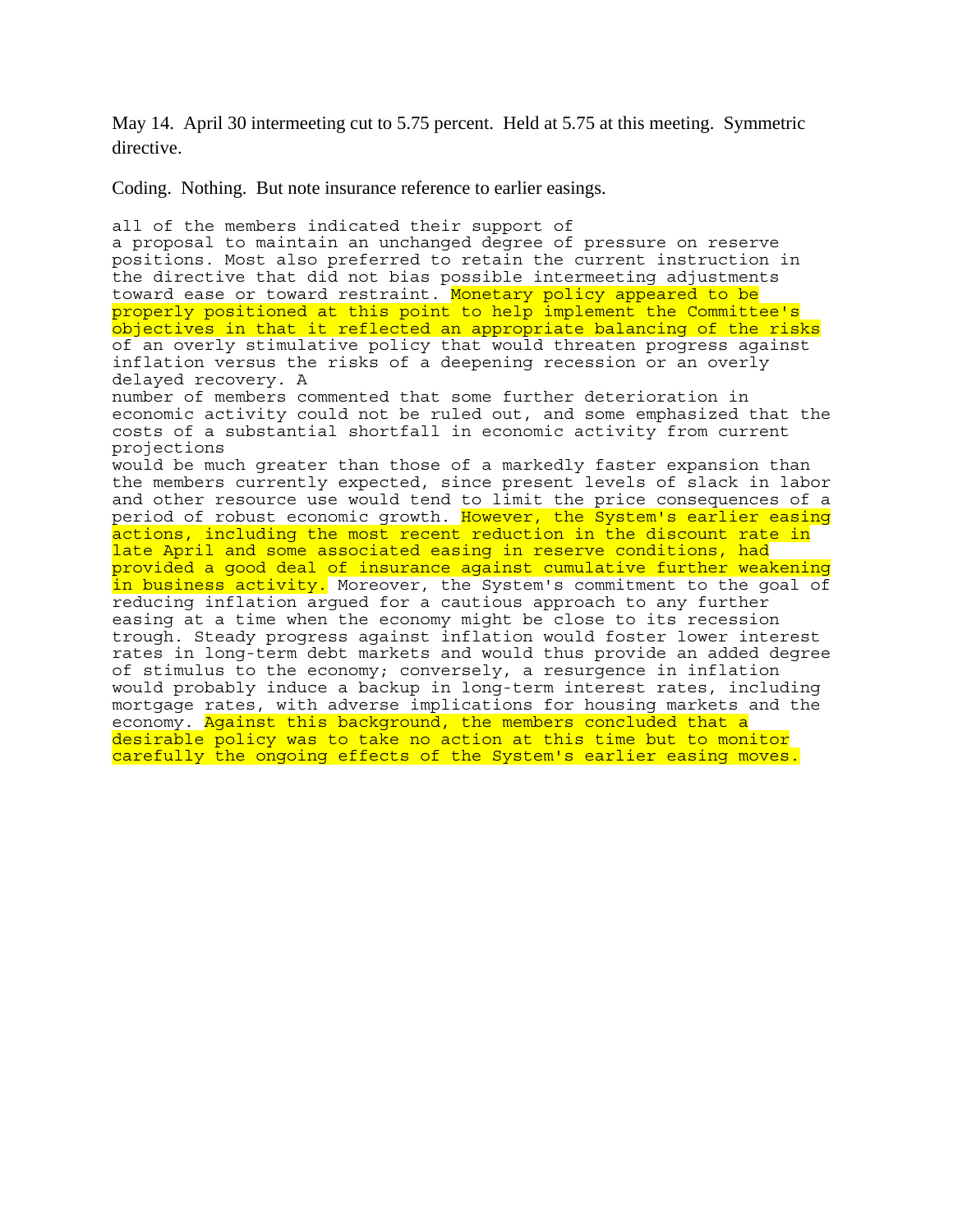July 2-3. Rate held at 5.75 percent. Symmetric directive.

Coding. Nothing.

In the Committee's discussion of policy for the intermeeting period ahead, all of the members were in favor of maintaining an unchanged degree of pressure on reserve positions. They believed that at this juncture an unchanged policy course offered the greatest promise of reconciling the Committee's goals of sustaining the nascent business recovery while also fostering further progress against inflation. There were obvious areas of uncertainty and vulnerability in the current economic and financial situation, but developments were unlikely to require an immediate adjustment in reserve market conditions. For now, monetary policy appeared to be on an appropriate course.

August 20. August 6 intermeeting cut to 5.5 percent. Rate left there at this meeting. Tilt towards easing.

Coding. Nothing.

Against the background of a broad consensus that a moderately paced recovery with ebbing inflation probably was under way, all of the members indicated that they preferred or could accept a proposal to maintain an unchanged degree of pressure on reserve positions. In addition, a majority expressed a preference for an asymmetric directive that was tilted toward possible easing during the weeks ahead. Those favoring such asymmetry felt that the risks to the expansion were largely on the side of a weaker than projected economy, and they believed that the Federal Reserve should react promptly to any signs that the expansion was less robust than desired or that monetary conditions might be inconsistent with sustained growth. However, they believed that an immediate easing move would be premature because the most recent economic information, although mixed, still suggested a moderate rate of economic expansion and also because of the questions that were raised about how to interpret the behavior of the monetary aggregates.

October 1. September 13 intermeeting cut to 5.25 percent. Rate left at 5.25 at meeting. Marginal bias towards easing.

Coding. Nothing. Uncertainty mentioned, but balanced.

all of the members indicated that they were in favor of maintaining an unchanged degree of pressure on reserve positions. While the economy was subject to an unusual array of problems and related uncertainties, the members generally felt that monetary policy was on the right course under currently prevailing and immediately forseeable economic and financial circumstances. In particular, insofar as could be judged at this point, the present policy stance provided an appropriate balance between the risks of a faltering economic expansion and the risks of little or no progress toward price stability. The easing steps in recent months and the associated declines in interest rates, including mortgage rates, appeared to have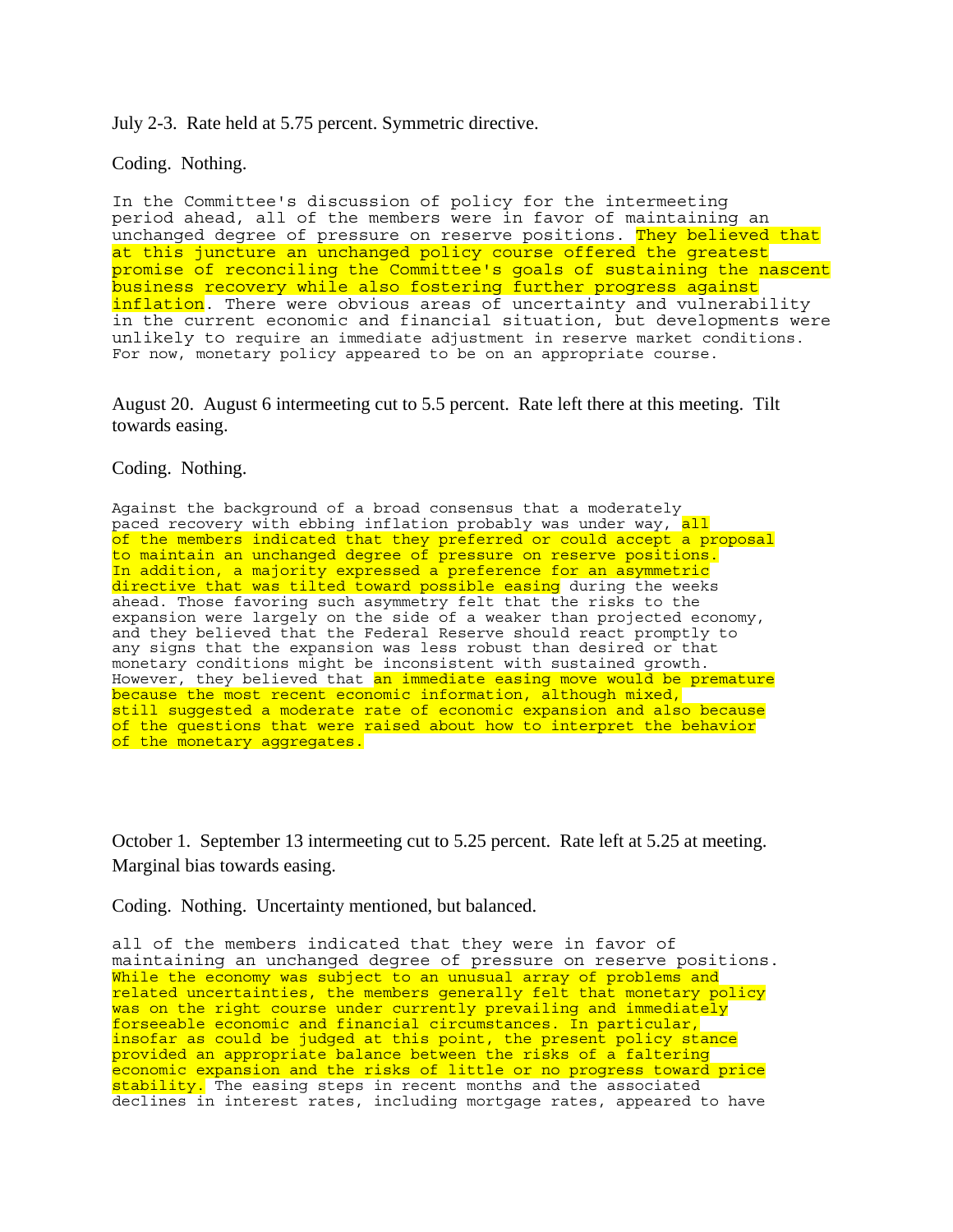supplied more monetary stimulus than had yet shown through to the economy. Several members commented, however, that the Committee needed to remain particularly alert to indications of renewed weakening in business activity, especially given the current financial fragilities in the economy and the likely difficulty of reviving the economy in the event of another downturn. Other members gave somewhat more weight to the need to avoid over-stimulating the economy; a failure to take advantage of the apparent momentum toward lower inflation would have seriously adverse consequences on longer-term debt markets and the outlook for sustained economic growth.

November 5. October 31 intermeeting 25 bps cut to 5.0 percent. Then cut another 25 bps to 4.75 percent at the meeting. Bias towards easing.

Coding. Insurance cut.

In the Committee's discussion of an appropriate policy for the intermeeting period ahead, a majority of the members indicated that they could support a proposal to ease reserve conditions slightly at this time and to bias the directive toward possible further easing later in the intermeeting period. The members recognized that monetary policy had been eased considerably over the course of recent months, including a decision to reduce reserve pressures at the end of October, and that all of the stimulus from the earlier actions had not yet been felt in the economy. Nonetheless, in the view of many members further modest easing was desirable at this point to provide some added insurance against the downside risks in the economy. Such a policy move would help counter the deterioration in business and consumer confidence, and it might also encourage some decline in longer-term interest rates. Under current economic and financial conditions, this easing would pose negligible risks of deflecting inflation from its downward path. Continuing weakness in the monetary aggregates reinforced the need for easier reserve conditions.

December 17. 25 bps intermeeting cut on December 6 to 4.5 percent. Rate held there at this meeting. Strong bias towards easing unless data improvement became evident promptly. In event, cut to 4 percent on December 20; and we used 4 as the post-meeting rate for this meeting.

Coding. Nothing. Some argument for the subsequent Dec 20 move being insurance, but we did not code it as such.

In the Committee's discussion of policy for the period ahead, most of the members indicated that they favored or could accept a directive that called for no immediate change in the degree of pressure on reserve positions but that carried an especially strong presumption that some easing in reserve conditions would be implemented unless improvement in the economy became evident fairly promptly or there was significant evidence of a pickup in M2 growth in the period immediately ahead…. The policy discussion focused on the need to foster a sustained, noninflationary recovery. Such an environment would promote continuing balance sheet adjustments and business restructurings that would over time enhance the financial soundness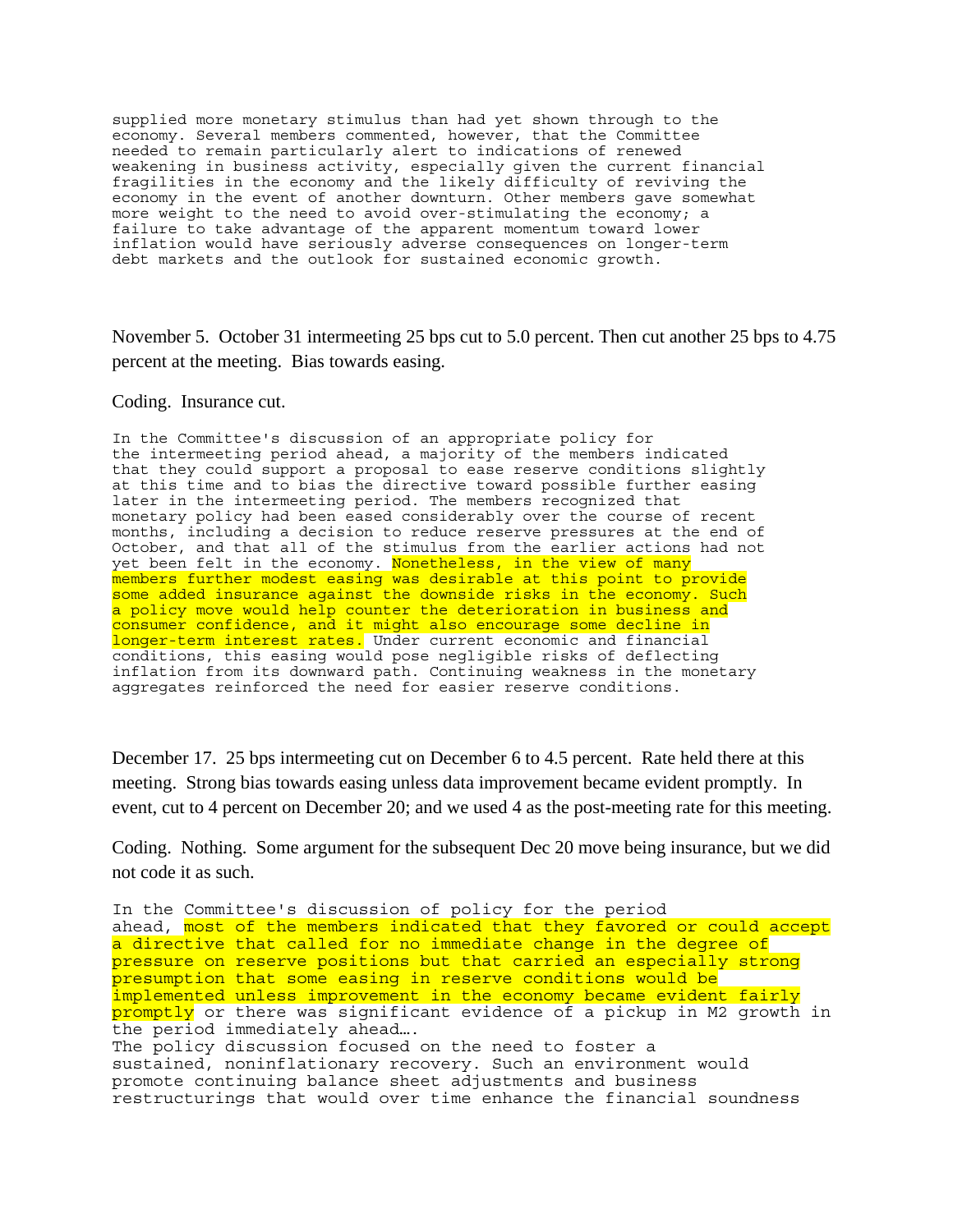and competitive strength of the economy. For now, however, these activities were having restraining effects on the economy, and there were as yet no clear indications that the recovery was resuming. While the risks of a substantial weakening in the economy were perhaps small, such a development would have severe consequences for the economy and financial institutions. In these circumstances, many of the members believed that some further easing of reserve conditions likely would be called for, especially if indications of some strengthening in the economy or in the growth of the monetary aggregates should fail to materialize in the near future. **A** number of members also commented that against the background of betterthanexpected progress toward price stability, a stalled recovery, and slow monetary growth, the inflation risks of further easing were minimal. Some members indicated that they saw an advantage in making a more substantial policy move at some point in the period ahead rather than additional limited easing actions of the sort that had been implemented in recent years. In this view, a larger and more visible policy action, which generally was not anticipated in financial markets, would have greater effectiveness in part because it would be more likely to bolster confidence. The level of interest rates and money growth that would be expected to ensue from such an action, against the background of the substantial easing that had already been implemented, should be sufficient to foster expansion and promote the view that further easing would not be needed. Other members, while not disagreeing that further easing might be desirable, nonetheless expressed reservations about the urgency to ease in the near term and especially the need for a sizable move. These members emphasized that a substantial amount of easing had been implemented over the past several months and that to a considerable extent the effects of such easing had not yet shown through in the economy. A number of these members also expressed the view that monetary policy could do little to offset the restraining effects of the balance sheet adjustments and business restructuring activities that were currently under way. Moreover, a resurgence of inflation pressures as the recovery gathered strength could not be ruled out, and too much easing in the period immediately ahead might have to be reversed later with unsettling consequences. According to a staff analysis prepared for this meeti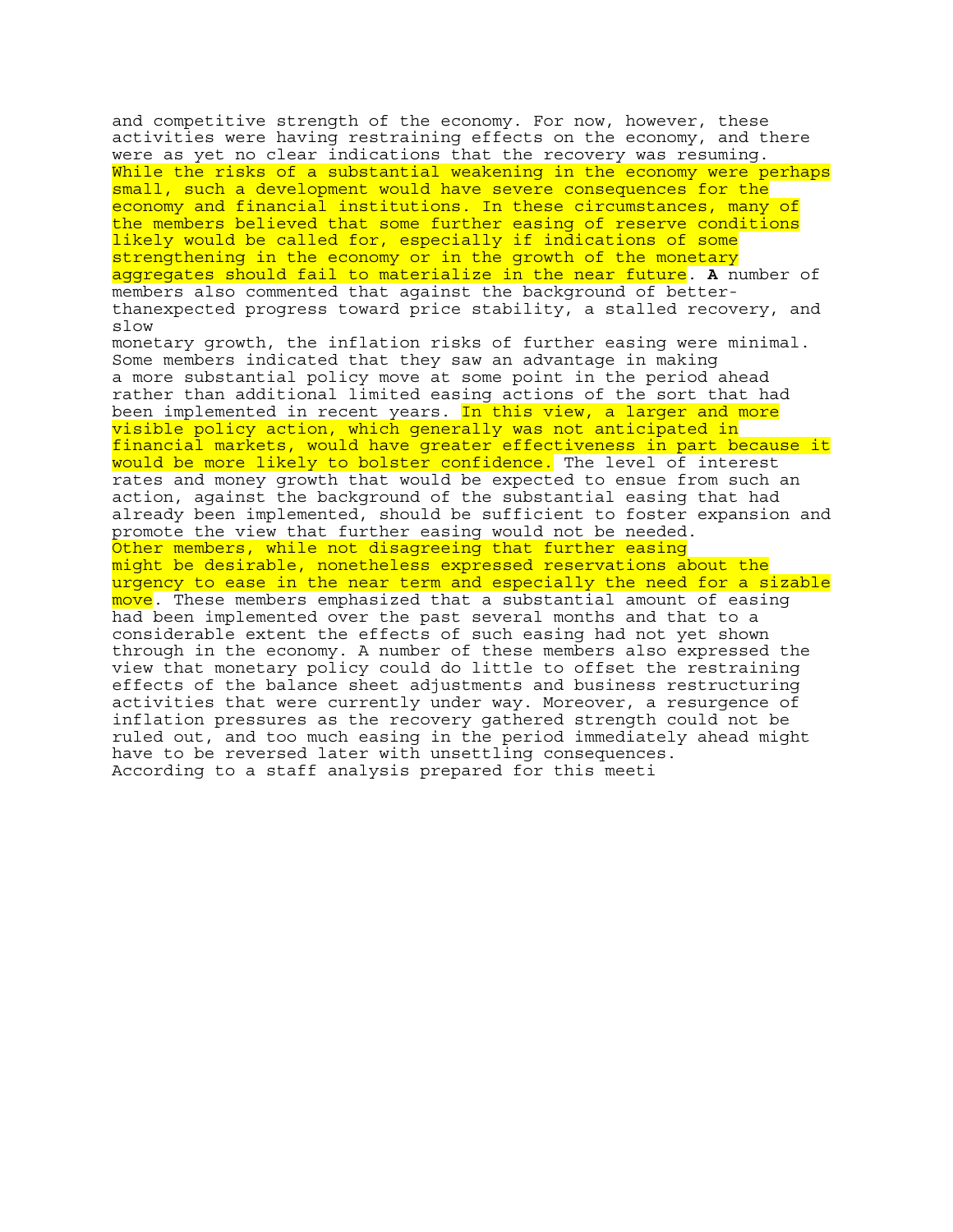### 1992

February 4-5. Rate held at 4 percent. Bias towards easing

Coding: nothing. Mention of uncertainty, but doesn't appear to affect current rate decision.

all of the members favored or found acceptable a proposal to maintain unchanged conditions in reserve markets and to bias the directive toward possible easing during the intermeeting period. In support of this policy, members observed that reserve conditions had been eased substantially over the past several months, including the easing undertaken in the latter part of December, and that much of the stimulus from recent policy actions had yet to be felt in the economy. The members generally agreed that enough monetary stimulus probably had been implemented to foster the desired upturn in economic activity without further policy moves. Nonetheless, the high degree of uncertainty surrounding the outlook suggested that the Committee needed to remain alert to the possibility of developments that might require additional easing. In these circumstances, a majority of the members expressed a preference for a directive that was biased toward some easing. The lagged effects of earlier easing actions could prove to be less stimulative than anticipated, in part because of ongoing balance sheet restructuring activities. The persistence of a weak economy might well have especially severe consequences, and, in the view of some members, signs of such an outcome would call for prompt action. However, many members who supported a bias toward ease also stipulated that there should not be an unusually strong presumption that any easing would in fact be implemented during the intermeeting period ahead: The Committee should ease only in response to cumulating evidence that economic activity was not picking up or that monetary growth was falling appreciably short of current expectations. A few members….

March 31. Rate kept at 4.00 percent. Bias towards easing

Coding: Nothing. Mention of uncertainties, but does not appear to affect policy at meeting

```
all of the members
```
indicated that they were in favor of maintaining unchanged conditions in reserve markets for the period immediately ahead. A majority also indicated a preference for retaining the current bias in the directive toward possible easing during the intermeeting period, while the remaining members were in favor of moving to a symmetrical directive. A steady policy course, at least for now, was viewed as desirable in the context of encouraging evidence of a strengthening economy and the outlook for continuing expansion at a pace that was deemed likely to be consistent with further progress toward price stability. The members acknowledged that the uncertainties in the economic outlook were considerable, but given the ongoing stimulus stemming from earlier easing actions, they agreed that for now an unchanged policy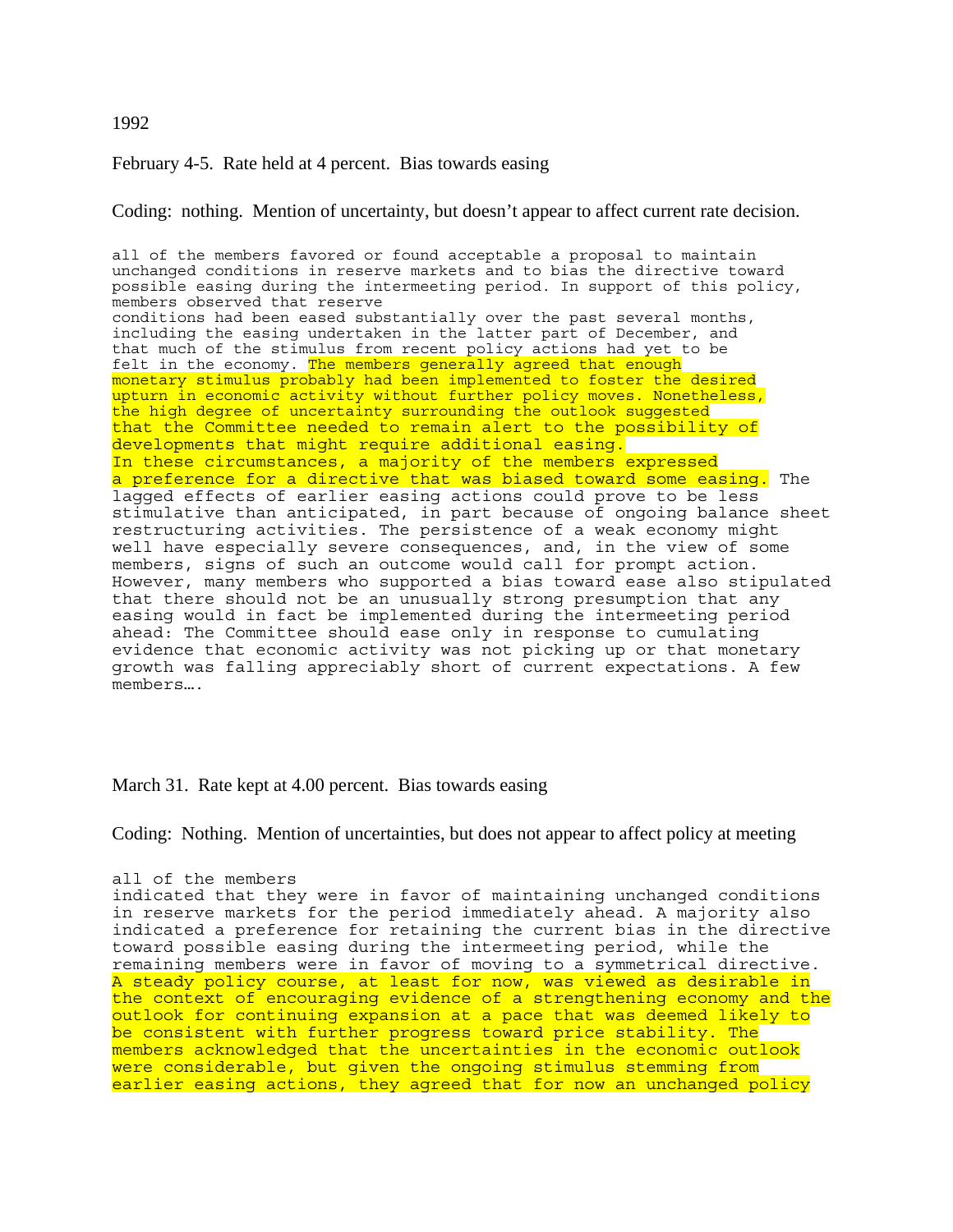represented an appropriate balancing of the various risks to a satisfactory economic performance. In this connection, it was suggested that substantial further easing at this time might well fail to provide much added stimulus; indeed, it could prove to be counterproductive because of adverse repercussions in financial markets. Moreover, too much easing at this juncture could establish the basis for unduly rapid growth of money and credit when the economic expansion gathered momentum. With regard to possible adjustments to the degree of reserve pressure during the intermeeting period, many of the members endorsed the view that it would be premature to move away from a directive that was biased toward ease to a symmetrical directive. While the members generally anticipated that economic and financial developments during the intermeeting period would not call for an adjustment to policy, many remained concerned about the vulnerability of the expansion to a variety of risks.

 May 19. In mid April there was an intermeeting cut to 3.75 percent due to economic weakness. (reserve requirements lowered, too) Funds rate left at 3.75 at this meeting. Symmetric objective

Coding: Nothing

all of the members endorsed a proposal to maintain an unchanged degree of pressure in reserve markets. The members agreed that policy seemed to be appropriately positioned at this point to accommodate sustained economic expansion while also encouraging progress toward price stability. members devoted considerable attention to the behavior of the monetary aggregates. They expressed varying degrees of concern about the slow growth of M2 and M3 in 1992, including declines in March and April…. However, in the opinion of a number of members, continuing weakness in these aggregates could be indicative of an increase in the downside risks to the expansion and would thus be a matter of growing concern. Other members tended to discount to an extent the sluggish behavior of the broader aggregates., satisfactory economic expansion would tend to be consistent with weaker growth and a higher velocity of M2 than would be suggested by historical relationships.

The members expressed differing preferences with regard to possible adjustments to the degree of reserve pressure during the intermeeting period, but all indicated that they could accept a symmetric directive.

June 30-July 1. Funds rate held at 3.75 percent. Bias towards easing

Coding: Nothing. Though uncertainty about strength in economy was mentioned, it did not seem to affect the policy decision (other than the bias to ease).

members were divided between those who supported an unchanged policy stance and others who preferred to ease. **A** majority indicated,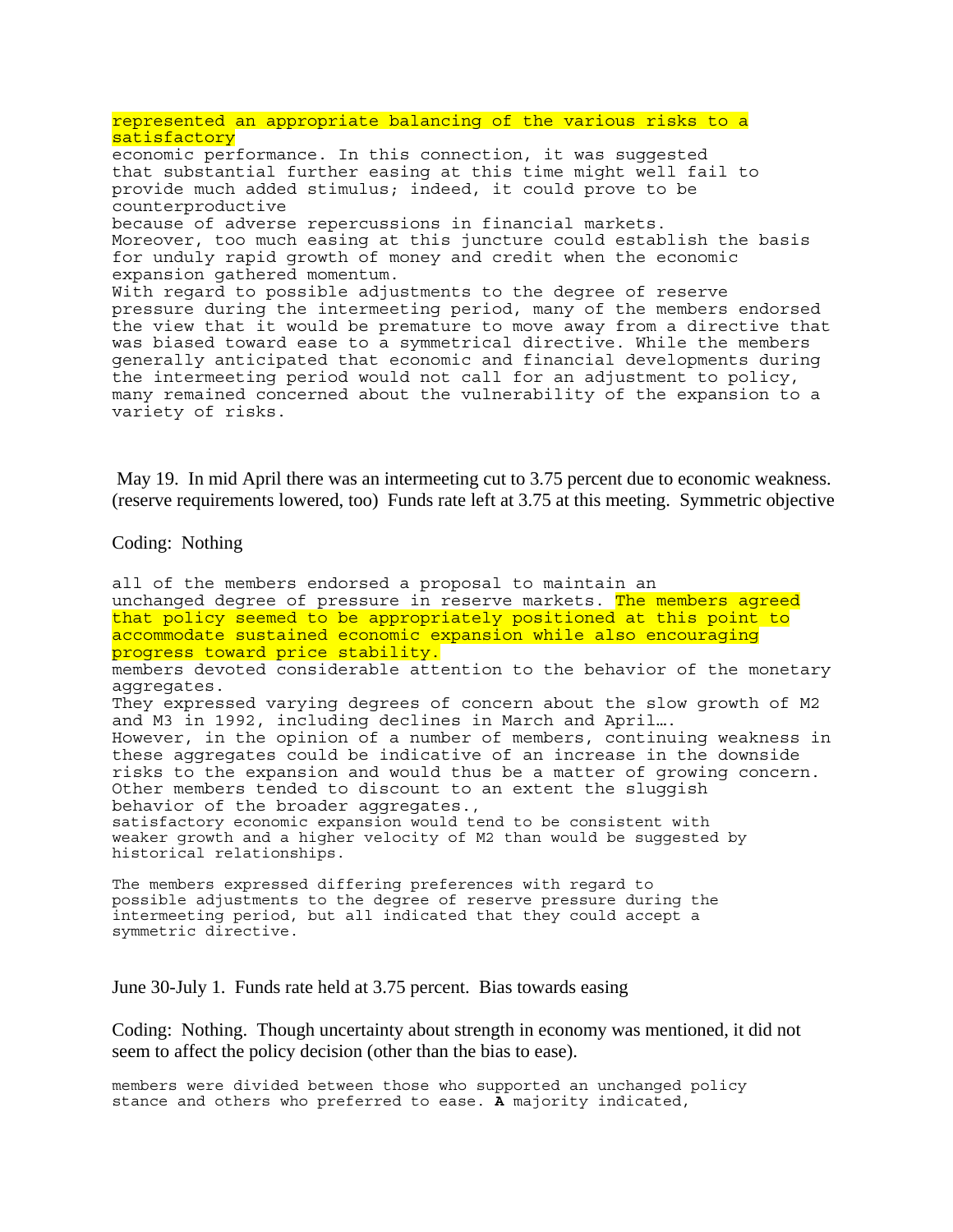however, that they could support an unchanged directive that incorporated a bias toward possible easing. Members who preferred not to change policy at this point believed that the economy was on a moderate growth path and that in any case the forces restraining the expansion were not the result of inadequate liquidity or a restrictive monetary policy. While the outlook was clouded by unusual forces acting on the economy, the available economic information remained consistent with continuing expansion at a pace that offered favorable prospects for a gradual reduction of unemployment and abatement of inflation. The low level of real and nominal short-term interest rates, the decline in the dollar, and the rapid growth of reserves and narrow money along with the expansion of bond mutual funds--which while not in M2 seemed to provide liquidity at least comparable to that of time deposits- suggested that monetary policy had been quite accommodative. Some members who supported this view expressed concern that in the absence of more definitive indications of a softening economy or much greater weakness in the monetary aggregates, any easing at this point would tend to erode the credibility of the Committee's commitment to an anti-inflationary policy.

Most of the members who preferred an immediate easing of policy emphasized the risks of a faltering economy in the period ahead, especially given the recent indications of some slowing in the expansion and the already considerable slack in the economy.

The varying policy preferences expressed by the members were reflected in differing views with regard to possible adjustments to the degree of reserve pressure in the intermeeting period ahead. All of the members who favored some immediate easing in policy indicated that they could support an unchanged directive that was tilted toward ease, and at least some of these members anticipated that developments over the near term were likely to trigger an adjustment toward easing. Most of the members who favored an unchanged policy stance at this point also indicated that they could accept a bias toward ease in the directive, especially in light of current uncertainties and the potential problems associated with any significant shortfall in the

August 18. The day after the July meeting there was an intermeeting 50 bps cut to 3.25 percent due to weak data. Rate held there at this meeting. Bias towards easing.

Coding: Uncertainty holds rate higher than they otherwise would be. (uncertainty was in part over past and current effects of earlier policy movers.)

a majority of the members indicated that they favored an unchanged policy, while some expressed a preference for further easing either at this meeting or in the near future. The members who supported a steady policy course recognized that in a period characterized by relatively sluggish economic expansion and a wide variety of risks to the economy, conditions might emerge that would warrant consideration of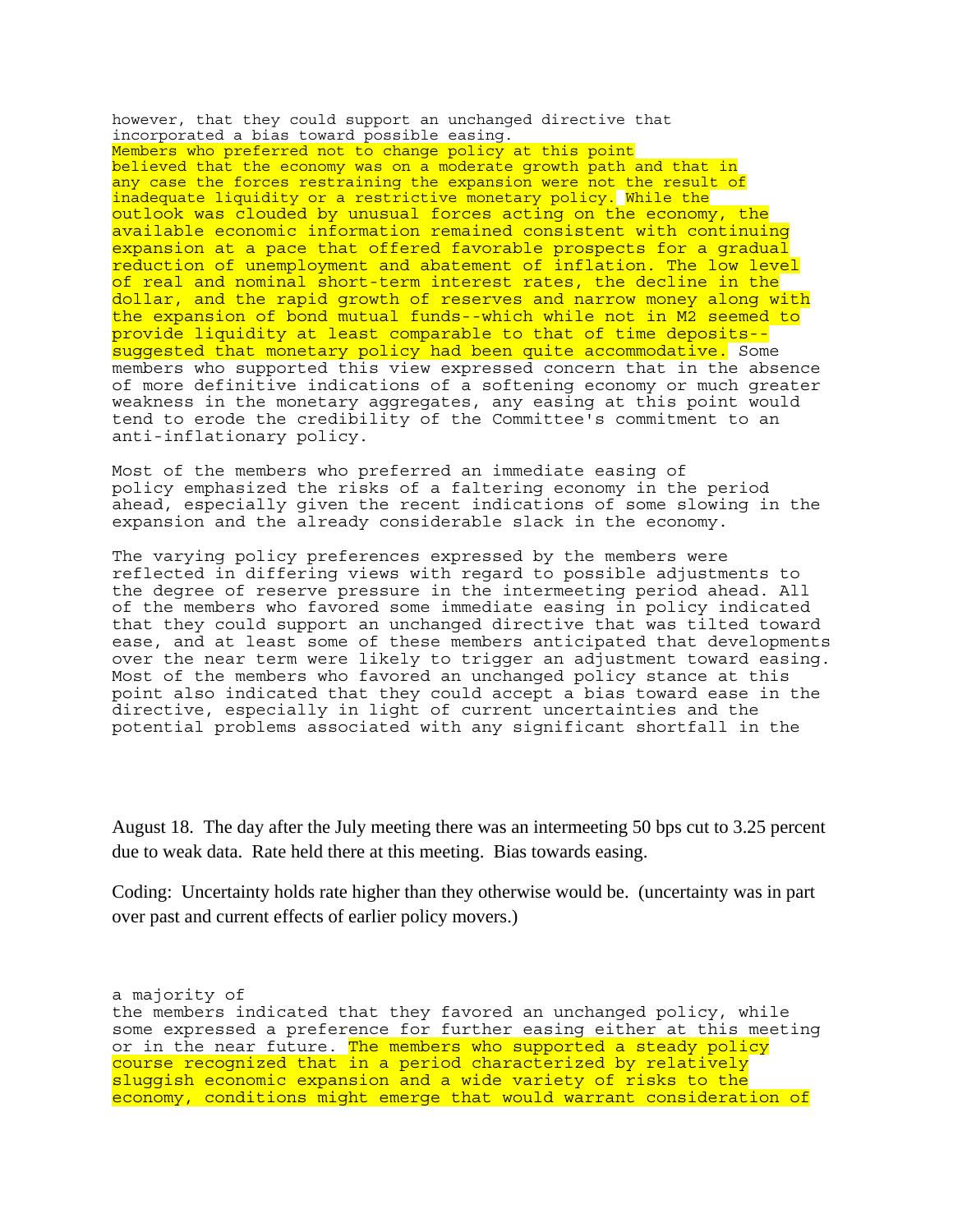some further easing. For the time being, however, they preferred a wait-and-see approach in view of the recent easing of reserve conditions and the considerable declines in longer-term interest rates and in the foreign exchange value of the dollar. The Committee should continue to evaluate a variety of indicators for signs that the expansion might be falling short of an acceptable growth path. Some members commented that an easing of monetary policy under current conditions would incur too great a risk of adversely affecting domestic bond markets. One aspect of that risk was the possibility of a destabilizing decline of the dollar in foreign exchange markets; the potential for such a decline had prompted the recent exchange……Any further easing in this view should be implemented only under conditions or circumstances where the System's commitment to its price stability objective was not likely to be brought into question. An unchanged policy also would give the Committee more room to respond vigorously, if necessary, to a weaker-than-expected economy or to disruptive conditions in financial markets, should they develop at some point.

… In the Committee's discussion of possible intermeeting adjustments to the degree of reserve pressure, a majority of the members indicated their preference or acceptance of a directive that was biased towards possible easing during the weeks ahead. Members who preferred some easing over t

October 6. Early September intermeeting 25 bps cut to bring funds rate to 3 percent due to econ. weakness and less-then-expected M growth. Strong bias towards easing.

Coding: Nothing. While uncertainty mentioned, it did not seem to move the rate one way or the other. And those wanting an insurance move lost the day in the vote.

the members generally agreed that current uncertainties made an assessment of the economic outlook and the determination of an appropriate course for monetary policy particularly difficult. While the members' preferences for policy implementation ranged from the maintenance of unchanged reserve conditions to an immediate easing move, a majority indicated that they could support a policy prescription of maintaining unchanged reserve conditions for the present while biasing the directive strongly toward possible easing during the intermeeting period. Members who favored an unchanged policy stance argued that despite the softness in a number of recent economic indicators they could see no currently persuasive evidence of a cumulative deterioration in the economy. Moreover, earlier monetary policy easing actions had provided a substantial amount of stimulus to the economy that would continue to exert its effects over time….These members concluded that the present stance of monetary policy continued to reflect an appropriate balancing of the need to sustain progress toward price stability while encouraging an acceptable rate of economic growth. Members who favored an immediate easing of policy believed that the outlook for the economy and prices argued for a policy move at this time. These members acknowledged that a good deal of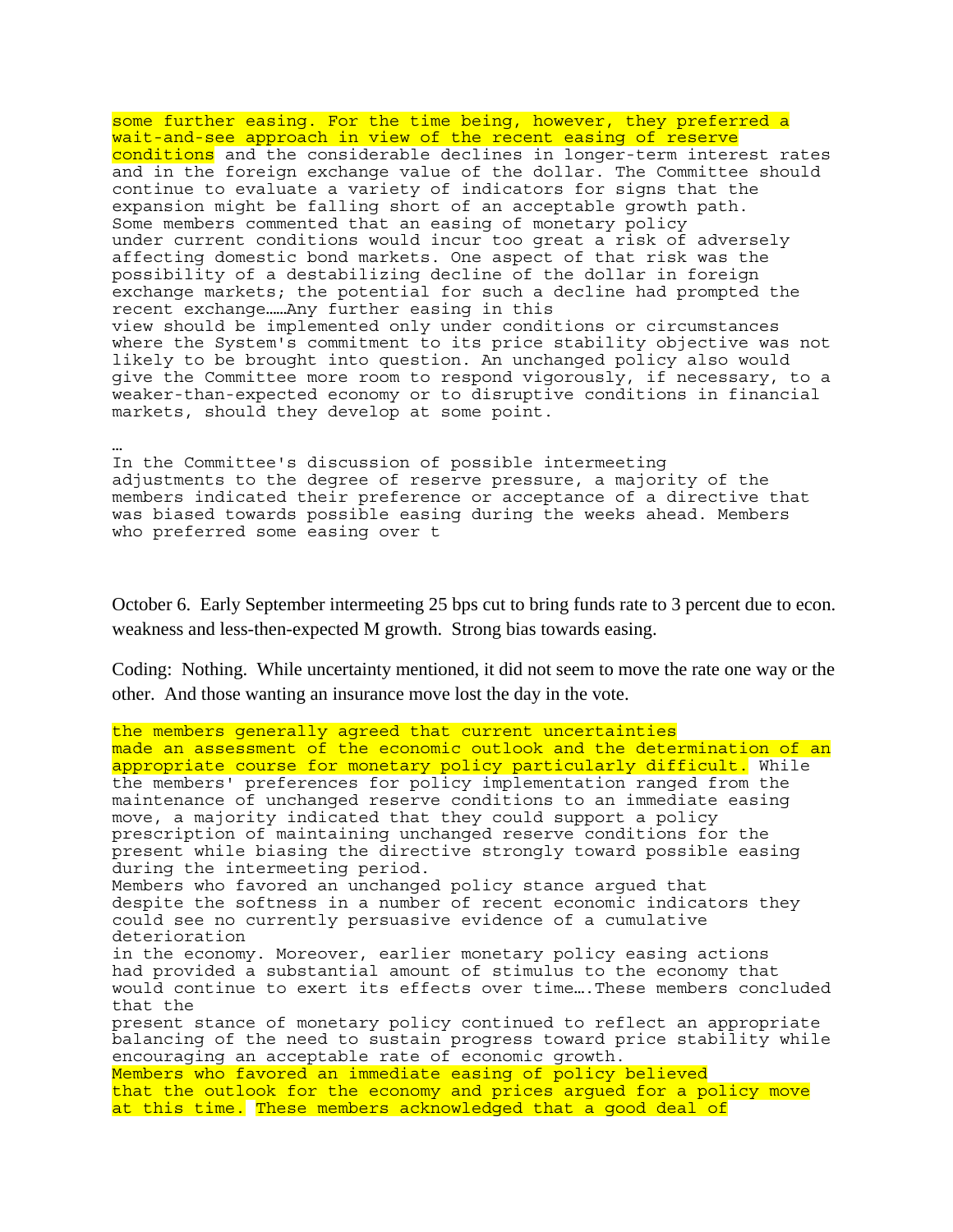uncertainty surrounded the economic outlook. However, there were some risks that an already sluggish economy might weaken further. In the circumstances, a prompt easing move would be a desirable and prudent course, particularly in a situation where they saw a minimal risk that inflation would be deflected from its downward trend….

November 17. Funds rate left at 3.0 percent. Bias towards loosening.

Coding. Nothing. Uncertainty not mentioned in policy paragraphs. Insurance loses the day.

majority of the members indicated a preference for maintaining unchanged conditions in reserve markets, but several others believed that some easing would be a more appropriate policy. Members who supported a steady policy course emphasized the growing if still tentative indications of a strengthening economy--including the pickup in money and credit growth--and the apparent upturn in business and consumer confidence….Members who preferred to ease monetary policy at this time referred to what they viewed as an unsatisfactory outlook for economic activity, and some stressed the desirability of taking prompt action to promote sustained growth in the broader monetary aggregates within the Committee's ranges….

In the Committee's discussion of possible adjustments to policy during the intermeeting period, many of the members expressed a preference for a directive that did not bias potential adjustments in either direction. In this view,

December 22. Funds rate held at 3 percent. Symmetrical directive.

Coding. Nothing. Although uncertainty noted as a reason to be cautious with regard to policy changes, it did not seem to tilt policy one way or the other—note the comment about next policy move might be in either direction.

#### all of the members expressed a

preference for maintaining an unchanged degree of pressure on reserve positions; all also indicated that they could support a shift from the tilt toward ease incorporated in recent directives to a symmetrical directive…Improved prospects for moderate economic growth argued for maintaining the Committee's current stance in reserve markets, and they also warranted a shift toward a more balanced approach to possible intermeeting changes in policy. At the same time, the still considerable uncertainties surrounding the economic outlook, including some lingering questions about the sustainability of the expansion, indicated the desirability of a cautious approach to any policy changes. In this connection, several members referred to the swings in the outlook that had characterized the current expansion, including the recent reversal of sentiment regarding the strength of the expansion, and the associated risks of premature or misdirected policy moves. The members observed that the next policy move might be in either direction. For example, the need for some easing could not be ruled out should the expansion again appear to be faltering…. On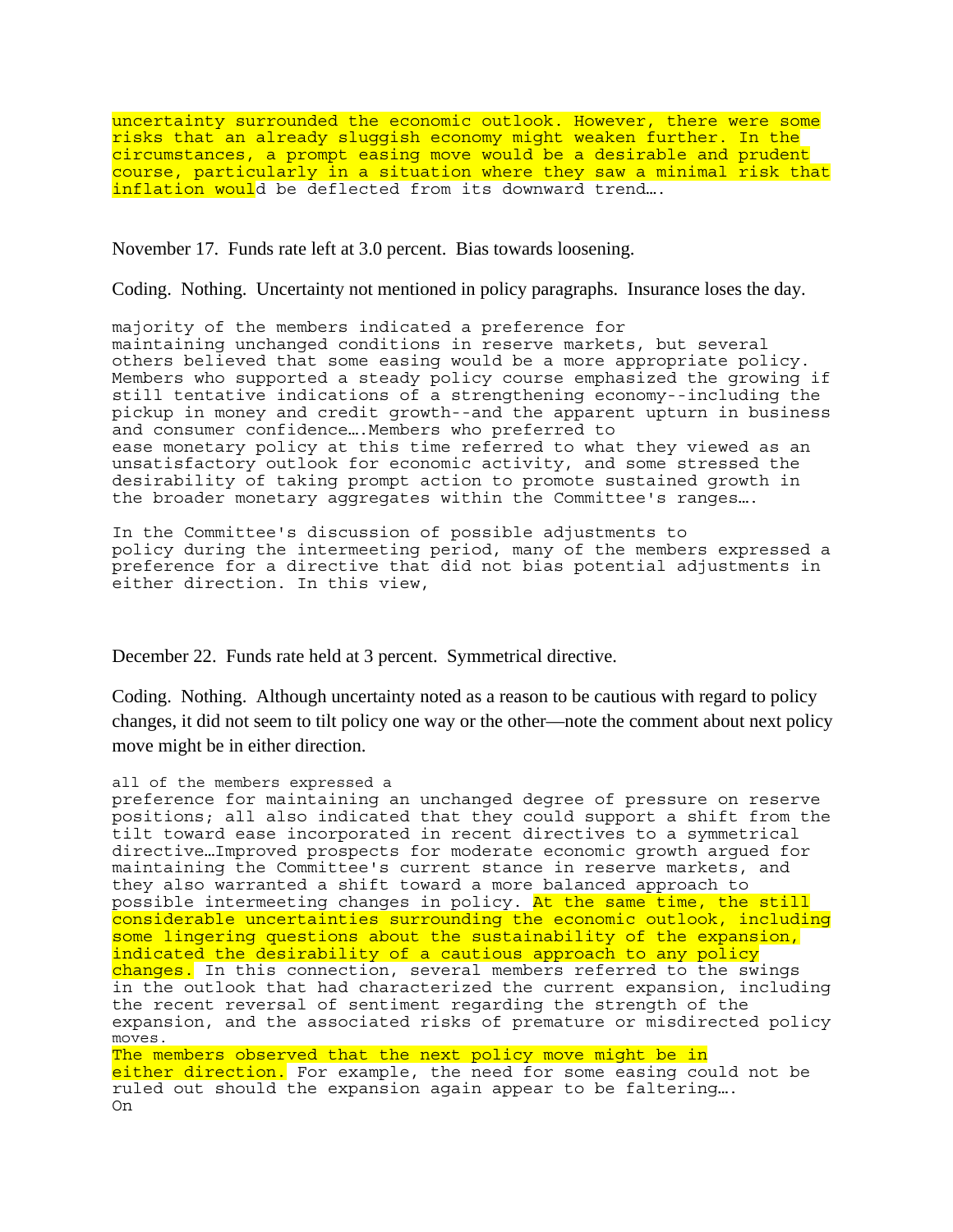the other hand, a stronger economic performance might raise questions as to the need for a tightening move at some point during the year ahead as a means of maintaining progress toward price stability while continuing to encourage maximum sustainable economic expansion.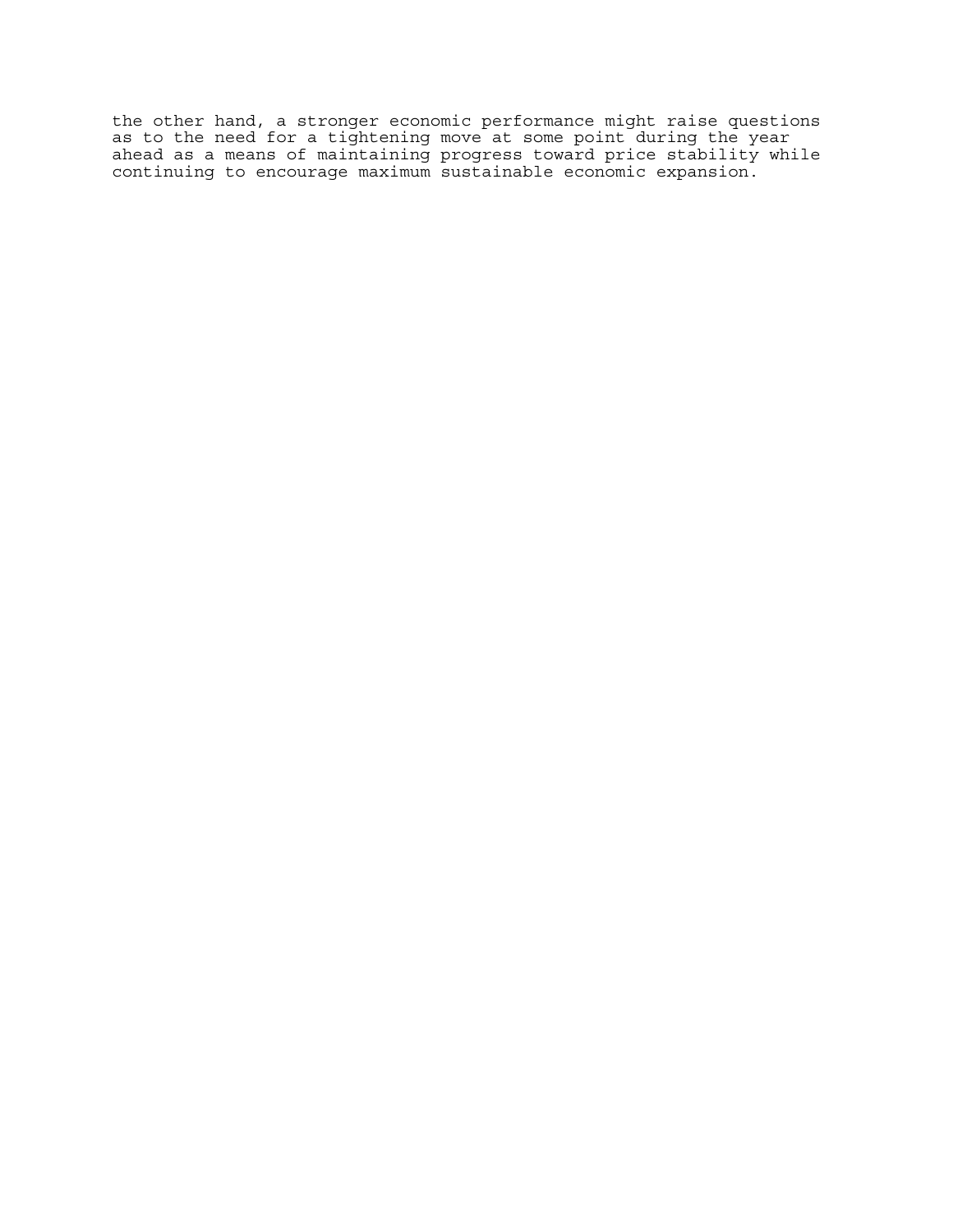1993.

February 2-3.

Coding: Nothing

all of the members endorsed a proposal to maintain unchanged conditions in reserve markets, and all indicated that they could accept a directive that did not incorporate any presumption with regard to the likely direction of possible intermeeting adjustments to policy. While there was concern about the weakness in the monetary aggregates, the members generally agreed that recent economic developments tended to reinforce the view that monetary policy was on an appropriate course.

March 23. No change in rates.

Coding: Nothing. Balancing conflicting risks

In the Committee's discussion of policy for the intermeeting period ahead, most of the members endorsed a proposal to maintain an unchanged degree of pressure on reserve positions, while two members supported an immediate move to tighten reserve conditions. In the majority view, the current degree, of reserve pressure continued to represent a policy stance that was appropriately balanced in light of the opposing risks of a faltering economic expansion and a resurgence of inflation.

# May 18. No change in rates. Tilt towards tightening

Coding: Nothing. Some nervousness over inflation but decision not to raise rates appears more baseline forecast that inflation won't take off

In the Committee's discussion of policy for the intermeeting period ahead, many of the members commented that recent price and wage developments were troubling but did not point persuasively at this juncture toward an extended period of higher inflation. In light of underlying economic and financial conditions, the upturn in inflation expectations and the somewhat quickened pace of inflation might well prove to be temporary. The economy was expanding, but the pace had slowed in recent months. On the other hand, the potential for a sustained increase in the rate of inflation could not be dismissed. Waiting too long to counter any emerging uptrend in inflation or further worsening in inflationary expectations would exacerbate inflationary pressures and require more substantial and more disruptive policy moves later…. members all supported a proposal to maintain an unchanged degree of pressure on reserve positions at this time.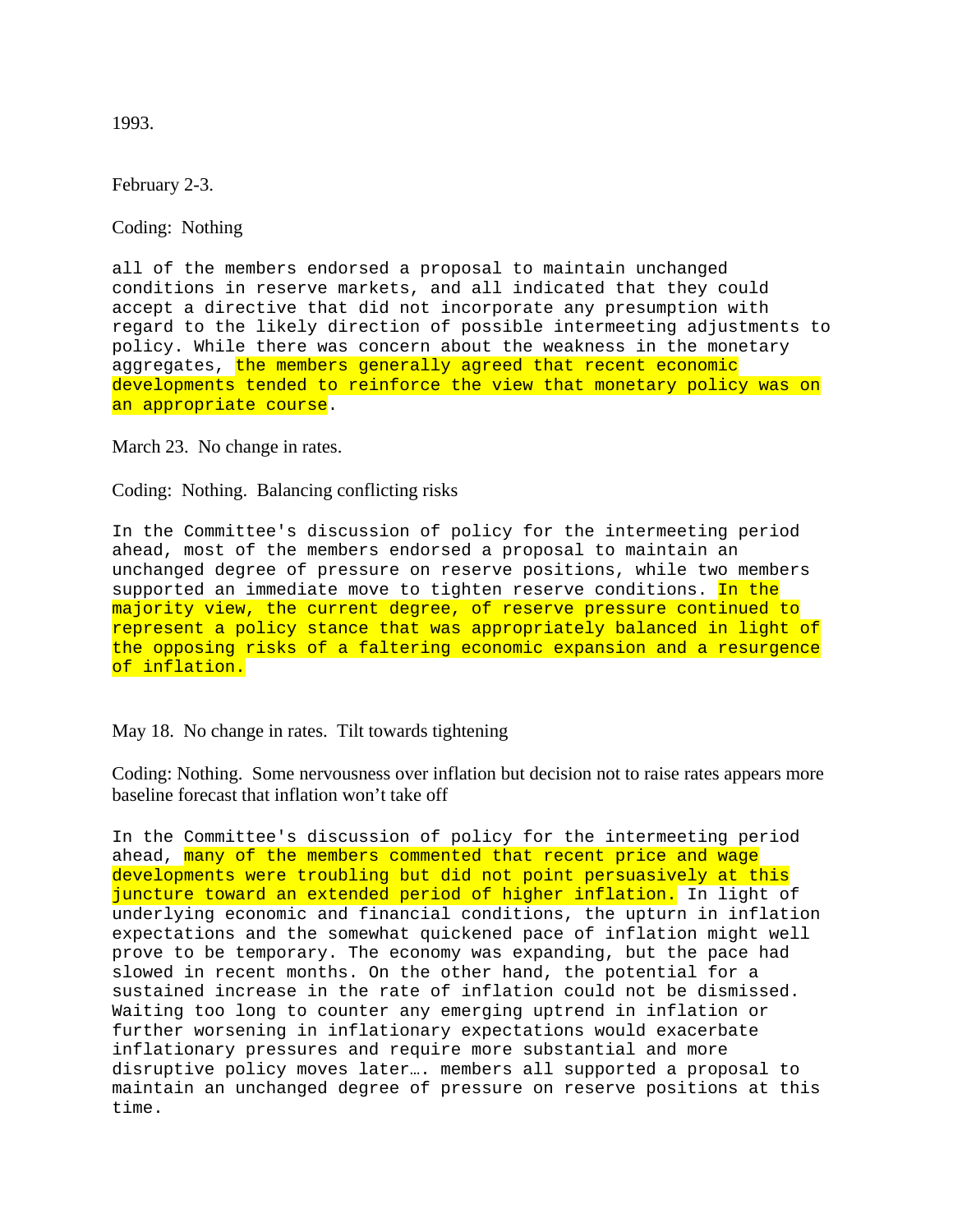July 6-7. No change in rates. Maintain tightening bias.

Coding: Nothing. Uncertainty, but in both directions so does not illicit a different policy

In the Committee's discussion of policy for the period until the next meeting, most of the members indicated that they saw little or no reason to change monetary policy in either direction. The most recent information on the performance of the economy was mixed, and this together with questions about the course of fiscal policy contributed to considerable uncertainty about the outlook. Even so, the members felt that the evidence pointed on the whole to a sustained rate of economic expansion. The latest price statistics provided some encouragement that the apparent intensification of inflation in earlier months of the year might have abated. For now, therefore, nearly all the members saw the balance of factors bearing on the course of economic activity and the outlook for inflation as calling for an unchanged degree of pressure on reserve positions.

August 17. No change in rates. Symmetric bias.

Coding: Nothing. Standard weighting of forecast risks.

the members agreed that recent developments pointed to the desirability of a steady policy course. While economic growth did not seem particularly robust, neither was it clear that a disinflationary trend had been reestablished. Many members observed that real shortterm interest rates were at very low levels, indeed slightly negative by some calculations, and while real intermediate- and long-term interest rates were higher, it was apparent that monetary policy was in an accommodative posture. This conclusion was seen as reinforcing the view that monetary policy probably would have to move in the direction of restraint at some point to resist any incipient tendency for inflationary pressures to intensify. For now, the relatively slow economic expansion in the first half of the year, the fiscal restraint associated with the deficit-reduction legislation, other obstacles to economic growth, and the encouraging inflation statistics for recent months argued against any near-term policy adjustment.

September 21. No change in rates. Symmetric bias.

Coding: Nothing. Note uncertainty in both directions; doesn't tilt policy.

In considering possible adjustments to policy during the intermeeting period, all of the members endorsed a proposal to retain a symmetrical directive. While current economic uncertainties were mirrored in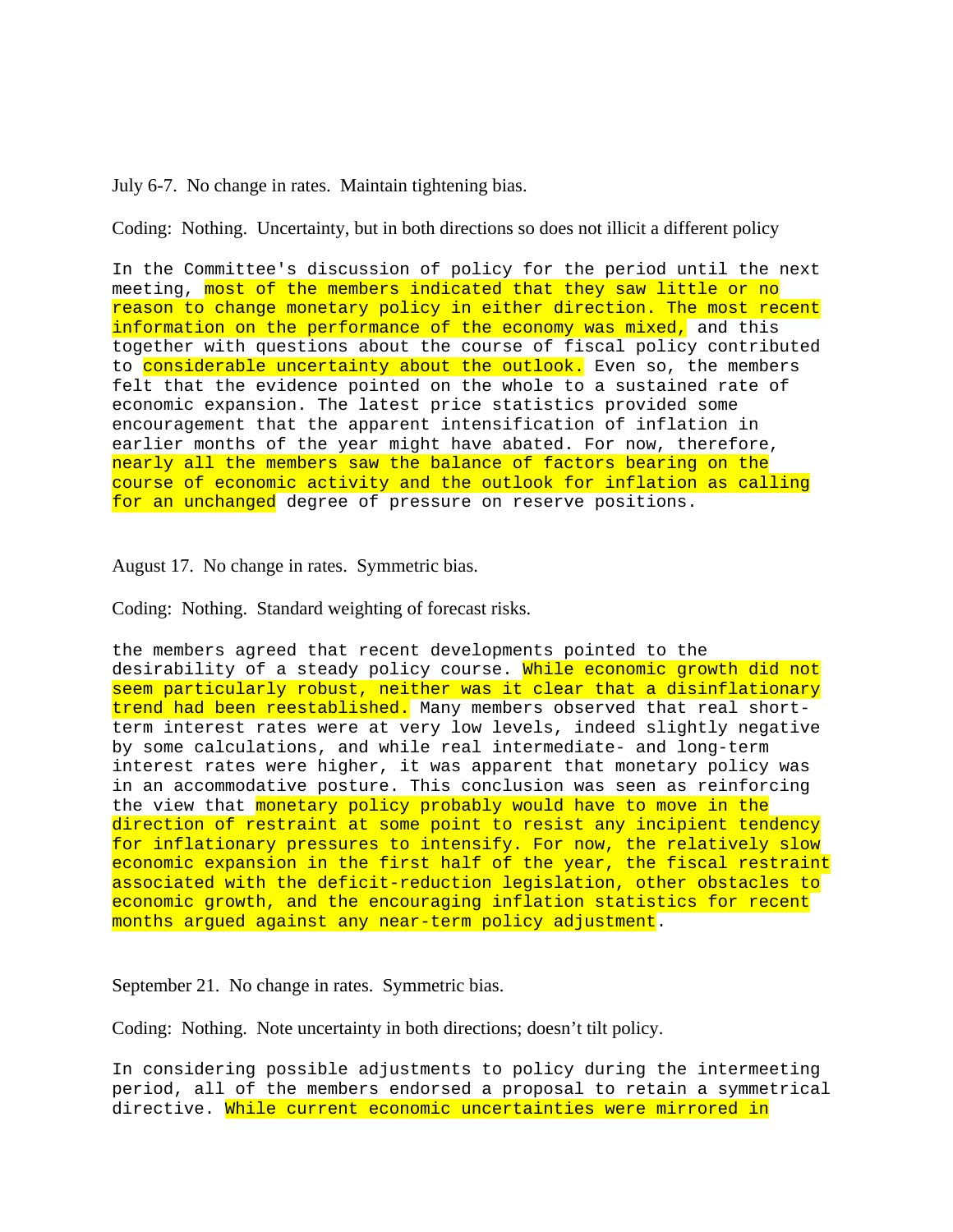uncertainties about the future course of monetary policy, the members agreed that developments in the period until the next meeting in mid-November were not likely to call for any adjustment to policy. Beyond the nearer term, however, both the timing and, in the view of at least some members, the direction of the next policy change could not be foreseen at this time.

November 16. No change in rates. Symmetric bias.

Coding: Nothing. (some talk of an uncertainty wait to tighten until more sure of growth, but this is a reference to policy down the road, not at the current meeting)

the members generally agreed that despite various indications of a pickup in economic growth, the underlying economic situation and the outlook for inflation had not changed sufficiently to warrant an adjustment in monetary policy. Looking beyond the intermeeting period, however, several members commented that the Committee might well have to consider the need to move from the currently stimulative stance of monetary policy toward a more neutral policy posture, should concerns about rising inflationary pressures begin to be realized…the members acknowledged that current measures of inflation and anecdotal reports from around the nation did not on the whole suggest an intensification of inflation at this point. Moreover, the Committee had to be wary of misleading signals that were inherent in the saw-tooth pattern of typical economic expansions, and it needed to avoid a policy move that would incur an unnecessary risk to the expansion, given uncertainties about the degree to which recent strength in spending would persist.

December 21. No change in rates; symmetric bias

Coding: Delay action due to uncertainty (delay tightening so rates lower)

Looking forward, many of the members commented that the Committee probably would have to firm reserve conditions at some point to adjust monetary policy from its currently quite accommodative stance to a more neutral position, and that such a policy move might have to be made sooner rather than later to contain inflation and continue to provide a sound basis for sustained economic expansion....Since the latter part of 1992, however, downside risks to the expansion had diminished considerably…For now, however, a majority believed that the risks remained at an acceptable level, given the remaining slack in the economy and the lack of near-term inflation pressures. Waiting for further developments before making any policy move was warranted in light of the uncertainties surrounding the outlook, notably with regard to the extent of the moderation in economic growth expected early next year.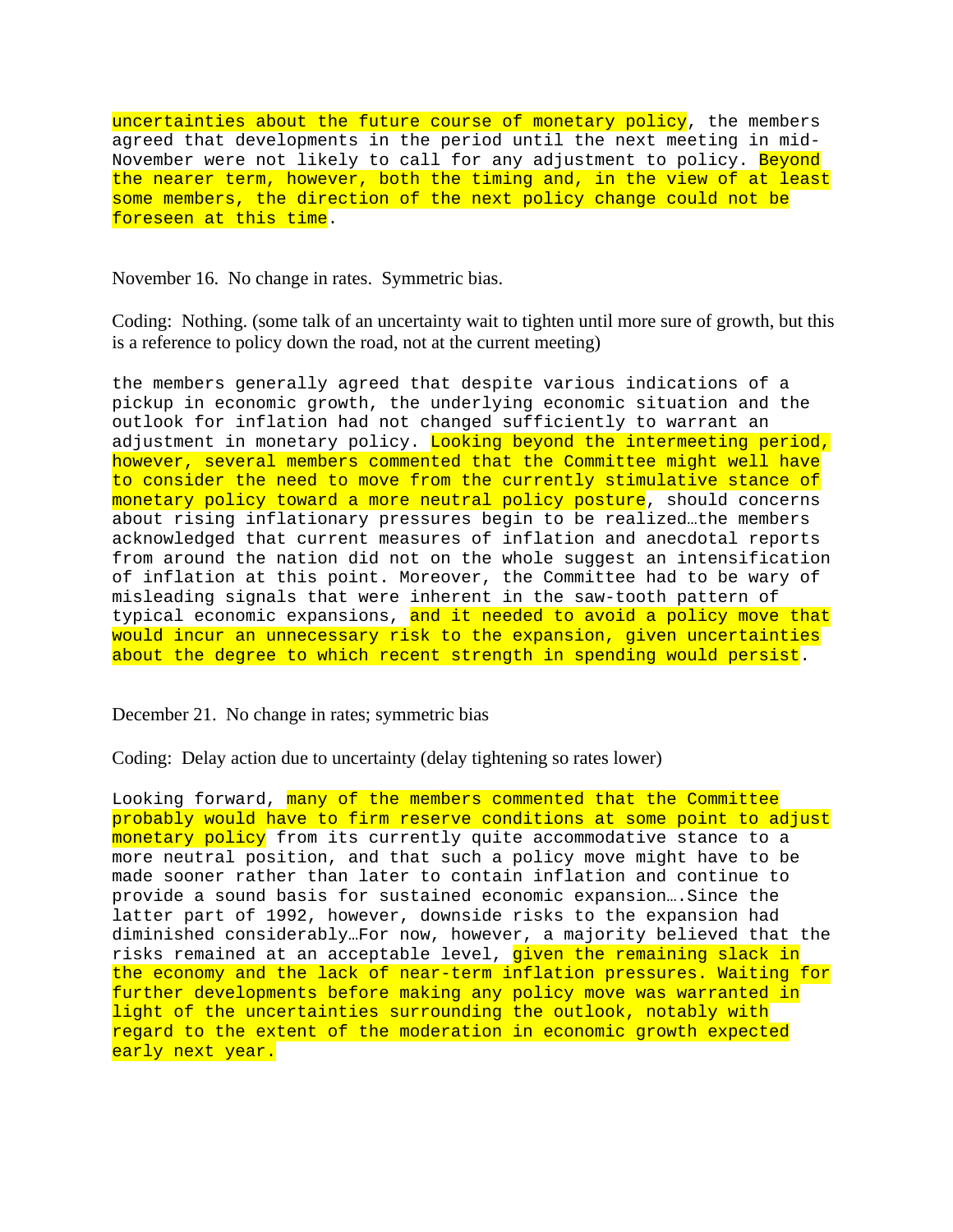1994.

# February 3, 4. Rate raised to 3.25 percent

Coding: Nothing. Some argument for insurance against inflation, but doesn't seem to cross the threshold beyond a more standard forecast balancing reaction.

the members favored an adjustment toward a less accommodative policy stance, though views differed to some extent with regard to the amount of the adjustment. The current policy posture, which had been in effect since the late summer of 1992, was highly stimulative as evidenced, for example, by very low or even slightly negative real short-term interest rates and, in the view of at least some members, the relatively rapid growth over an extended period in narrow measures of money and reserves. Such a policy had been appropriate in a period when various developments had tended to inhibit the expansion, including widespread efforts to repair strained balance sheets and a variety of business restructuring activities that had tended to depress confidence and spending.... the members agreed that monetary policy should be adjusted toward a more neutral stance that would encourage sustained economic growth without a buildup of inflationary imbalances. The members recognized that timely action was needed to preclude the necessity for more vigorous and disruptive policy moves later if inflationary pressures were allowed to intensify.

March 22. Rate increased to 3.5 percent

Coding: Uncertainty dictated a more cautious increase (rates lower than otherwise)

…a majority indicated a preference for another small move at this time. Many were concerned about a possible overreaction in financial markets that had become quite sensitive and volatile since early February. A few also placed some emphasis on their expectations of a considerable slowdown in the rate of economic growth and the possibility that the moderation of the expansion might prove to be somewhat more pronounced than was currently projected. In this view, a degree of caution was advisable to permit an assessment of ongoing developments.

May 17. April 18 untermeeting increase to 3.75 percent. At meeting rate increased to 4.25 percent

Coding: Nothing. Forecast driven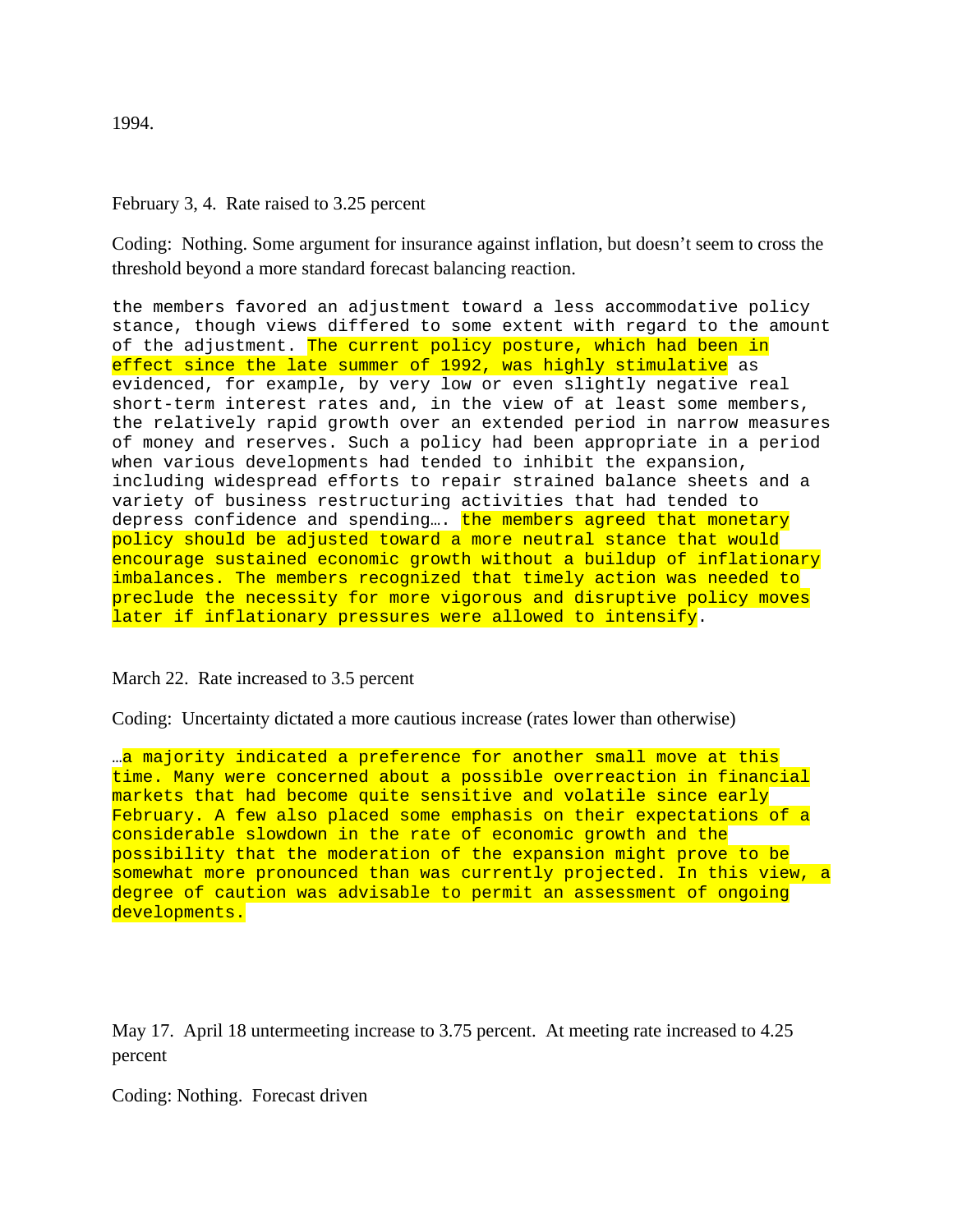In the Committee's discussion of monetary policy for the period until the meeting in early July, the members favored prompt further action to remove much of the remaining accommodation in the stance of monetary policy, at least as measured by real short-term interest rates. Many members commented that the expansion was on a solid and self-sustaining basis and appeared to have more underlying strength than they had foreseen earlier. The stimulative effects of an expansionary monetary policy had become increasingly apparent- especially in business purchases of capital equipment and consumer spending on housing, motor vehicles, and other consumer durables. At the same time, the constraints on economic expansion that had been associated with business restructuring activities, widespread efforts to strengthen balance sheets, and other retarding forces had diminished considerably.

Note: minutes contain confirmation of March coding: The actions taken earlier in the year had been modest in size because of concerns that more aggressive steps might generate substantial uncertainty and undue disruptions in financial markets, with adverse consequences for the economy.

### July 5-6. No change

Coding: On hold on tightening due to uncertainty (rates lower due to uncertainty).

### Note: An asymmetric directive towards tightening was chosen

In the Committee's discussion of policy for the intermeeting period ahead, most members endorsed a proposal to maintain an unchanged degree of pressure in reserve markets. The economy seemed to be slowing, although to an uncertain extent. Earlier policy tightening actions were being reflected in the sluggish behavior of money and reserves, although the extent of their effects on spending were still in question. Inflation was a concern, but direct evidence of additional pressures on costs and prices was quite fragmentary. In these circumstances, all but one of the members concluded that it would be prudent for the Committee to assess further developments before taking any action. One member believed that prompt further tightening was needed to avert the development of greater inflation.

With regard to possible changes in policy during the intermeeting period, a majority favored a change in the intermeeting instruction in the directive from symmetry to asymmetry toward restraint.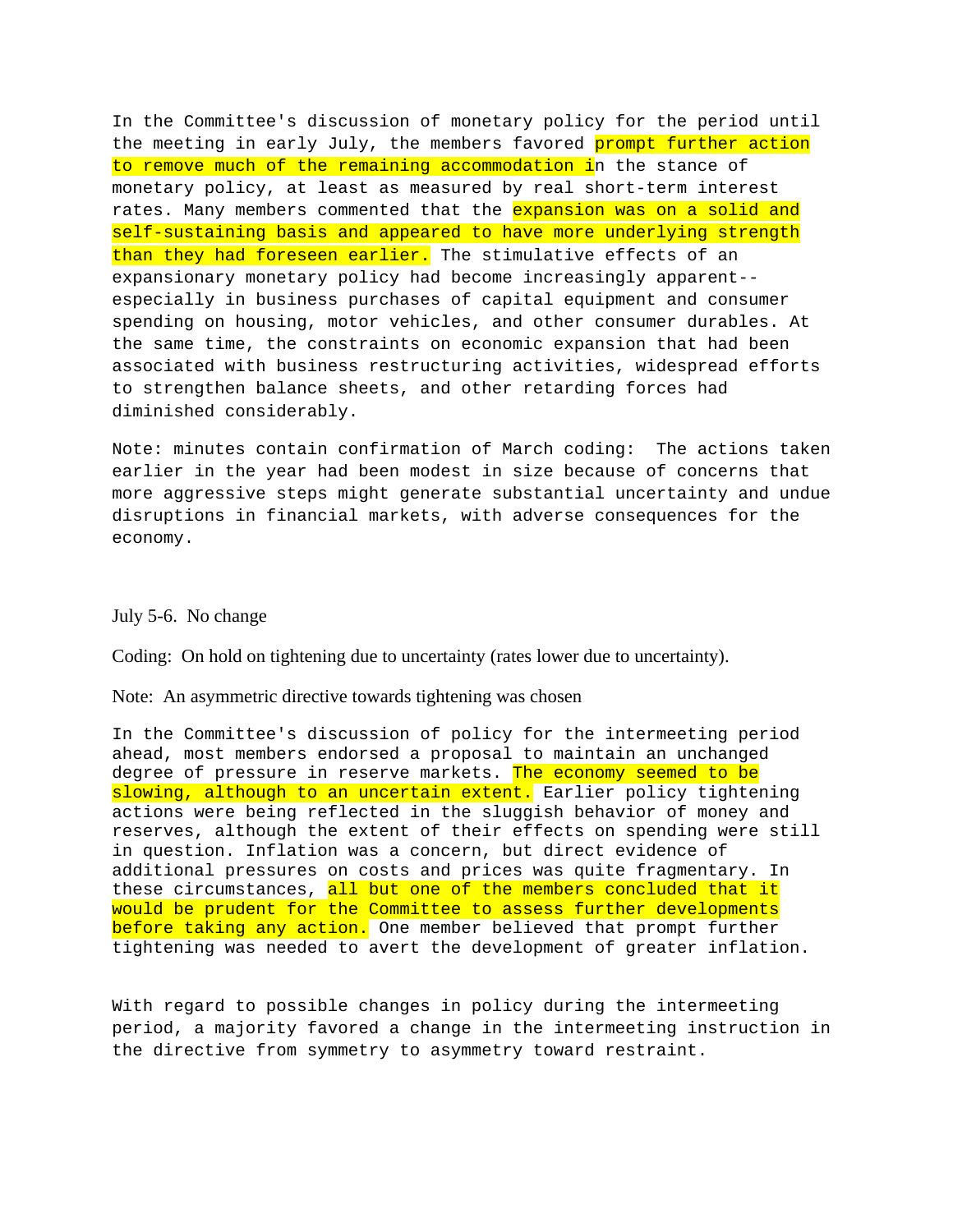In the view of many, though not all, members the costs of policy errors were asymmetrical at this point. The costs of reversing a policy stance that turned out to be slightly too tight would be limited to somewhat slower economic growth for a time; the expansion appeared to be so well established at this juncture that the risks of a greater economic adjustment were remote. On the other hand, a policy that turned out to be unduly stimulative would foster greater inflation and inflationary expectations that probably could be reversed only at the cost of considerable disruption in financial markets and the economy.

#### August 16. Rate increased to 4.75 percent

#### Coding: Hike rates for insurance.

In the Committee's discussion of policy for the intermeeting period ahead, the members agreed that a prompt further tightening move was needed to provide greater assurance that inflationary pressures in the economy would remain subdued. The members recognized that the Committee's earlier policy actions were exerting some restraining effects and that further lagged effects from those actions could be expected. Even so, the underlying strength in demand and narrow margins of slack in the economy pointed to a considerable risk of further inflation pressures in the absence of additional policy tightening.

… the 1/2 percentage point increase in the discount rate that was pending at several Federal Reserve Banks. The Committee members endorsed a proposal to allow the effects of such a rise in the discount rate, should it be approved, to be reflected fully in reserve markets. Consideration was given to a lesser adjustment in reserve conditions, but the members concluded that a smaller step was unlikely to be adequate, and on perceiving this, financial markets would quickly build in further monetary tightening, the unknown size and timing of which would add to market uncertainty and volatility. A more decisive policy move might reduce the need for further tightening later, or possibly even avert that need entirely, by moderating or arresting the inflationary momentum in the economy more promptly and by helping to curb inflationary expectations more effectively.

#### September 17. No change

Coding: No tightening due to uncertainty over effects of past action (so lower rates).

In light of the appreciable tightening of policy approved in August, the members had anticipated that no further policy change was likely to be required for a period, and at this juncture they generally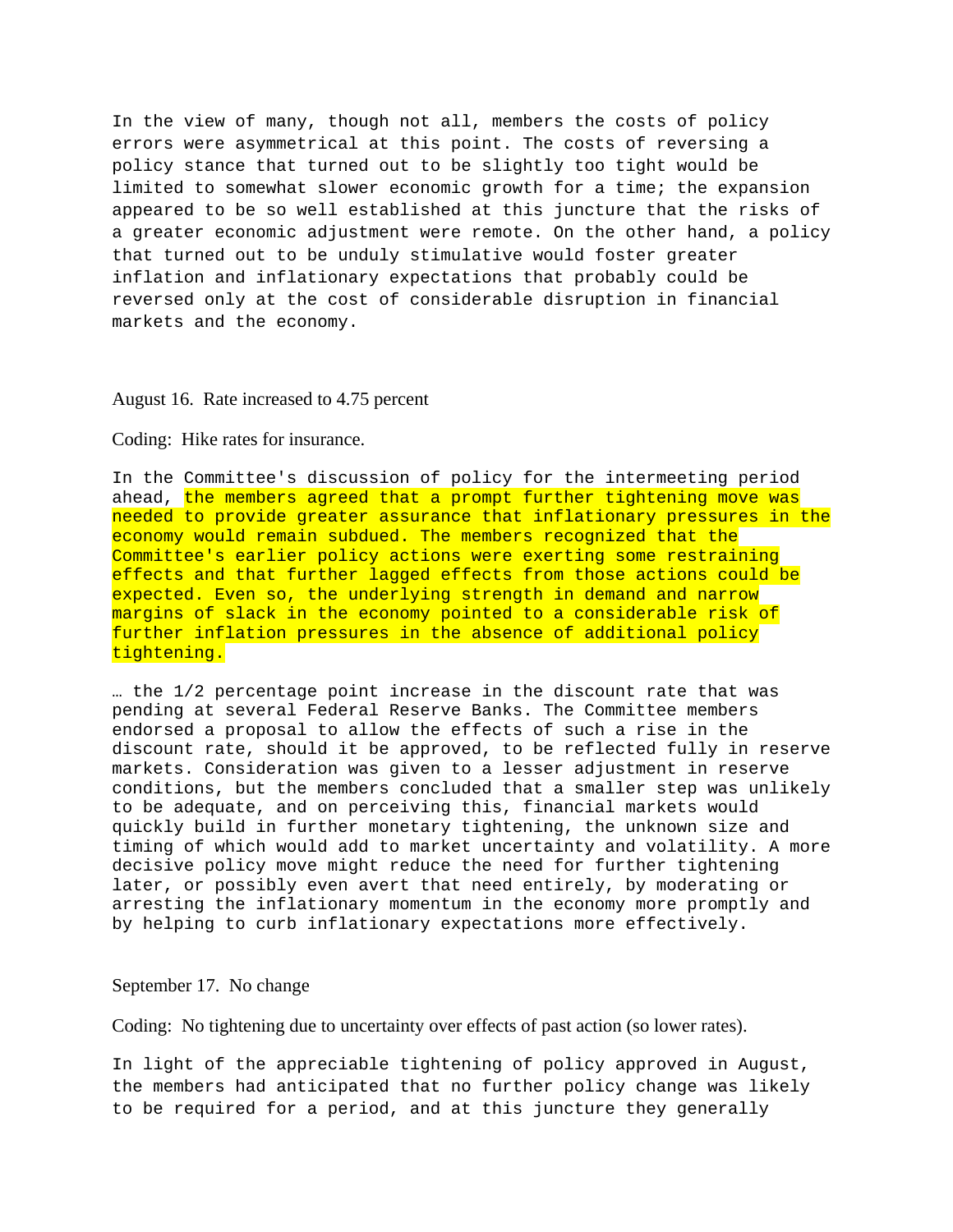continued to feel that the recent evidence did not warrant an immediate further tightening. Even so, the ongoing inflow of information on the performance of the economy continued to indicate a significant potential for higher inflation down the road, and for many members this suggested that additional monetary restraint could well be needed at some time. A key uncertainty in this regard related to the restraining effects of the policy moves implemented earlier this year; these actions appeared to have exerted less restraint to date than had been anticipated, but appreciable lagged effects from those actions--indeed, perhaps a large part of those effects--could still be expected. At this time, it was extremely difficult to evaluate whether the earlier tightening moves were exerting a lesser effect than usual or it simply was more delayed, or whether the members might have misjudged the underlying strength of the expansion. In the view of many members, the information that would become available during the intermeeting period should provide a firmer basis for judging the course of the economy and the risks of greater inflation.

# November 15. Rate raised to 5.5 percent

### Coding: nothing

In the Committee's discussion of policy for the intermeeting period ahead, all the members agreed that the current stance of monetary policy presented unacceptable risks of embedding higher inflation in the economy. The expansion retained appreciably more forward momentum and greater inflationary potential than the members had anticipated, given the policy restraint implemented earlier this year. The reasons for that outcome remained unclear….Views differed to some extent, however, regarding the degree of additional restraint that might be needed to foster the Committee's objectives for sustainable, noninflationary economic growth….A majority of the members believed that an unusually sizable firming of monetary policy was desirable at this time…The Committee could not prejudge how much, if any, additional monetary restraint might be needed in the future. That would depend on further developments, but for most members a sizable move at this point represented the most appropriate balance among the competing risks.

## December 20. No change

Coding: Nothing. Could argue a pause due to uncertainty over past moves, but seems this was more a recognition of calibration in the presence of usual policy lags.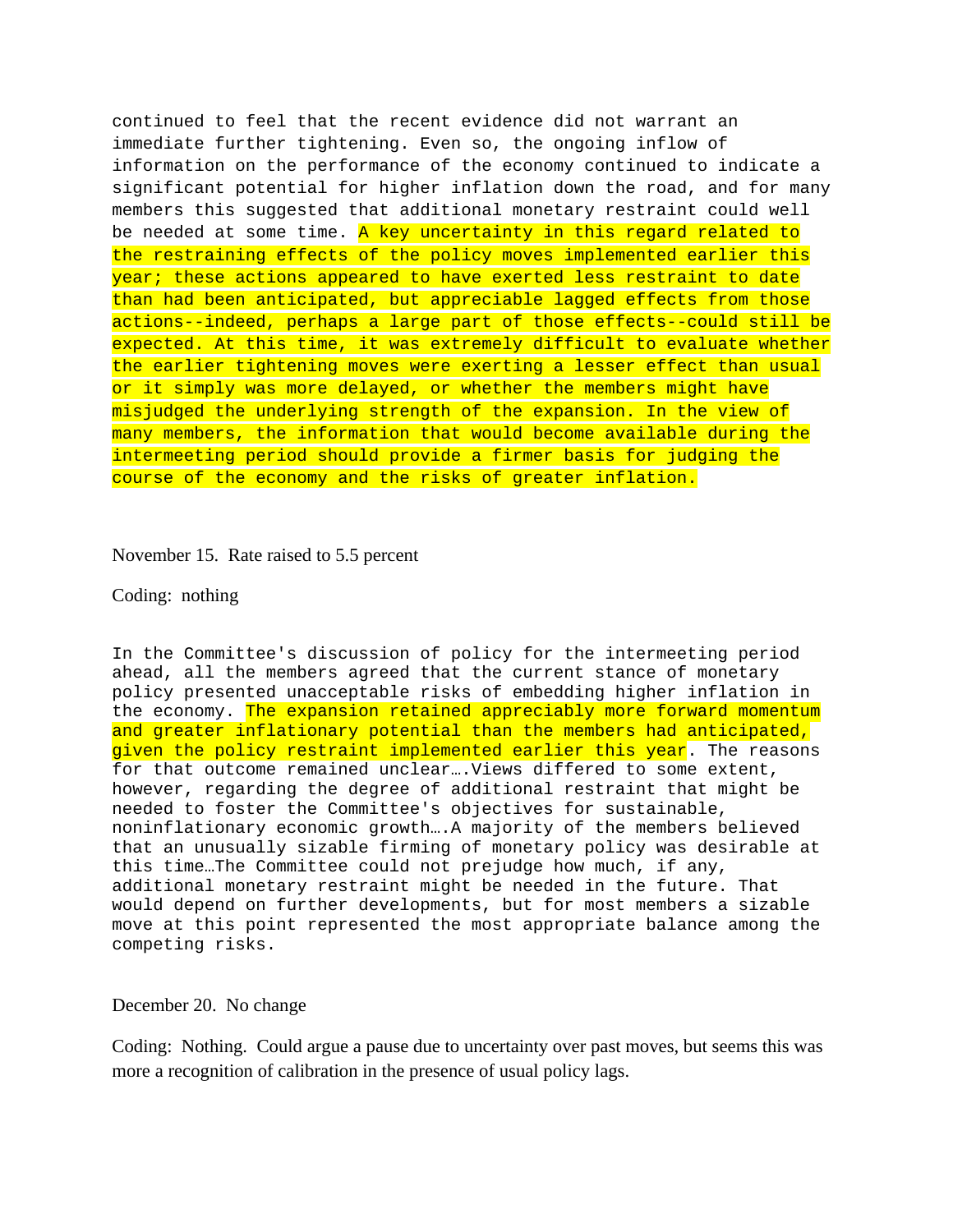…This was especially true with regard to the effects of the latest policy moves in August and November, which accounted for half the total tightening. In the circumstances, a pause seemed warranted to give the Committee more time to assess the underlying strength of the economy and the impact of previous monetary restraint. This would provide a firmer basis for gauging the appropriate scope and timing of any further monetary restraint that might be needed to contain inflation... It was noted that the Committee might have gained some leeway to maintain an unchanged policy without adverse expectational effects in light of the relatively large policy tightening implemented just a few weeks ago and the publication of favorable price and wage data that probably had alleviated, at least temporarily, concerns about future inflation.

On the issue of possible adjustments to policy during the period until the next meeting, a majority of the members expressed a preference for an asymmetric directive tilted toward restraint. While most of these members preferred not to tighten policy at this point, they believed that the need for further monetary restraint was highly likely, though it would remain contingent on the tenor of the new information, including data on holiday retail sales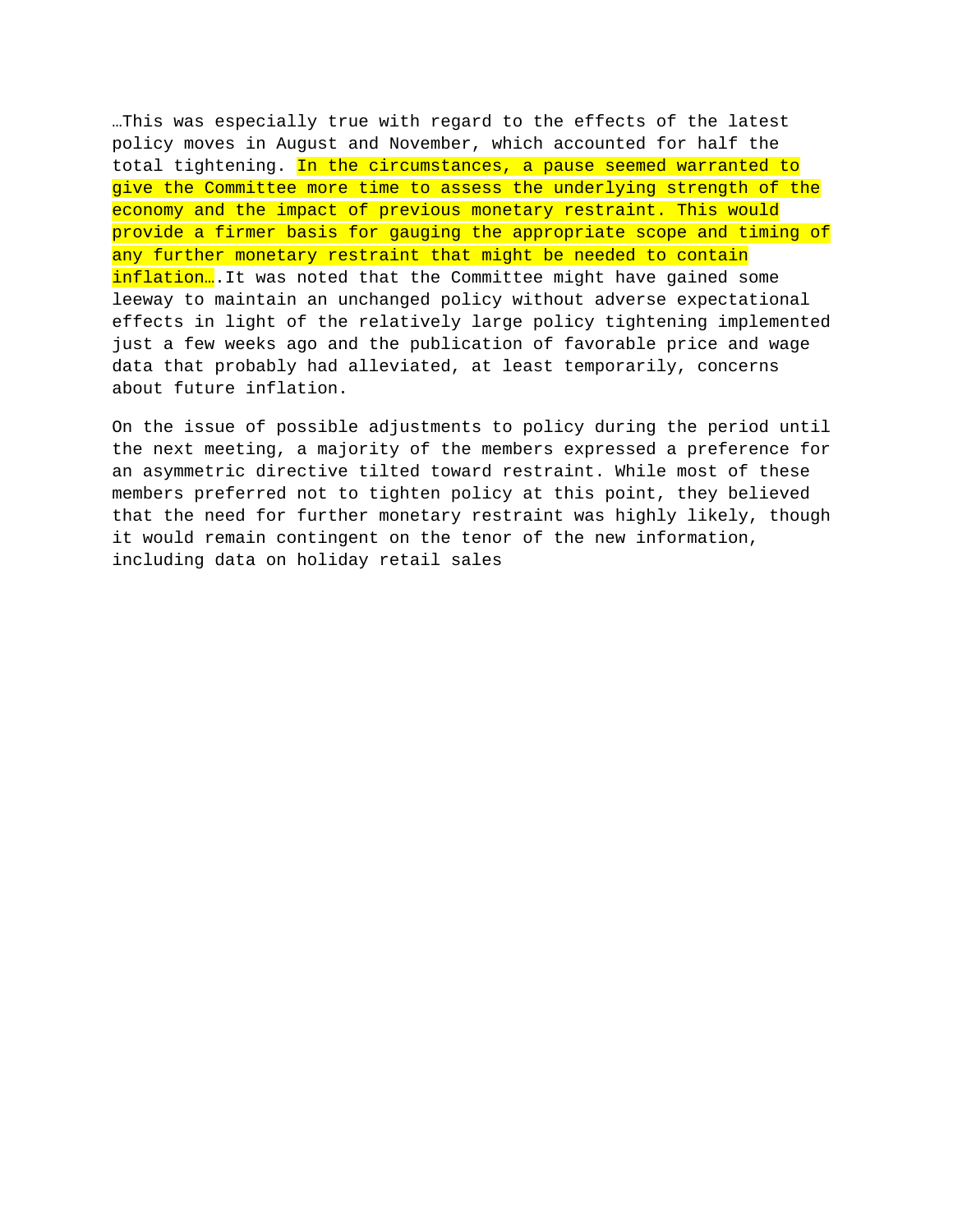# January 31-February 1. Rate increased 50 bps to 6 percent

Coding: Insurance increase

In terms of balancing the policy risks that were involved, a prompt move would provide some insurance against what these members viewed as the principal risk in current circumstances--that of rising inflation. The risks of excessive tightening, while not completely absent, were believed to be limited in light of the apparent strength and momentum of the expansion,

#### March 28. No change

Coding: Uncertainty leading to lower rate (decide not to tighten)

In current circumstances, and given the substantial uncertainties that were involved, the members believed that it would be prudent to pause and assess developments before taking any further policy action.

With regard to possible adjustments to policy during the intermeeting period, most members expressed a preference for an asymmetric directive tilted toward restraint…. the recent rise in inflation and the risk of an unexpected impulse that could ratchet inflation even higher suggested that an asymmetric directive would be more consistent with the Committee's objective of moving over time toward price stability.

### May 23. No change

Coding: Nothing. Mention of uncertainty, but didn't seem to tip policy one direction or the other

On balance, it appeared that the current configuration of financial market conditions and degree of monetary restraint was likely to be consistent with moderate expansion in nominal GDP and prices following a period of some weakness in the economy as inventory imbalances were corrected. The risks of a different outcome, in either direction, seemed to be reasonably balanced. In the circumstances, because the dimensions of the near-term deceleration and the potential strength of underlying demand remained uncertain, the members concluded that it

1995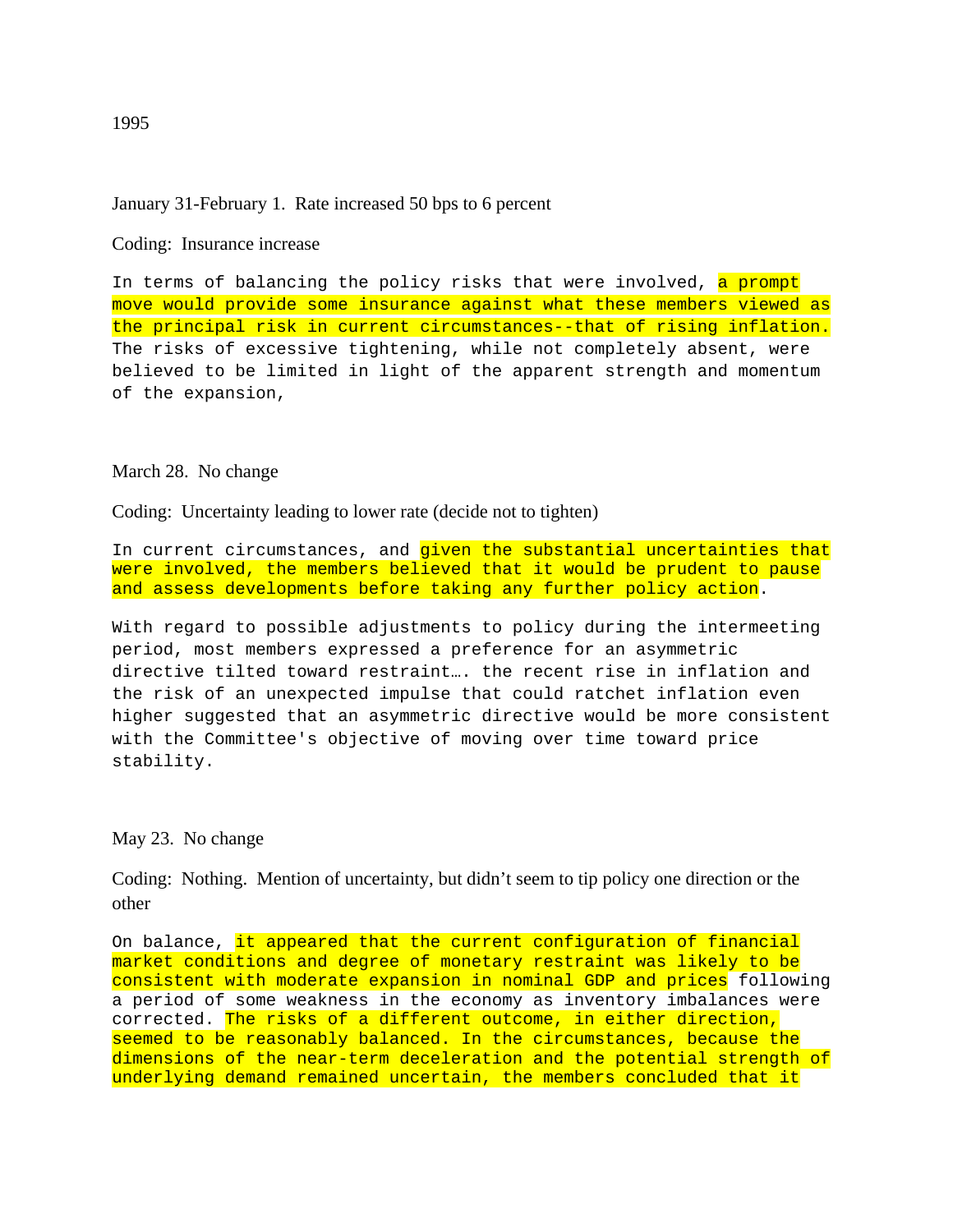# July  $5 - 6$ . Reduce rate to 5.75 percent

Coding: Nothing. Some possibility of uncertainty over effects on financial markets leading to smaller reduction than otherwise, but doesn't appear to be by majority of committee. So did not code

nearly all the members indicated that they favored or could support a proposal to ease slightly the current degree of pressure on reserve positions. Preferences for an unchanged policy stance and for somewhat greater easing also were expressed….some modest easing was desirable now that the growth of the economy had slowed considerably more than anticipated and potential inflationary pressures seemed to be in the process of receding….The members agreed that under present economic conditions a slight easing of the stance of policy would incur little risk of stimulating increased inflation and would be entirely consistent with their commitment to continued progress toward price stability over time. Several members also observed that any move toward less restraint should be cautious at this point because easing would represent a change in the direction of policy and its repercussions on financial markets, including the foreign exchange markets, could be relatively pronounced.

# August 22. No change

Coding: Nothing. Slight case for delay without direction due to uncertainty over fiscal policy discussions, but appears a longer term issue and so did not code

unchanged degree of pressure in reserve markets and to adopt a directive that was not biased in either direction with regard to potential intermeeting adjustments. For the near term, current trends in economic activity and inflation appeared favorable and likely to remain so with an unchanged policy stance. A steady policy also seemed appropriate pending a clearer assessment of the outlook for fiscal policy. Over the longer term, the members generally believed that consideration would need to be given to an adjustment in the Committee's policy stance, especially if substantial fiscal restraint were to be enacted.

September 26. No change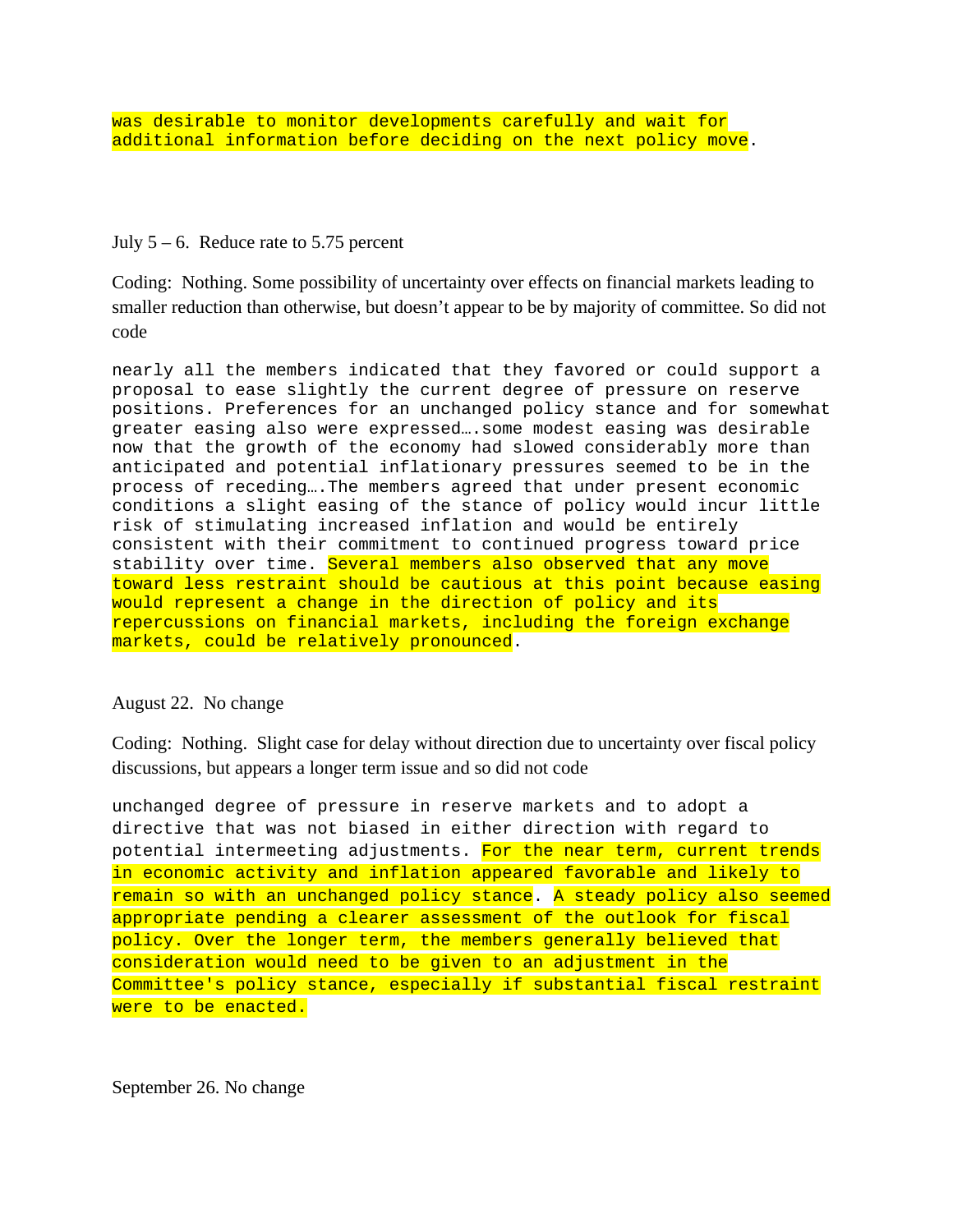#### Coding: nothing. Same note as August

In the Committee's discussion of policy for the intermeeting period ahead, all the members supported a proposal to maintain an unchanged degree of pressure on reserve positions. The expansion seemed for now to have a desirable and sustainable momentum that did not call for any change in policy. Furthermore, the outlook remained clouded by the uncertainties stemming from the ongoing federal budget debate. In any event, the Committee would need to remain alert to a broader range of developments that might warrant a policy change at some point. In this connection, several members expressed the opinion that policy might have to be eased eventually in light of the downside risks that they saw in the economy and a current policy stance that they viewed as slightly restrictive. However, the current performance of the economy suggested that the timing of an easing action was not an immediate concern.

#### November 15. No change

#### Coding: nothing

In the Committee's discussion of policy for the intermeeting period ahead, all but one member favored or could accept an unchanged policy stance. This policy position took account of current indications of a generally acceptable rate of economic growth and the absence of any clear signs regarding the future strength of the expansion in relation to the economy's potential or the future course of inflation.

# December 19. Rate lowered to 5.50 percent

Coding: Insurance cut against risk of weaker growth (which was not evident yet)

Although there was no sign that a cumulative deterioration in economic performance was about to get under way, the downside risks to the expansion appeared to have increased and a modest easing would better position policy to guard against the possibility that over the longer term the expansion would begin to fall short of the economy's potential, especially with fiscal policy likely to be at least moderately restrictive. In any case, the recent slowing of the economic expansion, combined with the wage and price restraint evident at current levels of resource utilization and continuing business efforts to expand capacity, suggested that there was little risk of a pickup in inflation.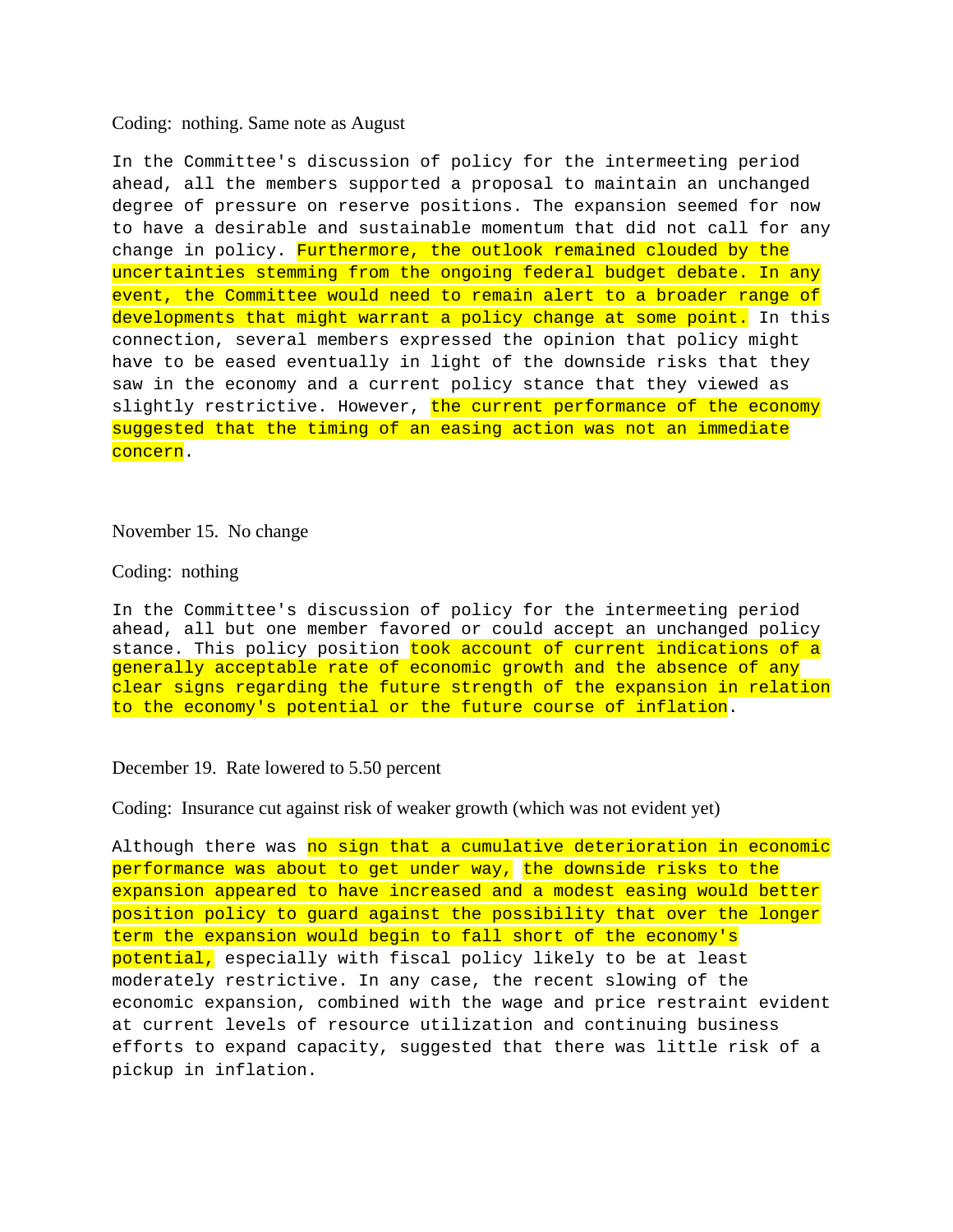## 1996

# January 30-31. Rate lowered to 5.25 percent

Coding: Uncertainty holding back a larger rate cut (so rate higher). Perhaps some insurance, but didn't think it reached threshold to code

the members supported a proposal calling for some slight easing in reserve conditions. Although a pickup to an acceptable rate of expansion was seen as the most likely course for the economy in coming quarters, the risks of a shortfall in growth were believed to be significant. At the same time, while most members were forecasting high levels of resource use and little change in the rate of inflation this year, they saw only a very limited risk that a slight easing move might foster higher inflation under prevailing circumstances…Under the circumstances, a slight decrease was warranted in the real federal funds rate from a level that a number of members considered still a bit to the firm side…It was noted that postponing a decision in this uncertain economic climate could be defended on the ground that more evidence was needed to ascertain whether the weakness in the economy was quite temporary or more lasting; if it was the former, inflationary pressures could re-emerge at lower interest rates. On the other hand, a few members commented that the currently sluggish performance of the economy could be read as calling for a more pronounced easing move, but they preferred a cautious approach to policy in light of current inflation trends and the uncertainties that surrounded their forecasts of some strengthening in the economy.

March 26. No change in rate.

# Coding: Nothing

all the members endorsed a proposal to maintain an unchanged degree of pressure in reserve markets. This policy preference was based on expectations of growth in business activity at a pace averaging in the vicinity of the economy's potential, a perception among the members that the risks to such an outlook were more balanced than earlier, and anticipations that under these circumstances inflation would remain constrained. The economy seemed to have adequate forward momentum and did not appear to require any further stimulus, whose implementation might contribute to infla tionary pressures in the economy.

May 21. No change in rate.

Coding: Nothing. A close call on rate increase put on hold due to uncertainty. But it did not appear to be that relevant for current rate decision, so did not code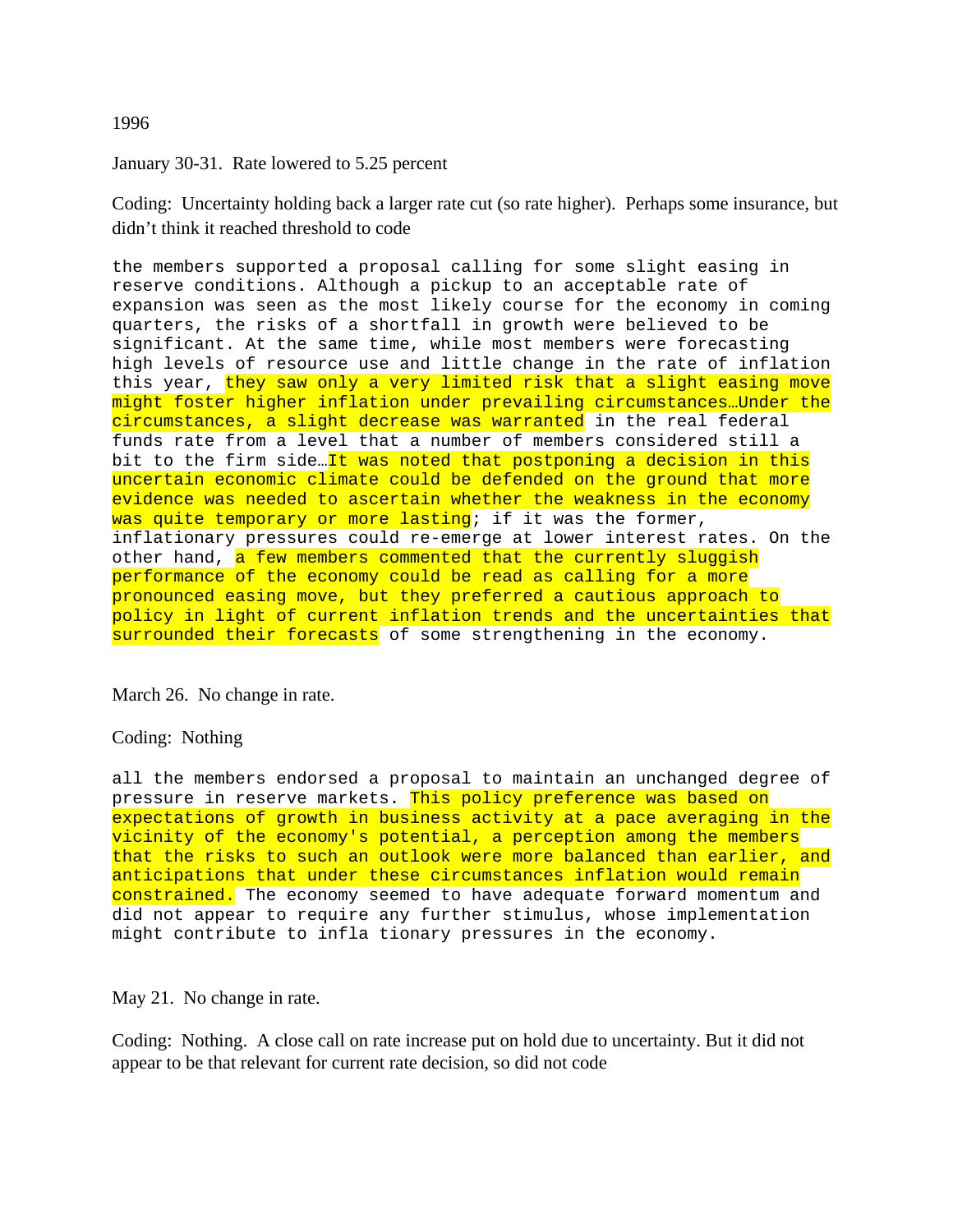In the Committee's discussion of policy for the intermeeting period ahead, all the members supported a proposal to maintain an unchanged degree of pressure in reserve markets. The members agreed that the balance of risks on inflation had shifted substantially since early in the year.... while policy might need to be firmed at some point to head off emerging inflation pressures, financial conditions were not so obviously stimulative as to counsel a need for any immediate tightening of policy…. More information might provide a better sense of how the higher interest rates were affecting aggregate demand and perhaps also help--to a small degree--to shed light on the considerable uncertainties surrounding the relationship of output to inflation.

#### July 2-3. No change in rate

Coding: Uncertainty holding back action (forestalls rate increase).

all but one of the members supported a proposal to maintain an unchanged policy stance. These members also indicated that they preferred or could accept an asymmetric directive that was biased toward restraint. In their view, the most likely outcome was a slowing of the expansion to a more sustainable pace and a continuation of subdued inflation. Nevertheless, they were concerned that the risks to that outcome were tilted toward higher inflation….While the federal funds rate had been reduced appreciably in nominal terms over the past year, its current level on an inflation-adjusted basis seemed to be only marginally below its peak prior to mid-1995. In the circumstances, the Committee could afford to wait for more evidence to see whether additional inflation pressures were likely to develop. A number of key economic data would become available over the next several weeks that would provide a much better basis for assessing the economy's momentum over the second half of the year and the outlook for inflation.

#### August 20. No change in rate

Coding: Uncertainty holding back action (forestalls rate increase).

… members focused on indications that the economy already was slowing, perhaps by enough to limit pressures on resources, and they noted that broad statistical measures of prices and the anecdotal evidence did not suggest that a pickup in inflation was already under way. Consequently, all but one of the members supported a proposal to maintain an unchanged policy stance... One concern was that policy tightening at this point might generate an excessive reaction in financial markets… prudent course at this point was to await further developments that would permit them to assess the possible need for some tightening with a higher degree of confidence. At the same time,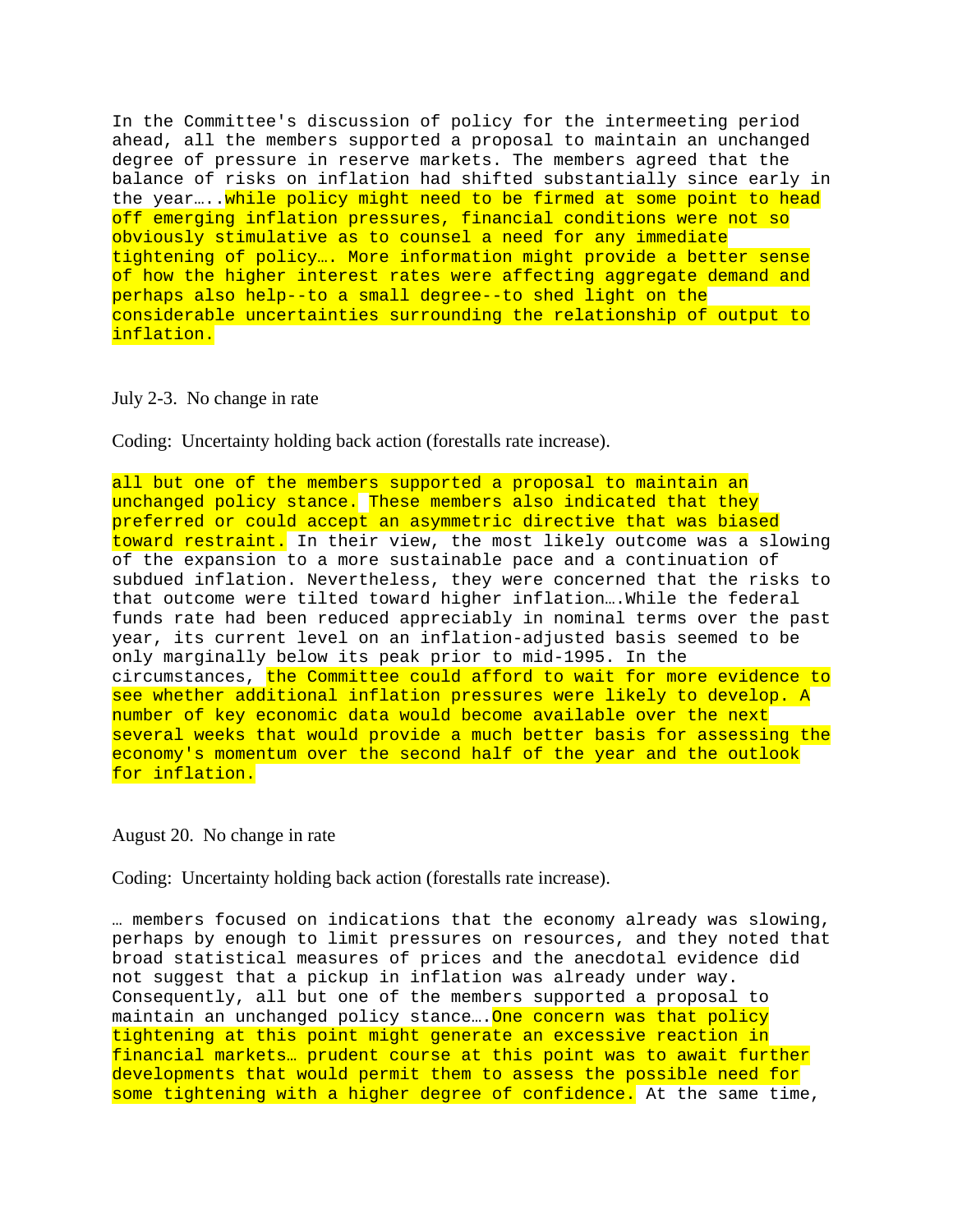it was emphasized that the Committee remained committed to a policy that would resist a rise in inflation….they also agreed on the desirability of a directive that remained biased toward possible tightening in the intermeeting period ahead….

A differing view gave more weight to the risks of rising inflation. In this view, while there were uncertainties, the weight of the evidence suggested that a prompt policy action was needed to contain inflation and set the stage for further progress toward price stability.

## September 24. No change in rate

Coding: Uncertainty holding back action (forestalls rate increase).

nearly all the members indicated that they could support an unchanged policy stance and the retention of a bias toward restraint in the directive. The members generally agreed that while the risks were greater that price inflation would rise than that it would fall, higher inflation was not a foregone conclusion and most believed that the uncertainties in the outlook made it prudent to hold monetary policy on a steady course and await further developments. The expansion appeared to be slowing substantially and broad measures of prices, adjusted for fluctuations in their food and energy components, still indicated a steady or even slightly declining inflation trend. In these circumstances, the Committee could wait for more information on the momentum of the expansion and the degree of pressure on resources and its implications for inflation. A delay in adjusting monetary policy was facilitated by its current positioning, which did not appear to be far from a desirable longer-term stance because any pickup in inflation was likely to be relatively small and gradual, and was further supported by the possibility of an excessive reaction in financial markets to a change in the direction of policy.

November 13. No change in rate.

Coding: Nothing. Some argument for an uncertainty pause, but don't think it crosses threshold—think forecast dominates.

In the Committee's discussion of policy for the intermeeting period ahead, all the members indicated that they could support an unchanged policy stance and the retention of a bias toward restraint in the directive. The slowing of the expansion to a sustainable pace near the economy's growth potential and the recent surprisingly favorable inflationary developments suggested lower risks of strengthening price pressures and provided the Committee with a desirable opportunity to pause and observe further developments bearing on the course of economic activity and inflation. Indeed, to the extent that inflation expectations had declined recently, short-term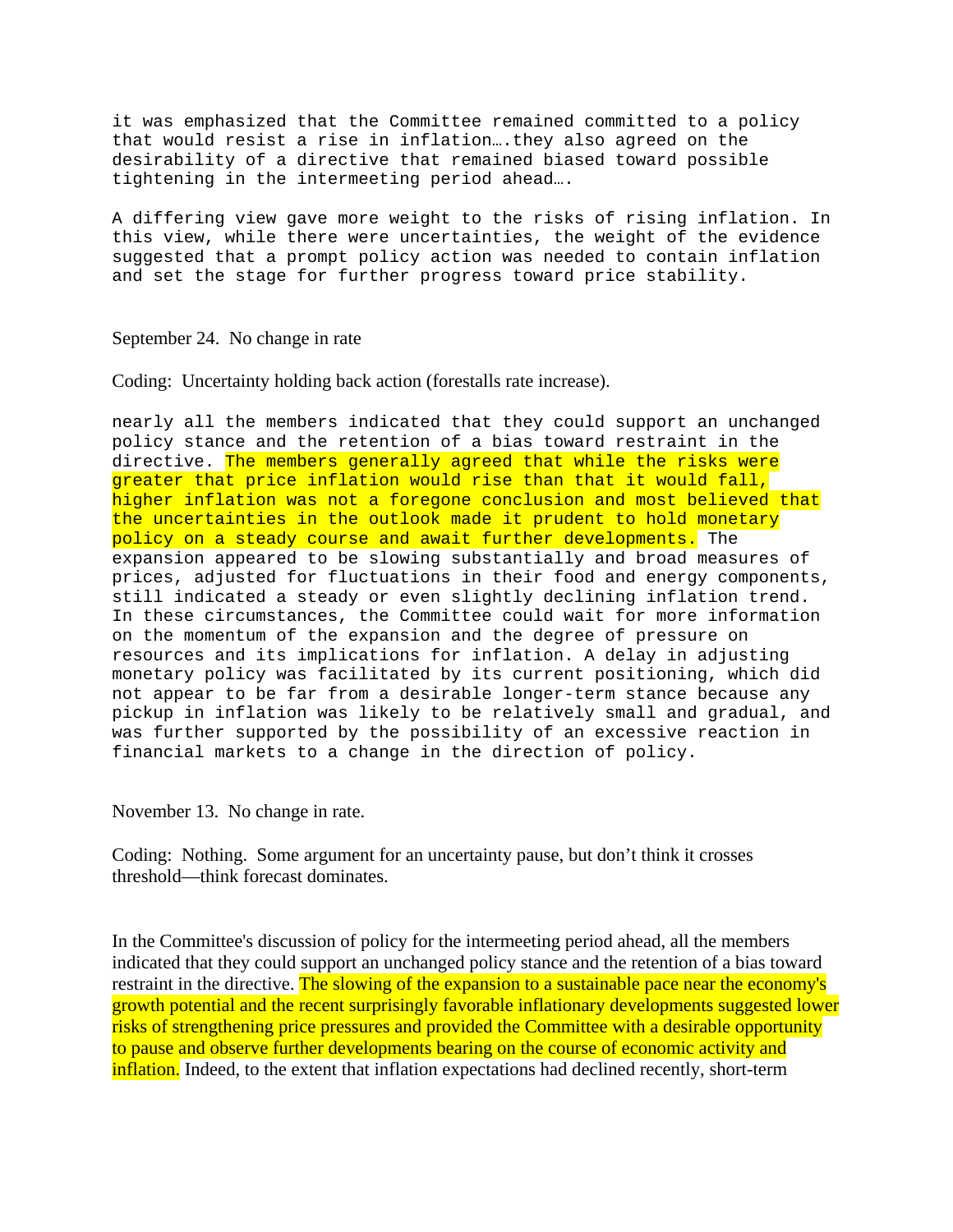interest rates, which had changed little in nominal terms, had edged higher in real terms, implying slightly greater monetary restraint and reducing the odds that inflation would pick up.

### December 17. No change in rates

Coding: Uncertainty forestalls a rate increase.

In the Committee's discussion of policy for the intermeeting period ahead, all the members supported a proposal to maintain an unchanged policy stance while also retaining a bias toward restraint in the directive. An unchanged policy was warranted by the quite satisfactory performance of the economy and inflation and the uncertainties surrounding the outlook. Thus, while the longer-term risks might point toward rising inflation, there were reasonable prospects that inflation would remain contained, and any pickup in inflation, should it occur, was likely to be limited at least for a time. In the circumstances, the members concluded that watchful waiting remained the prudent course for policy as they continued to assess ongoing developments. Because the risks of waiting did not appear to be substantial at this juncture, anticipatory tightening was not yet called for.

In the Committee's discussion of possible adjustments to policy during the intermeeting period, members agreed that the retention of an asymmetric directive toward tightening was consistent with their view that the risks remained biased toward higher inflation.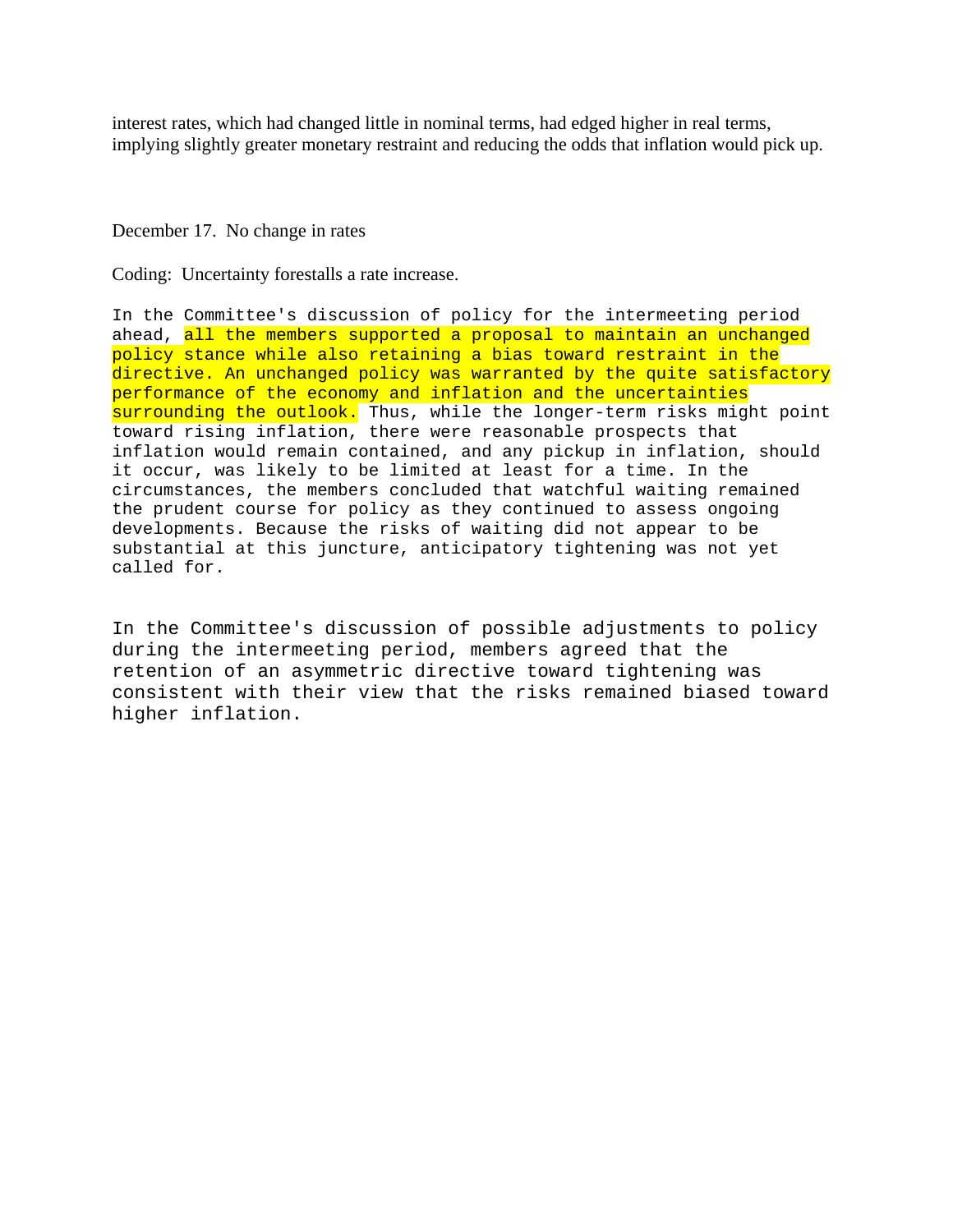# 1997

February 4,5. No change in rates.

Coding: On hold for uncertainty (forestalls rate increase).

While an immediate tightening of policy would help to forestall such a buildup of pressures, the members agreed that current uncertainties about the outlook for both the rate of expansion and inflation warranted a continuing "wait and see" policy stance, or at least made such a policy acceptable at this juncture.

In their discussion of possible adjustments to policy during the intermeeting period, the members recognized that an asymmetric directive tilted toward tightening was consistent with their general view that the risks were now more clearly in the direction of an upward trend in inflation.

March 25. Rate increased by 25 bps to 5.50 and symmetric.

Coding: Nothing. The pre-emption seems to be in response to forecast, not insurance.

In light of this concern, in the Committee's discussion of policy for the intermeeting period ahead, the members supported or could accept a proposal to adjust policy toward a slightly less accommodative stance and to move to symmetry in the directive.... They noted that continued relatively rapid growth of economic activity in the first quarter suggested greater persisting strength in demand than they had anticipated. With resource use already at high levels, further rapid growth risked greater pressures on resources and rising inflation. Although inflation remained remarkably subdued and any increase in inflationary pressures likely would tend to emerge only slowly, the strength in demand had developed against the backdrop of financial conditions that, broadly considered, were not substantially different from those now prevailing. In this situation, they saw a clear need for a preemptive policy action that would head off any pickup of inflation, and it was noted that a shift to a tighter policy stance would seem to pose little risk to the expansion.

May 20. No change in rates.

Coding: On hold (not increase) due to uncertainty

Those who endorsed a steady policy at this time agreed that some tightening might well be needed later to contain potentially rising inflation. For now, however, economic growth seemed to be slowing to a more sustainable pace, and the uncertainties surrounding the extent of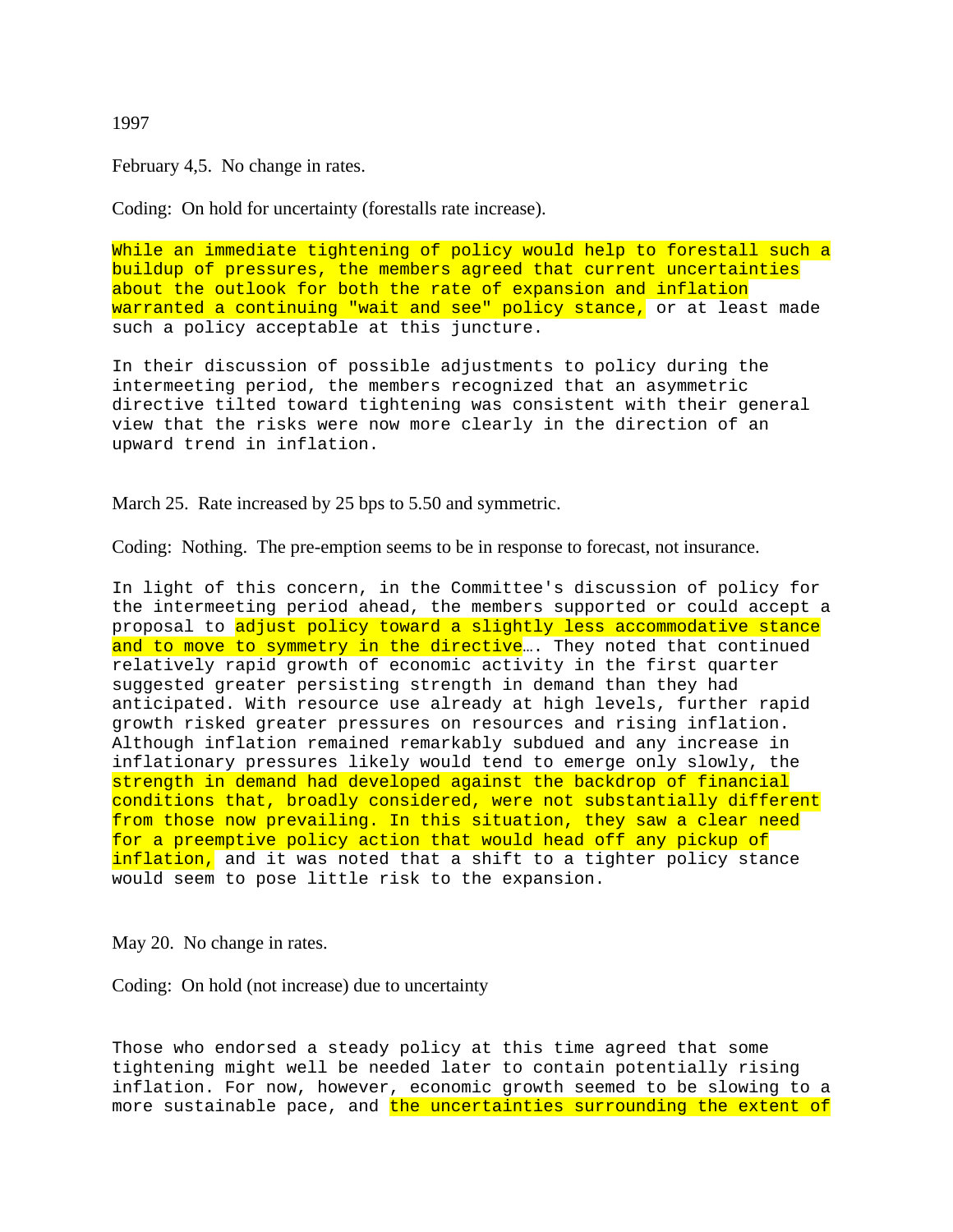the slowing and the outlook for inflation pointed to the desirability of a cautious approach to any policy tightening, especially given the persisting absence of a rising inflation trend in current measures of prices. A number of members also observed that real interest rates were not unusually low. Thus, the present stance of monetary policy probably was not very far out of alignment with what likely would prove to be a desirable degree of restraint, thereby lessening any risk of large and persisting imbalances that a delay in implementing further restraint might incur.

July 1-2. No change in rates. Maintain bias towards restraint.

Coding: Close call; could go with nothing (due to forecast) but could do on hold due to uncertainty. Decided to code uncertainty holding back rate increase

While the members assessed risks surrounding such a forecast as decidedly tilted to the upside, the slowing of the expansion should keep resource utilization from rising substantially further, and this outlook together with the absence of significant early signs of rising inflationary pressures suggested the desirability of a cautious "wait and see" policy stance at this point. In the current uncertain environment, this would afford the Committee an opportunity to gauge the momentum of the expansion and the related degree of pressure on resources and prices. The risks of waiting appeared to be limited….any tendency for price pressures to mount was likely to emerge only gradually and to be reversible through a relatively limited policy adjustment.

August 19. No change in rates, maintain tightening bias.

Coding: nothing

The most likely outcome of the current policy stance was growth near potential and some pickup in inflation as the effects of special factors holding it down abated. For the present, monetary policy appeared to be appropriately positioned to foster the Committee's objectives of resisting an intensification of inflationary pressures while supporting a fully employed economy. The level of real shortterm interest rates was relatively high by historical standards…

September 30. No change in rates, maintain tightening bias

Coding: Close call on delay rate increase due to uncertainty, but decision seemed more on fact that inflation hadn't picked up, so didn't code.

There were, nonetheless, a number of reasons for delaying a tightening of policy. The behavior of inflation had been unexpectedly benign for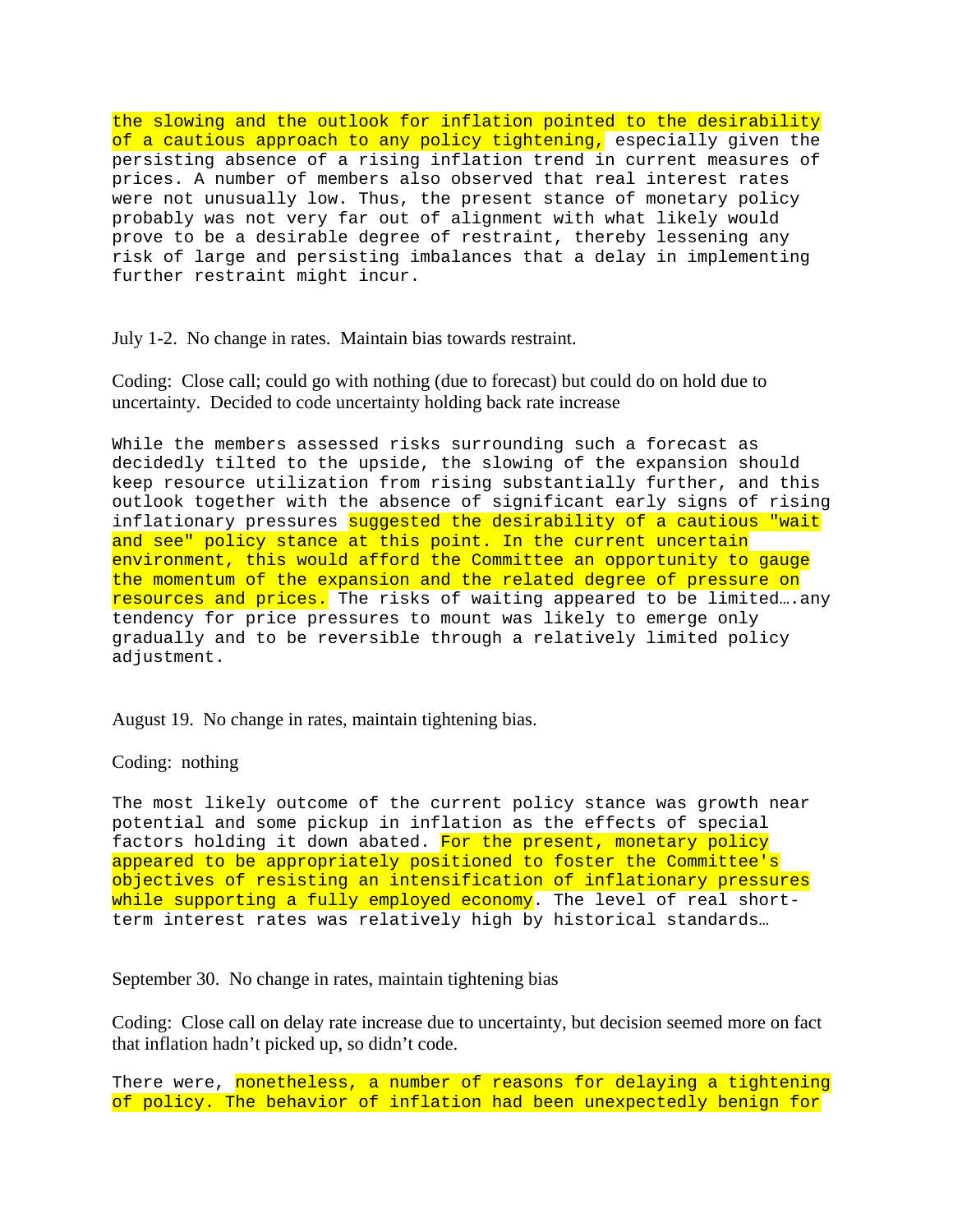an extended period of time for reasons that were not fully understood. Forecasts of an upturn in inflation were therefore subject to a considerable degree of uncertainty, and the expansion of economic activity could still slow to a noninflationary pace. Members also commented that a policy tightening was not anticipated at this time and such an action might therefore have unintended adverse effects on financial markets…. the level of real short-term interest rates, monetary policy could already be deemed to be fairly restrictive. Several noted, however, that credit from a wide variety of lenders appeared to be amply available… suggested that policy was not restraining liquidity or financial conditions more generally. In the course of the Committee's discussion of these diverging considerations, a consensus emerged for maintaining a steady policy course at this time, but members also expressed the need for a heightened degree of vigilance as they continued to assess ongoing developments for signs that inflation might intensify in the future.

November 12. No change in rates, maintain tightening bias

Coding: On hold (not tighten) due to uncertainty

….all agreed that the risks remained tilted toward rising inflation. While developments in Southeast Asia were not expected to have much effect on the U.S. economy, global financial markets had not yet settled down and further adverse developments could have greater-thananticipated spillover effects on the ongoing expansion.... In this environment, with markets still skittish, a tightening of U.S. monetary policy risked an oversized reaction.... all but one of the members believed that in light of the uncertainties about the economic outlook, an immediate policy tightening was not needed in the absence of firmer indications that inflationary pressures might be emerging.

December 16. No change in rates; move to symmetric directive.

# Coding: On hold due to uncertainty

Weighing against the risks of higher inflation was the financial turmoil that had intensified in Southeast Asia during October and more recently in Korea. The effects of those developments on the U.S. economy were quite limited thus far, but the members expected some damping of economic expansion and price increases in the quarters ahead and they did not rule out a potentially strong impact in the event of an even deeper crisis in Asia, or one that spread to other countries. Nonetheless, many members commented that, with domestic demand still quite strong and the economy possibly producing beyond its potential, they viewed the risks on balance as pointing to rising price inflation and the next policy move as likely to be in the direction of some tightening. However, most members agreed that the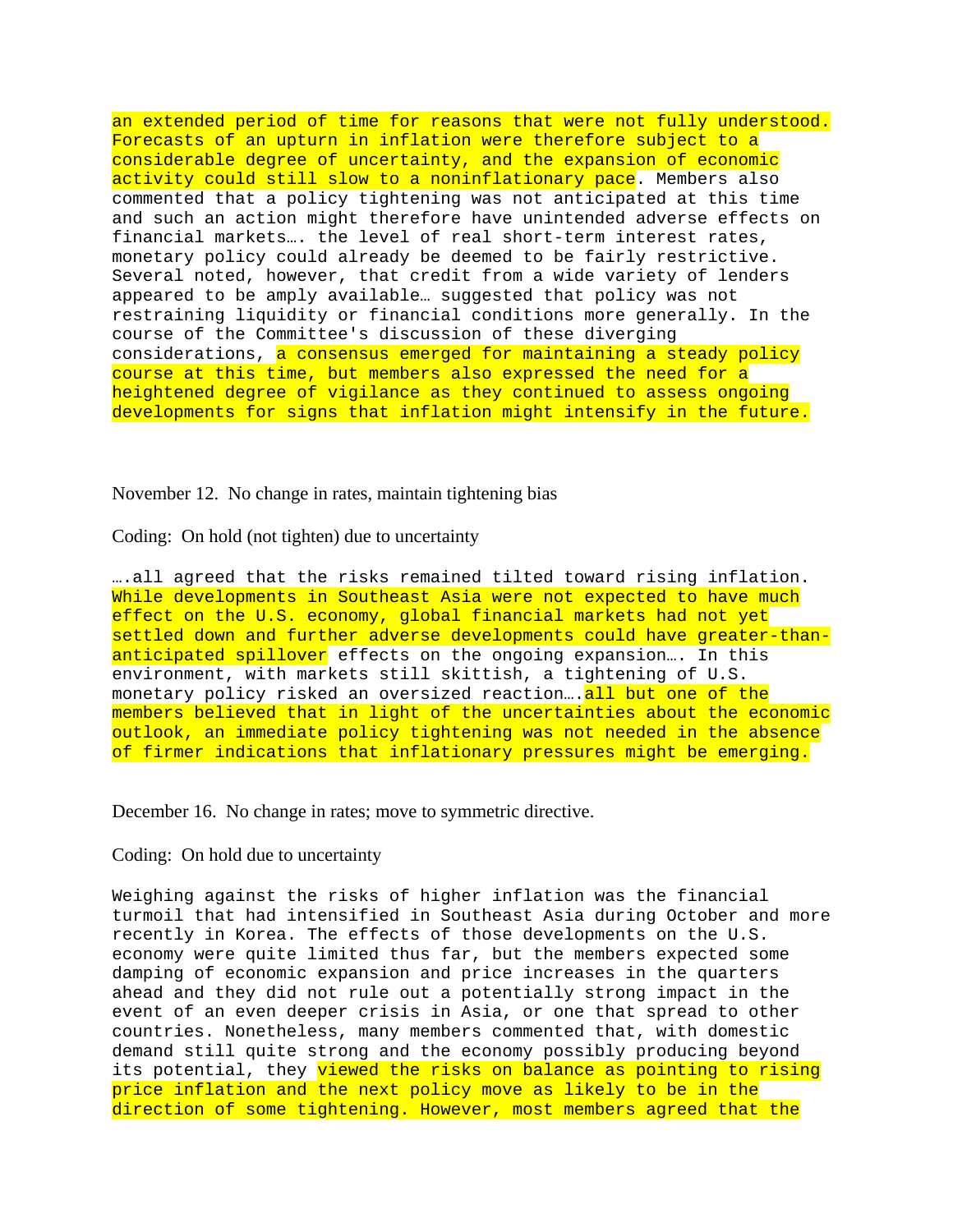need for such a policy adjustment did not appear to be imminent, and that prevailing near-term uncertainties warranted a cautious wait-andsee policy posture....Other considerations cited by some members... in favor of an unchanged policy included the possibility that, because a policy tightening move was not expected at this juncture, even a modest firming action might well have outsized effects in financial markets,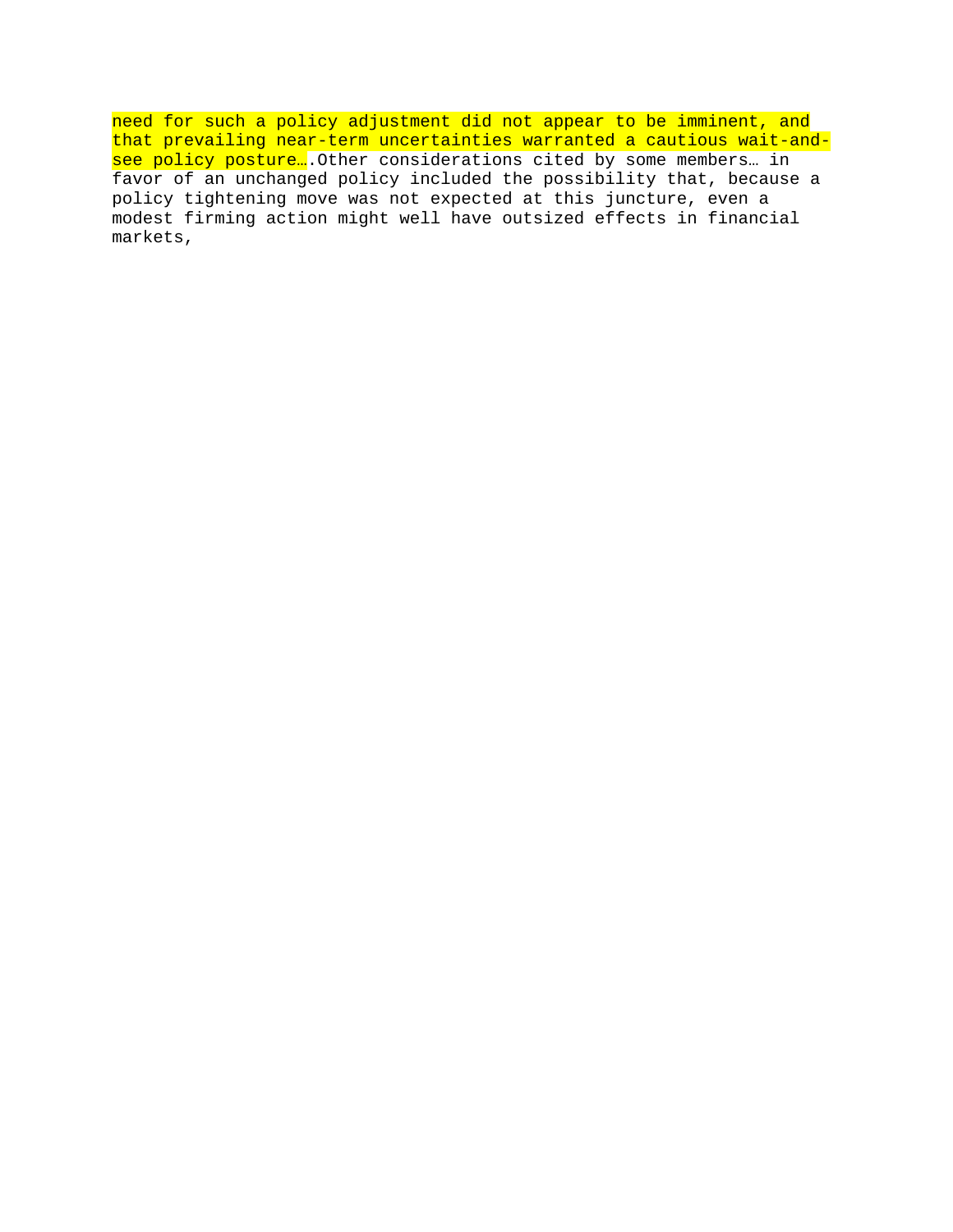## 1998

February 3-4. No change in rates; symmetric bias

# Coding: Nothing

In the Committee's discussion of policy for the intermeeting period ahead, all the members endorsed a proposal to maintain an unchanged policy stance. The economy currently was performing very well and the outlook over the near term was for subdued inflation and continued solid economic growth. Over a longer horizon, the range of possible outcomes was unusually wide, and the direction that policy would need to move to promote sustained expansion and damped inflation was unclear. At this point, the extent to which the still largely anticipated external drag from events in Asia would offset the strong upward momentum in domestic demand was a source of major uncertainty. In addition, it was impossible to predict whether or when the tightness in labor markets would exert a more pronounced effect on labor costs and ultimately on price inflation. Even the thrust of the current stance of monetary policy as it was transmitted through financial markets was open to some question.

## March 31. No change in rates; bias towards tightening

Coding: Nothing. Some case for delayed increase due to uncertainty. But it doesn't appear to be predominant concern.

Despite perceptions of a greater risk of rising inflation over time, all but one of the members indicated in the Committee's policy discussion that they preferred or could accept a proposal to maintain an unchanged policy stance that also included a shift from the current symmetrical directive to an asymmetrical directive tilted toward restraint. The members agreed that should the strength of the economic expansion and the firming of labor markets persist, policy tightening likely would be needed at some point to head off imbalances that over time would undermine the expansion in economic activity. Most saw little urgency to tighten policy at this meeting, however. The economy might well continue to accommodate relatively robust economic growth and a high level of resource use for an extended period without a rise in inflation…. On balance, in light of the uncertainties in the outlook and given that a variety of special factors would continue to contain inflation for a time, the Committee could await further developments bearing on the strength of inflationary pressures without incurring a significant risk that disruptive policy actions would be needed later in response to an upturn in inflation and inflation expectations.

May 19. No change in rates, bias towards tightening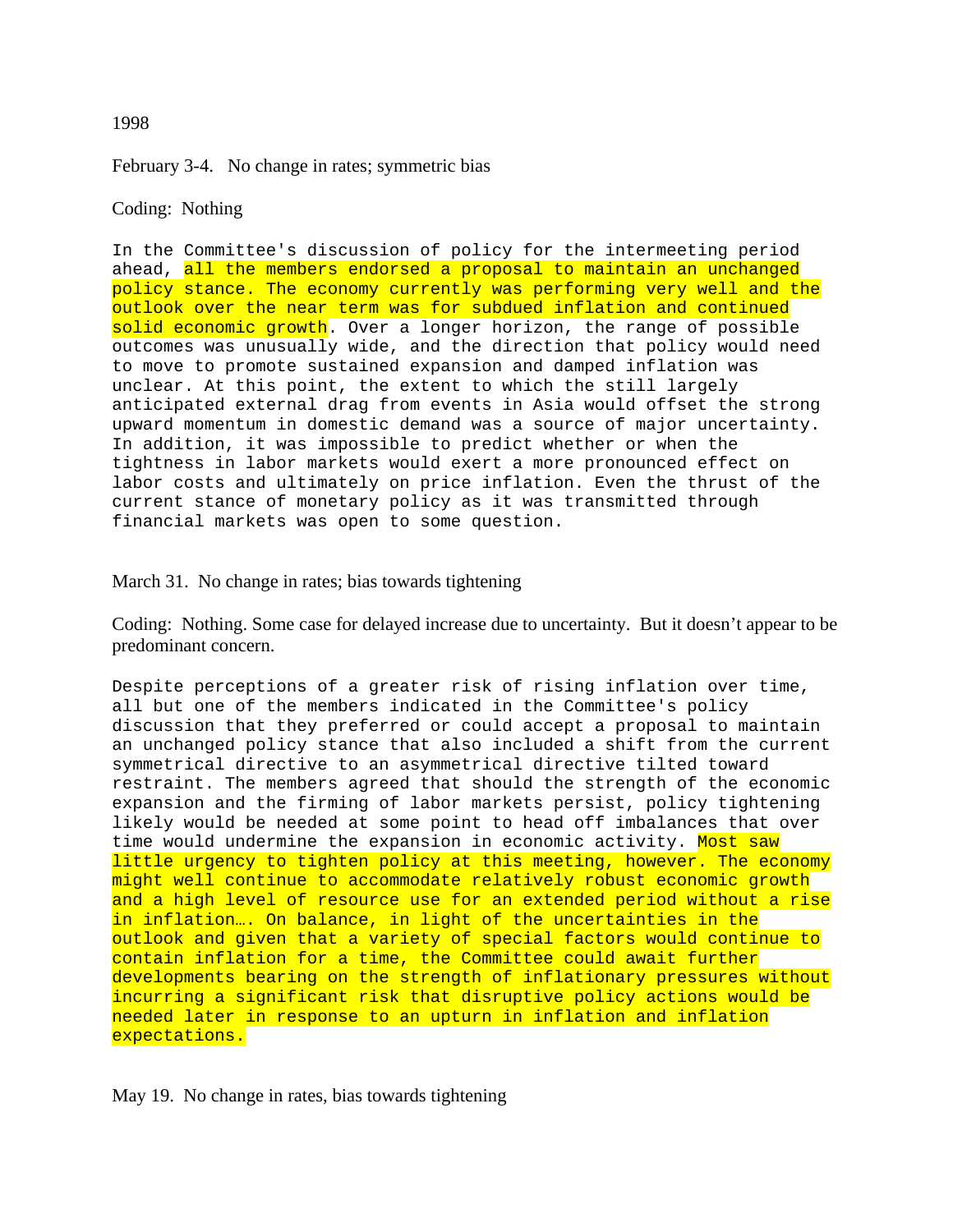Coding: Uncertainties delay action (delay tightening)

…the uncertainties in the outlook for economic expansion and inflation remained sufficiently great to warrant a continued wait-and-see policy stance. Considerations underlying this view included the possibility that financial and economic conditions in Asia might worsen further and exert a stronger retarding effect on the performance of the U.S….A good deal of uncertainty also surrounded the potential extent to which developments in the domestic economy, notably the pace of inventory accumulation over coming months, might foster slower economic expansion and the related degree to which pressures in labor markets would be affected. Moreover, considerable questions remained about the relationship of labor market pressures to inflation. In these circumstances, it was possible that inflation would continue to be contained, though the risks clearly seemed to be tilted in the direction that action would become necessary at some point to keep inflation low….. potential costs of postponing action for a limited time were small... Forecasts of rising inflation had proved unreliable and needed to be viewed in light of the considerable uncertainties surrounding them.... Another reason for not taking action at this meeting was the possibility that even a modest tightening action could have outsized effects on the already very sensitive financial markets in Asia. The resulting unsettlement could have substantial adverse repercussions on U.S. financial markets and, over time, on the U.S. economy.

June 30-July 1. No change in rates; tightening bias

Coding: Uncertainties delay action (delay tightening)

Although recent developments had increased both the upside and the downside uncertainties in the economic outlook, most of the members felt that the risks continued to point on balance toward rising inflation..... many of the members expressed concern that the expansion in demand might continue at a fast enough pace to raise pressures on wages and prices over time. Nonetheless, the substantial uncertainties relating to prospective developments argued, as they had at recent meetings, in favor of a cautious "wait and see" policy stance.

Another important reason for deferring any policy action was that a tightening move would involve the risk of outsized reactions and consequent destabilizing effects on financial markets in the growing number of countries abroad that… To be sure, U.S. monetary policy had to be set ultimately on the basis of the needs of the U.S. economy, but recognition had to be given to the feedback of developments abroad on the domestic economy….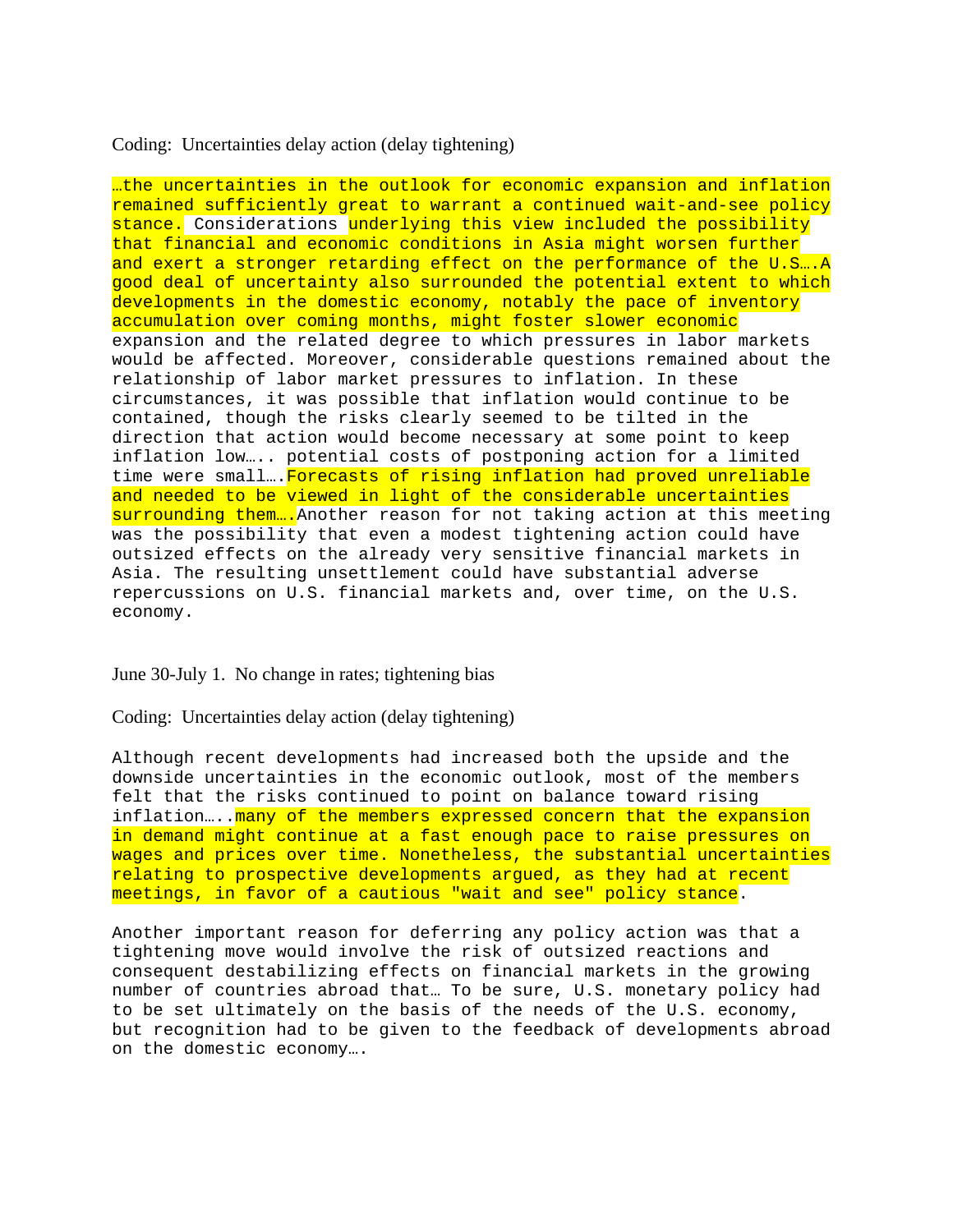August 18. No change in rates; symmetric bias

Coding: Nothing. Uncertainty seems to be delaying action in both directions, so does not tilt policy one way or the other.

…The overall performance of the economy remained highly satisfactory. While inflation risks were still a concern, given the high level of output and strong domestic demand, the uncertainties bearing on the economic outlook remained substantial, and indeed the risks on the downside seemed to have increased appreciably further... With regard to the current uncertainties in the economic outlook, members emphasized that the extent and ultimate effects of the apparently spreading fragility in foreign financial markets and economies on U.S. financial and economic conditions were unknown. In these circumstances, nearly all the members believed that a cautious wait-and-see approach to policy seemed appropriate to allow the Committee time to assess the course of events and the interplay of the divergent forces bearing on the performance of the economy….a majority of the members agreed that the risks to the economic outlook were now more balanced and called for a shift from asymmetry to symmetry in the Committee's directive. Such a directive would better represent their view that the Committee's next policy move could be in either direction depending on developments abroad and their interaction with a domestic economy that had remained quite strong…..

September 29. Funds rate cut to 5-1/4 percent. Bias towards easing.

Coding: Insurance cut against downside risks.

In their discussion of policy for the intermeeting period ahead, all the members endorsed a proposal calling for a slight easing in reserve markets to produce a decline of 1/4 percentage point in the federal funds rate to an average of about 5-1/4 percent. In their view, such an action was desirable to cushion the likely adverse consequences on future domestic economic activity of the global financial turmoil that had weakened foreign economies and of the tighter conditions in financial markets in the United States that had resulted in part from that turmoil. At a time of abnormally high volatility and very substantial uncertainty, it was impossible to predict how financial conditions in the United States would evolve.... In any event, an easing policy action at this point could provide added insurance against the risk of a further worsening in financial conditions and a related curtailment in the availability of credit to many borrowers.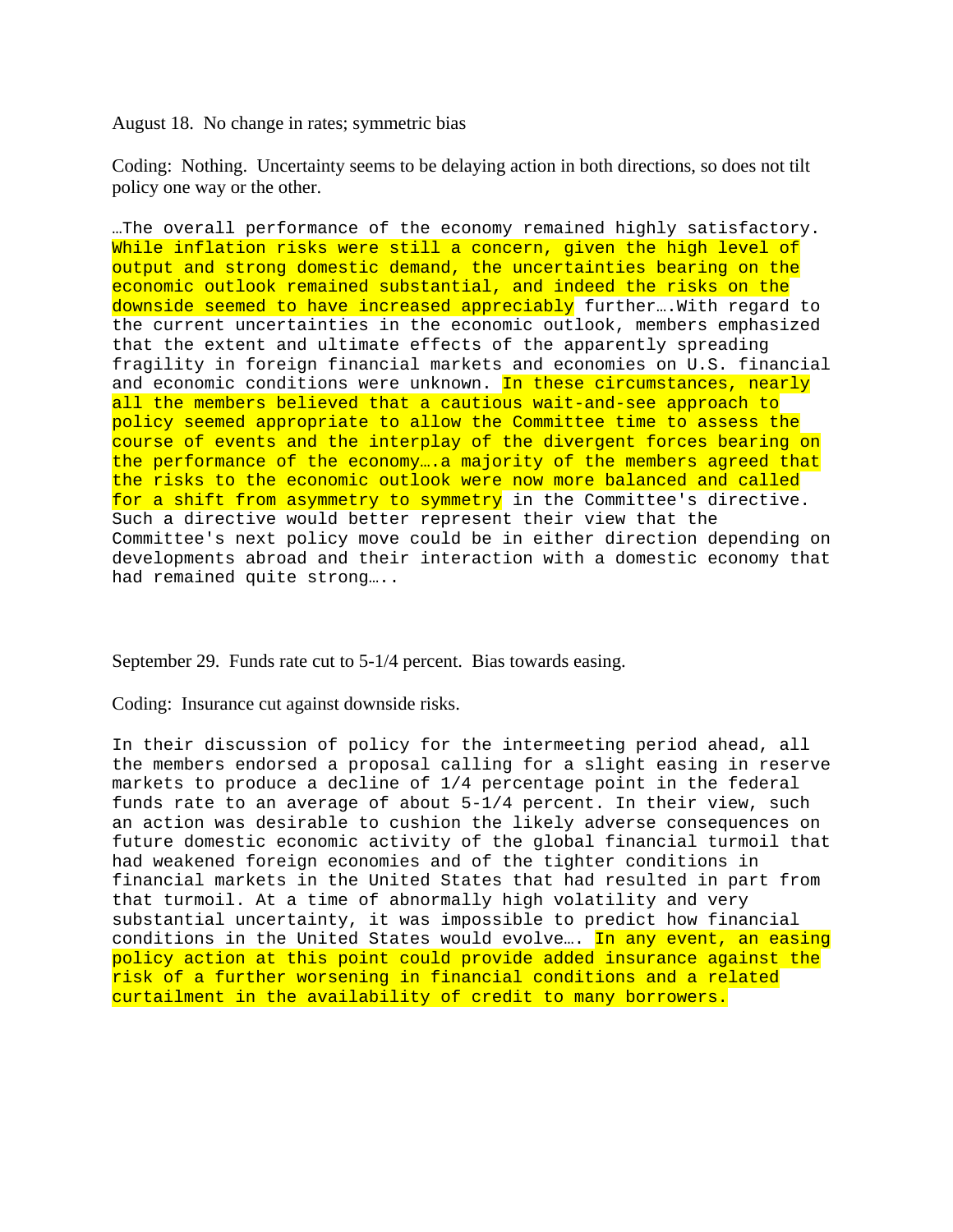November 17. Oct. 15 intermeeting cut to 5 percent. At meeting rate cut to 4-3/4 percent. Symmetric bias

Coding: Insurance against downside risk.

….many members saw some risk that an easing move at this point might trigger a strong further advance in stock market prices that would not be justified on the basis of likely future earnings and could therefore lead to a relatively sharp and disruptive market adjustment later. The members were more concerned, however, about the risks stemming from the still sensitive state of financial markets, and in that regard many believed that a prompt policy easing would help to ensure against a resurgence of severe financial strains. A further easing move would complete the policy adjustment to the changed economic and financial climate that had emerged since midsummer and would provide some insurance against any unexpectedly severe weakening of the expansion.

December 22. No change in rates; symmetric bias

Coding: Nothing.

In the Committee's discussion of policy for the intermeeting period, all the members agreed on the desirability of maintaining an unchanged policy stance. The System's policy easing actions since late September had helped to stabilize a dangerously eroding financial situation, and current financial conditions as well as underlying economic trends suggested that needed policy adjustments had been completed. For now at least, monetary policy appeared to be consistent with the Committee's objectives of fostering sustained low inflation and high employment. Accordingly, the Committee had entered a period where vigilance was called for but where the direction and timing of the next policy move were uncertain....As already noted, Committee members saw risks on both sides of their forecasts. ..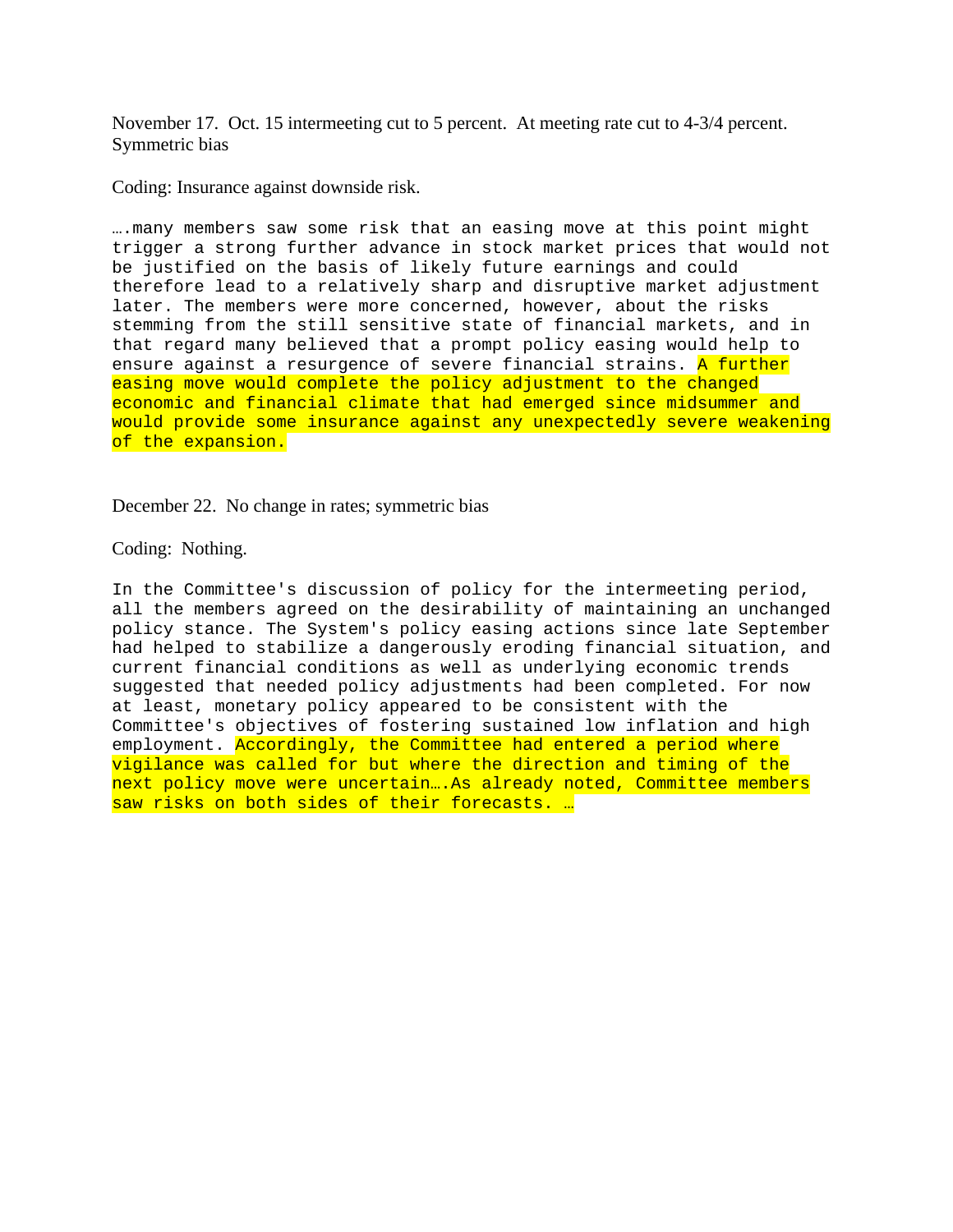### 1999

February 2-3. No change in rates; maintain symmetry

Coding: Nothing. Uncertainty cited; especially note uncertainty over slack/inflation relationship; but doesn't appear to push policy decision one way or the other

all the members favored an unchanged policy stance. Many were concerned that the odds were tilted toward rising inflation over time, especially if the expansion did not slow… market unsettlement that had in large measure prompted the Committee's easing actions during the fall had now lessened appreciably. …the persistence of subdued inflation and the absence of current evidence of accelerating inflation were seen as arguing against a policy tightening move at this point. Moreover, it was clear that the outlook for economic activity was subject to considerable uncertainty and that some shortfall from current forecasts,…. Even in the absence of greaterthan-anticipated slowing... experience of recent years had amply demonstrated that the relationship between demand pressures on resources and inflation was not following historical patterns, and developments exerting a more lasting moderating effect on inflation, such as more productive capital investment and effective access to spare capacity overseas, could help to contain inflation for some time…. Against this background, the members agreed on the need to continue to monitor the economy with care for signs either of a potential upturn in inflation or greater softness in the expansion than they were currently forecasting and to be prepared to respond promptly in either direction.

In light of the uncertainties and diversity of risks surrounding the economic outlook, most members were in favor of retaining the existing symmetry of the directive.

March 30. No change in rates; retain symmetric bias

Coding: Nothing (essentially same logic as February)

In the Committee's discussion of policy for the intermeeting period ahead, all the members indicated that they favored an unchanged policy stance. Several commented that they saw no significant changes in the tenor of recent statistical and anecdotal reports that would constitute the basis for an adjustment to policy or a greater presumption that policy might need to be changed soon.

May 18. No change in rates; bias towards tightening

Coding: On hold (delay tightening) due to uncertainty (close call, but went with it);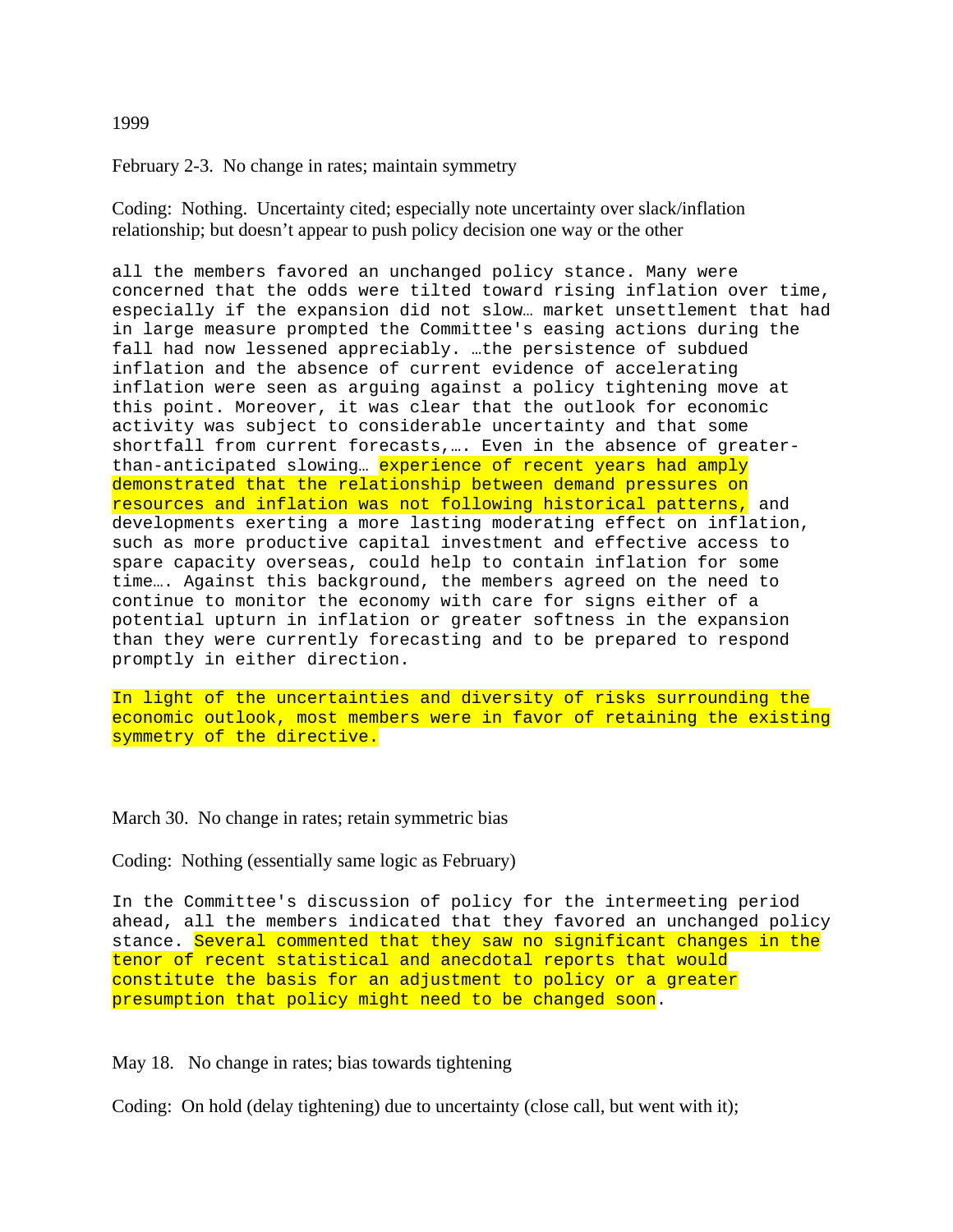Although concerns about the outlook for inflation had increased significantly since the previous meeting, the members felt that there was still a reasonable chance that the current stance of policy would remain consistent with containing price pressures for some period of time….. Signs of an actual change in inflation were still quite tentative and anecdotal and they did not warrant an adjustment to policy at this meeting. ….Moreover,… improvements in productivity growth might permit the economy to continue to accommodate strong demand for some time without generating higher inflation…the prospective strength of demand pressures and related outlook for productivity were subject to a wide range of uncertainty, and there were reasons to believe that economic growth could well slow without any adjustment to policy. …. the recovery in credit markets, the rise in equity prices, and the turnaround in some foreign economies could imply that the lower federal funds rate established last fall was no longer entirely appropriate. However... given the prevailing uncertainties in the economic outlook it was preferable to defer any policy action and to monitor the economy closely for further signs that inflationary pressures were likely to rise.

### June 29-30. Raise funds rate to 5 percent; symmetric objective

## Coding: Insurance rate increase

such a policy move represented a desirable and cautious preemptive step in the direction of reducing what they saw as a significant risk of rising inflation. While current indications of accelerating inflation were quite limited, the economy had been expanding rapidly enough to put added pressure on labor markets over time, and many members expressed growing concern that, given the current stance of monetary policy, the persisting strength of domestic demand augmented by increasing demand from abroad… show through at some point… higher inflation,... a small preemptive move at this time would provide a degree of insurance against worsening inflation later…. reverse a portion of the easing actions implemented during the fall of 1998 that had been undertaken in part to protect against the possibility that unsettled global markets…As financial markets and foreign economies stabilized and recovered, that added protection was no longer required

August 24. Increase rate to 5-1/4 percent. Maintain symmetric.

Coding. Nothing. Did not code insurance since risk reference could be forecast-centric and insurance not specifically cited.

a limited policy move at this time would appropriately supplement the small firming action taken at midyear and at least for now would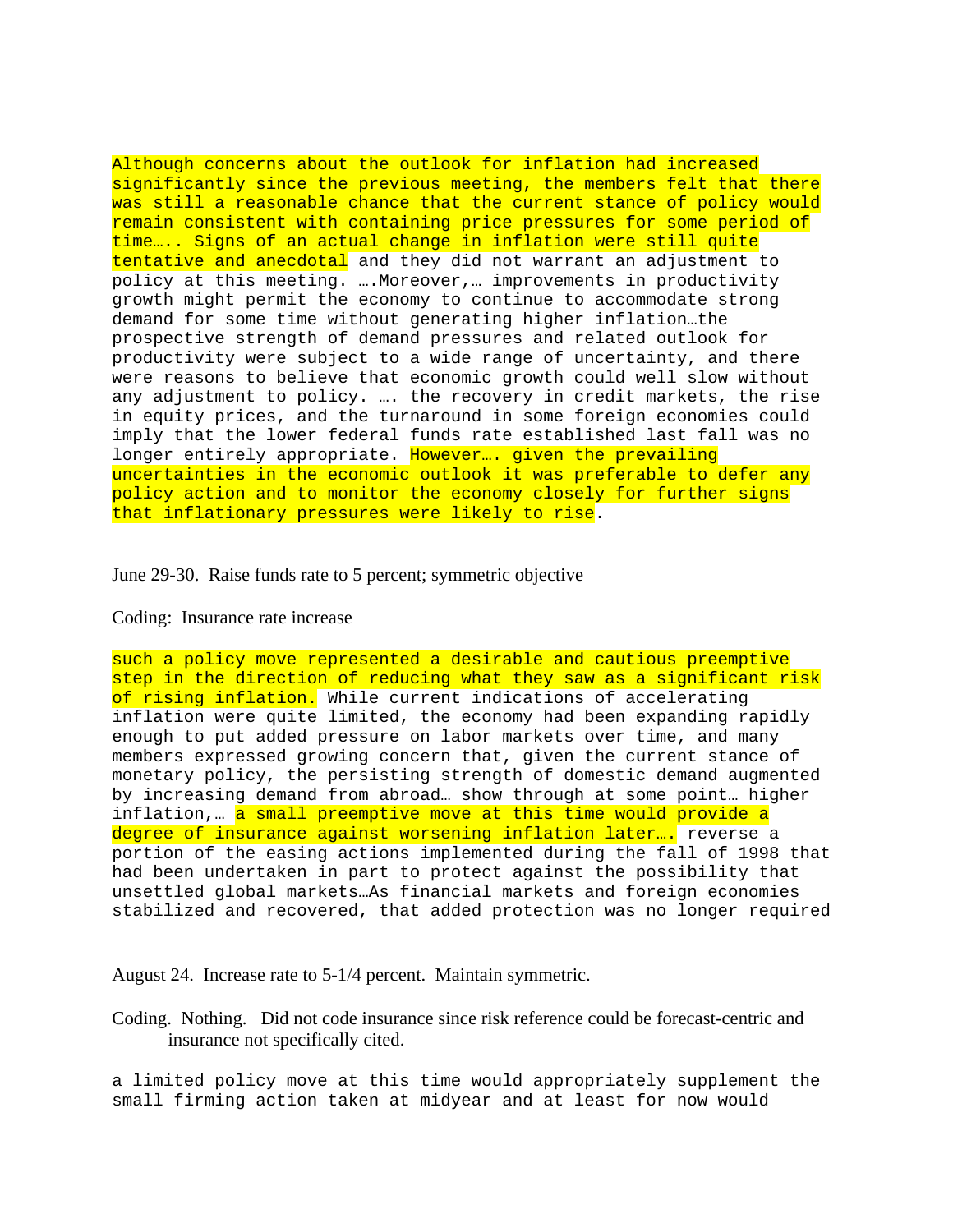position monetary policy where it needed to be….While key measures of prices did not at this point suggest any upturn in inflation, a failure to act would incur a substantial risk of increasing pressure on already tight labor markets and higher inflation...While not all vestiges of that turmoil had disappeared, financial conditions had improved markedly, foreign economies had strengthened on balance, and downside risks to economic performance in the United States were generally reduced.

October 5. No change in rates; symmetric to tightening

Coding. On hold (not tightening) due to uncertainty.

little risk of a surge in inflation over coming months, though some pickup from the currently subdued level of core price inflation was a distinct possibility under prospective economic conditions. It was noted that expanding aggregate supply, boosted by accelerating productivity, had remained in reasonable balance with rapidly growing aggregate demand... however, substantial uncertainty surrounded the outlook for aggregate supply and aggregate demand going forward and it was unclear how their interaction would affect the behavior of inflation. In light of the uncertainties surrounding these developments… desirable to await more evidence on the performance of the economy, and in this regard considerable new information on the behavior of the economy and the outlook for inflation would become available during the intermeeting period. The risks of waiting seemed small at this juncture…They also agreed that century date change concerns were not likely to be of a kind or magnitude that would preclude a policy tightening move at the November meeting, should such an action seem warranted at that time.

November 16. Increase rate to 5-1/2 percent; symmetric bias

Coding: Nothing.

Views differed to an extent on the outlook for inflation and policy going forward. However, with tightening resource constraints indicating unsustainable growth, only tentative signs that growth might be slowing, and various factors that had been damping prices now turning around, all the members agreed on the need for a slight tightening at this meeting to raise the odds on containing inflation...This view was reinforced by the prospect that the Committee might not find it desirable to adjust policy at its December meeting when a tightening action could add to the potential financial uncertainties and unsettlement surrounding the century date change. Accordingly, any action might have to wait until the meeting in early February, and the members agreed that the risks of waiting for such an extended period were unacceptably high.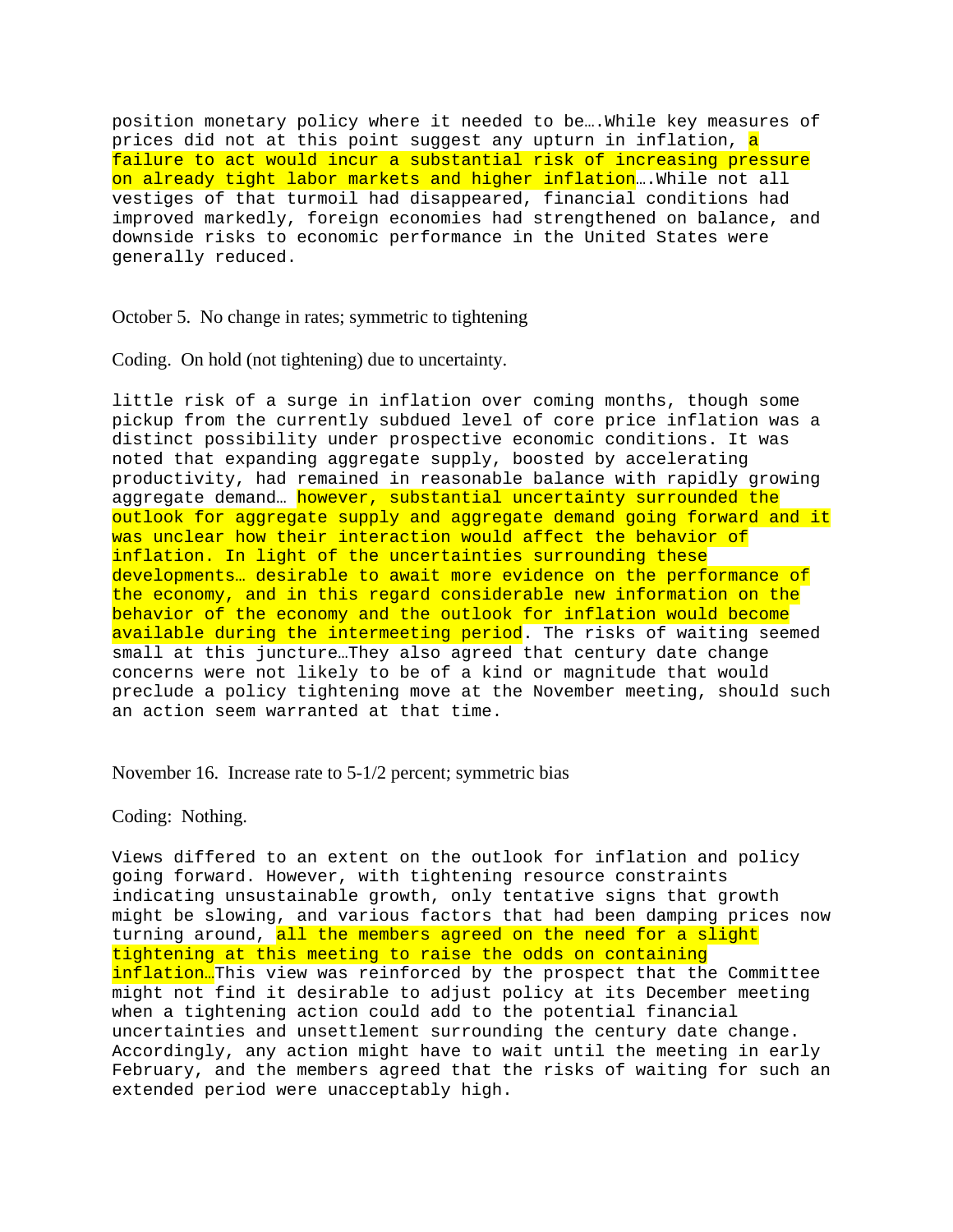December 21. No change in rates. Symmetric bias

Coding: Nothing. (could do uncertainty delay due to Y-2-K, but did not since Y-2-K was a special factor)

The members agreed that the Committee's primary near-term objective was to foster steady conditions in financial markets during the period of the century date change and to avoid any action that might erode the markets' confidence that the Federal Reserve was fully prepared to provide whatever liquidity would be needed in this period. The members generally agreed that, if necessary, their concerns about rising inflation could be addressed at the meeting in early February. They saw little risk of a significant acceleration in inflation over the near term, given recent price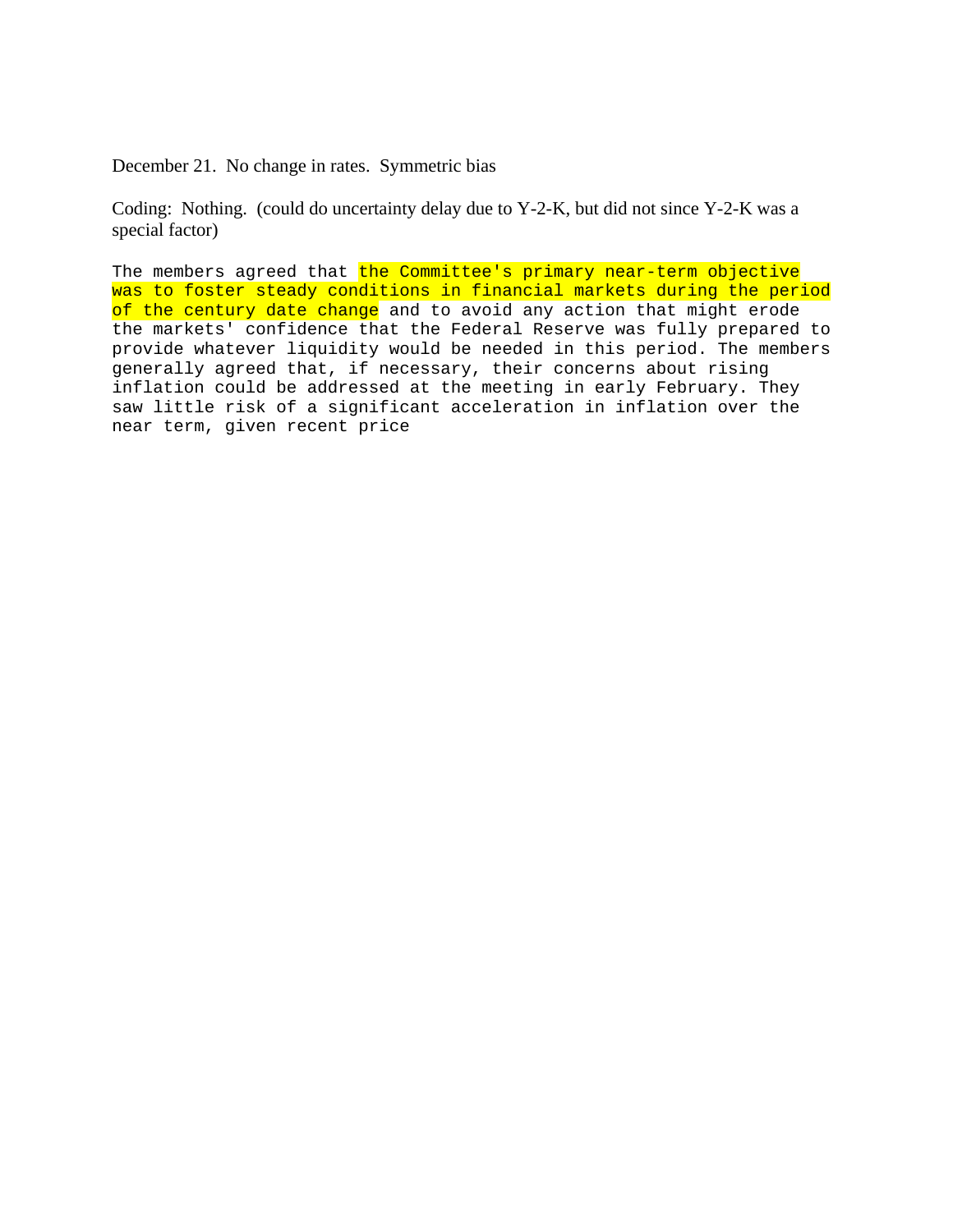# 2000

February 1, 2. Raise rates to 5-3/4 percent. Bias to tightening

Coding: Move not as large as otherwise (so rates lower) due to uncertainty.

The Committee's decision to tighten its policy stance was intended to help bring the growth of aggregate demand into better alignment with the expansion of sustainable aggregate supply in an effort to avert rising inflationary pressures in the economy. Relatively high real interest rates would be required to accomplish this objective, ….For a number of reasons, including uncertainties about the outlook for the expansion of aggregate demand in relation to that of potential supply, the economy's response to the Committee's earlier policy actions, and the recently somewhat unsettled conditions in financial markets, a majority of the members expressed a preference for a limited policy move at this time... saw little risk in a gradual approach to policy tightening and considerable advantage to preserving the possibility of calibrating those actions to the emerging situation….statement to be issued after this meeting should highlight their view that even after their firming today the risks remained weighted mainly in the direction of rising inflation pressures.

March 21. Raise rate to 6 percent. Risks to higher inflation.

Coding: Smaller move (so rates lower) due to uncertainty

Persisting strength in aggregate domestic demand had been accommodated thus far without a pickup in underlying inflation because of the remarkable acceleration in productivity and because of two safety valves--.. pool of available workers and to finance the rapid growth in imports relative to exports…. further acceleration in productivity was unlikely to boost the economy's growth potential sufficiently…the two safety valves could not be counted on to work indefinitely.... They agreed, though, that because a significant acceleration in inflation did not appear to be imminent and because uncertainties continued to surround the economic outlook, a gradual approach to policy adjustments was warranted ... Some members commented that, although a more forceful policy move of 50 basis points might be needed at some point, measured and predictable policy tightening moves…still were desirable in current circumstances, which included somewhat unsettled financial markets.

May 16. 50 bps increase to 6-1/2 percent. Risks to higher inflation.

Coding: Nothing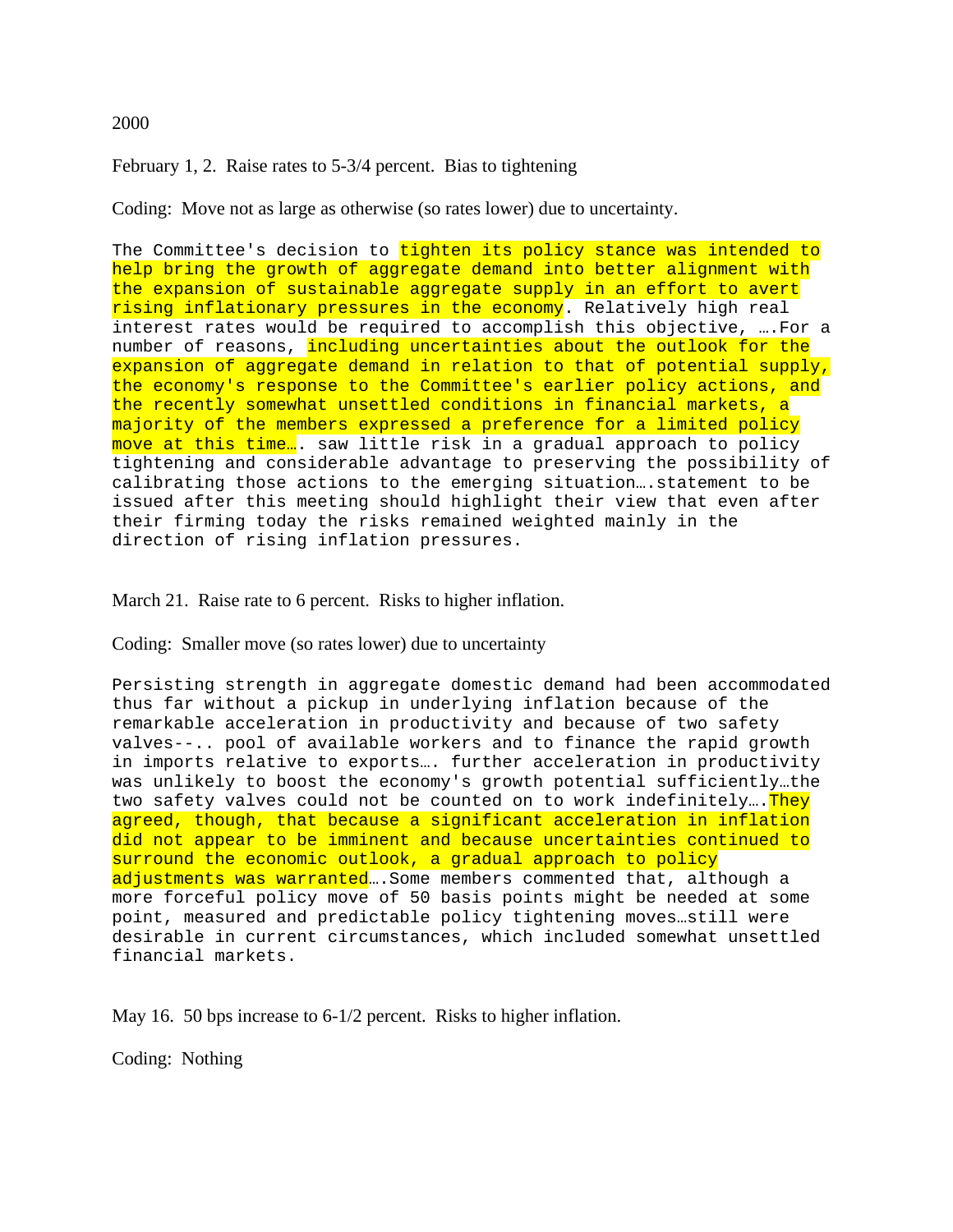A more forceful policy move…was desirable in light of the extraordinary and persisting strength of overall demand, exceeding even the increasingly rapid growth of potential supply, and the attendant indications of growing pressures in already tight markets for labor and other resources….Financial markets seemed to have recognized the need for real interest rates to rise further under these circumstances…A 50 basis point adjustment was more likely to help forestall a rise in inflationary expectations….

June 27-28. No change in rates; risk to higher inflation

Coding: Did not tighten due to uncertainty over outlook

The increasing though still tentative indications of some slowing in aggregate demand, together with the likelihood that the earlier policy tightening actions had not yet exerted their full retarding effects on spending, were key factors in this decision. The uncertainties surrounding the outlook for the economy, notably the extent and duration of the recent moderation in spending and the effects of the appreciable tightening over the past year...reinforced the argument for leaving the stance of policy unchanged at this meeting and weighting incoming data carefully... little risk in deferring any further policy tightening move…

August 22. No change in rates; risk to higher inflation.

### Coding: Nothing

In the Committee's discussion of policy for the intermeeting period ahead, all the members endorsed a proposal to retain the current stance of policy, consistent with a federal funds rate continuing to average about  $6-1/2$  percent. In their assessment of factors leading to this decision, the members focused on the further evidence that moderating demand and accelerating productivity were closing the gap between the growth of aggregate demand and potential supply, even before earlier Committee tightening actions had exerted their full restraining effects

October 3. No change in rates; risks to higher inflation

Coding: Nothing. Slight argument for uncertainties holding back a rate increase, but decision seems to be largely forecast based.

Against the backdrop of these uncertainties and the current performance of the economy, all the Committee members indicated that they favored an unchanged policy stance for the intermeeting period ahead. In support of this view, they placed considerable weight on widespread indications, reinforced by developments since the August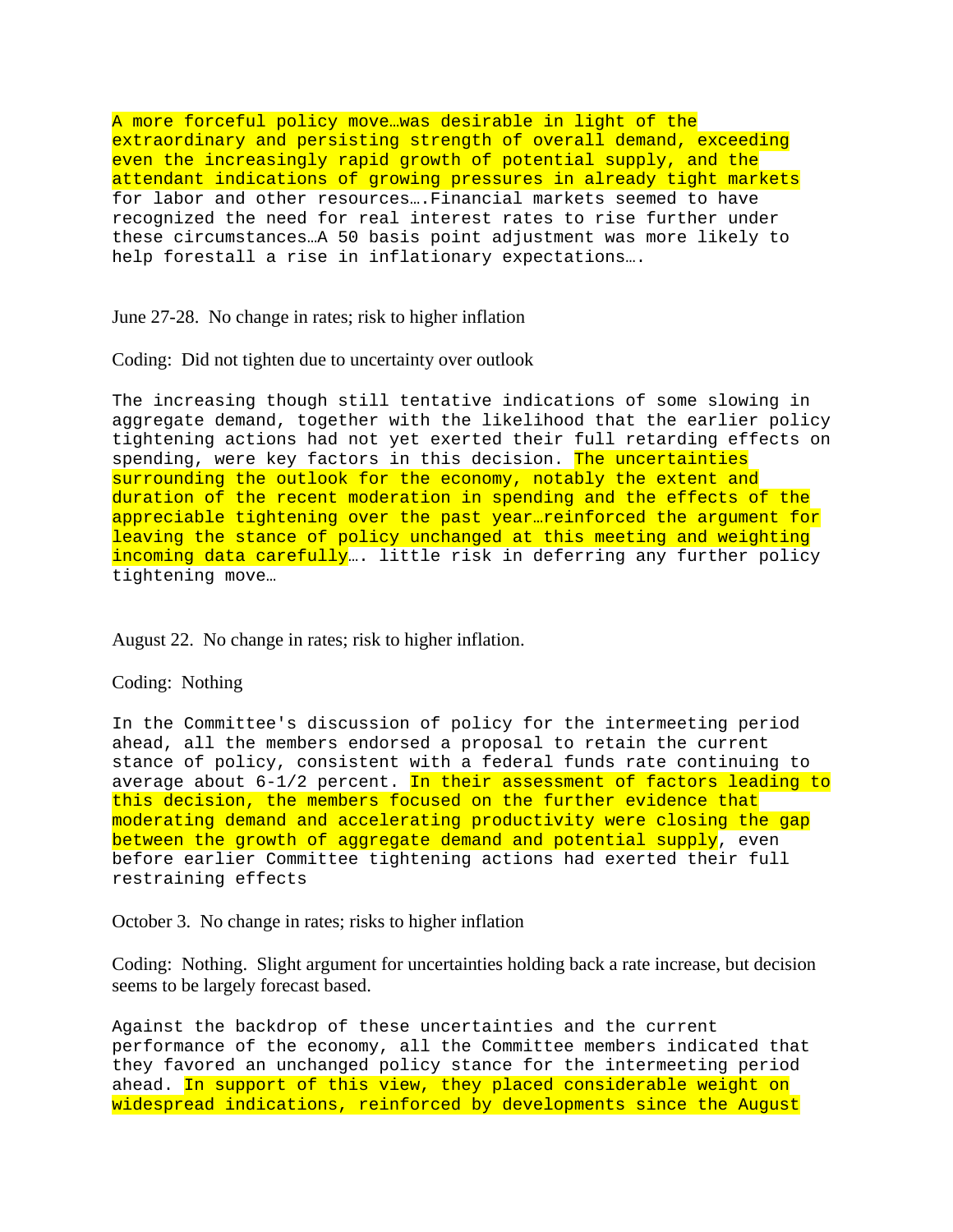meeting, that growth in aggregate demand had moderated appreciably to a pace that improved the prospects for containing pressures on resources. Moreover, the tightening that had occurred in financial conditions through the spring and the rise in energy prices since the fall of 1998 had not yet exerted their full effects on aggregate demand, and members expected these effects to contribute to a more sustainable rate of growth in aggregate spending. Although inflation had picked up, a decline in energy prices, should it materialize in line with market expectations, clearly would have favorable implications for inflation expectations and cost pressures in the economy. Questions nonetheless remained regarding the extent and duration of the slowdown in the economic expansion and the other factors bearing on the outlook for inflation, especially against the backdrop of substantial pressures on labor resources.

November 15. No change in rates; risks to higher inflation

Coding: Nothing. Forecast based balancing of risks

In the Committee's discussion of policy for the intermeeting period ahead, all the members supported a proposal to maintain an unchanged policy stance consistent with the federal funds rate continuing to average about 6-1/2 percent. Despite clear indications of a more moderate expansion in economic activity, persisting risks of heightened inflation pressures remained a policy concern, particularly in the context of an evident, if gradual, uptrend in key measures of core inflation.

December 19. No change in rates. Risks shifted towards economic weakness.

Coding: Did not loosen (so rate higher) due to uncertainty over outlook

In the Committee's discussion of policy for the intermeeting period ahead, all the members indicated that they could support an unchanged policy stance, consistent with a federal funds rate averaging about 6- 1/2 percent. However, they also endorsed a proposal calling for a shift in the balance of risks statement to be issued after this meeting to express the view that most members believed the risks were now weighted toward conditions that could generate economic weakness in the foreseeable future. In their evaluation of the appropriate policy for these changing circumstances, the members agreed that the critical issue was whether the expansion would stabilize near its recent growth rate or was continuing to slow. In the view of almost all the members, the currently available information bearing on this issue was not sufficient to warrant an easing at this point. Much of the usual aggregative data on spending and employment, although to be sure available only with a lag, continued to suggest moderate economic expansion. The information pointing to further weakness was very recent and to an important extent anecdotal. As a consequence, most of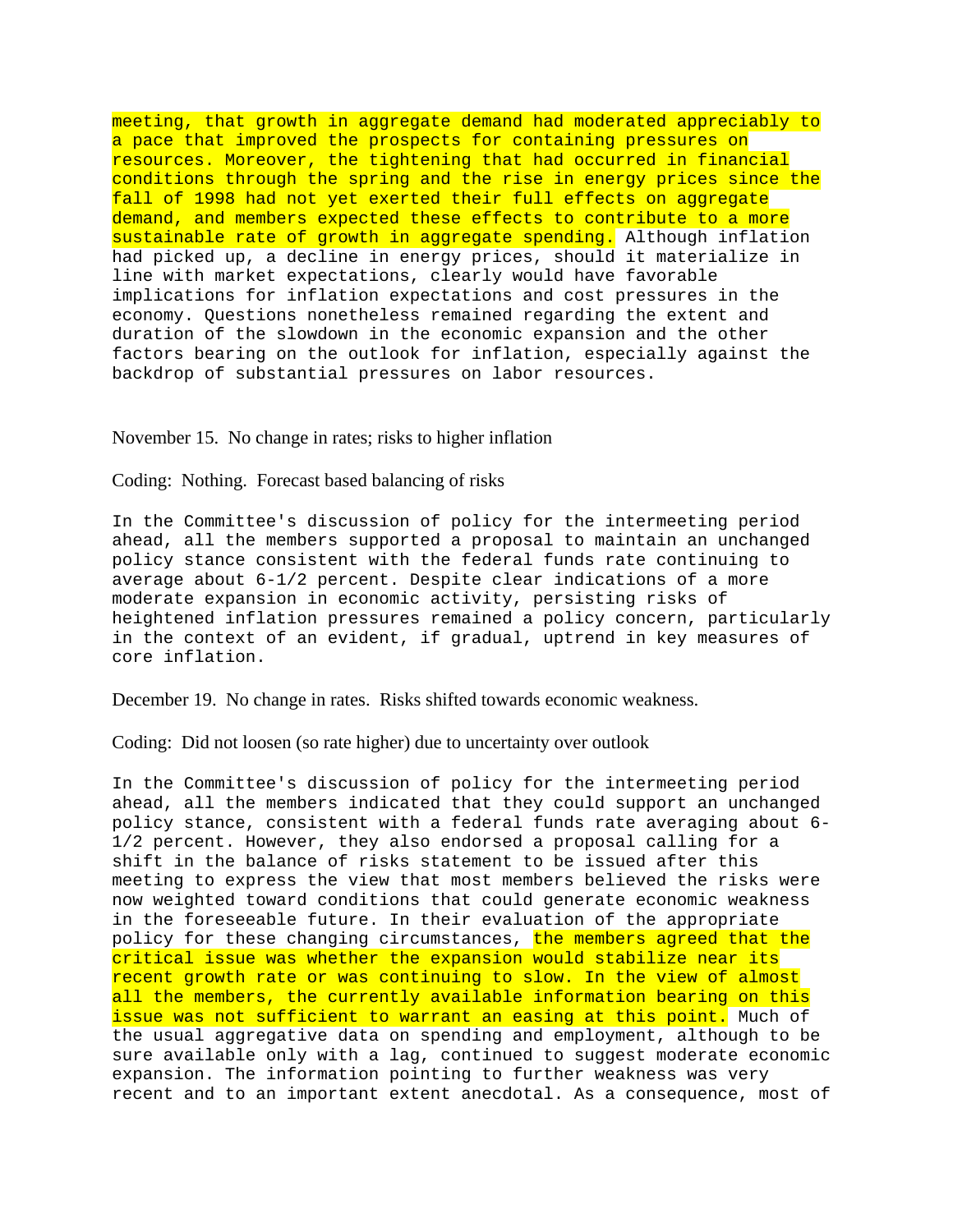the members were persuaded that a prudent policy course would be to await further confirmation of a weakening expansion before easing, particularly in light of the high level of resource utilization and the experience of recent years when several lulls in the growth of the economy had been followed by a resumption of very robust economic expansion. Additional evidence of slowing economic growth might well materialize in the weeks immediately ahead--from the regular aggregated monthly data releases, but also from weekly readings on the labor market and reports from businesses on the strength of sales and production--and the members agreed that the Committee should be prepared to respond promptly to indications of further weakness in the economy.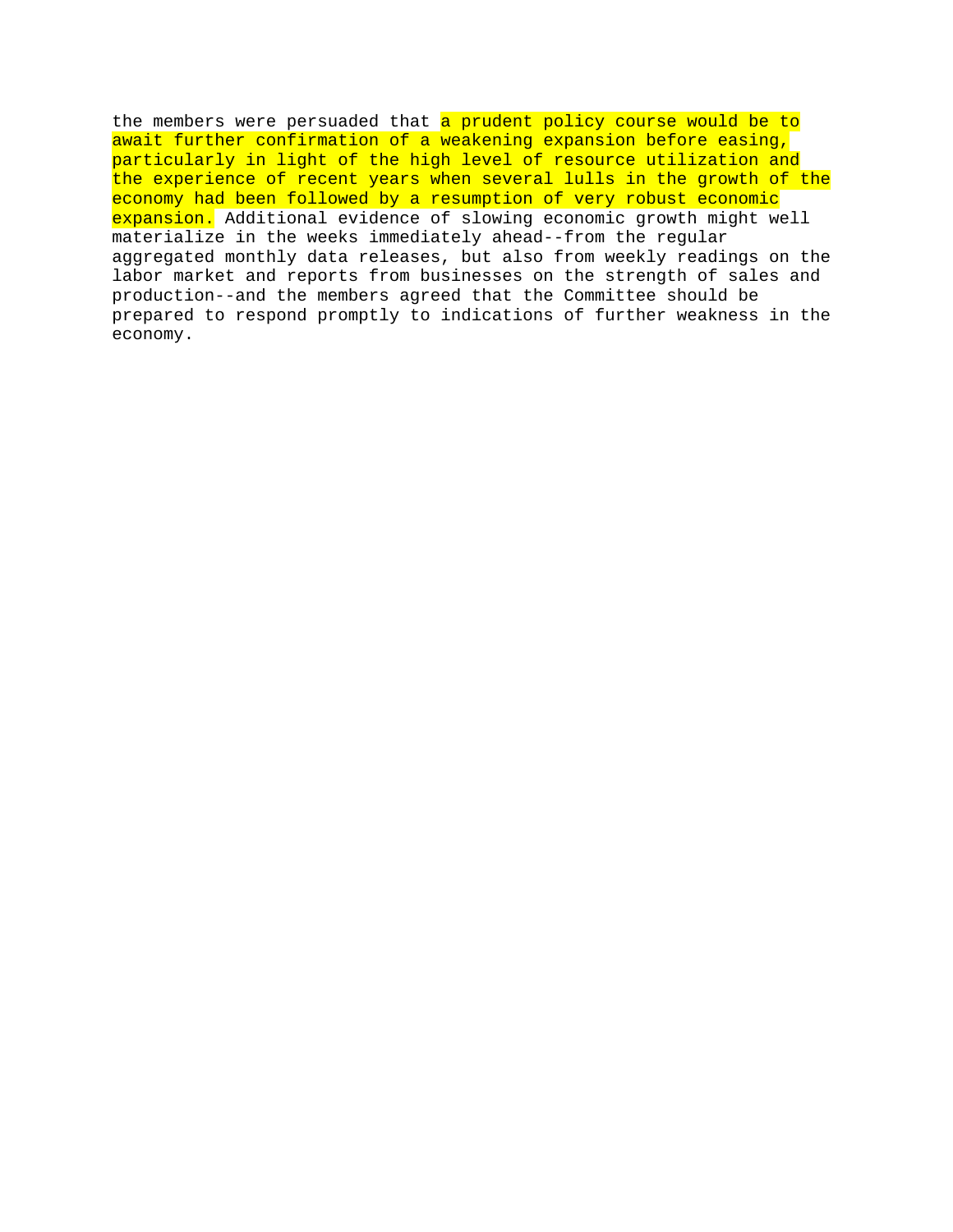January 30-31. January 3 intermeeting 50 bps cut to 6 percent. Meeting 50 bps cut to 5-1/2 percent. Risks to economic weakness

Coding: Insurance cut.

a relatively aggressive policy adjustment in a short period of time, but the members agreed on its desirability in light of the rapid weakening in the economic expansion in recent months and associated deterioration in business and consumer confidence. The extent and duration of the current economic correction remained uncertain, but the stimulus provided by the Committee's policy easing actions would help guard against cumulative weakness in economic activity…….. increase in managerial flexibility to alter the level and mix of capital equipment….appeared to have fostered relatively prompt adjustments by businesses to changing economic conditions. As a consequence, monetary policy… undertaken more aggressively…members saw little inflation risk in such a "front-loaded" easing policy, given the reduced pressures on resources stemming from the sluggish performance of the economy and relatively subdued expectations of inflation.

March 20. 50 bps cut to 5 percent. Risks to economic weakness.

Coding: Smaller cut (so rates higher) due to uncertainties

a strengthening in the economic expansion over coming quarters was a reasonable expectation, but absent further easing in monetary policy that pickup was unlikely to bring growth to an acceptable pace in the foreseeable future.... While many of the members generally believed that additional policy easing might well prove to be necessary at some time, the easing favored by most members incorporated what they viewed as an adequate degree of stimulus under current economic conditions and represented an appropriately calibrated step given the uncertainties in the economic outlook.

May 15. April 18 intermeeting 50 bps cut to 4.5 percent. At meeting 50 bps cut to 4 percent. Risks to economic weakness

Coding: Nothing. Cut based on forecast

all the members agreed that further easing was desirable in light of what they viewed as the continuing weakness in the economy, the absence of evidence that growth had stabilized or was about to

2001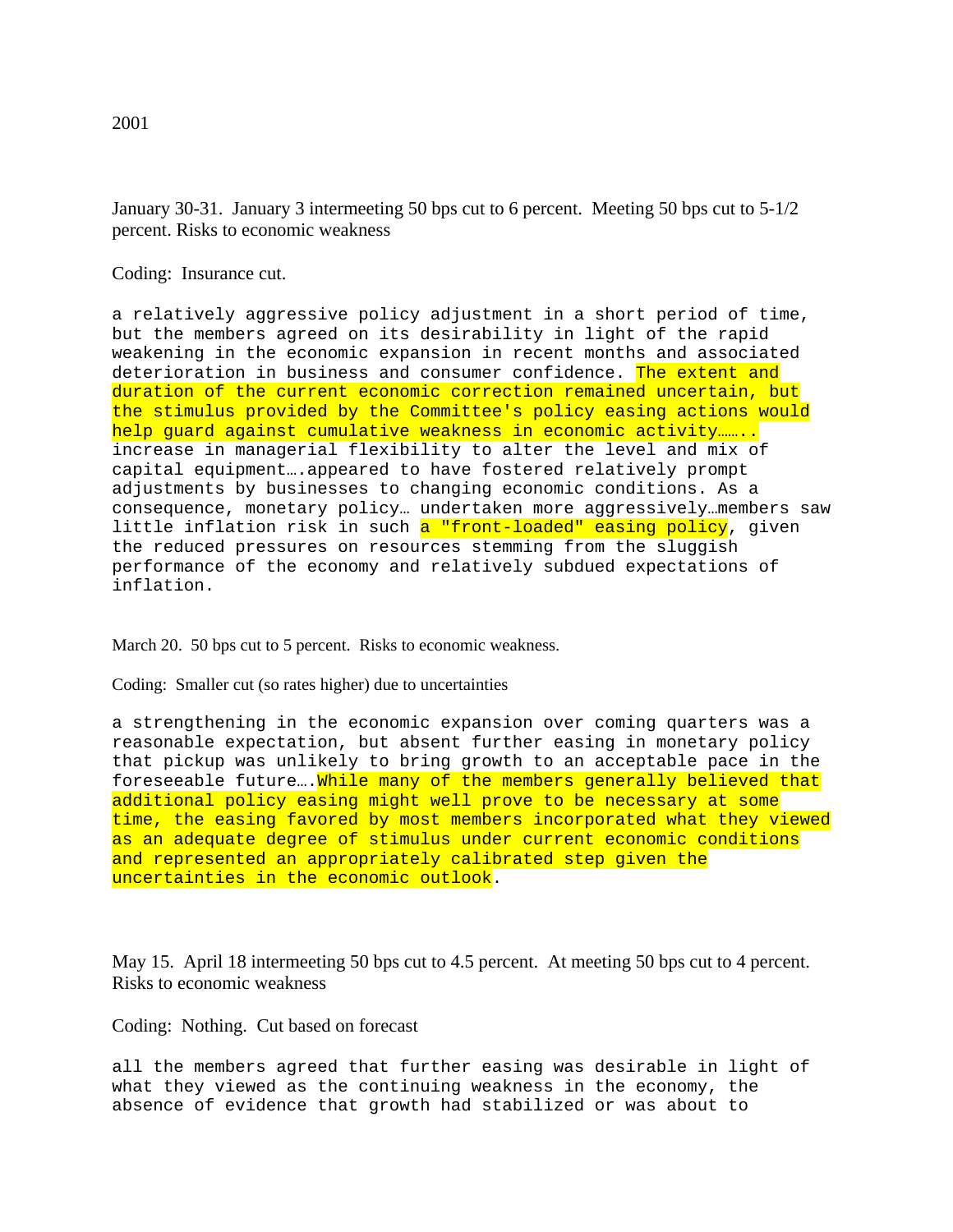rebound, and still decidedly downside risks to the economic expansion. Some members noted that, although policy had been eased substantially, it might still be considered to be only marginally accommodative in relation to the forces that were damping aggregate demand. Accordingly, the action contemplated for today was needed to provide adequate stimulus to an economy whose outlook for significant strengthening remained tenuous in a climate of fragile business and consumer confidence.

June 26-27. Rate cut to 3-3/4 percent. Risks towards economic weakness

#### Coding: nothing

In the Committee's discussion of policy for the intermeeting period ahead, all but one of the members supported both some further easing of reserve conditions consistent with a 25 basis point reduction in the target federal funds rate and the retention of the Committee's public statement that the risks were weighted toward excessively soft economic performance. The information received since the May meeting suggested a somewhat weaker economic performance than most had anticipated, and the members were persuaded that in the absence of firm evidence that the deceleration in the economic expansion had run its course a further easing action was needed at this point to help stabilize the economy.

## August 21. Rate cut to 3-1/2 percent. Risks to weakness

Coding: Insurance cut (cut rates despite comment stimulus in train seemed adequate)

In the Committee's discussion of policy for the intermeeting period ahead, all the members endorsed a proposal calling for a slight further easing in reserve conditions consistent with a 25 basis point reduction in the federal funds rate to a level of 3-1/2 percent. No member expressed a preference for leaving policy unchanged or easing by more than 25 basis points. The economy had continued to be weak- indeed, weaker than many had expected--and data and anecdotal reports from around the country had yet to point to persuasive signs of a turnaround. The monetary and fiscal policy stimulus already in train seemed adequate to promote and support an eventual appreciable rise in the growth of business activity to a pace near that of the economy's potential, but the strength and timing of the pickup remained uncertain and further weakness was a distinct threat in the nearer term.

October 2. September 17 50 bps intermeeting cut to 3 percent. At meeting cut rate 50 bps to 2- 1/2 percent. Risks to weakness.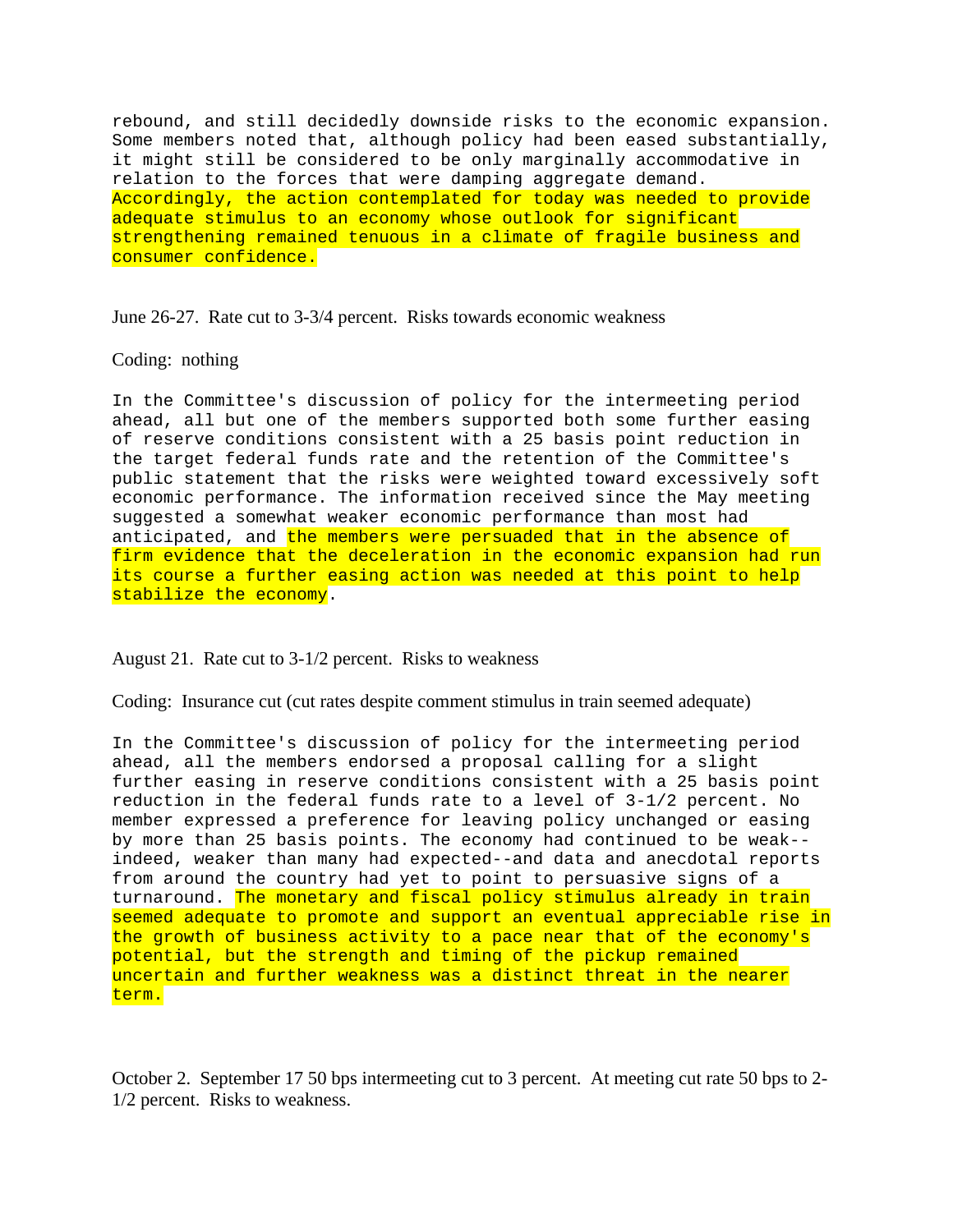Coding: Nothing.

the increased evidence of a faltering economy and the decidedly downside risks in the outlook called for a further move at this meeting…. Even after a 50 basis point reduction, the federal funds rate would not reflect an unusually accommodative policy stance in that, in real terms, it would still be positive by many measures and above its typical level in most earlier periods of economic weakness.

November 16. Rate cut 50 bps to 2 percent. Risks to weakness

Coding: Insurance cut (a 50 instead of 25); note inflation/ZLB comments

The continued contraction in the economy and marking down of most forecasts of inflation and resource utilization going forward strongly suggested the desirability of further easing in the stance of policy.

Most members, however, favored a 50 basis point reduction in the Committee's target federal funds rate. These members stressed the absence of evidence that the economy was beginning to stabilize and some commented that indications of economic weakness had in fact intensified. Moreover, it was likely in the view of these members that core inflation, which was already modest, would decelerate further. In these circumstances insufficient monetary policy stimulus would risk a more extended contraction of the economy and possibly even downward pressures on prices that could be difficult to counter with the current federal funds rate already quite low. Should the economy display unanticipated strength in the near term, the emerging need for a tightening action would be a highly welcome development that could be readily accommodated in a timely manner to forestall any potential pickup in inflation.

December 11. Rate cut 25 bps to 1-3/4 percent. Risks to weakness.

Coding: Insurance cut (close call due to question about number of members ascribing to this view, but went with it)

While there were signs that the weakness in aggregate demand might be abating, those signs were still quite limited and tentative. For now, contractionary forces continued to depress overall economic activity, and subpar economic performance seemed likely to persist, at least for a time. Moreover, a number of members saw substantial risks that economic activity could even fall short of a projection of stabilization in the near term and moderate recovery later next year. In these circumstances, the consequences of inactivity at this meeting could turn out to be considerable, and several members viewed an easing action as a measure of insurance against the potential for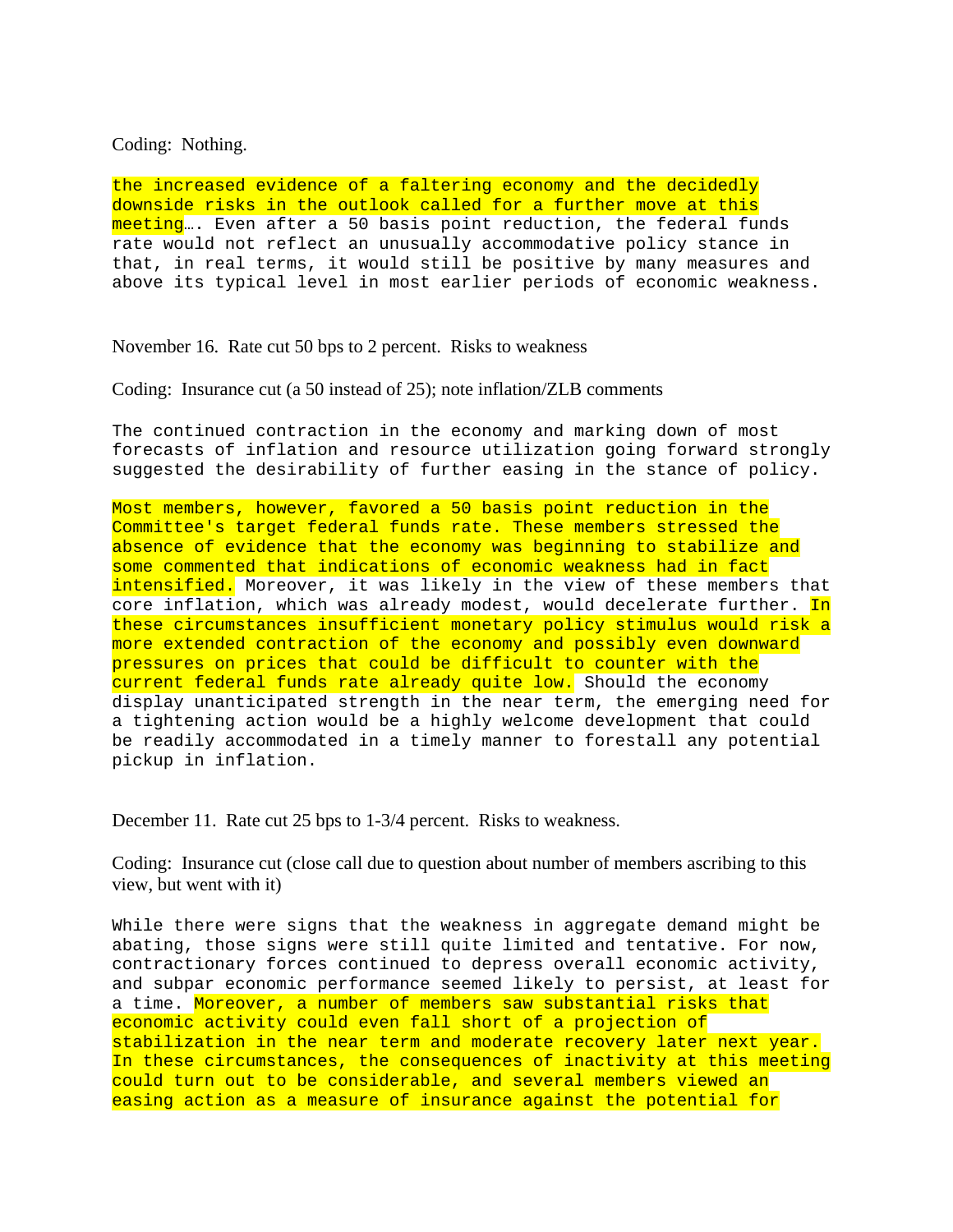greater or more prolonged economic weakness than they currently <mark>anticipated.</mark>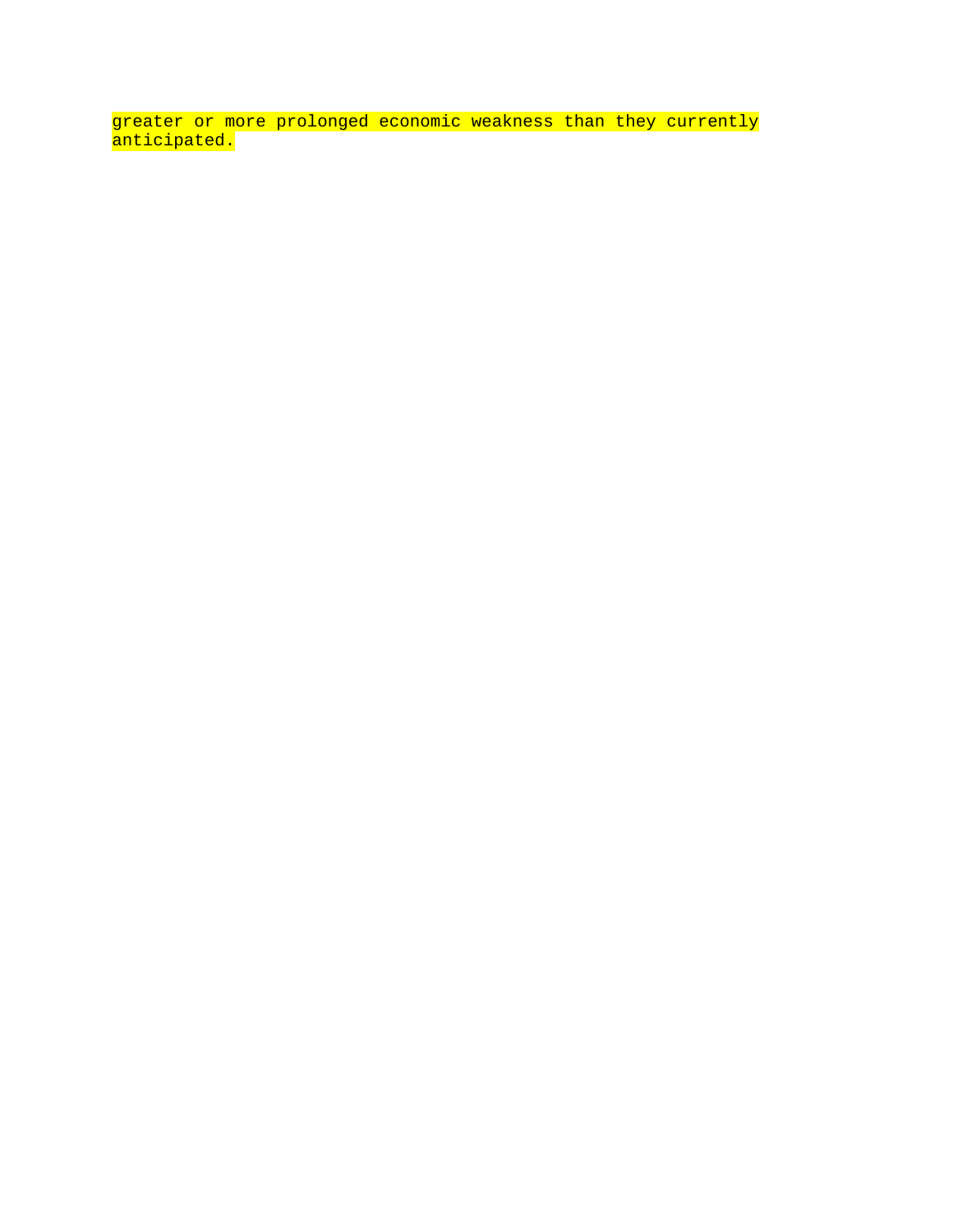# January 29-30. No change in rate. Risks towards economic weakness

# Coding: Nothing

Monetary policy had been eased substantially over the past year, and, with the real federal funds rate at an unusually low level, policy seemed well positioned to support an economic recovery as the forces restraining demand abated. In fact, a growing number of indicators pointed to a reduction in the pressures holding back the economy and to an emerging business recovery. In these circumstances, a pause seemed desirable to monitor the still-incomplete effects of the Committee's easing over the past year--a significant part of which had been implemented in recent months--and the contours of the turnaround in economic activity.

## March 19. No change in rates. Neutral risk assessment

## Coding: Nothing

While the economy currently appeared to be expanding at a fairly vigorous pace, the advance importantly reflected a temporary swing in inventory investment and considerable uncertainty surrounded the outlook for final demand over the quarters ahead. Against this background, the members judged the currently accommodative stance of monetary policy to be appropriate for now, especially in light of the relatively high unemployment rate, low capacity utilization rates in numerous industries, and quiescent inflation pressures.

### May 7. No change in rates. Neutral risk assessment

Coding: Close call; went with uncertainty holding back a tightening

The economic recovery was clearly continuing, but its rate of advance had moderated considerably and the economy's future course was subject to a marked degree of uncertainty. While the longer-term outlook for a strengthening economy remained favorable, a firming of policy at this time would be premature and would incur an undue risk to a healthy expansion. The members recognized that monetary policy exerted its effects with a considerable lag and that the current stance of policy probably was inconsistent with the Committee's inflation objective over time. However, current inflation pressures were subdued and were expected to remain so for a considerable period, thereby providing adequate opportunity to evaluate ongoing developments and tighten policy as needed later.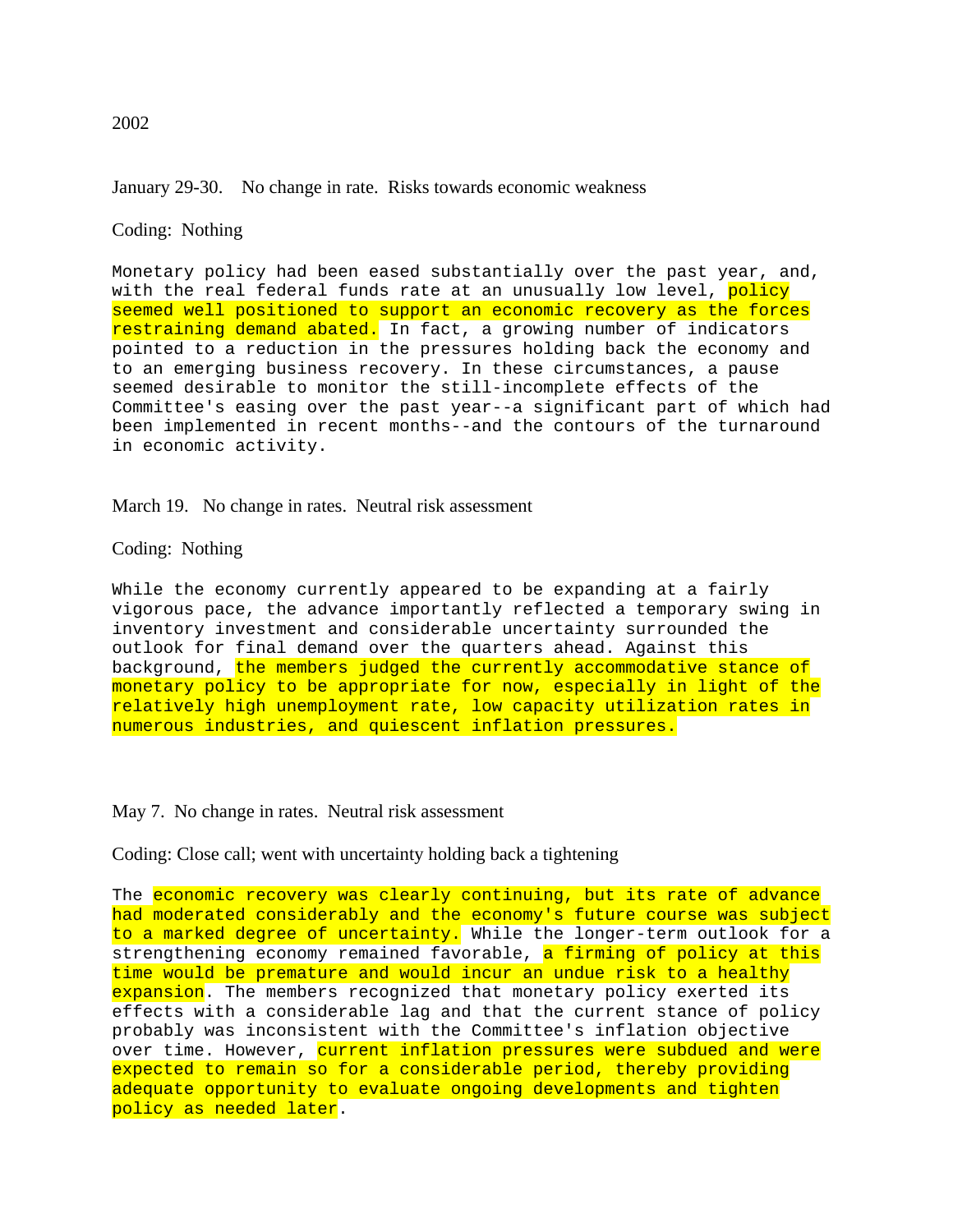June 25-26. No change in rates. Neutral risk assessment.

Coding: Nothing. Close call on uncertainty, but didn't go with it since decision seemed to emphasize countering shocks that had already occurred.

The members saw favorable prospects for a significant acceleration in the expansion from the reduced pace in the current quarter, but considerable uncertainty still surrounded the timing and strength of the pickup. In the current situation, retention of the currently accommodative policy stance was desirable to counter the lingering effects of financial and other shocks to the economy that were continuing to exert a depressing impact on output and resource use. Inflation was still edging down, inflation expectations appeared to be low and stable, and going forward the members' forecasts for growth and productivity implied that unit costs and prices would remain subdued for some time.

A number of members noted that the current policy stance was too accommodative to be consistent over time with the Committee's objectives…Economic performance in line with their current forecasts would at some point require an adjustment to policy toward a less accommodative stance once more definitive indications of sustained strengthening started to emerge. And given the lags in monetary policy such an adjustment would probably need to be made at a time when the incoming economic information was still somewhat mixed. Still, in current circumstances, there was little risk of triggering an increase in inflation by waiting for a better reading on the course of the economy.

August 13. No change in rates. Tilt to weakness.

Coding: Nothing.

To be sure, a further significant weakening in economic prospects--for example, that might be associated with additional deterioration in financial markets--might well call for a policy response, but for now the members viewed the current degree of monetary accommodation as appropriately calibrated to provide the stimulus needed to foster a solid expansion that would bring the economy to fuller resource utilization.

September 24. No change in rates. Tilt to weakness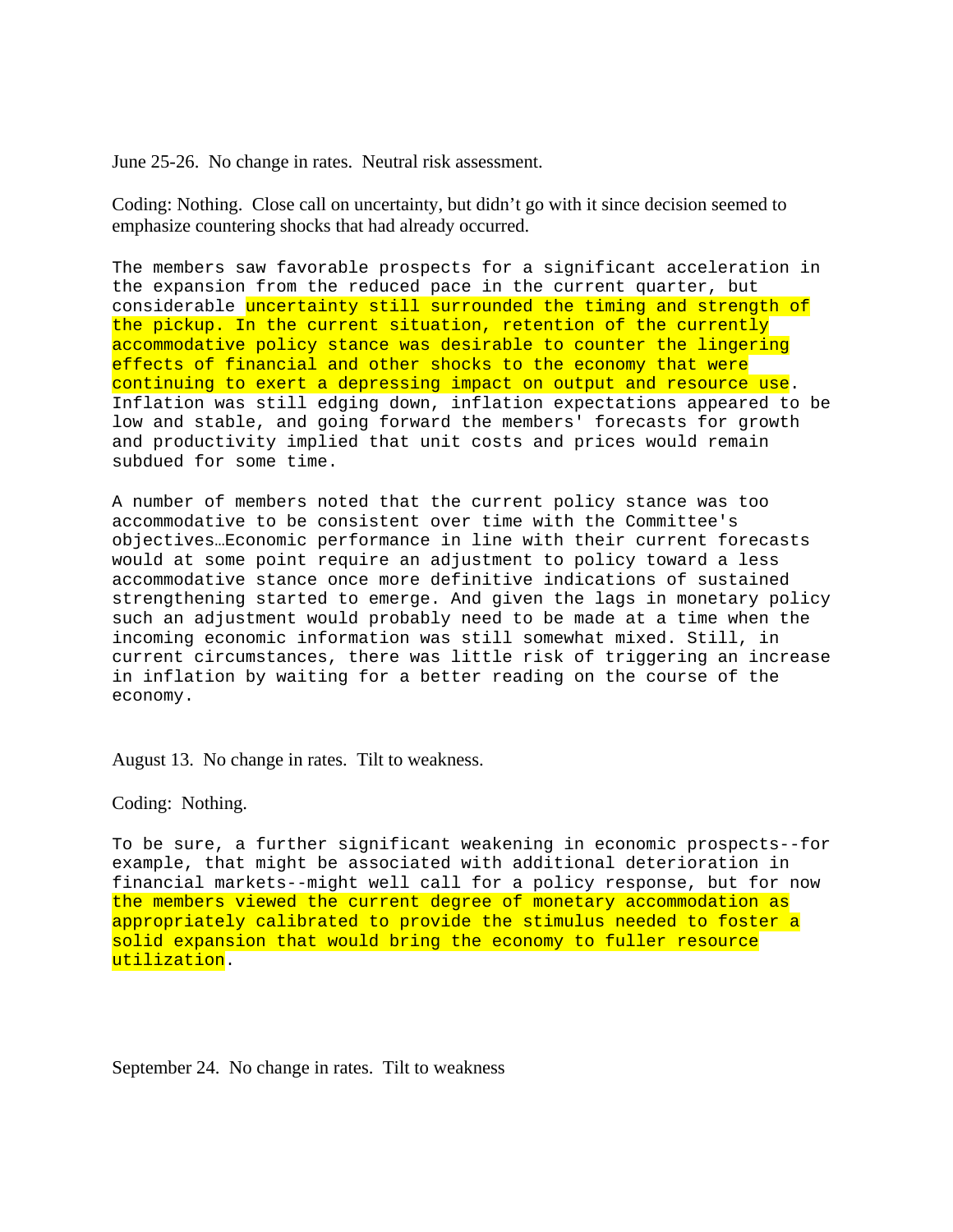Coding: Delay move (delay loosening, so rate higher) due to uncertainty.

In the view of all the members, current forecasts clearly were subject to the risk that economic growth would not be sufficient to reduce excess capacity in labor and capital markets... recent data on household and business spending had been a bit stronger than expected and that a number of factors pointed to solid growth over time. In these circumstances, they believed that in the context of prevailing uncertainties more evidence of subpar expansion was desirable before policy was eased further. It was noted in this regard that the information that would become available over the next several weeks… All the members agreed that the risks to the economy remained tilted toward weakness... accepted a proposal to add a reference in the statement regarding what they viewed as recently heightened geopolitical risks that appeared to constitute a major source of the uncertainty currently prevailing in the economy. The addition was not intended to signal that any particular policy response would be forthcoming in the event of a crisis. Rather, consistent with its usual practice, the Committee would assess the implications of any such development for the domestic economy before deciding on an action.

November 6. 50 bps cut to 1-1/4 percent. Shift to balanced risk assessment,

Coding: Insurance causes an aggressive move down. Note reference to difficult to offset weakness if did not move aggressively now.

generally disappointing data since the previous meeting, reinforcing the general thrust of the anecdotal evidence in recent months, pointed to a longer-lasting spell of subpar economic performance than they had anticipated earlier..... relatively aggressive easing action could help to ensure that the current soft spot in the economy would prove to be temporary… A further reason cited by some members for a sizable easing move related to their perceptions of a diminishing stimulus from earlier policy easing actions and indications that overall financial conditions…had become more restrictive this year….Members commented that the potential costs of a policy easing action that later proved not to have been needed were quite limited in that there was little risk that such a move would foster inflationary pressures under likely economic conditions over the next several quarters....In contrast, a failure to take an action that was needed because of a faltering economic performance would increase the odds of a cumulatively weakening economy and possibly even attendant deflation. An effort to offset such a development, should it appear to be materializing, would present difficult policy implementation problems.

December 10. No change in rates. Retain symmetric risks.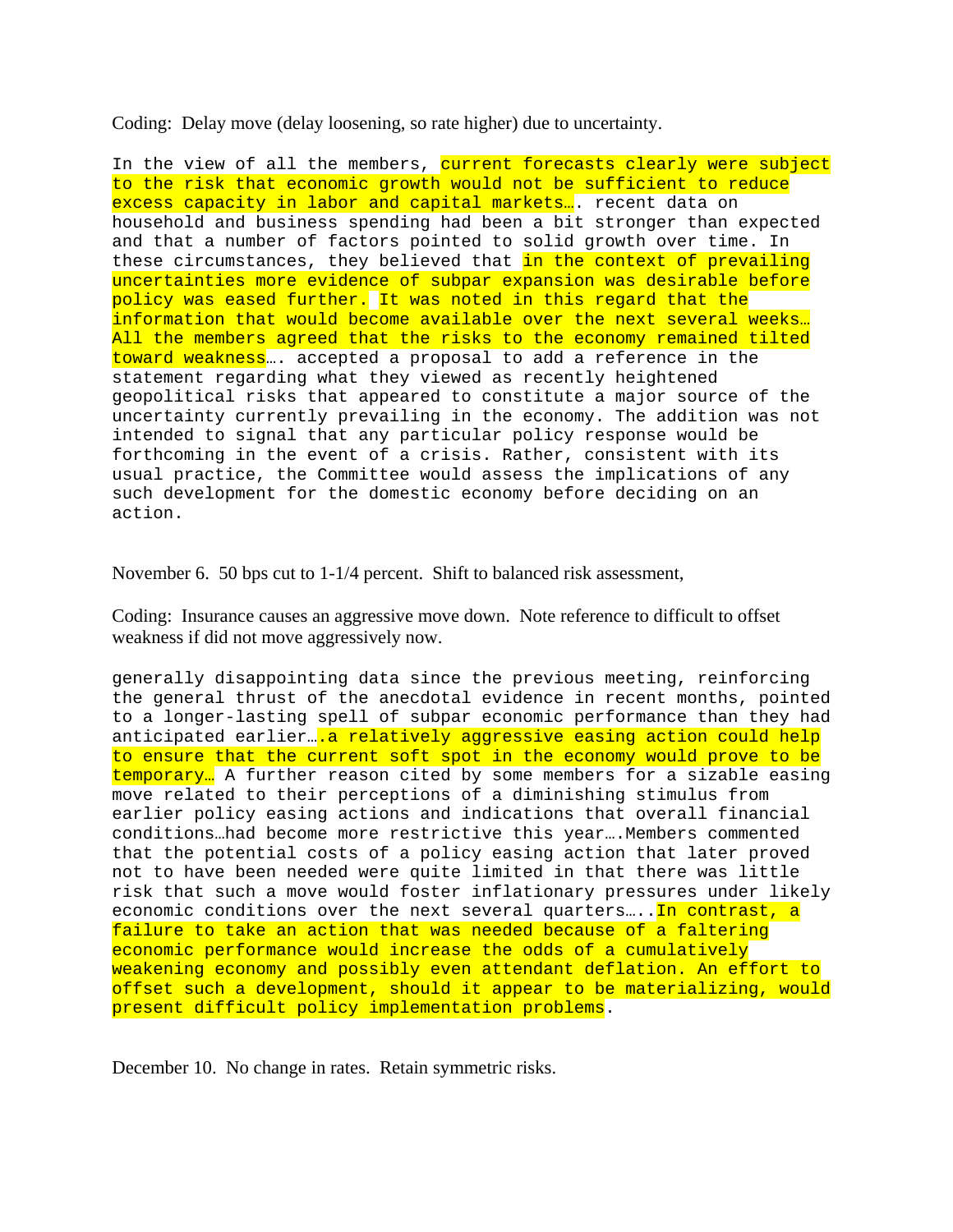Coding: Nothing. Uncertainty in both directions.

given what was now a quite accommodative policy following the relatively aggressive easing move in November, monetary policy was well positioned to support a strengthening economic expansion in line with their expectations for coming quarters. Although it was uncertain how long the current period of below-par growth would persist, the economic outlook remained subject to upside as well as downside risks.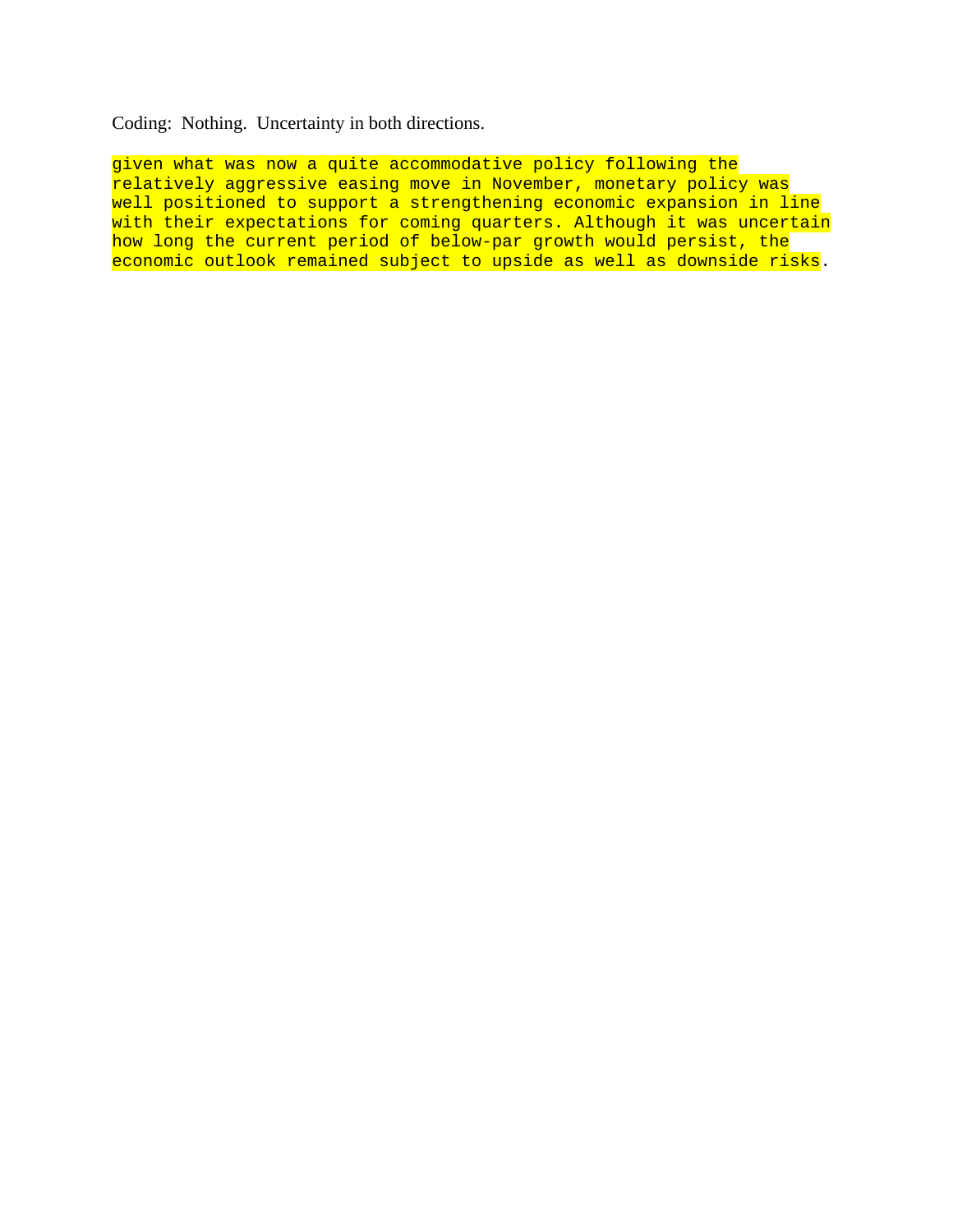# 2003

January 28-29. No change in rates. Balanced risks.

Coding: Uncertainty means no action. But this is in both directions – can't tell what will happen given Gulf War situation, so no coding on level of rate.

As some of the prevailing uncertainties currently impairing spending began to lift, possibly in the near term with regard to military developments in the Middle East, the Committee should be in a much better position to assess the underlying strength of the economy and the appropriate policy response. At this point, the Committee could not rule out a range of plausible economic outcomes, including the possibility of a persisting subpar economic performance or a much stronger than forecast acceleration of the expansion. Indeed, the Committee could envision circumstances when it might find it desirable to adjust its policy stance substantially and promptly in one direction or the other in the months ahead. The members concluded that a wait-and-see policy stance was desirable pending an improved basis for judging the ongoing performance of the economy.

March 18. No change in rates; omit balance of risk (too much uncertainty to state them given Gulf War situation)

Coding: Uncertainty means no action—rates higher than they otherwise would be. (Seems a "wait and see how weak will things get").

While the economic expansion had displayed signs of faltering in recent weeks, the reasons for and hence the duration of any period of weakness could not be reliably ascertained. In that regard, members commented that as key geopolitical uncertainties diminished or were resolved, the Committee would be in a much better position to assess economic trends and a desirable course for monetary policy... the prudent course in current circumstances was to maintain a steady policy stance, a high degree of vigilance, and a readiness to respond promptly as needed to the emergence of clearer evidence relating to the performance of the economy….The Committee decided to omit its usual statement regarding the balance of risks…Most members believed that the major uncertainties surrounding the geopolitical situation made it impossible to assign reasonable probabilities to plausible alternative economic outcomes

May 6. No change in rates. Adopt 2 part balance of risks—growth balanced, probability of an unwelcome further decline in inflation. Net risks to downside.

Coding: Uncertainty delays action – rates higher than otherwise (mood was to loosen).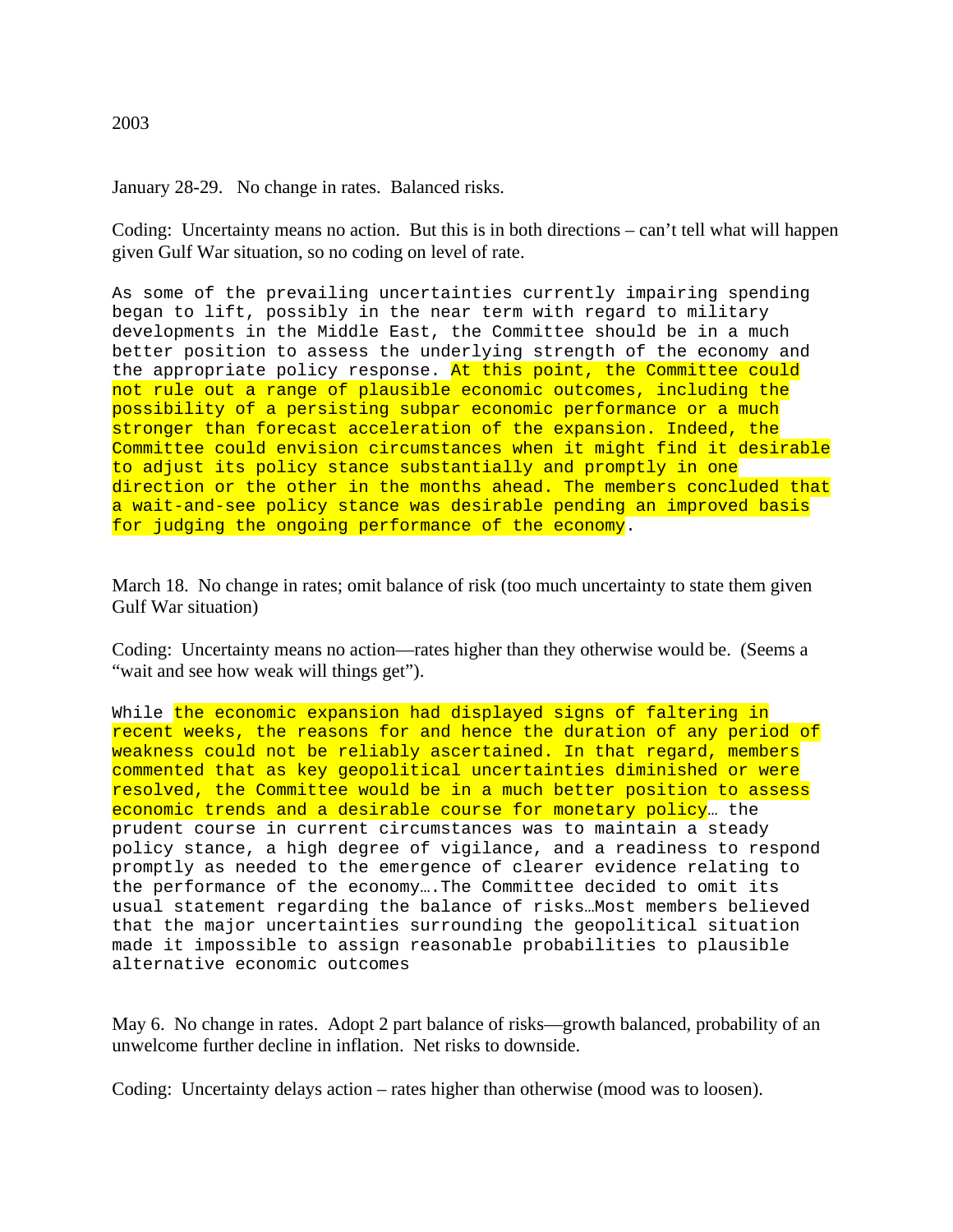The members acknowledged that a case could be made for easing policy immediately in light of the generally disappointing reports on the recent performance of the economy, the ongoing disinflation trend in a period of already low inflation, and forecasts of persisting excess capacity. Nonetheless, they concluded that, on balance, an easing action was not desirable at this time. They noted that not enough time had elapsed since the end of the Iraqi war to sort out the underlying forces at work in the economy. In particular, the lifting of key uncertainties relating to the war would provide an improved opportunity to assess whether the favorable factors in the outlook would in fact lead to the anticipated strengthening in economic activity and, at the same time, diminish the risk of appreciable further disinflation. Some members cautioned that persisting uncertainty regarding economic trends should not provide a basis for prolonged inaction in light of the risks of further disinflation and subpar economic growth.

June 24, 25. 25 bps cut to 1 percent. Maintain May balance of risks.

Coding: Insurance rate cut.

While a significant step-up in the pace of the expansion appeared to be a likely prospect, such an outcome was still a forecast whose eventual realization, including both its timing and extent, remained uncertain. In the circumstances and given currently large margins of unemployed labor and other resources… an easing move was desirable to provide additional insurance that a stronger economy would in fact materialize...Members saw virtually no prospect that the proposed easing…would incur any significant risk of contributing to rising inflationary pressures….proposed reduction in the nominal federal funds rate would about offset the apparent increase in the real federal funds rate stemming from a recent decline in inflation. In this regard, further disinflation seemed likely to be a more significant concern than rising inflation for a considerable period of time….

Some commented that a good case could be made for a  $\hat{A}$  percentage point easing...views cited in favor of the  $\hat{A}$  percentage point easing included the emergence of firmer signs of a possible upturn….some members commented that a larger reduction might be misread as an indication of more concern among policymakers about the economic outlook than was in fact the case. The case for a larger 50 basis point reduction in the target federal funds rate focused on the desirability of a relatively forceful policy move that would be more likely to promote a strengthening economic expansion

August 12. No change in rates. Maintain June balance of risks.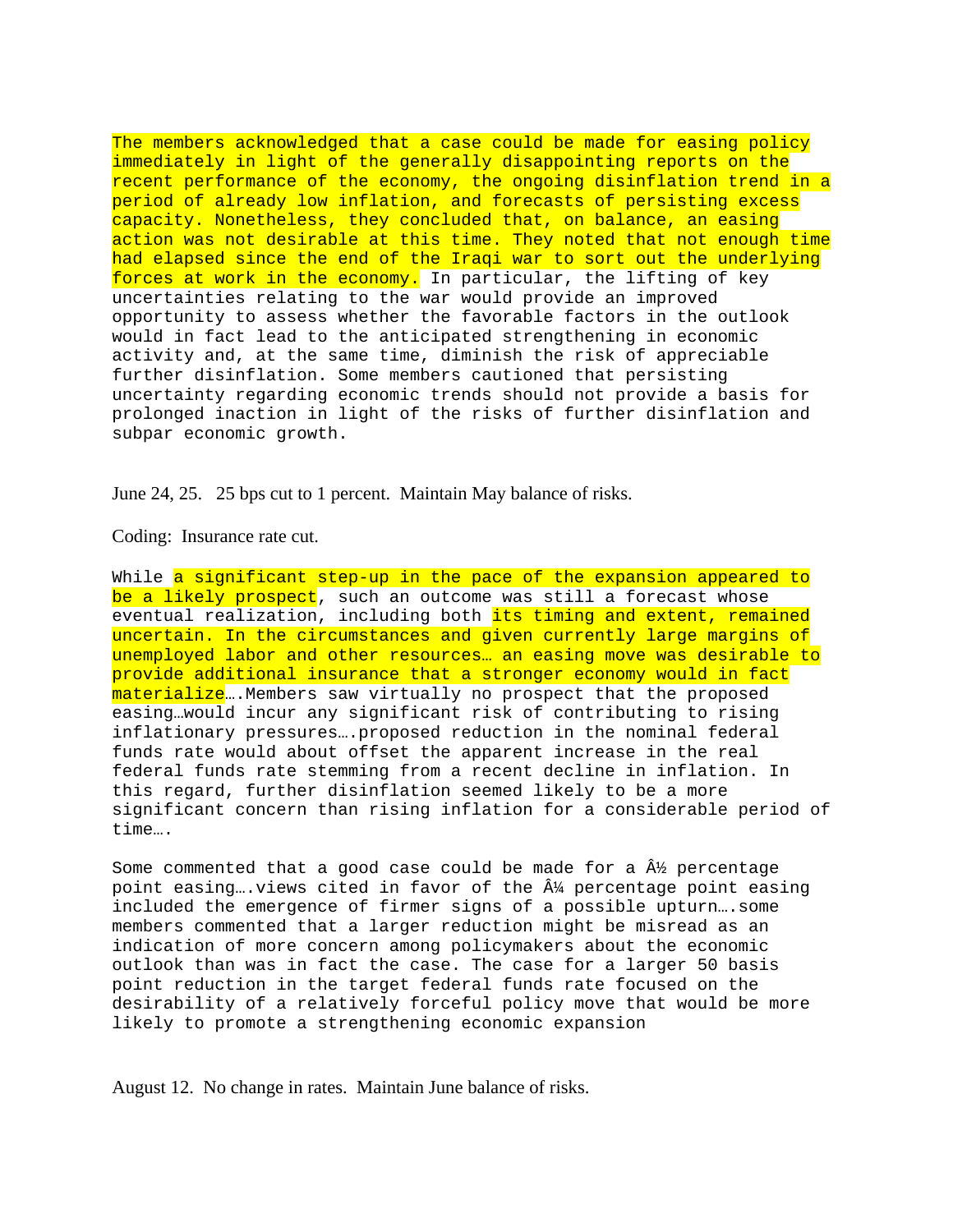# Coding: Nothing

given the tenor of the latest information on the performance of the economy in the context of generally favorable financial conditions, they believed that policy was appropriately positioned to foster further strengthening of the economic expansion.... many of the members referred to the likelihood that the Committee would want to keep policy accommodative for a longer period than had been the practice in past periods of accelerating economic activity…. to encourage progress toward closing the economy's currently wide output gap and…to resist significant further disinflation.

September 16. No change in rates. Maintain August balance of risks.

Coding: Nothing

In the Committee's discussion of policy for the intermeeting period ahead, all the members endorsed a proposal to maintain an unchanged policy stance involving reserve conditions consistent with a target rate of 1 percent for the federal funds rate. The members agreed that despite the increasing evidence of some acceleration in the expansion of economic activity, an accommodative policy stance remained appropriate in the context of the currently large and persisting margins of unemployed labor and other resources and very low inflation. Several commented that the recent strengthening of the economy had served to alleviate but had not eliminated their concerns about the possibility of further disinflation. While both downside and upside risks continued to cloud the outlook for economic activity and thus for monetary policy, the economy's sizable output gap strongly suggested that inflation would remain muted over coming quarters even assuming relatively robust economic growth in line with current forecasts. Accordingly, the economy might well expand at a brisk pace for an extended period before inflationary pressures began to emerge and call for an adjustment to monetary policy.

October 28. No change in rates. Maintain August balance of risks.

Coding: Nothing (small argument for not increasing rates due to uncertainty, but didn't think strong enough so did not code).

The strengthening economy had reduced concerns of significant further disinflation, but those concerns had not been eliminated. The pickup in demand had yet to materially narrow currently wide margins of idle labor and other resources, and these margins along with the uncertainties that still surrounded current forecasts of robust economic growth suggested that an accommodative monetary policy might remain desirable for a considerable period of time.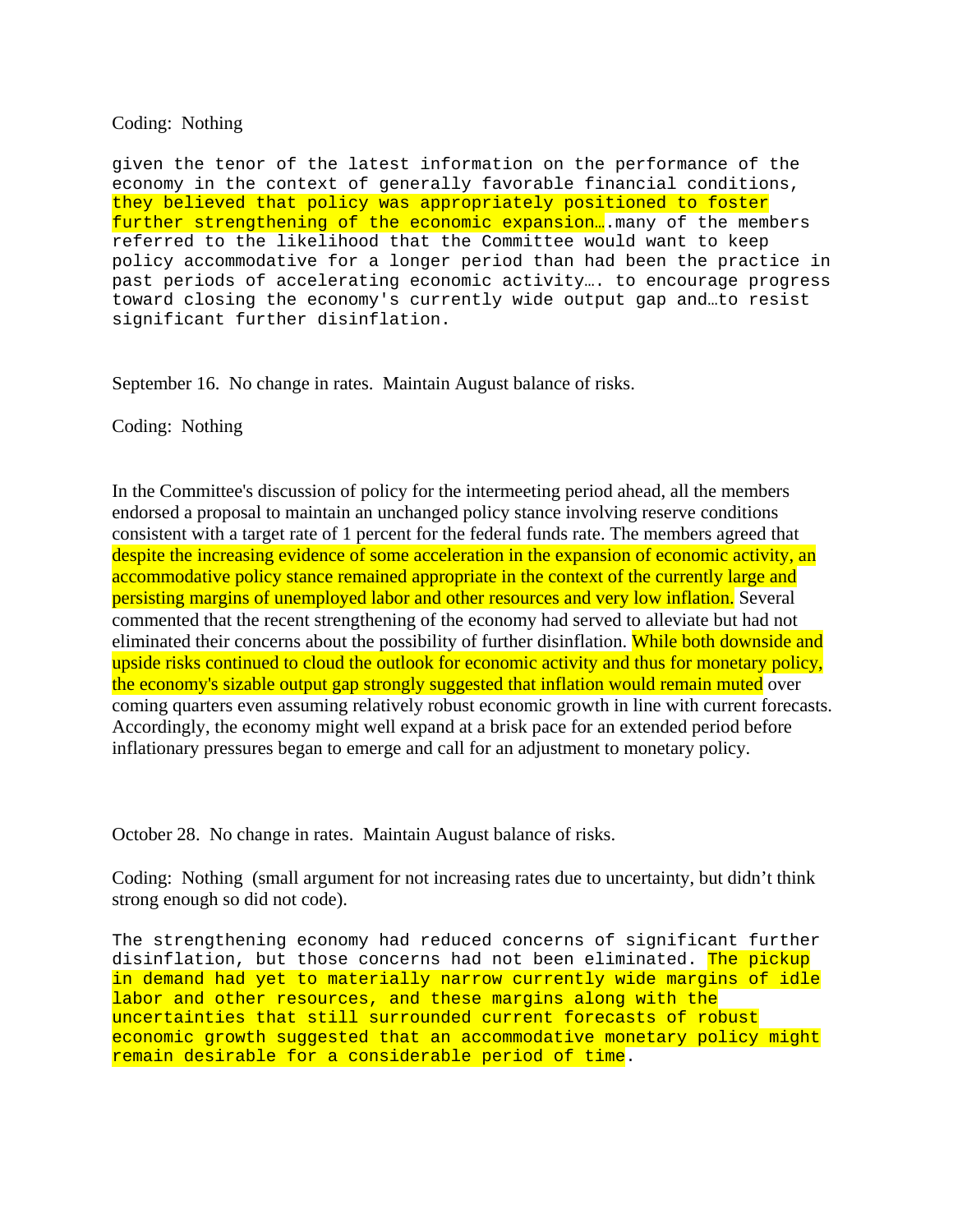December 9. No change in rates. Balance of risks modified to say smaller risk of disinflation.

Coding: Nothing. (though again some argument for inaction due to uncertainty, but didn't code).

The data and anecdotal evidence becoming available since the last meeting had made the members more confident that robust growth in economic activity would persist. Nonetheless, they felt that the currently accommodative policy stance remained appropriate in a period characterized by very low inflation, wide margins of unused labor and other resources, and still considerable uncertainty about the speed with which those margins would be worked down. In these circumstances, inflationary pressures appeared likely to remain subdued well into the future.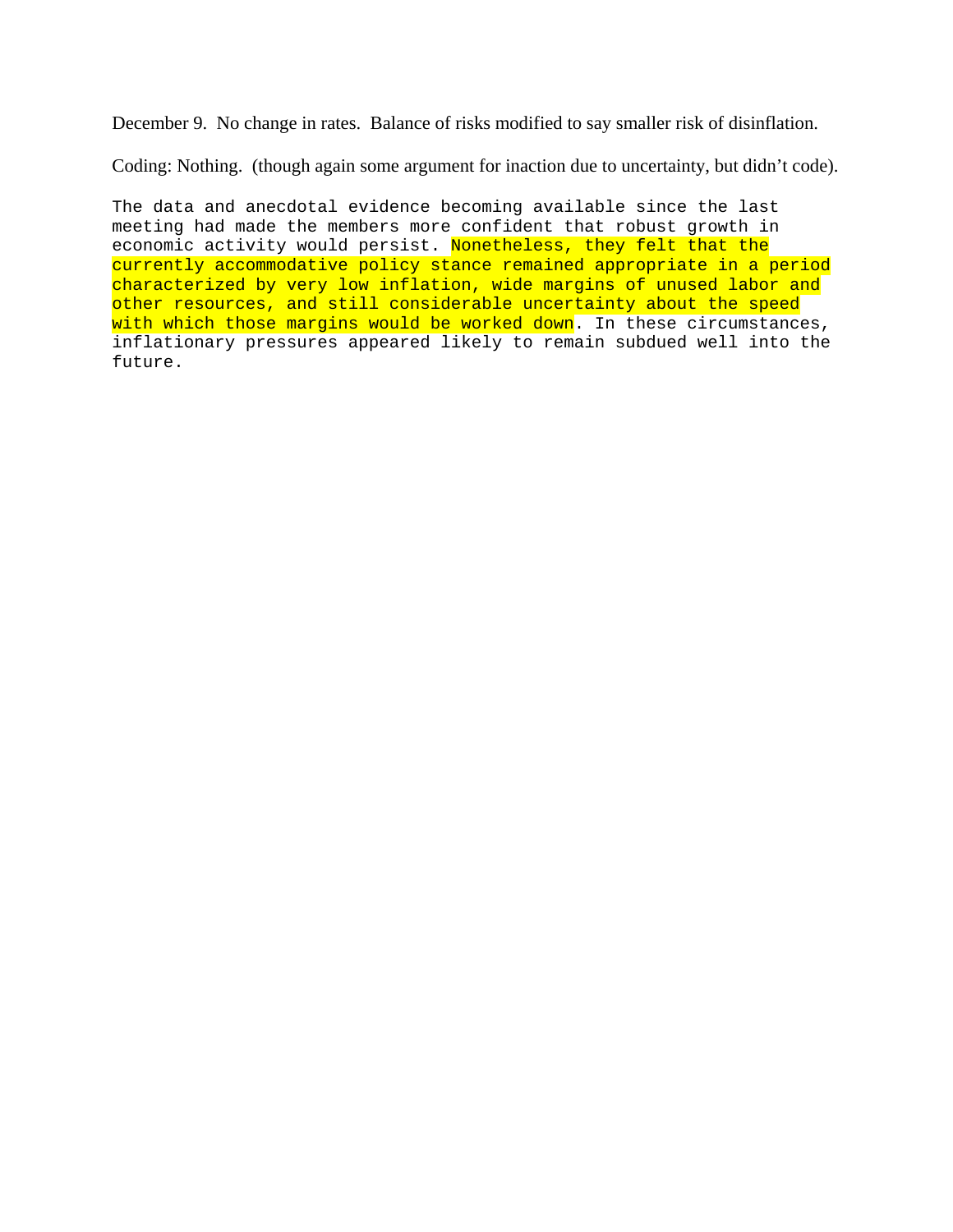January 27-28. No change in rates. Balanced risks to growth; almost balanced on inflation (slight down).

Coding: Nothing

In the Committee's discussion of policy for the intermeeting period ahead, all the members favored an unchanged policy stance that was directed toward maintaining reserve conditions consistent with a target federal funds rate of 1 percent. While the members were persuaded that a relatively vigorous economic expansion was now firmly established and was likely at some point to call for a move toward a more neutral policy stance, they concluded that such an adjustment was not warranted under current circumstances. In this regard they stressed that unused labor and other resources remained substantial, that inflation was at a very low level, and that inflation was not expected to change appreciably in either direction over the year ahead. Members acknowledged that there were risks in maintaining what might eventually prove to be an overly accommodative policy stance, but for now they judged that it was desirable to take risks on the side of assuring the rapid elimination of economic slack.

March 16. No change in rates. Balanced risks to growth; almost balanced on inflation (slight down).

# Coding: Nothing

In the Committee's discussion of policy for the intermeeting period, all the members favored the retention of the current target rate of 1 percent for the federal funds rate. This preference for an unaltered stance of policy was based on the absence of significant changes in economic conditions or in the members' basic assessment of the outlook since the January meeting. To be sure, some of the incoming information--notably with regard to labor market developments--had been somewhat disappointing, but the Committee continued to see the conditions in place for further solid economic growth. Similarly, despite the rise in energy and commodity prices and reports of increased pricing power in some sectors, many Committee members commented that persisting slack in labor and output markets would keep inflation low.

May 4. No change in rates. Balanced risks to growth and inflation

Coding: Nothing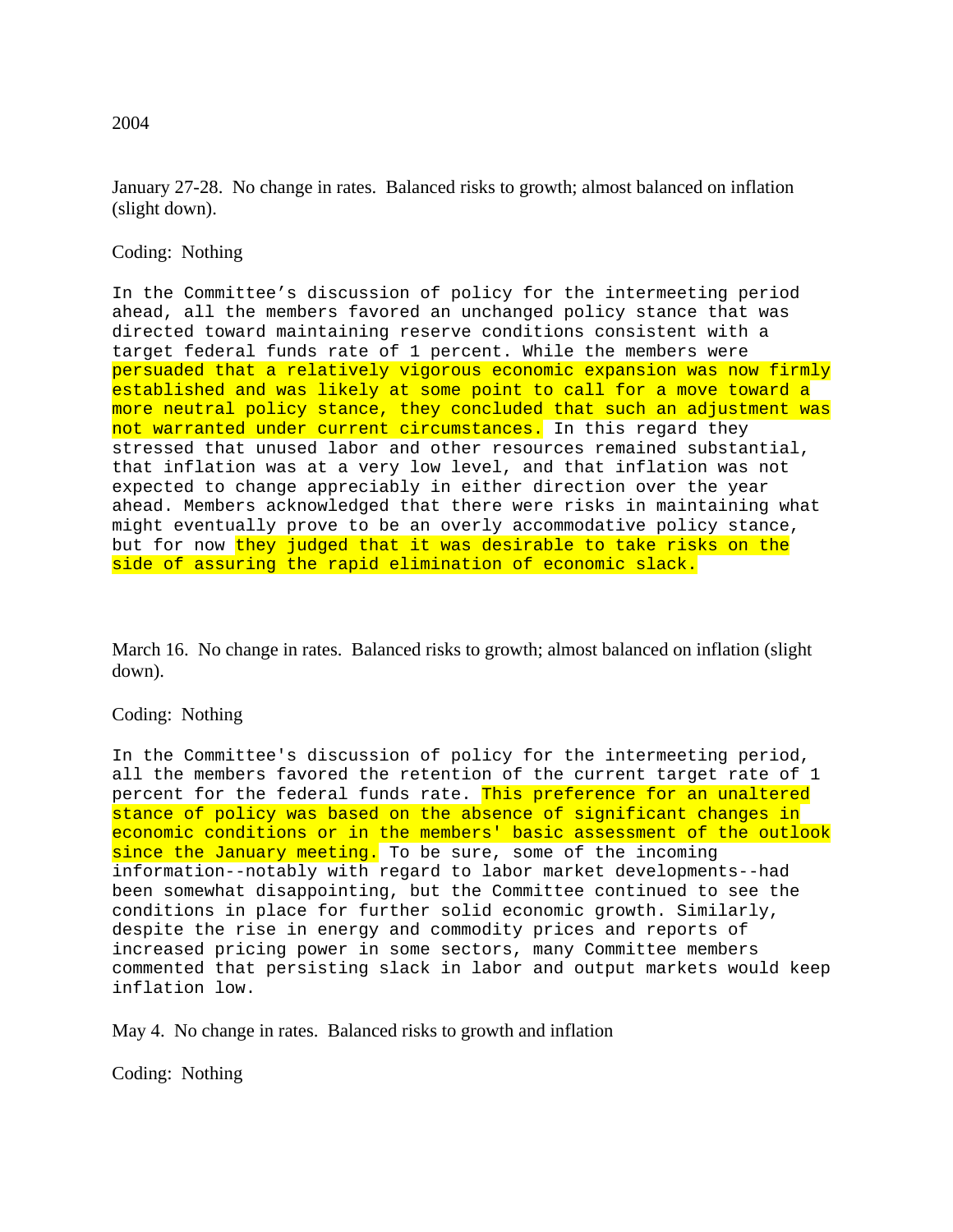In the Committee's discussion of policy for the intermeeting period, all of the members favored maintenance of the existing target of 1 percent for the federal funds rate. It was recognized that the Committee would need to initiate a process of removing monetary policy accommodation at some point, and the recent experience suggested that the time at which policy firming appropriately would commence might be closer than previously had seemed most probable. However, the appreciable rise in real long-term interest rates over the intermeeting period implied that financial market conditions had already tightened on balance. Moreover, the evidence of a significant acceleration in hiring was still limited, and some members referred to the possibility that growth could falter, particularly if market yields were to rise sharply further. With inflation low and resource use slack, the Committee saw a continuation of its existing policy stance as providing a degree of support to the economic expansion that was still appropriate.

June 29-30. 25 bps increase to 1-1/4 percent. Balanced risks.

#### Coding: Nothing

In the Committee's discussion of policy for the intermeeting period, all of the members indicated that they could support an upward adjustment in the target for the federal funds rate from a level of 1 percent to 1-1/4 percent. Recent developments, notably the persistence of solid gains in output and employment along with indications of some increase in inflation, were seen as warranting a first step in the process of removing policy accommodation. The timing and pace of further policy moves would depend, of course, on the members' reading of the incoming economic information and their interpretation of its implications for economic activity and inflation. In this regard, members commented that they could envision a series of gradual or "measured" policy moves as likely to be consistent with the attainment of the Committee's objectives for sustaining progress toward higher levels of resource utilization and maintaining price stability.

August 10. 25 bps increase to 1-1/2 percent. Balanced risks.

## Coding: Nothing

In the Committee's discussion of policy for the intermeeting period, all the members favored an increase in the target for the federal funds rate from 1-1/4 to 1-1/2 percent. Although the pace of economic growth had moderated in the second quarter, the Committee believed that the softness would prove short-lived and that the economy was poised to resume a stronger rate of expansion going forward. Given the current quite low level of short-term rates, especially when judged against the recent level of inflation, members noted that significant cumulative policy tightening likely would be needed to foster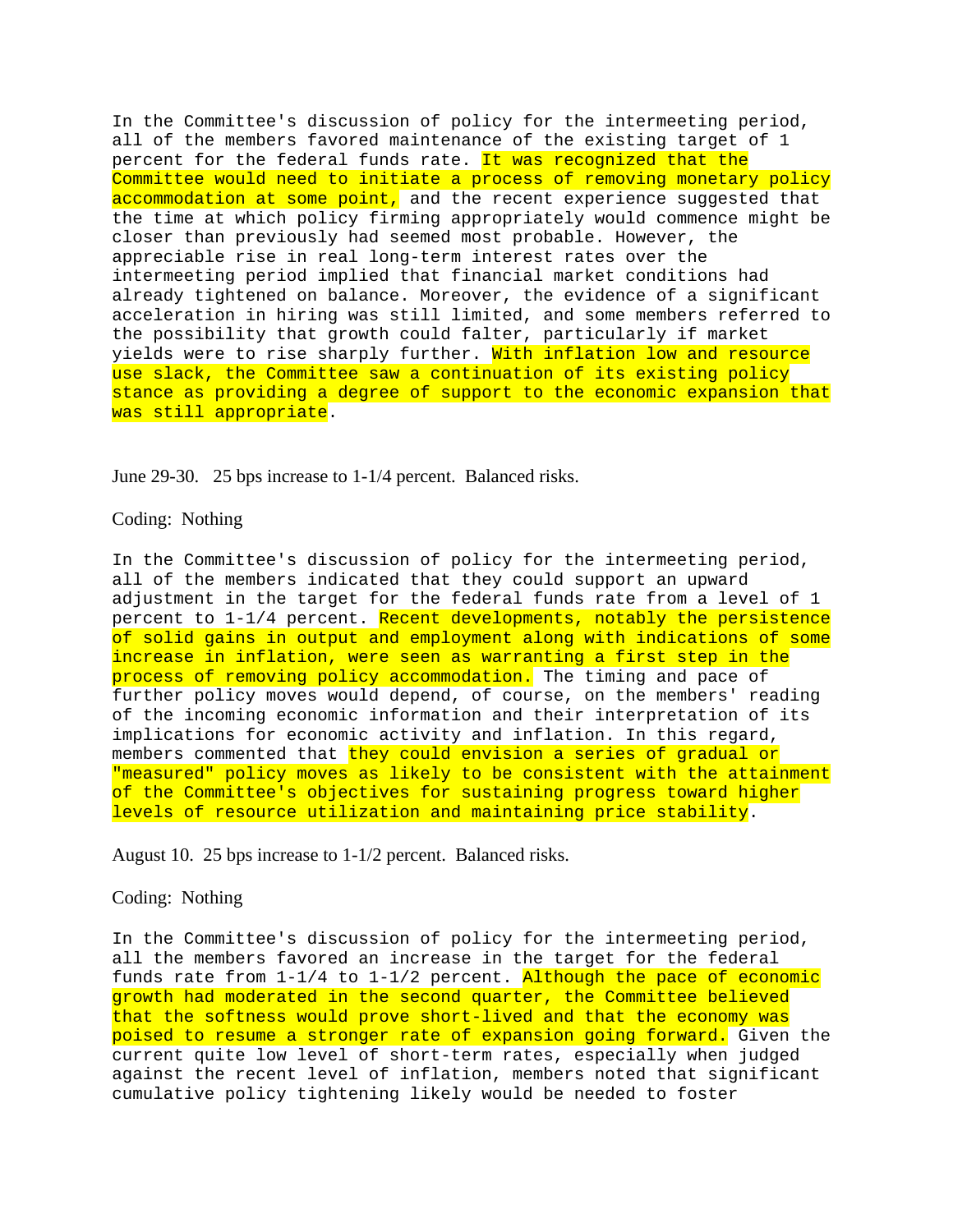conditions consistent with the Committee's objectives for price stability and sustainable economic growth.

September 21. 25 bps increase to 1-3/4 percent. Balanced risks.

# Coding: Nothing

In the Committee's discussion of policy for the intermeeting period, all of the members favored raising the target for the federal funds rate by 25 basis points to  $1-\frac{2}{3}$  percent at this meeting. The expansion evidently was resilient and self-sustaining and appeared no longer to require the unusual degree of monetary stimulus that had previously been necessary. A gradual increase in interest rates seemed likely to be consistent with continued solid economic growth that would be sufficient to erode remaining margins of slack in resource utilization over time.

November 10. 25 bps increase to 2 percent. Balanced risks.

### Coding: Nothing

In the Committee's discussion of the setting of policy, all of the members favored raising the target for the federal funds rate by 25 basis points to 2 percent at this meeting. The economy appeared to be continuing to expand at a moderate pace that was likely to be rapid enough to gradually reduce margins of underutilized resources. In that regard, the Committee was encouraged by more evident signs of improvement in hiring. The Committee felt that the outlook justified the further removal of the policy accommodation that had been appropriate when the economic expansion was more tentative.

December 14. 25 bps increase to 2-1/4 percent. Balanced risks.

### Coding: Nothing

In the Committee's discussion of policy for the intermeeting period, all of the members (the members of the Board of Governors and the five voting Reserve Bank Presidents) favored raising the target for the federal funds rate by 25 basis points to 2-¼ percent at this meeting. All members judged that a further quarter-point tightening in the target federal funds rate at this meeting was appropriate in light of the prospects for solid growth and diminished slack.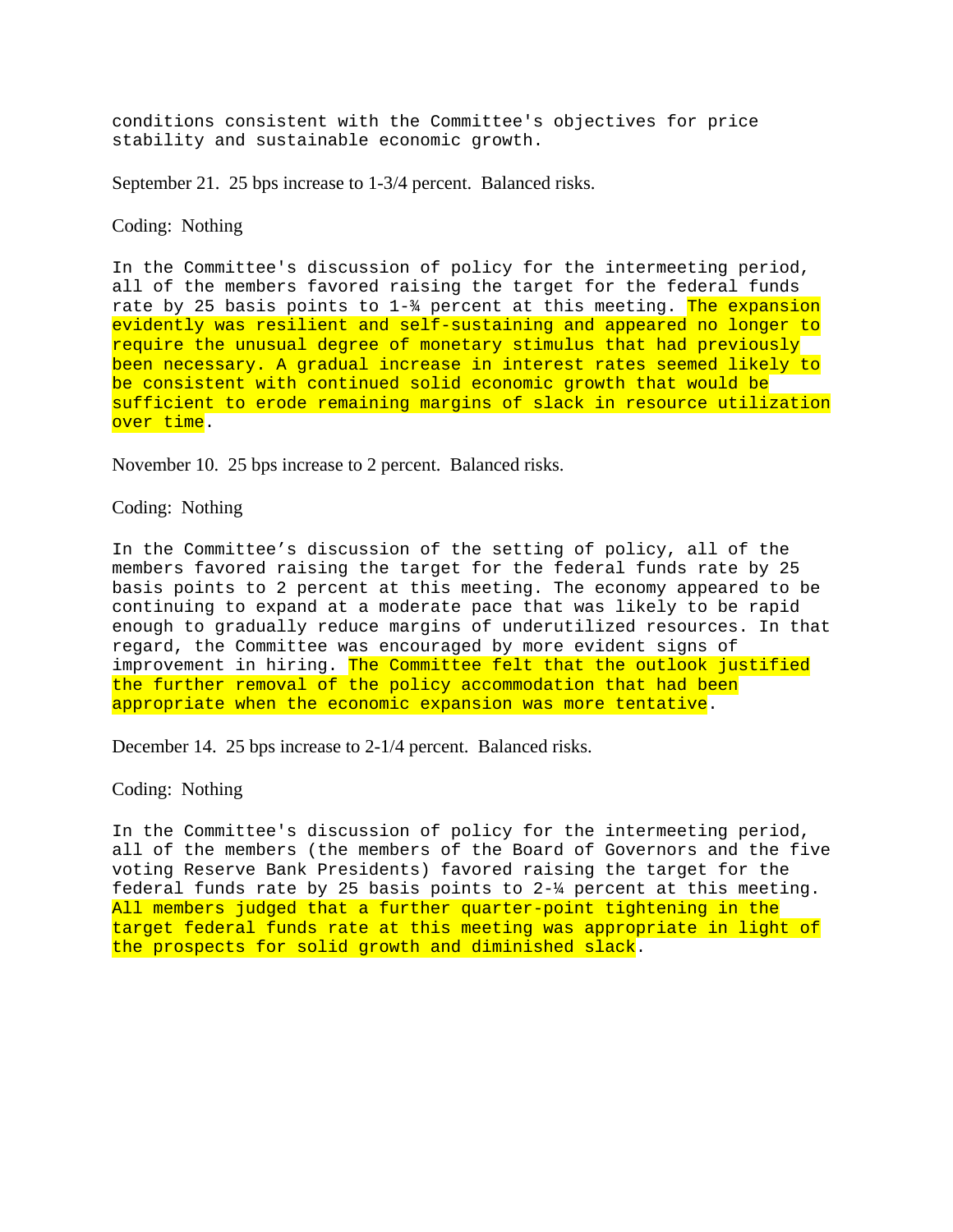# February 1-2. 25 bps increase to 2-1/2 percent. Balanced risks.

# Coding: Nothing

In the Committee's discussion of policy for the intermeeting period, all of the members favored raising the target for the federal funds rate by 25 basis points to 2-1/2 percent at this meeting. All members judged that a further quarter-point firming in the target federal funds rate was appropriate in light of current overall accommodative financial conditions and the continuing outlook for solid economic growth and diminished slack in resource utilization. A higher nominal federal funds rate was seen as needed to contain risks of increased cost and price pressures, but even with this action, the real federal funds rate was generally seen as remaining below levels that might reasonably be associated with maintaining a stable inflation rate over the medium run. The pace of policy moves at upcoming meetings, however, would depend on incoming data.

March 22. 25 bps increase to 2-3/4 percent. Balanced risks (though add conditional on appropriate policy).

# Coding: Nothing

In the Committee's discussion of monetary policy for the intermeeting period, all of the members favored boosting the target for the federal funds rate by 25 basis points to 2-3/4 percent at this meeting. Monetary conditions evidently were still quite accommodative, economic activity appeared to have more momentum than had previously been perceived, and, while core inflation most probably would stay low, pressures on inflation seemed to have risen. Prospects for legislative action to apply significant fiscal restraint were unclear, even as the expansion became increasingly well established and private demand proved strong and resilient. Although the required amount of cumulative tightening may have increased, members noted that an accelerated pace of policy tightening did not appear necessary at this time,

May 3. 25 bps increase to 3 percent. Balanced risks conditional on appropriate policy.

## Coding: Nothing

In the Committee's discussion of monetary policy for the intermeeting period, all members favored raising the target federal funds rate 25 basis points to 3 percent at this meeting. Although downside risks to sustainable growth had become more evident, most members regarded the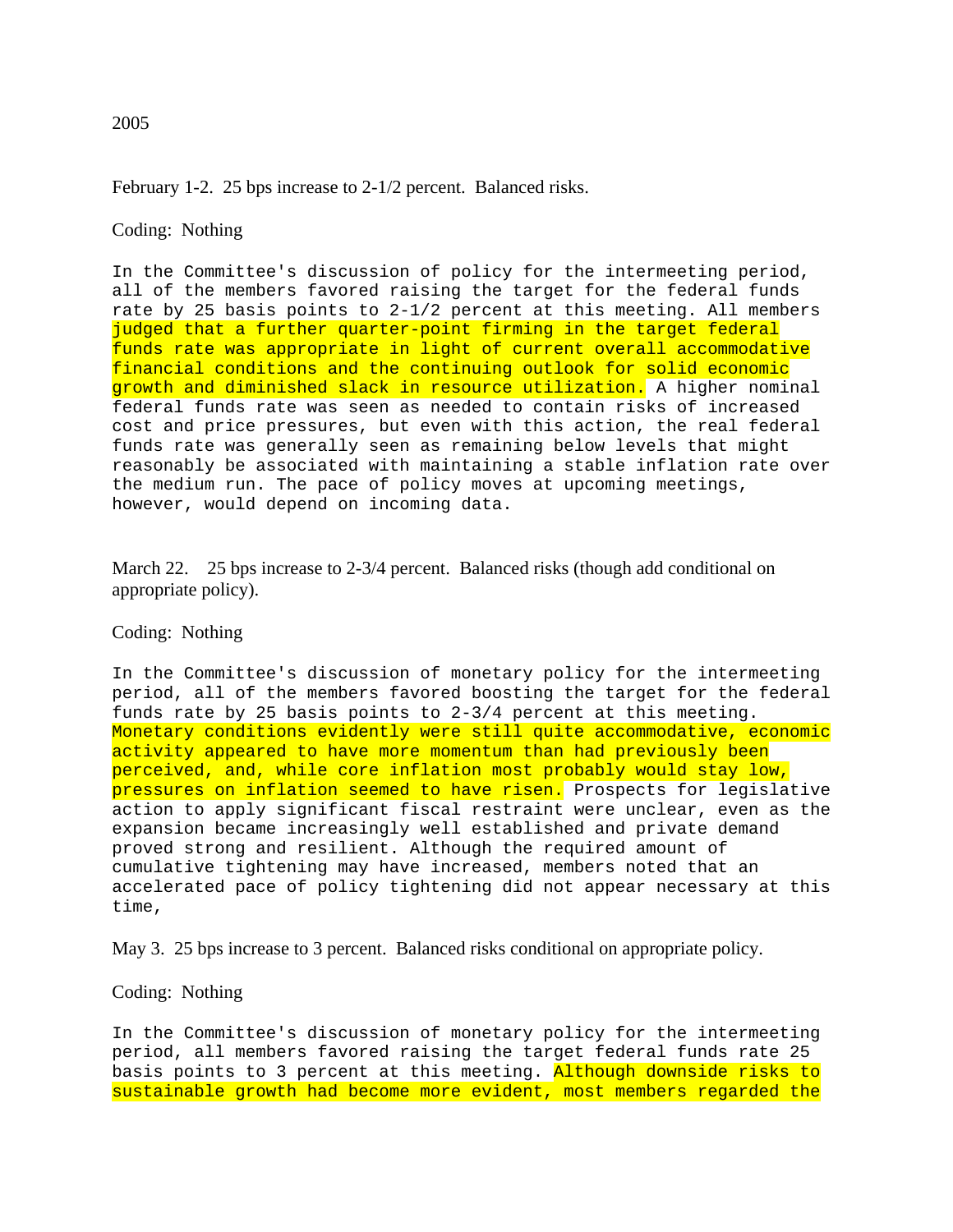recent slower growth of economic activity as likely to be transitory. In this regard, the ability of the U.S. economy to withstand significant shocks over recent years buttressed the view that policymakers should not overreact to a comparatively small number of disappointing indicators, especially when economic fundamentals appeared to remain quite supportive of continued solid expansion….all members regarded the stance of policy as accommodative and judged that the current level of short-term rates remained too low to be consistent with sustainable growth and stable prices in the long run.

June 29-30. 25 bps increase to 3-1/4 percent. Balanced risks conditional on appropriate policy.

### Coding: Nothing

In the Committee's discussion of monetary policy for this meeting, all members agreed on a 25 basis point increase in the target federal funds rate to 3-1/4 percent. Economic growth remained firm, while rising energy, and possibly labor, costs threatened to put upward pressure on inflation. Even with this action, the federal funds rate remained below the level members anticipated would prove necessary in the long run to contain inflation pressures and keep output near potential. However, the pace and extent of future policy moves would depend on incoming data.

August 9. 25 bps increase to 3-1/2 percent. Balanced risks conditional on appropriate policy.

# Coding: Nothing

In the Committee's discussion of monetary policy for the intermeeting period, all of the members favored raising the target federal funds rate by 25 basis points to 3-½ percent at this meeting. Even with this action, the federal funds rate would remain below the level that members anticipated would prove necessary to contain inflation pressures and keep output near potential, and thus in all likelihood further policy action would be required. However, the pace of future policy moves, although likely to be measured, as well as the extent of those moves, would depend on incoming data.

September 20. 25 bps increase to 3-3/4 percent. Balanced risks conditional on appropriate policy.

Coding: Nothing. Some mention of uncertainty due to Katrina; perhaps outweighed by upside inflation risks; also comment about misleading signal if pause. So on net uncertainty does not seem to have influenced policy stance.

Although uncertainty had increased, in the Committee's judgment the fundamental factors influencing the longer-term path of the economy probably had not been affected by the hurricane, but the upside risks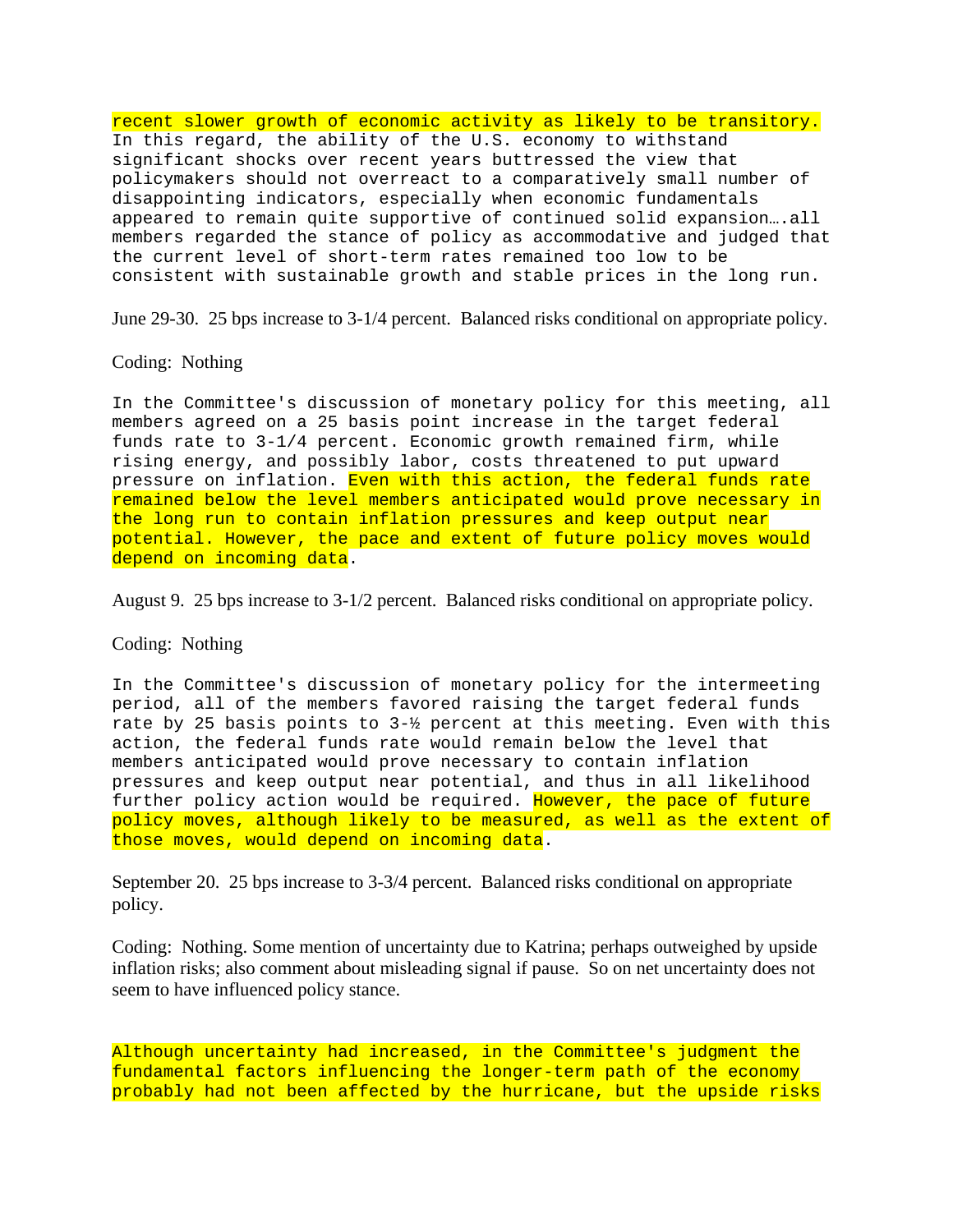to inflation appeared to have increased. Even after today's action, the federal funds rate would likely be below the level that would be necessary to contain inflationary pressures, and further rate increases probably would be required. Moreover, the uncertainties about near-term economic prospects resulting from Hurricane Katrina would probably not be reduced materially in coming weeks…. A pause in policy tightening at this meeting had the potential to mislead the public both about the Committee's perceptions of the fundamental strength and resilience of the economy and about its commitment to fostering price stability.

November 1. 25 bps increase to 4 percent. Balanced risks conditional on appropriate policy.

#### Coding: Nothing

In the Committee's discussion of monetary policy for the intermeeting period, all members favored raising the target federal funds rate 25 basis points to 4 percent at this meeting. The economy seemed to be growing at a fairly strong pace, despite the temporary disruptions associated with the hurricanes, and underlying economic slack was likely quite limited. In that context, all members believed it important to continue removing monetary policy accommodation in order to check upside risks to inflation and keep inflation expectations contained, but noted that policy setting would need to be increasingly sensitive to incoming economic data. Some members cautioned that risks of going too far with the tightening process could also eventually emerge.

December 13. 25 bps increase to 4-1/4 percent. Balanced risks conditional on some further measured policy firming

### Coding: Nothing

In the Committee's discussion of monetary policy for the intermeeting period, all members favored raising the target federal funds rate 25 basis points to  $4-1/4$  percent. With spending apparently retaining considerable momentum, and with the indirect effects of increased energy prices still threatening to raise core inflation at least for a time, the Committee thought that additional policy firming at this meeting was appropriate to keep inflation and inflation expectations in check. Committee members generally anticipated that policy would likely need to be firmed further going forward.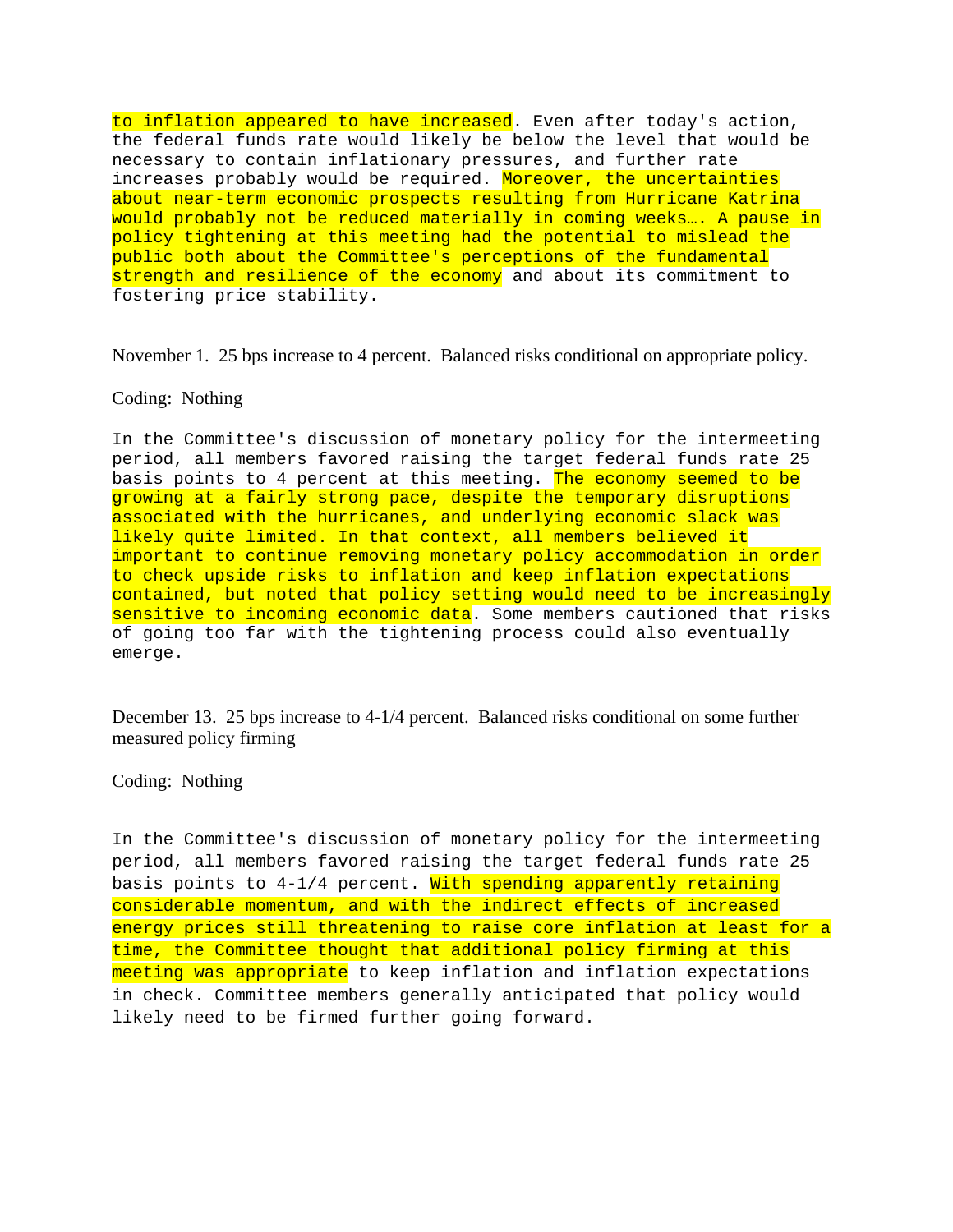January 31. 25 bps increase to 4-1/2 percent. Balanced risks conditional on some further measured policy firming

# Coding: Nothing

In the Committee's discussion of monetary policy for the intermeeting period, all members favored raising the target federal funds rate 25 basis points to  $4-1/2$  percent at this meeting. Although recent economic data had been uneven, the economy seemed to be expanding at a solid pace. Members were concerned that, even after their action today, possible increases in resource utilization and elevated energy prices had the potential to add to inflation pressures. Although the stance of policy seemed close to where it needed to be given the current outlook, some further policy firming might be needed to keep inflation pressures contained and the risks to price stability and sustainable economic growth roughly in balance.

March 27-28. 25 bps increase to 4-3/4 percent. Balanced risks conditional on some further measured policy firming

# Coding: Nothing

In the Committee's discussion of monetary policy for the intermeeting period, all members favored raising the target federal funds rate 25 basis points to  $4-\frac{2}{3}$  percent at this meeting. The economy seemed to be on track to grow near a sustainable pace with core inflation remaining close to recent readings against a backdrop of financial conditions embodying an expectation of some tightening. Since the available indicators showed that the economy could well be producing in the neighborhood of its sustainable potential and that aggregate demand remained strong, keeping rates unchanged would run an unacceptable risk of rising inflation.

May 10. 25 bps increase to 5 percent. Balanced risks conditional on some further measured policy firming

Coding: Nothing. Some talk of uncertainty over outlook, but it's in both directions and doesn't seem to influence policy outcome, so no coding.

Although the Committee discussed policy approaches ranging from leaving the stance of policy unchanged at this meeting to increasing the federal funds rate 50 basis points, all members believed that an additional 25 basis point firming of policy was appropriate today to keep inflation from rising and promote sustainable economic expansion. Recent price developments argued for another firming step at today's meeting….. several members remarked that core inflation was now around the upper end of what they viewed as an acceptable range….the economy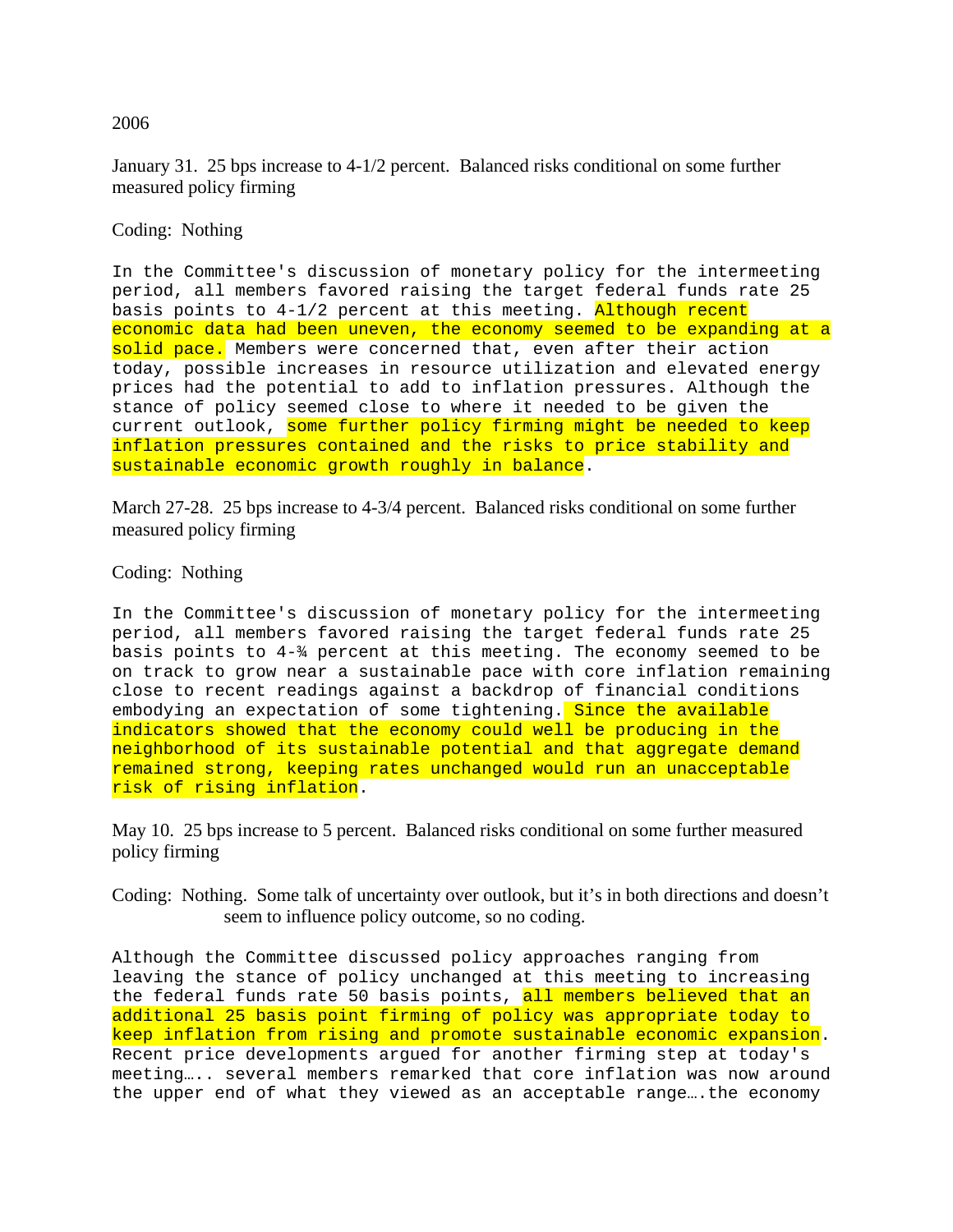appeared to be operating at a relatively high level of resource utilization .. whether economic growth would moderate to a sustainable pace was not yet clear. At the same time, members also saw downside risks to economic activity. For example, the cumulative effect of past monetary policy actions and the recent rise in longer-term interest rates on housing activity and prices could turn out to be larger than expected….

June 28-29. 25 bps increase to 5-1/4 percent. May need additional firming to keep inflation down.

Coding: Nothing. Uncertainty over future policy creeping in more; though doesn't appear to affect setting.

All Committee members agreed that raising the target for the federal funds rate 25 basis points, to 5-1/4 percent, at this meeting was appropriate given the recent readings on inflation and the associated deterioration in the inflation outlook. Such an action would also help preserve the decline in inflation expectations that had occurred over the intermeeting period and which appeared to be conditioned on an outlook for a policy firming. Characterizing the resulting stance of policy was quite difficult in the view of most members; those who did venture a judgment saw the stance as ranging from modestly restrictive to somewhat accommodative. Many members noted that significant uncertainty accompanied the appropriate setting of policy going forward, and one indicated that the decision to raise the target federal funds rate at this meeting was a close call.

August 8. Rate unchanged at 5-1/4 percent. Some inflation risks remain.

Coding: Nothing. Some argument for uncertainty holding back a move, but not over hump given the view that current stance "could well prove…satisfactory."

In view of the elevated readings on costs and prices, many members thought that the decision to keep policy unchanged at this meeting was a close call and noted that additional firming could well be needed. But with economic growth having moderated some, most members anticipated that inflation pressures quite possibly would ease gradually over coming quarters and the current stance of policy could well prove to be consistent with satisfactory economic performance. Under these circumstances, keeping policy unchanged at this meeting would allow the Committee to accumulate more information before judging whether additional firming would be necessary to foster the attainment of price stability over time. The full effect of previous increases in interest rates on activity and prices probably had not yet been felt, and a pause was viewed as appropriate to limit the risks of tightening too much. Following seventeen consecutive policy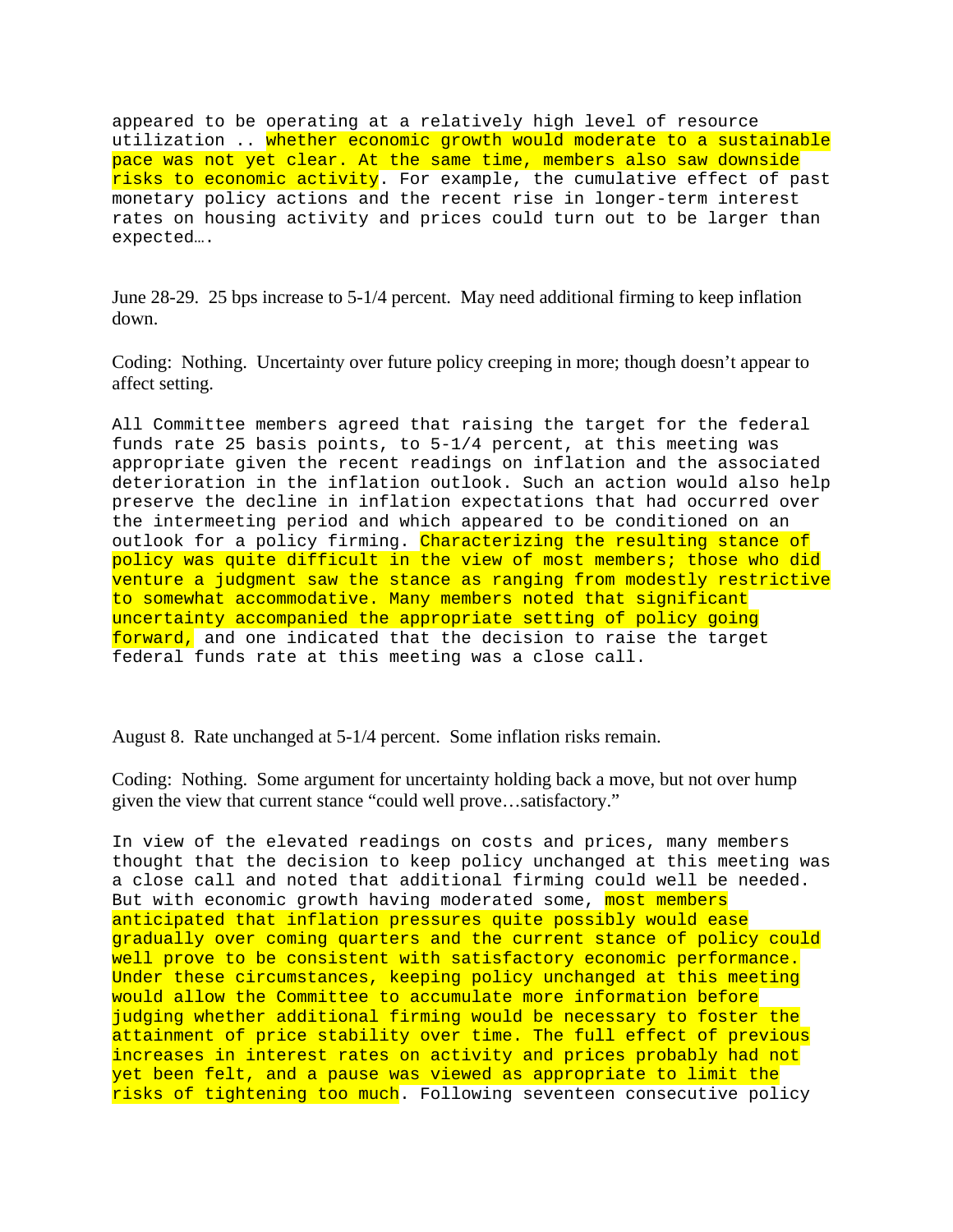firming actions, members generally saw limited risk in deferring further policy tightening that might prove necessary, as long as inflation expectations remained contained.

September 20. Rate unchanged at 5-1/4 percent. Some inflation risks remain.

Coding: Nothing. Uncertainties in both directions, so doesn't look to alter policy stance.

Members generally expected economic activity to expand at a pace below the rate of growth of potential output in the near term before strengthening some over time. Moreover, given the uncertainties in forecasting, significantly more sluggish performance than anticipated could not be entirely ruled out. Although the uncertainties were substantial, core inflation seemed most likely to ebb gradually from its elevated level, in part owing to the waning effects of past increases in energy prices. The anticipated expansion of economic activity at a pace slightly below the rate of growth of the economy's potential would likely also play a role by easing pressures on resources. Members noted that certain developments of late…pointed to a modestly better inflation outlook and hence made the policy decision today somewhat less difficult than it was in August, when it was seen as a particularly close call.

October 24-25. Rate unchanged at 5-1/4 percent. Some inflation risks remain.

Coding: Uncertainty postponing policy tightening.

outlook for economic growth and inflation had changed little since the previous meeting. Nearly all members expected that the economy would expand close to or a little below its potential growth rate and that inflation would ebb gradually from its elevated levels. Although substantial uncertainty continued to attend that outlook, most members judged that the downside risks to economic activity had diminished a little, and likewise, some members felt that the upside risks to inflation had declined, albeit only slightly.... All members agreed that the risks to achieving the anticipated reduction in inflation remained of greatest concern. a significant amount of data would be published before the next Committee meeting in December, giving the Committee ample scope to refine its assessment of the economic outlook before judging whether any additional firming was needed to address those risks.

December 12. Rate unchanged at 5-1/4 percent. Some inflation risks remain.

Coding: Nothing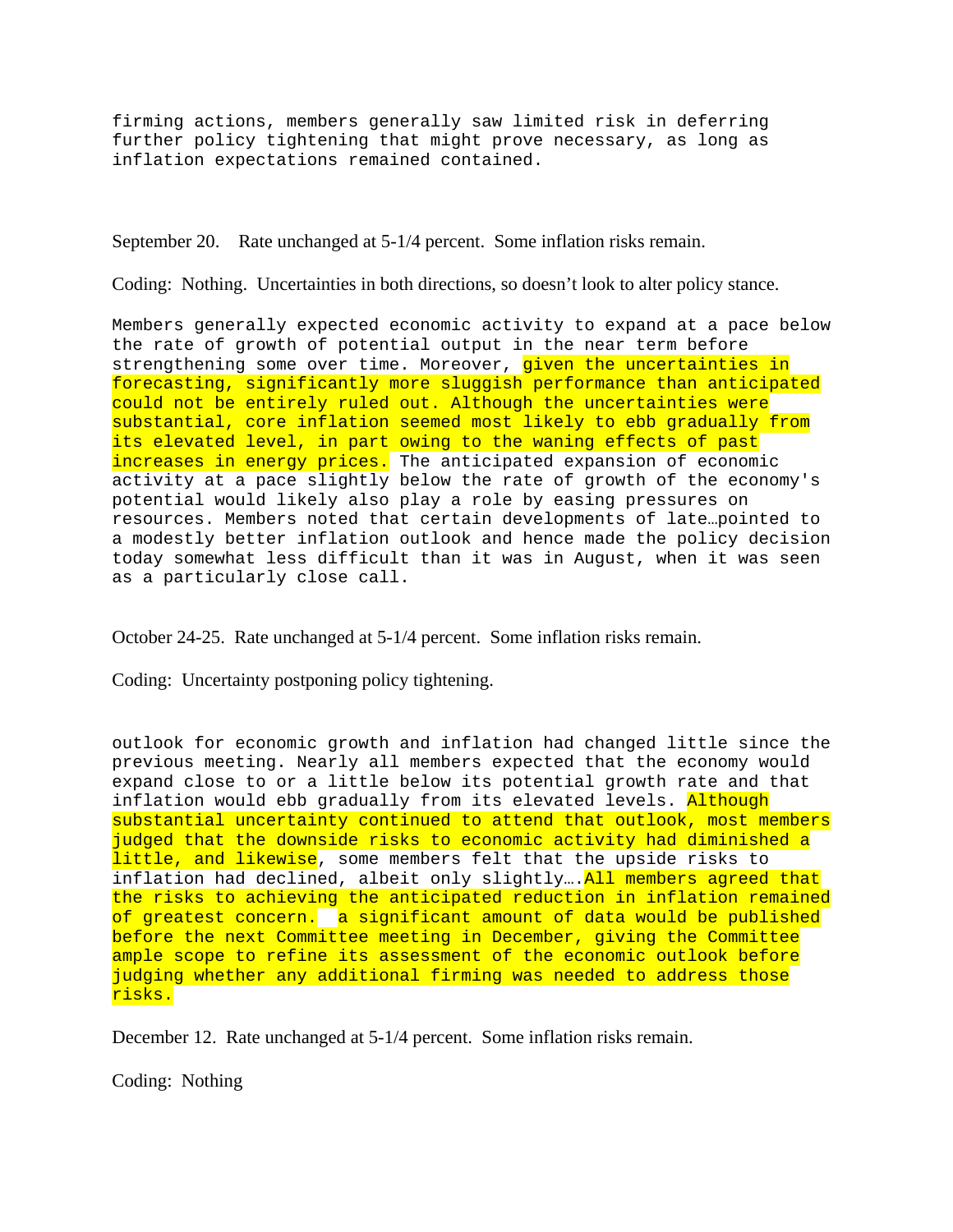Nearly all members felt that maintaining the current target for now was most likely to foster moderate economic growth and a gradual ebbing of core inflation from its elevated levels. Several members judged that the subdued tone of some incoming indicators meant that the downside risks to economic growth in the near term had increased a little and become a bit more broadly based than previously thought. Nonetheless, all members agreed that the risk that inflation would fail to moderate as desired remained the predominant concern.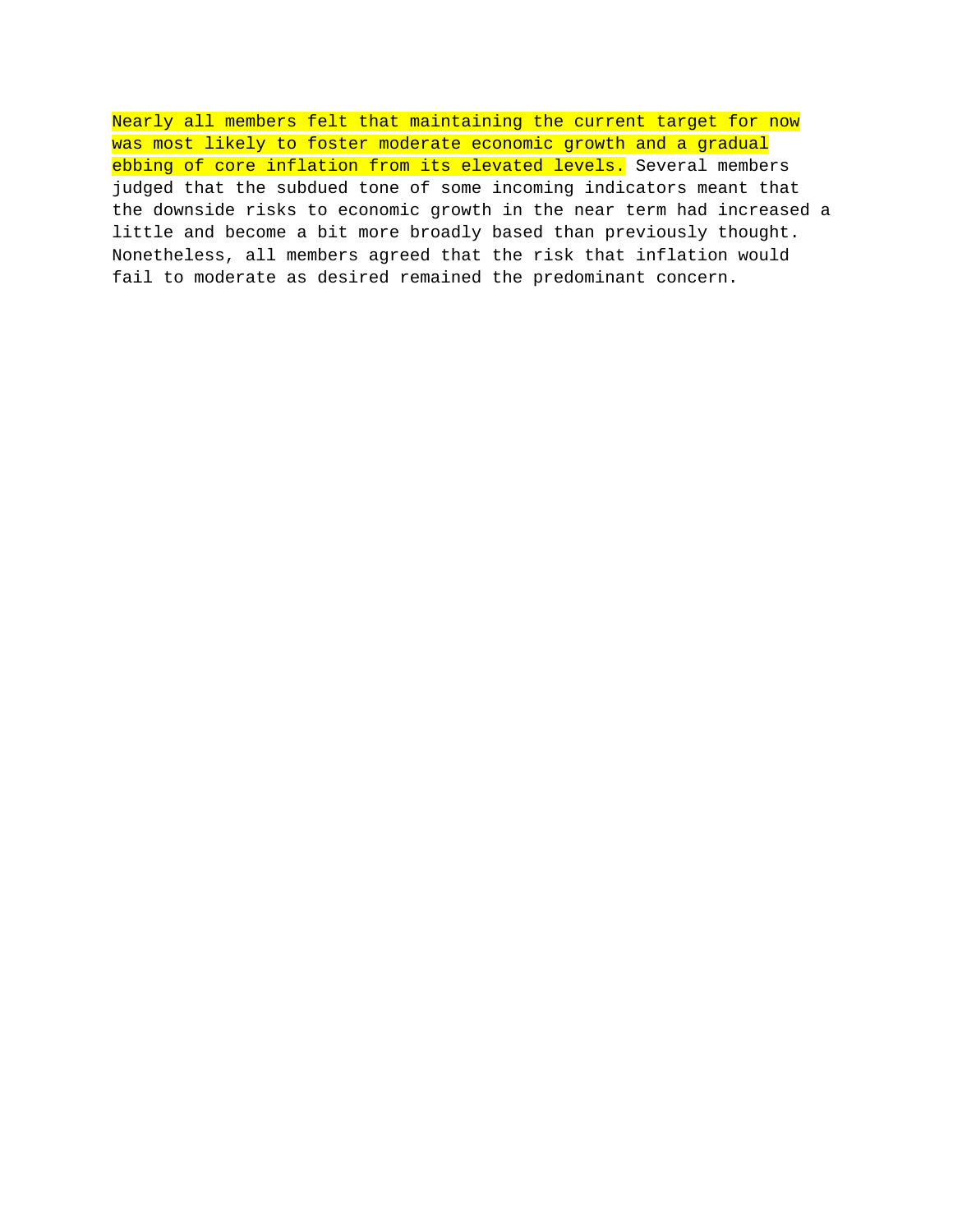January 30-31. Rate unchanged at 5-1/4 percent. Some inflation risks remain.

Coding: Nothing

In the Committee's discussion of monetary policy for the intermeeting period, all members favored keeping the target federal funds rate at 5-1/4 percent at this meeting. The confluence of better-than-expected news on economic activity and inflation suggested somewhat smaller downside risks to economic growth as well as improved prospects for core inflation. Recent developments were seen as supporting the Committee's view that maintaining the current target was likely to foster moderate economic growth and to further the gradual reduction of core inflation from its elevated level over the past year. Nonetheless, Committee members saw continued risks to the economic outlook. The ongoing contraction in the housing sector and the potential for spillovers to other sectors remained notable downside risks to economic activity, although those risks had diminished somewhat, and continuing strength in consumption suggested upside risks as well. All members agreed that the predominant concern remained the risk that inflation would fail to moderate as desired.

March 21. Rate unchanged at 5-1/4 percent. Some inflation risks remain, but remove reference to likely future tightening.

Coding: Nothing. Reference to two-sided uncertainty; doesn't appear to move rates one way or other

Recent developments were seen as supporting the Committee's view that maintaining the current target was likely to foster moderate economic growth and to further the gradual reduction of core inflation from its elevated level. Nonetheless, the combination of generally weaker-thanexpected economic indicators and uncomfortably high readings on inflation suggested increased downside risks to economic growth and greater uncertainty that the expected gradual decline in core inflation would materialize... The Committee agreed that further policy firming might prove necessary to foster lower inflation, but in light of the increased uncertainty about the outlook for both growth and inflation, the Committee also agreed that the statement should no longer cite only the possibility of further firming.

May 9. Rate unchanged at 5-1/4 percent. Inflation prominent risk

Coding: Nothing. Reference to uncertainty over inflation, but doesn't seem to be a reason they did not loosen.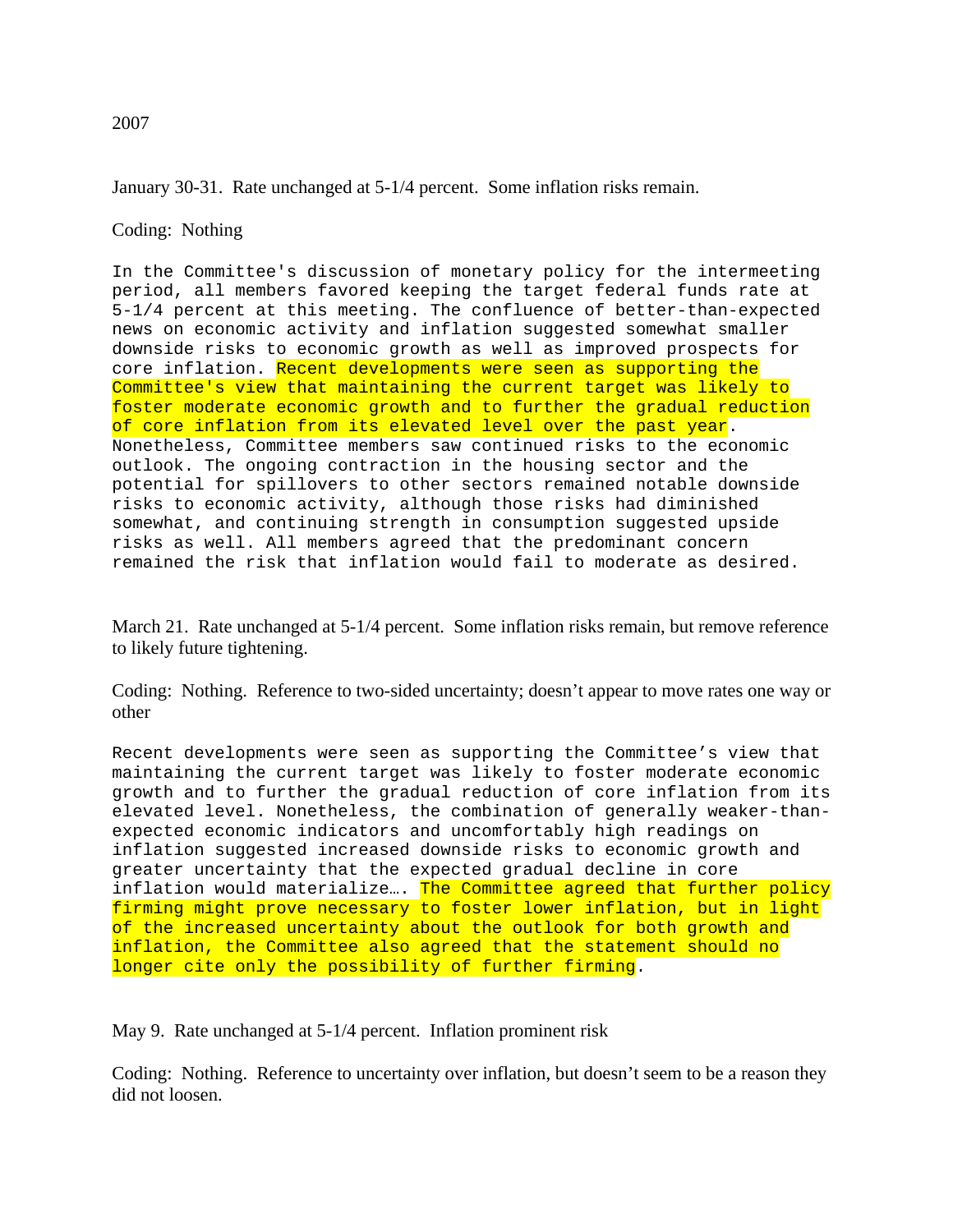In the Committee's discussion of monetary policy for the intermeeting period, all members favored keeping the target federal funds rate at 5-1/4 percent. Recent developments were seen as supporting the Committee's view that maintaining the current target rate was likely to foster moderate economic growth and a gradual ebbing in core inflation. Members continued to view the risks to economic activity as weighted to the downside, although with turmoil in the subprime market appearing to have remained relatively well contained and business spending indicators suggesting a more encouraging outlook, these downside risks were judged to have diminished slightly. Members agreed that considerable uncertainty attended the prospects for inflation, and the risk that inflation would fail to moderate as desired remained the Committee's predominant concern.

June 27-28 Rate unchanged at 5-1/4 percent. Inflation prominent risk

## Coding: Nothing

In their discussion of monetary policy for the intermeeting period, members generally regarded the risks to economic growth as more balanced than at the time of the May meeting. Although the housing market remained a key source of uncertainty about the outlook, members thought it most likely that the overall economy would expand at a moderate pace over coming quarters. Members generally anticipated that core inflation would remain relatively subdued but concurred that a sustained moderation in inflation had not yet been convincingly demonstrated. In these circumstances, members agreed that maintaining the target federal funds rate at 5-1/4 percent for this meeting was appropriate and that future policy adjustments would depend on the outlook for economic growth and inflation, as implied by incoming information.

August 7. Rate unchanged at 5-1/4 percent. Inflation prominent risk, though downside risks to growth increased

# Coding: Nothing

In their discussion of monetary policy for the intermeeting period, Committee members again agreed that maintaining the existing stance of policy at this meeting was likely to be consistent with the overall economy expanding at a moderate pace over coming quarters and inflation pressures moderating over time….However, a further deterioration in financial conditions could not be ruled out and, to the extent such a development could have an adverse effect on growth prospects, might require a policy response. Policymakers would need to watch the situation carefully. For the present, however, given expectations that the most likely outcome for the economy was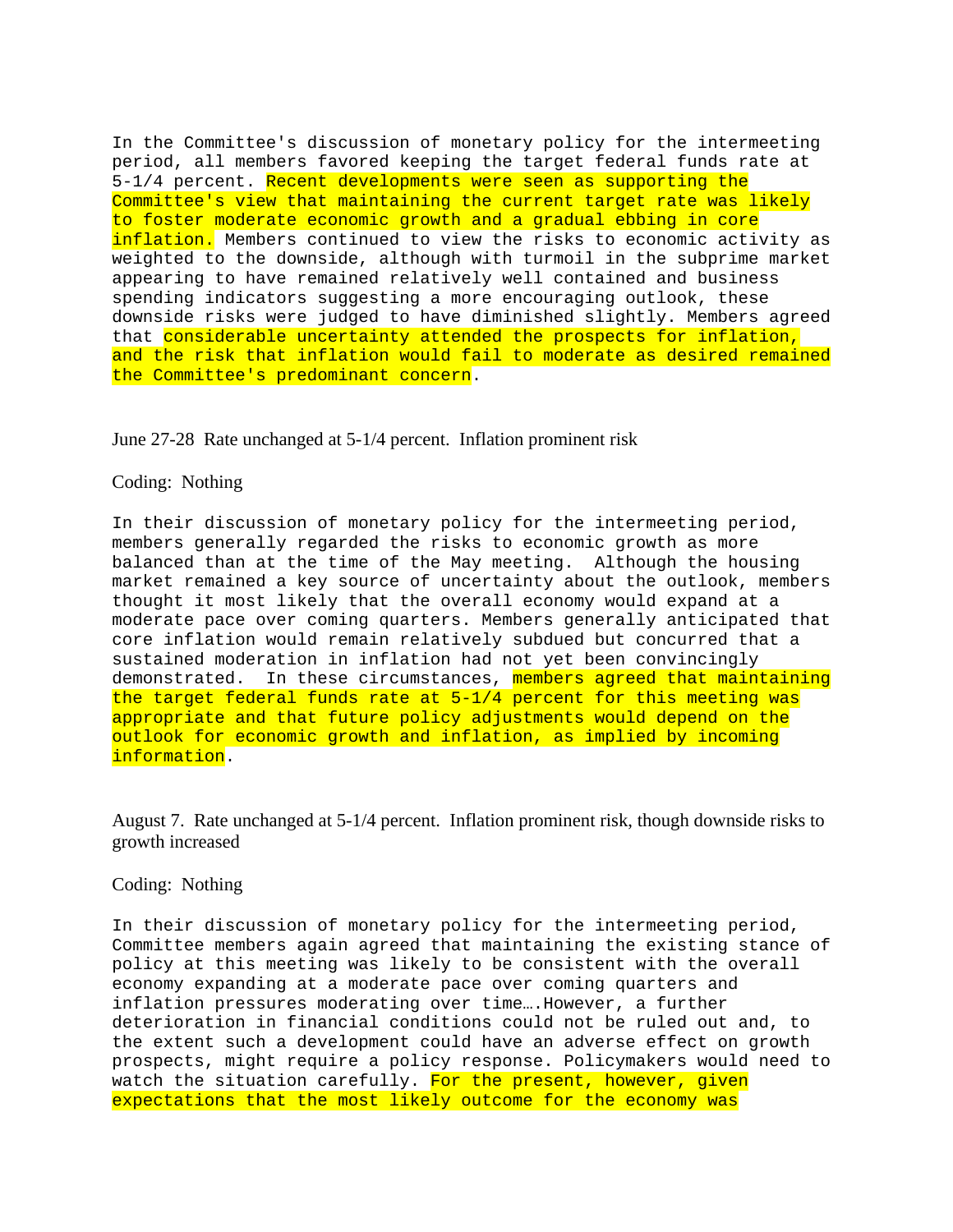continued moderate growth, the upside risks to inflation remained the most significant policy concern…. Members also agreed that the statement should incorporate their view that downside risks to growth had increased somewhat

September 18. 50 bps cut to 4-3/4 percent. No risk assessment but uncertainty cited in statement and given as reason to not give a balance of risks

Coding: Nothing. Uncertainty an issue but doesn't seem to alter policy per se.

Members emphasized that because of the recent sharp change in credit market conditions, the incoming data in many cases were of limited value in assessing the likely evolution of economic activity and prices, on which the Committee's policy decision must be based. Members judged that a lowering of the target funds rate was appropriate to help offset the effects of tighter financial conditions on the economic outlook... In order to help forestall some of the adverse effects on the economy that might otherwise arise, all members agreed that a rate cut of 50 basis points at this meeting was the most prudent course of action…With economic growth likely to run below its potential for a while and with incoming inflation data to the favorable side, the easing of policy seemed unlikely to affect adversely the outlook for inflation…. the inflation situation seemed to have improved slightly…Nonetheless, all agreed that some inflation risks remained….Given the heightened uncertainty about the economic outlook, the Committee decided to refrain from providing an explicit assessment of the balance of risks….

October 30-31. 25 bps cut to 4-1/2 percent. Upside risks to inflation balance downside risks to growth.

Coding: Insurance cut against further weakness.

members discussed the relative merits of lowering the target federal funds rate 25 basis points, to 4-1/2 percent, at this meeting or awaiting additional information on prospects for economic activity and inflation before assessing whether a further adjustment in the stance of monetary policy was necessary. Many members noted that this policy decision was a close call. However, on balance, nearly all members supported a 25 basis point reduction….The stance of monetary policy appeared still to be somewhat restrictive, partly because of the effects of tighter credit conditions on aggregate demand. Moreover, most members saw substantial downside risks to the economic outlook and judged that a rate reduction at this meeting would provide valuable additional insurance against an unexpectedly severe weakening in economic activity...With real GDP likely to expand below its potential over coming quarters, recent price trends favorable, and inflation expectations appearing reasonably well anchored, the easing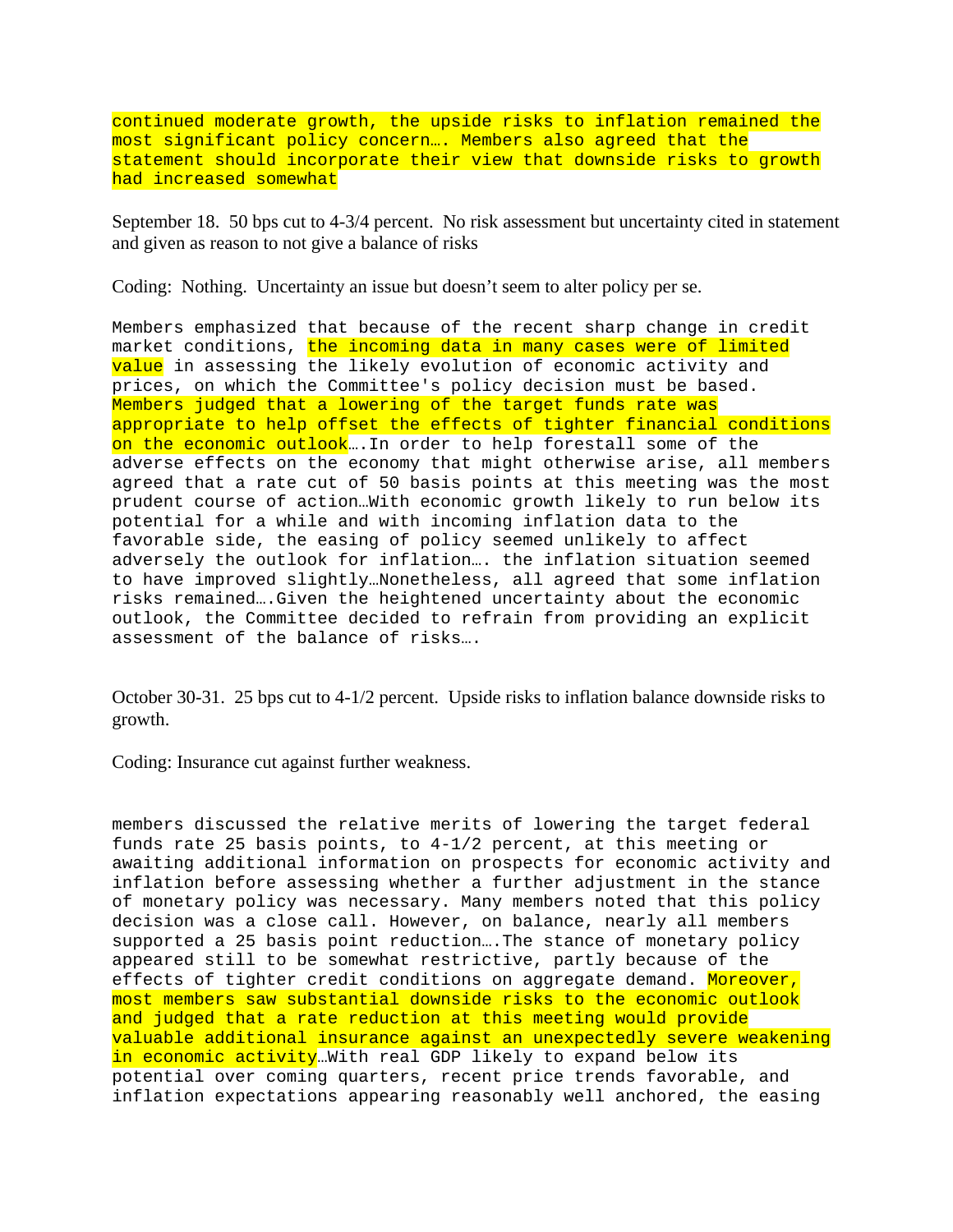of policy at this meeting seemed unlikely to affect adversely the outlook for inflation. A number of members noted that the recent policy moves could readily be reversed if circumstances evolved in a manner that would warrant such action. While the Committee saw uncertainty regarding the economic outlook as still elevated, it judged that, after this action, the upside risks to inflation roughly balanced the downside risks to growth.

December 11. 25 bps cut to 4-1/4 percent. No balance of risks

Coding: Uncertainty over past actions/economic developments causes a smaller reduction in rates. Insurance reference, too, though did not code since not main reason for move.

members judged that the softening in the outlook for economic growth warranted an easing of the stance of policy at this meeting. In view of the further tightening of credit and deterioration of financial market conditions, the stance of monetary policy now appeared to be somewhat restrictive. Moreover, the downside risks to the expansion, resulting particularly from the weakening of the housing sector and the deterioration in credit market conditions, had risen. In these circumstances, policy easing would help foster maximum sustainable growth and provide some additional insurance against risks. At the same time, members noted that policy had already been eased by 75 basis points and that the effects of those actions on the real economy would be evident only with a lag. And some data, including readings on the labor market, suggested that the economy retained forward momentum…. nearly all members judged that a 25 basis point reduction in the Committee's target for the federal funds rate would be appropriate at this meeting…. recognized that the situation was quite fluid and the economic outlook unusually uncertain. Financial stresses could increase further, intensifying the contraction…Some members noted the risk of an unfavorable feedback loop… could require a substantial further easing of policy. Members also recognized that financial market conditions might improve more rapidly than members expected, in which case a reversal of some of the rate cuts might become appropriate....Members agreed that the resurgence of financial stresses in November had increased uncertainty about the outlook. Given the heightened uncertainty, the Committee decided to refrain from providing an explicit assessment of the balance of risks. The Committee agreed on the need to remain exceptionally alert to economic and financial developments and their effects on the outlook, and members would be prepared to adjust the stance of monetary policy if prospects for economic growth or inflation were to worsen. At the conclusion of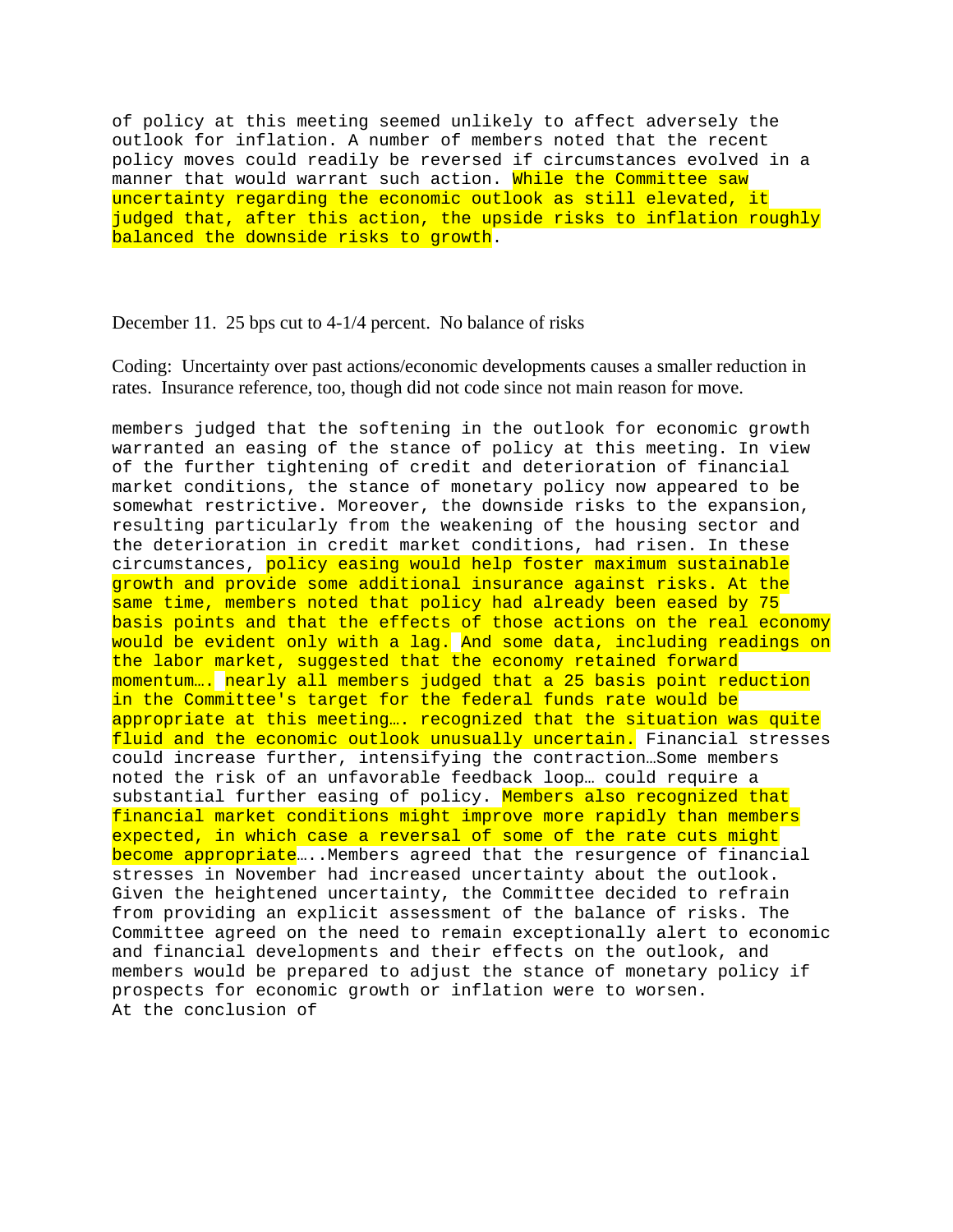January 29-30. January 22 75 bps intermeeting cut. At meeting 50 bps cut to 3 percent; downside risks to growth

Coding: Nothing

Members judged that a 50 basis point reduction in the federal funds rate, together with the Committee's previous policy actions, would bring the real short-term rate to a level that was likely to help the economy expand at a moderate pace over time. Still, with no signs of stabilization in the housing sector and with financial conditions not yet stabilized, the Committee agreed that downside risks to growth would remain even after this action. Members were also mindful of the need for policy to promote price stability, and some noted that, when prospects for growth had improved, a reversal of a portion of the recent easing actions, possibly even a rapid reversal, might be appropriate….

March 18. 75 bps cut to 2-1/4 percent. Downside risks to growth; uncertainty over inflation coming down.

Coding: Nothing. Though note uncertainty high for both activity and inflation and effects of past policy actions, doesn't seem to net out one way or the other. Possibly insurance, but doesn't make cut given last comment on 75 bps appropriate to address combination of risks.

most members judged that a substantial easing in the stance of monetary policy was warranted at this meeting. The outlook for economic activity had weakened considerably since the January… downside risks to economic growth as having increased…. inflation pressures had apparently risen even as the outlook for growth had weakened. With the uncertainties in the outlook for both economic activity and inflation elevated, members noted that appropriately calibrating the stance of policy was difficult, partly because some time would be required to assess the effects of the substantial easing of policy to date. All in all, members judged that a 75 basis point easing of policy at this meeting was appropriate to address the combination of risks of slowing economic growth, inflationary pressures, and financial market disruptions.

April 29-20. 25 bps cut to 2 percent. No balance of risks

Coding: An insurance cut.

points at this meeting. Although prospects for economic activity had not deteriorated significantly since the March meeting, the outlook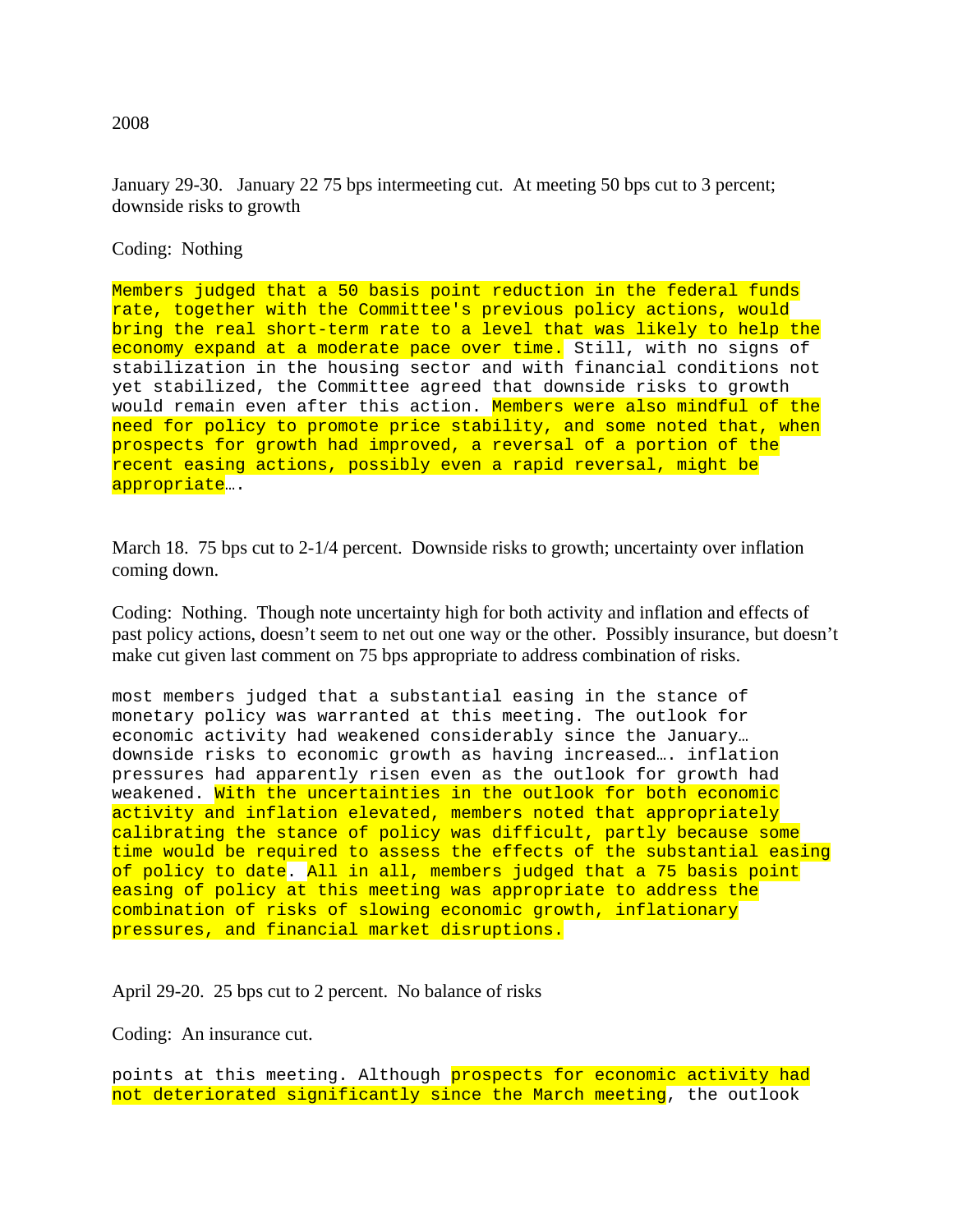for growth and employment remained weak…An additional easing in policy would help to foster moderate growth over time without impeding a moderation in inflation. Moreover, although the likelihood that economic activity would be severely disrupted by a sharp deterioration in financial markets had apparently receded, most members thought that the risks to economic growth were still skewed to the downside. A reduction in interest rates would help to mitigate those risks. However, most members viewed the decision to reduce interest rates at this meeting as a close call. The substantial easing of monetary policy since last September, the ongoing steps taken by the Federal Reserve to provide liquidity and support market functioning, and the imminent fiscal stimulus would help to support economic activity. Moreover, although downside risks to growth remained, members were also concerned about the upside risks to the inflation outlook…most members agreed that a further, modest easing in the stance of policy was appropriate to balance better the risks

June 24-25. No change in rates. Downside risks to growth less but uncertainty over inflation higher.

Coding: Uncertainty prevents a tightening (so rate lower).

members generally agreed that the risks to growth had diminished somewhat… while the upside risks to inflation had increased. Nonetheless, the risks to growth remained tilted to the downside…. With increased upside risks to inflation and inflation expectations, members believed that the next change in the stance of policy could well be an increase in the funds rate...However, in the view of most members, the outlook for both economic activity and price pressures remained very uncertain, and thus the timing and magnitude of future policy actions was quite unclear. Against this backdrop, most members judged that an unchanged federal funds rate at this meeting represented an appropriate balancing of the risks to the economic outlook and was consistent, for now, with a policy path that would support an eventual decline in both inflation and unemployment. Nonetheless, members recognized that circumstances could change quickly and noted that they might need to respond promptly to incoming information about the evolution of risks.

August 5. No change in rates. Downside risks to growth less but uncertainty over inflation higher.

### Coding: Nothing

members agreed that labor markets had softened further, that financial markets remained under considerable stress, and that these factors--in conjunction with still-elevated energy prices and the ongoing housing contraction--would likely weigh on economic growth in coming quarters.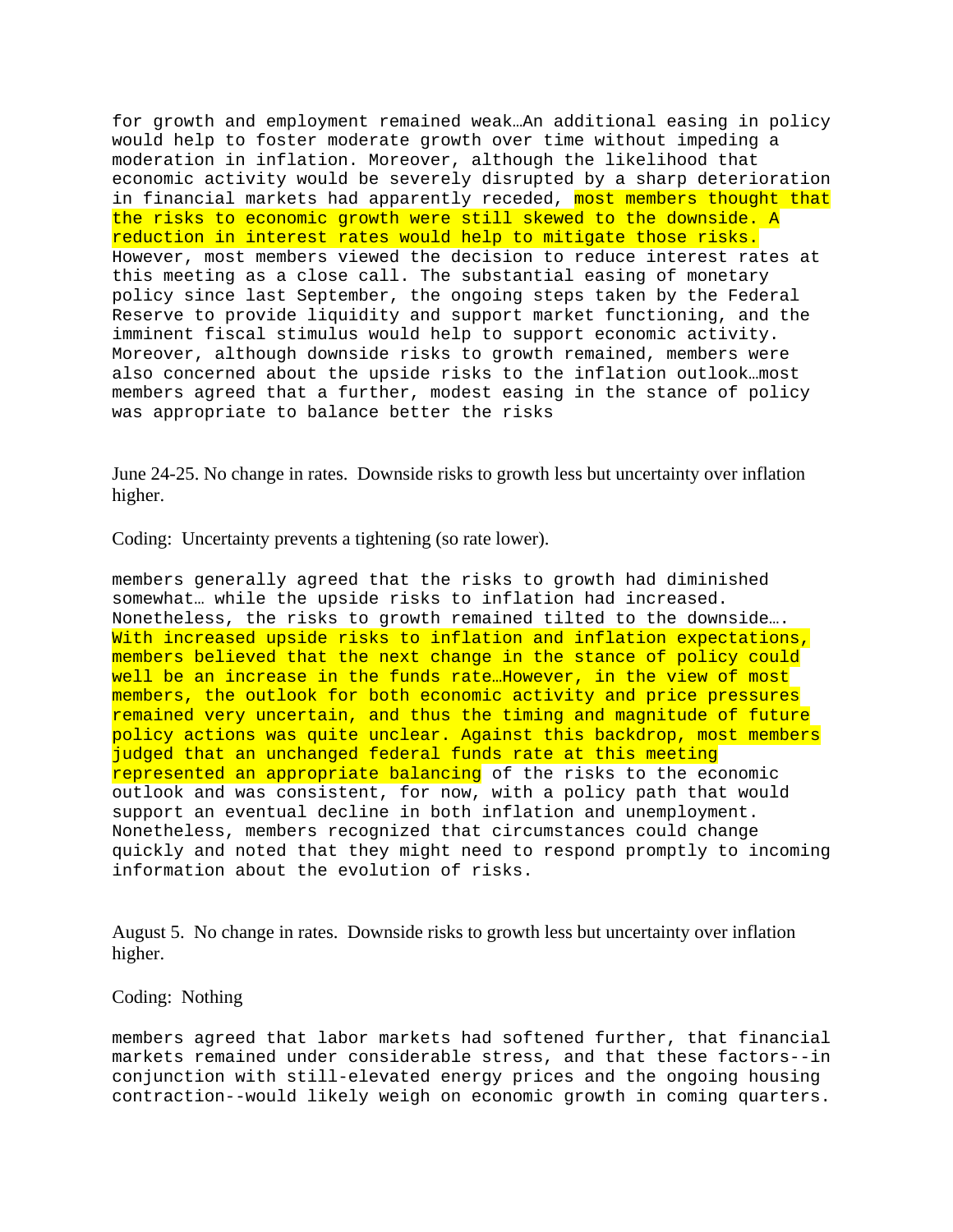In addition, members saw continuing downside risks to this outlook…Members generally anticipated that inflation would moderate; however, they emphasized the risks to the inflation outlook posed by persistent high readings on headline inflation and a possible unmooring of inflation expectations. Against this backdrop, nearly all members judged that leaving the federal funds rate unchanged at this meeting was appropriate and would most effectively promote progress toward the Committee's dual objectives of maximum employment and price stability. Most members did not see the current stance of policy as particularly accommodative…Although members generally anticipated that the next policy move would likely be a tightening, the timing and extent of any change in policy stance would depend on evolving economic and financial developments and the implications for the outlook for economic growth and inflation.

September 16. No change in rates. Downside risks to growth and upside to inflation.

### Coding. Nothing

Committee members generally saw the current stance of monetary policy as consistent with a gradual strengthening of economic growth beginning next year, although they recognized that recent financial developments had boosted the downside risks to the economic outlook. Inflation risks appeared to have diminished…and Committee members were a bit more optimistic that inflation would moderate in coming quarters. However, the possibility that core inflation would not moderate as anticipated was still a significant concern. With substantial downside risks to growth and persisting upside risks to inflation, members judged that leaving the federal funds rate unchanged at this time suitably balanced the risks to the outlook.

October 28-29. October 7 intermeeting 50 bps cut to 1-1/2 percent. At meeting 50 bps cut to 1 percent. No risk assessment

Coding: Nothing on uncertainty. (only "some" member expressed concerns over policy effectiveness/powder dry arguments). This is the first reference to do what it takes. An argument for an insurance cut, but did not code since headline was marked deterioration in outlook.

Committee members agreed that significant easing in policy was warranted at this meeting in view of the marked deterioration in the economic outlook and anticipated reduction in inflation pressures….Some members were concerned that the effectiveness of cuts in the target federal funds rate may have been diminished by the